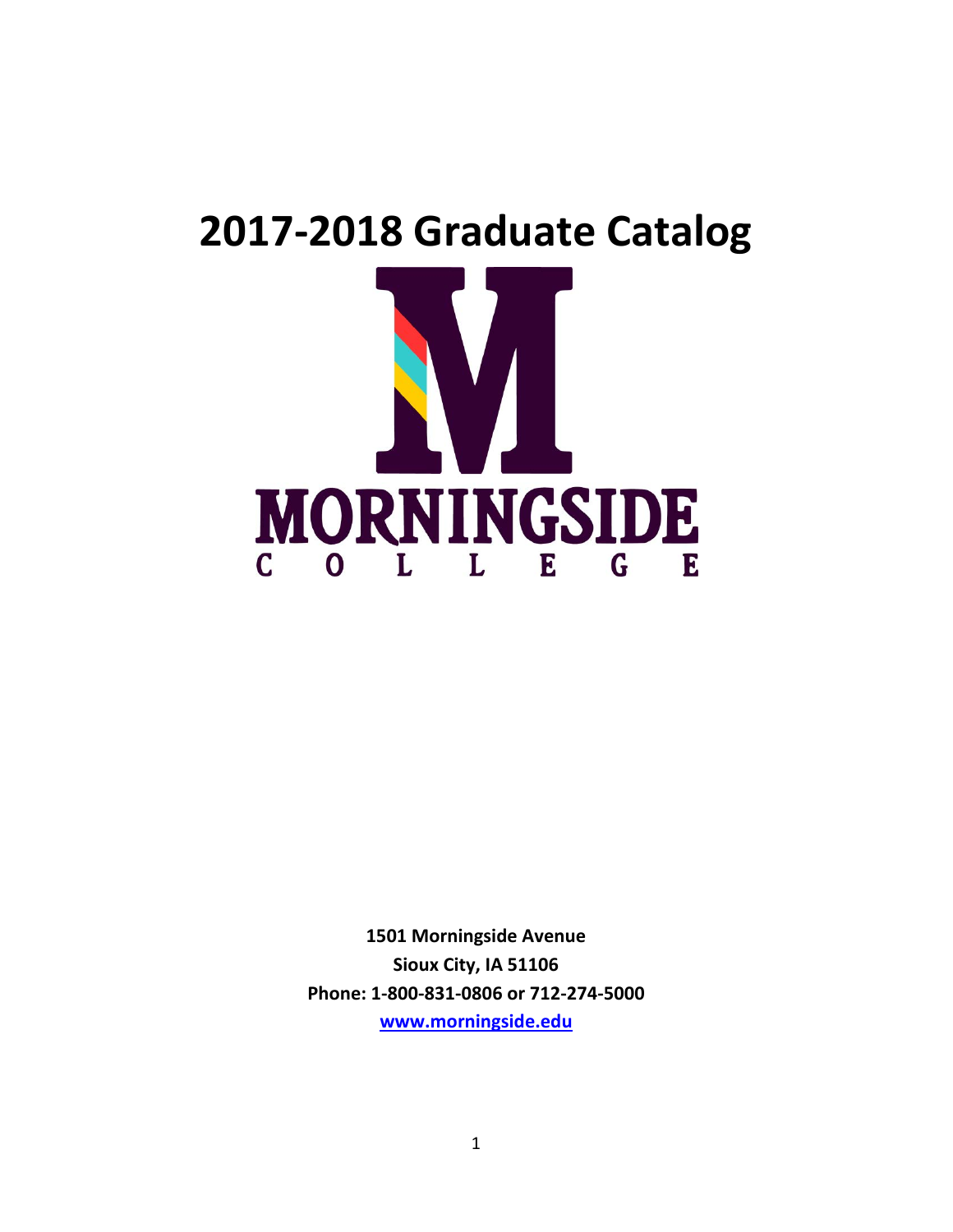## **Table of Contents**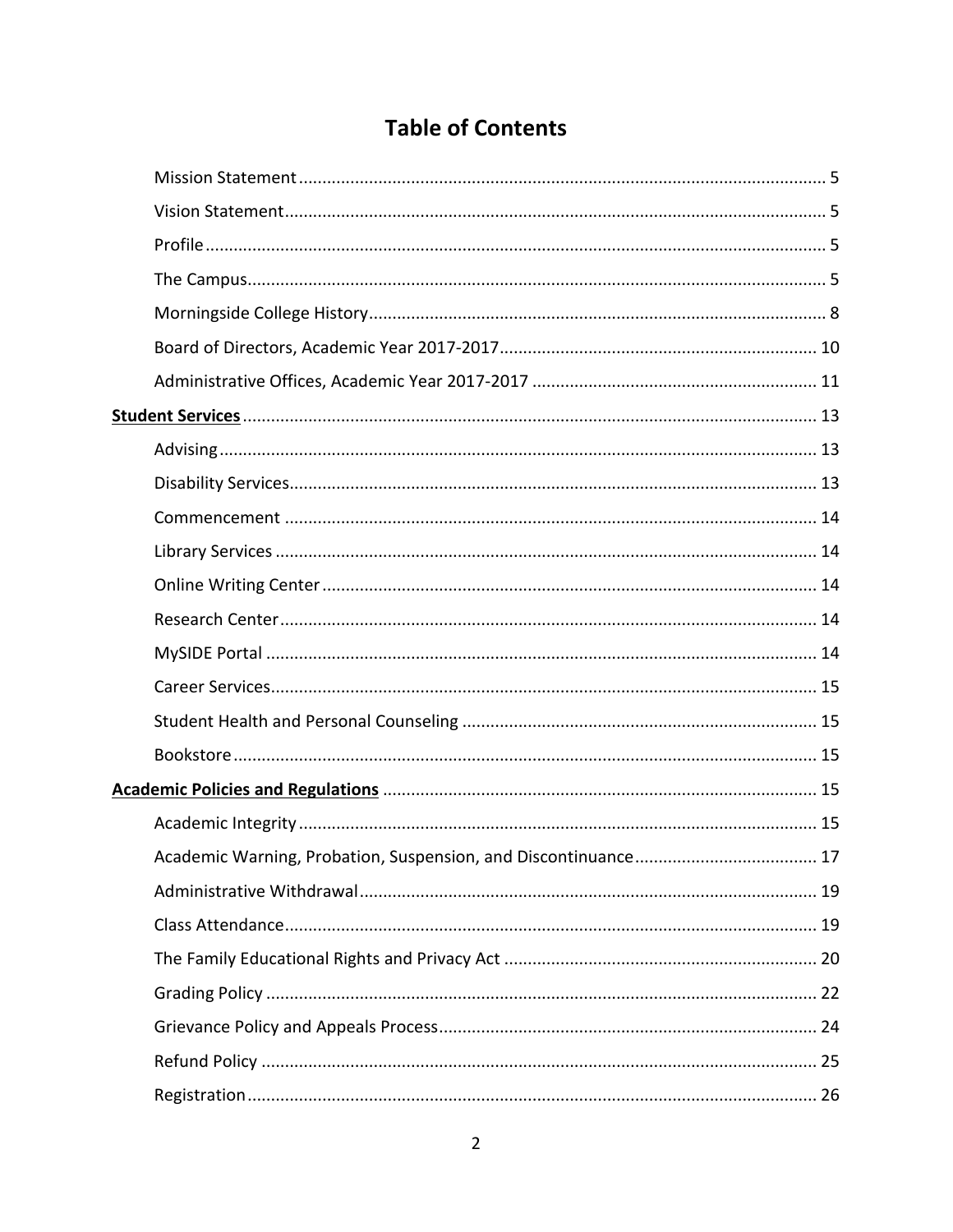| Sharon Walker School of Education - Graduate Program in Education  40 |  |
|-----------------------------------------------------------------------|--|
|                                                                       |  |
|                                                                       |  |
|                                                                       |  |
|                                                                       |  |
|                                                                       |  |
|                                                                       |  |
|                                                                       |  |
|                                                                       |  |
| Master's Degree<br>. 43                                               |  |
|                                                                       |  |
|                                                                       |  |
|                                                                       |  |
|                                                                       |  |
|                                                                       |  |
|                                                                       |  |
|                                                                       |  |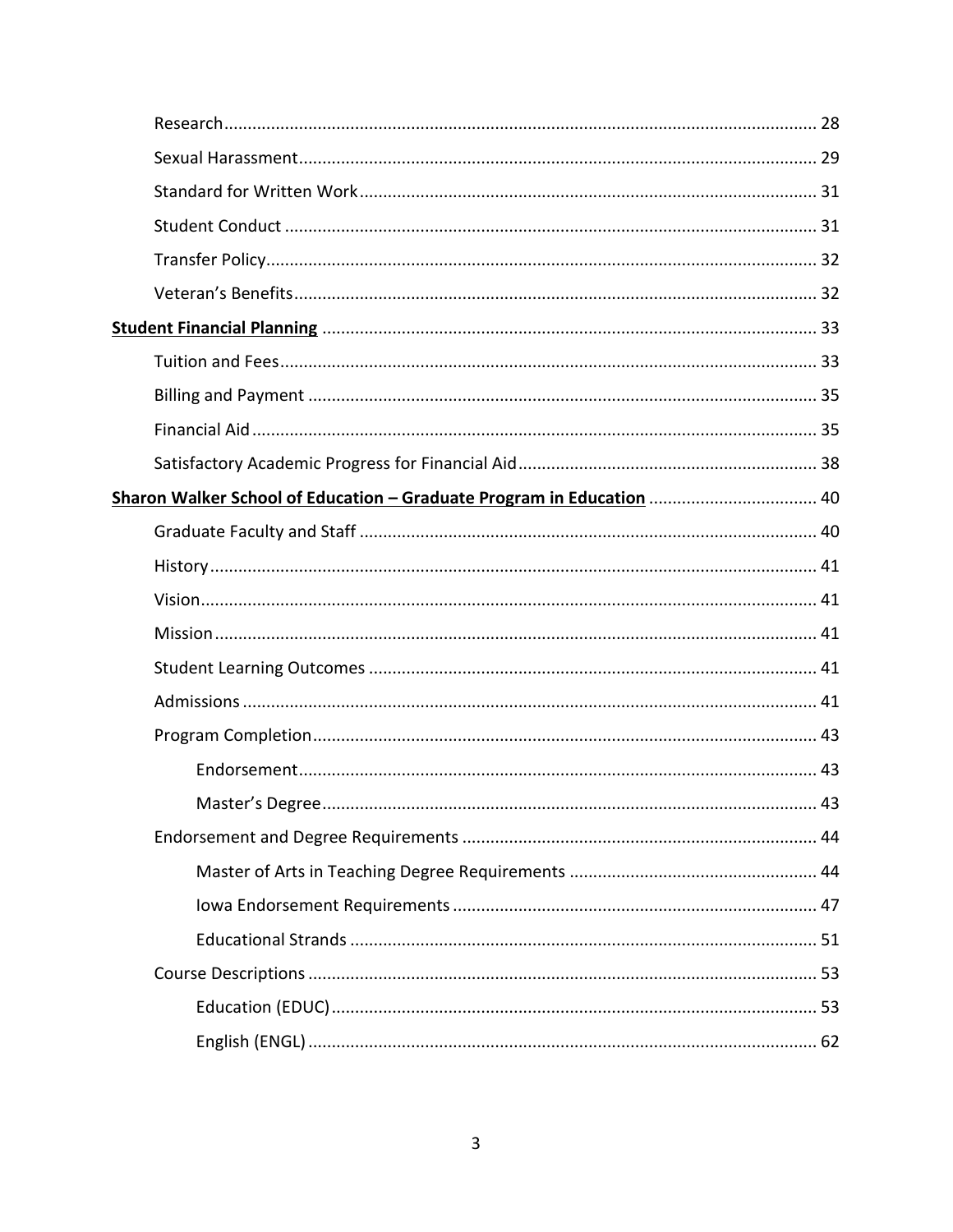This catalog is **not** to be construed as a contract. The College reserves the right to change the regulations governing admission, tuition, fees, or other expenses; add or delete courses; revise the academic programs; the granting of degrees; or any regulations affecting the student body. Such changes, academic or otherwise, shall take effect whenever the administration determines that such changes are prudent.

Students have the responsibility to read this catalog, official announcements, notices posted on the website and sent via email and otherwise to be informed completely in regard to the programs of study, diploma requirements, credits, degree requirements, and other facts relating to life at Morningside College.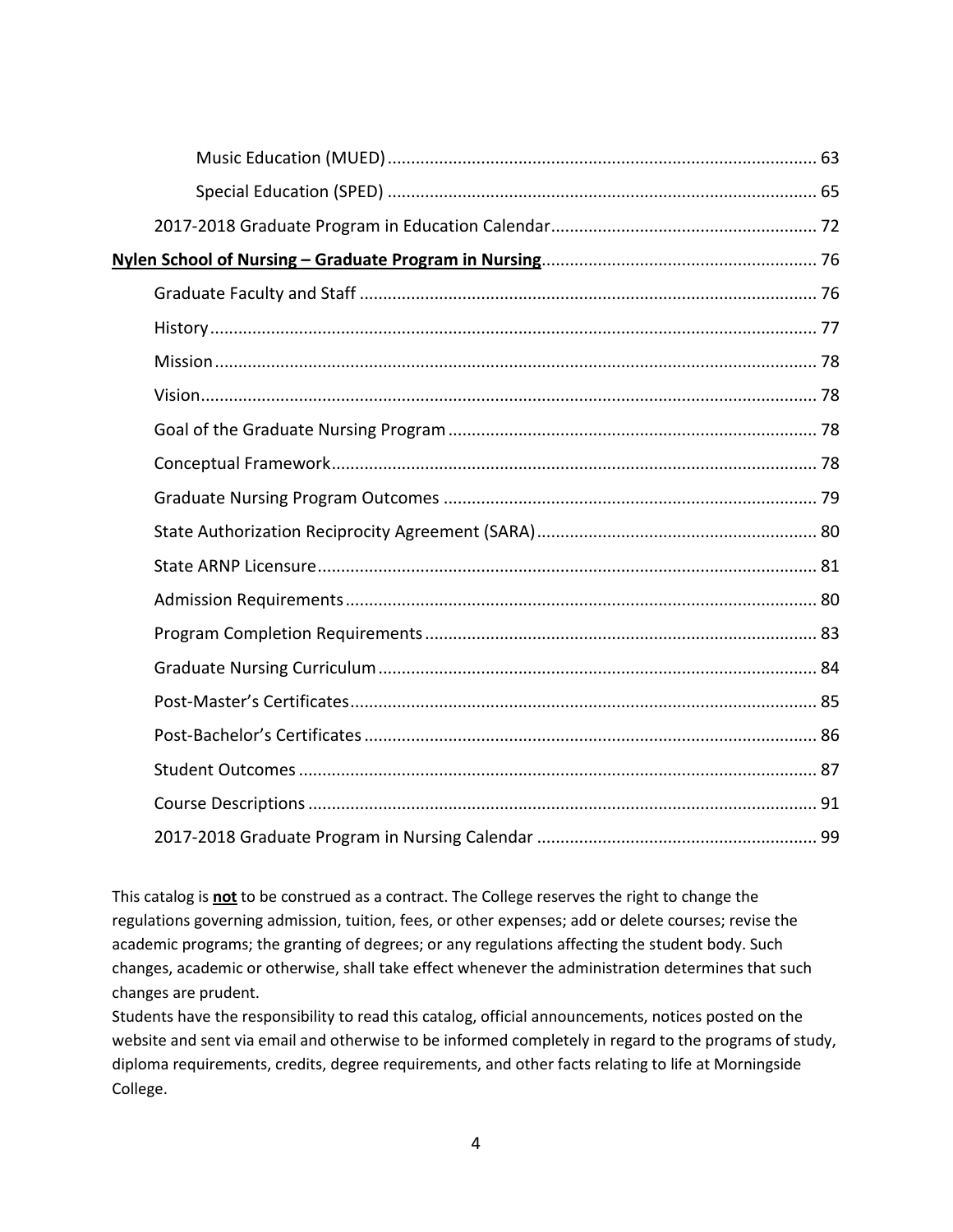## **Morningside College**

## **Mission Statement**

The Morningside College experience cultivates a passion for life-long learning and a dedication to ethical leadership and civic responsibility.

## **Vision Statement**

The College is a student-centered participatory community, offering a liberal arts curriculum combined with a diverse array of practical experiences. The goal is the development of the whole person through an emphasis on critical thinking, effective communication, cultural understanding, practical wisdom, spiritual discernment, and ethical action. The Morningside College graduate is equipped for both personal and professional success.

## **Profile**

**Historical Background.** Morningside College was founded in 1894 by the Methodist Episcopal Church as a private, four year, coeducational, liberal arts institution. It maintains its affiliation with the United Methodist Church.

**Academic Year.** The College operates on a two semester system with sessions from late August to December and January to May. In addition, some graduate courses are offered throughout the summer.

**Accreditation.** The Higher Learning Commission (230 South LaSalle Street, Suite 7-500, Chicago, IL 60604-1413, (800) 621-7440 or (312) 263-0456; https://www.hlcommission.org/); the Iowa Department of Education; the Iowa Board of Nursing; the Commission on Collegiate Nursing Education; the National Association of Schools of Music; and the University Senate of the United Methodist Church.

## **The Campus**

The Morningside College campus is located in a residential suburb in the southeastern part of Sioux City. The entire campus in a National Register of Historic Places District for its mixture of Romanesque, Italian Renaissance Revival, and Art Moderne buildings, interspersed with newer, contemporary buildings. The 68-acre campus is adjacent to a city park, swimming pool, tennis courts, eating establishments, and is a short drive from major regional shopping centers.

**Lillian E. Dimmitt Alumni House** (1921) was the home of Lillian E. Dimmitt, who was Dean of Women for 26 years. In 1983, the house was dedicated and used as a meeting place for alumni. It remains a site for meetings and smaller gatherings.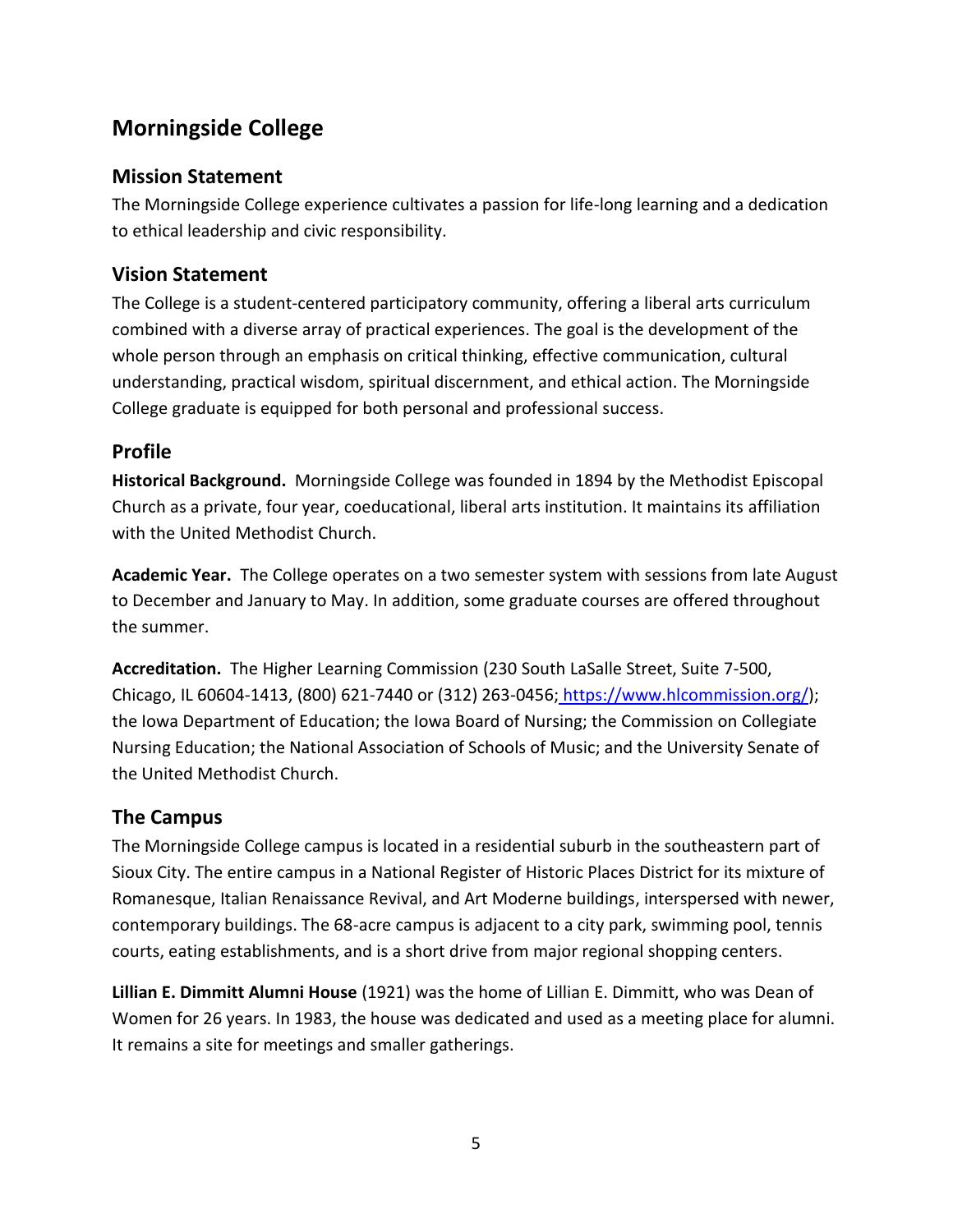**Bass Field**, near the center of campus, is the location for a number of outdoor events, including intramural sports and other student activities.

**Buhler Rohlfs Hall** (2014) is the first completely new classroom building constructed on campus since 1974. It has classrooms and offices for the Regina Roth Applied Agricultural and Food Studies Program, the Sharon Walker School of Education and the Nylen School of Nursing.

**Charles City College Hall** (1890), the first building on Morningside's campus, is listed individually on the National Register of Historic Places. It houses classrooms and offices for the History, Philosophy, Religious Studies, and Theatre Departments.

**Lillian E. Dimmitt Residence Hall** (1927) houses 380 students, and includes 14 apartments.

**Eugene C. Eppley Fine Arts Building** (1966) provides one of the finest music and art facilities in the region. The auditorium, which was remodeled in 2013, seats 1,300 people and is noted for the majestic Sanford Memorial Organ used for recitals and teaching. The organ was a gift of Art and Stella Sanford of Sioux City. The Eppley Art Gallery, located in the foyer, regularly features exhibitions by guest artists, faculty, and students.

**Grace United Methodist Church** (1960) is located southeast of campus.

**Hickman-Johnson-Furrow Learning Center** (1984) includes the former Wilhelmina Petersmeyer Library and Marian Jones Hall of Culture. This building was first constructed as a gymnasium in 1913, converted to Petersmeyer Library in 1955, and renovated and expanded in 1984. It was redesigned as a Learning Center in 2005. A renovation completed in 2014 created a new main entrance and converted the second floor into a study lounge. The building includes Library Services, the Writing Center, Student Academic Support Services, and the Spoonholder Café. It also houses the Department of Writing and Rhetoric, the Mass Communication Department, and visual art displays. The website for the Learning Center is [http://library.morningside.edu.](http://library.morningside.edu/)

**Hilker Campus Mall** (2008) is a pedestrian mall and green space that starts at the back of Lewis Hall, extends south past the Hickman-Johnson-Furrow Learning Center and terminates at Garretson Avenue near the Eppley Fine Arts Building. The mall incorporates three outdoor gathering spaces: the Buhler Outdoor Performance Center, the Lieder Fountain, and the Kline Family Pergola.

**Hindman-Hobbs Center** (1989) includes facilities for all recreational and intramural programs and features three activity courts, a swimming pool, a golf room, a wrestling room, weight rooms, and an indoor track, as well as classroom facilities, and offices. It is the home of the Mustang wrestling and swimming teams. Recreational and fitness programs and all facilities are available to students, faculty, and staff. The center underwent significant renovation during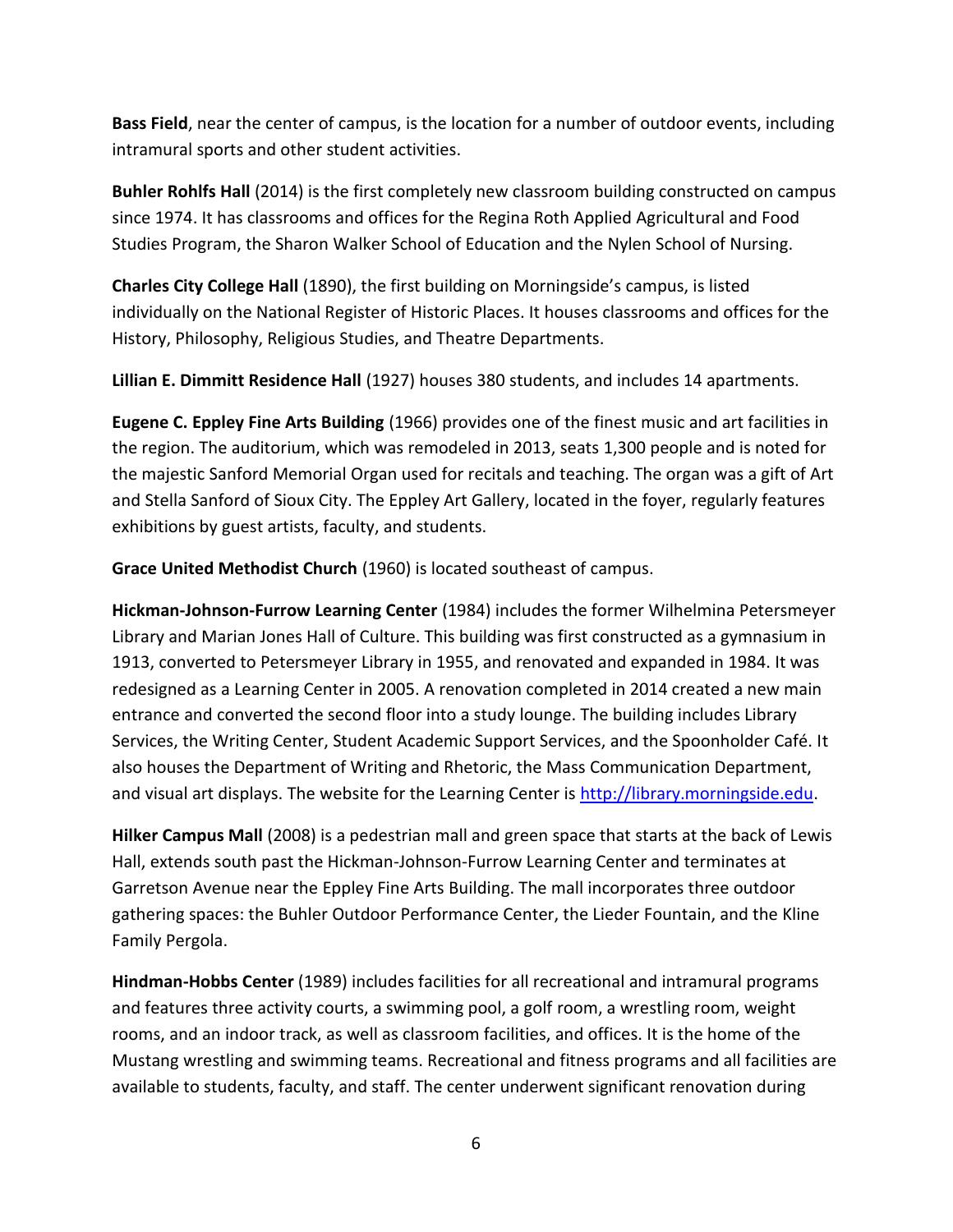2006, including the installation of new sports performance floors for the activity courts and indoor track.

**Elizabeth and Irving Jensen Softball Complex** (2006) is located near the center of campus and features cement dugouts, seating for 400, and a two-story press box. The complex is home to the Mustangs' softball team.

**Klinger-Neal Theatre** (1964) includes a 300-seat theatre and support areas. The theatre features a variable performance space allowing for proscenium, thrust, and arena staging.

**Krone Advising Center** (2014) is connected to Buhler Rohlfs Hall and will house offices for the full-time advisors who work with Morningside's first-year undergraduate students.

**Lags Hall** (2007) features single bedroom housing. This apartment-style residence hall houses 60 students in 15 four-bedroom suites, complete with restroom and living room/kitchen. The facility also features a large community room and fitness center. Lags Hall is home of the Morningside Leadership Academy.

**Helen Levitt Art Gallery** (1998), adjoining the Eppley Fine Arts Auditorium, is home to the Levitt art collection which includes work by internationally famous artists. Works by Tamayo, Rauschenberg, Johns, Frankenthaler, Nevelson, Motherwell, Miro, and Hockney are included in the million-dollar collection.

**Lewis Hall** (1900), Morningside's second oldest building, contains administrative offices, Student Services, the Graduate Program in Education, and classrooms and offices for the English and Modern Languages Department and the Economics, Political Science and Sociology Department.

**Robert M. Lincoln Center** (1974) houses the U.P.S. Auditorium, business library, conference rooms, and the Center for Entrepreneurship and Education, as well as classrooms and offices of the Business Administration Department.

**The MacCollin Classroom Building**, adjoining the Eppley Fine Arts Building, houses offices, art studios, practice rooms, and classrooms for the Music and Art Departments.

**Elwood Olsen Stadium** (1940), formerly Roberts Stadium, is home to Morningside's football, soccer, and track and field teams. More than \$2.5 million in renovations to the stadium were completed in 2005, including the installation of field turf and a new track, new field lighting, and a new parking lot.

**The Olsen Student Center** (1962) is the hub of student activity on campus and is the location for many college and community activities. Over \$2 million in renovations to the main level of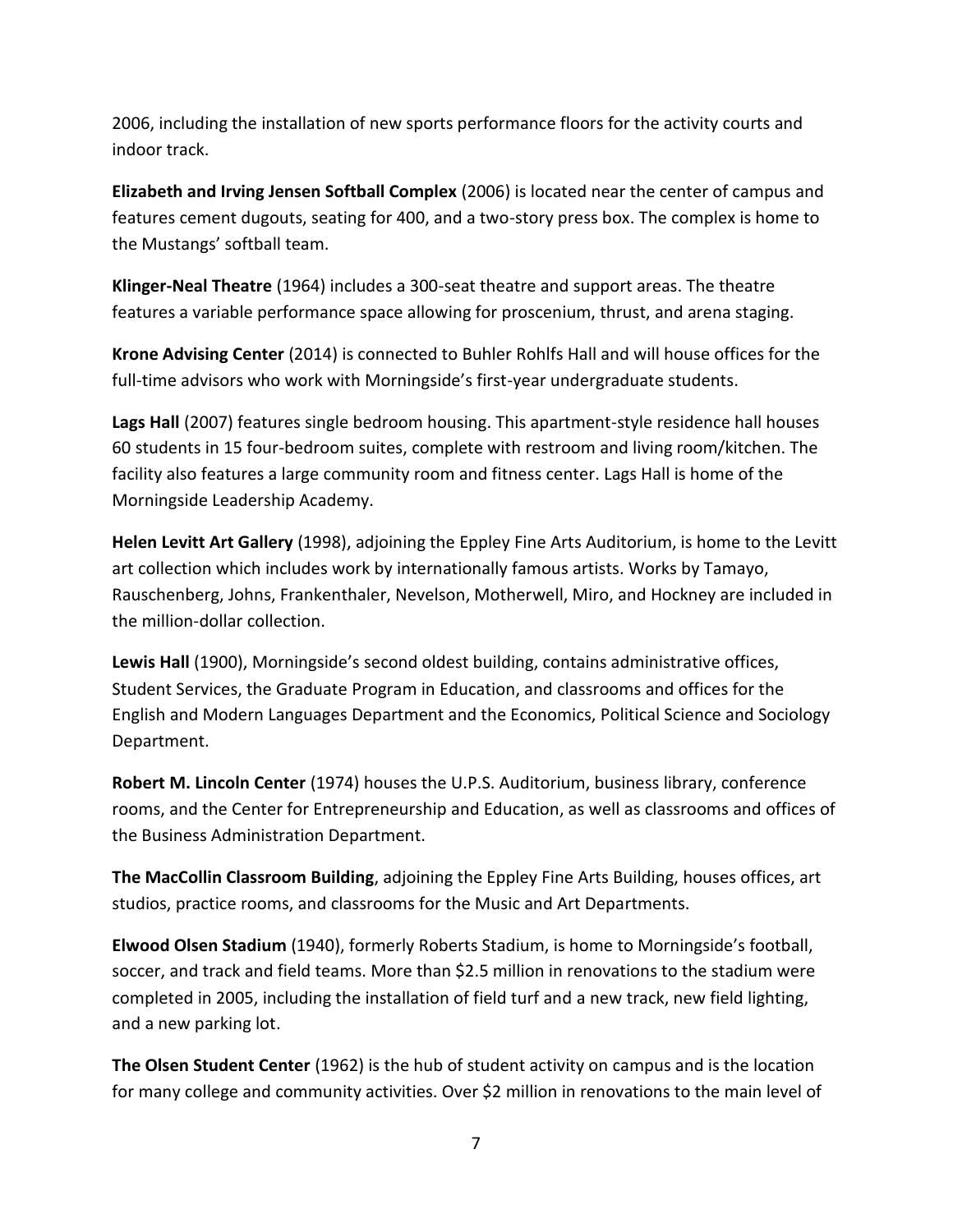the building were completed in 2007, including complete remodeling of the Dick and Marty Weikert Dining Hall, lobby, Hickman Room, and Yockey Family Community Room. The building also houses the Mustang Grill, the Bookstore, the Office of Residence Life, Campus Security offices, Student Government and student activities office, Health Services, the Media Center, Computer service Center, and the student post office.

**Physical Plant Building** (2007) is located on the south edge of the campus. It is home to the maintenance department and the print shop.

**Donald E. Poppen Apartments and the Joan L. and Norman W. Waitt, Sr. Apartments** (2003) house a total of 72 students. Each apartment has three or four bedrooms, two bathrooms, and a shared living room/kitchen area. Study rooms, laundry facilities, and parking are also available on site.

**Residence Complex** (1966) houses 93 students.

**Roadman Hall** (1953) houses 248 students and one professional staff member. Along with student rooms, the building contains 12 apartments. It also houses the Information Services Center and includes the Iowa Communications Network (ICN) classroom. Extensive renovations of the south wing of Roadman were completed in 2005 and included installation of air conditioning in each student room, new restroom and laundry facilities, and a new combination kitchen/study area.

**Rosen Verdoorn Sports Center-George M. Allee Gymnasium** (1949) seats more than 2,500 spectators and houses athletic offices as well as the athletic training room and a weight room facility. In 2007, the college invested nearly \$3 million in renovations to the facility, including construction of a new lobby, concession stand, M-Club Room, and restrooms. It is home of the Mustangs' basketball and volleyball teams.

**James and Sharon Walker Science Center** (2001) is a renovated science facility comprised of the **A. W. Jones Hall of Science** (1948) and the **Jacobsen Annex** (1969). Facilities include classrooms, laboratories, and faculty offices for Biology, Chemistry, Computer Science, Mathematical Science, Physics/Engineering, and Psychology.

#### **Morningside College History**

Morningside College was founded on December 5, 1894, when a committee of 15 ministers of the Northwest Iowa Conference of the Methodist Episcopal Church and 12 laypersons filed Articles of Incorporation. The college purchased the grounds and single building (known today as Charles City College Hall) of the failing University of the Northwest, started in 1890 by Methodist ministers and local businessmen. Under President G. W. Carr, classes started at Morningside College in the fall of 1895.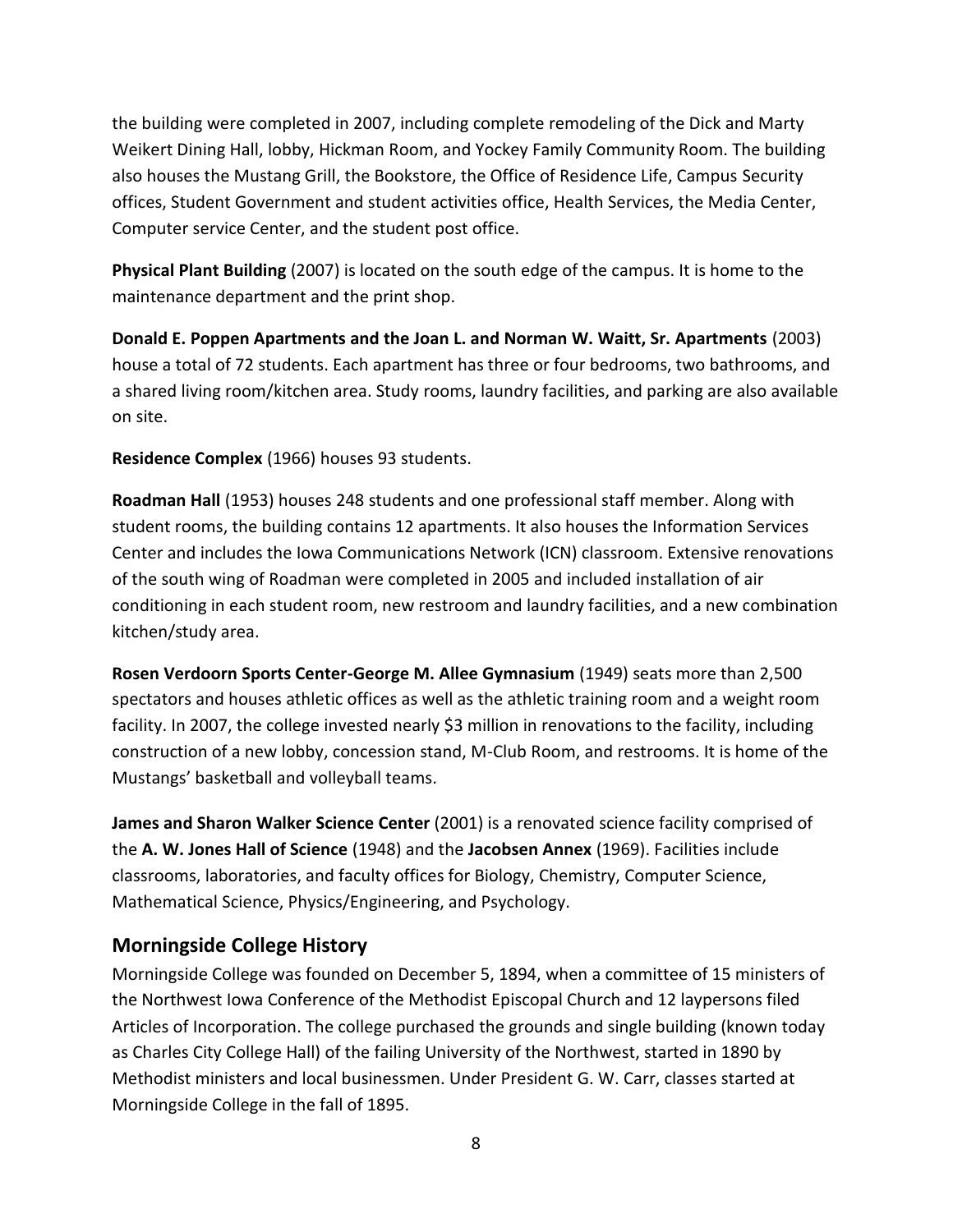Morningside grew from a high school academy with a few college students to the largest college in northwest Iowa under the leadership of its second president, Rev. Wilson Seeley Lewis. Lewis oversaw the completion in 1900 of the second campus building, today's Lewis Hall, and began the college endowment before he was called to be Bishop to China.

The fourth president, Rev. Alfred E. Craig, rebuilt both original buildings after fire reduced them to shells, and erected the Alumni Gymnasium, the core of today's Hickman-Johnson-Furrow Learning Center. In 1914 Charles City College merged with Morningside. A German Methodist Episcopal college founded in 1868 in Galena, Illinois, it had moved to Charles City, Iowa in 1891.

Under the fifth president, alumnus Frank E. Mossman, Morningside added its first residential facility (later named after long-time Dean of Women, Lillian E. Dimmitt) in 1927. Other residence halls include Roadman Hall (1953), the Residence Complex (1966), the Poppen and Waitt Apartments (2003), and Lags Hall (2007).

After difficult times during the Great Depression, Morningside experienced new growth under Earl Roadman, its seventh president. Roadman brought financial stability to the college, and persuaded the U.S. Army to bring its Aviation Cadet Training Program to campus during WWII. After the war, Roadman launched a massive building program to accommodate the returning soldiers, including Jones Hall of Science (1948), Allee Gymnasium (1949), and O'Donoghue Observatory (1953).

Building continued under his successor, President J. Richard Palmer, with the Olsen Student Center (1962), Klinger-Neal Theatre (1964), Eppley Auditorium (1966), and Jacobsen Computer Center (1969). More recent campus additions have been Lincoln Center (1974), under President Thomas S. Thompson, and two buildings completed under President Miles Tommeraasen: Hickman-Johnson-Furrow Library Center (1984) and Hindman-Hobbs Center for Health, Physical Education, and Recreation (1989).

Since 2000, under the administration of President John Reynders, Morningside has invested nearly \$50 million in new programs and capital improvements. Between 2001 and 2008, the following projects transformed the physical appearance of the campus: rebuilt Walker Science Center; construction of Waitt, Poppen, Lags apartment style residence halls; Roadman Residence Hall south wing remodel; renovated Rosen Verdoorn Sports Center-Allee Gymnasium; Hilker Campus Mall construction; remodel of Olsen Student Center main level; and construction of the Jensen Softball Complex. The "Vision 2020: Transformation II" campaign announced in 2012 has raised funds for construction of Buhler Rohlfs Hall, Krone Advising Center, and the remodel of Hickman-Johnson-Furrow Learning Center, Eppley Auditorium, and Dimmitt Residence Hall.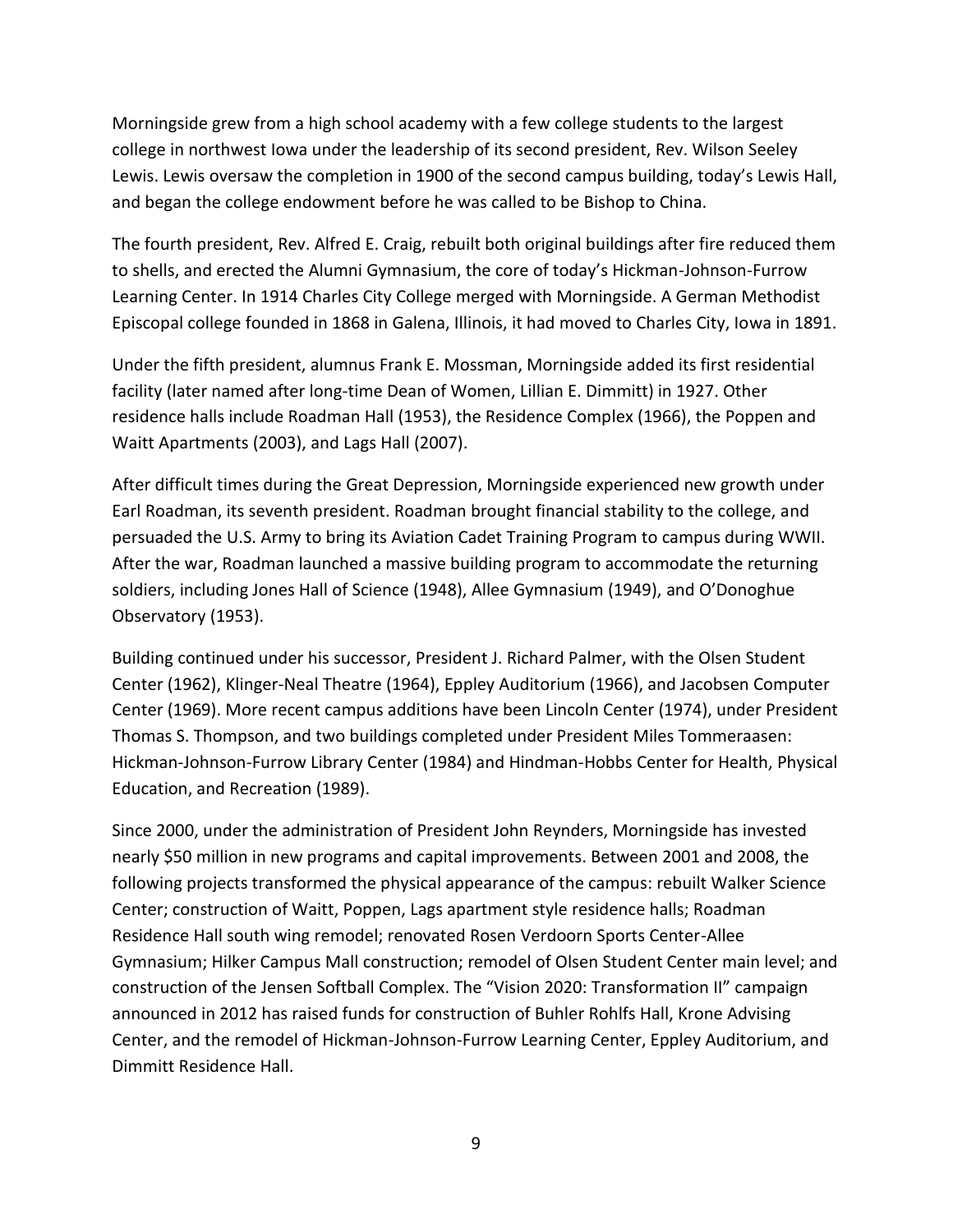Although the college no longer has legal ties with the United Methodist Church, it still maintains close relations with the church and shares common ecumenical goals. From its founding as a coeducational institution, Morningside has promoted equal access to education, enrolling international and African-American students in its first decade. In 1911, Morningside graduates founded what would become the first college for women in China, Hwa Nan College. Community service has remained an important part of the college's mission. Recent initiatives include the adoption of a non-discrimination policy regarding sexual orientation and yearly programming celebrating diversity and spiritual growth.

Morningside College is committed to providing the best possible college experience for its students.

#### **Board of Directors, Academic Year 2017-2018**

#### **2017-2018 Officers**

MR. CRAIG I. STRUVE, Chair, Spirit Lake, Iowa MRS. CYNTHIA C. MOSER, Secretary, Sioux City, Iowa MR. CLIFFORD E. TUFTY, Assistant Secretary, Sioux City, Iowa MR. RONALD A. JORGENSEN, Treasurer, Sioux City, Iowa

#### **Members of The Board of Directors**

MR. MICHAEL E. ABBOTT, Clive, Iowa MR. LARRY P. ARNOLD, Scottsdale, Arizona MR. ADAM J. BAUMGARTNER, Le Mars, Iowa MR. MICHAEL L. BENNETT, Jefferson, South Dakota DR. ZEDDIE P. BOWEN, Savannah, Georgia REV. DR. THOMAS CARVER, Storm Lake, Iowa MRS. ARLENE T. CURRY, J.D., Dakota Dunes, South Dakota DR. STEPHEN F. DAVIS, Hideaway, Texas MR. CARTER R. DENNIS, Sioux City, Iowa MR. JOHN W. GLEESON, Sioux City, Iowa REV. JAMES F. HANKE, Cedar Rapids, Iowa MR. DAN E. HENDERSON, Sioux City, Iowa MRS. LINDA L. JENNINGS, Des Moines, Iowa MR. IRVING F. JENSEN, JR., Sioux City, Iowa BISHOP DEBORAH L. KIESEY, Iowa City, Iowa DR. ESTHER M. MACKINTOSH, Washington, D.C. MRS. NANCY R. METZ, Dakota Dunes, South Dakota MRS. CYNTHIA C. MOSER, Sioux City, Iowa DR. THOMAS C. NARAK, West Des Moines, Iowa MR. RUSSELL G. OLSON, West Des Moines, Iowa MR. DOUGLAS E. PALMER, Sioux City, Iowa MR. MARTIN B. PALMER, Sioux City, Iowa MR. KHALID A. RASHEED, Sioux City, Iowa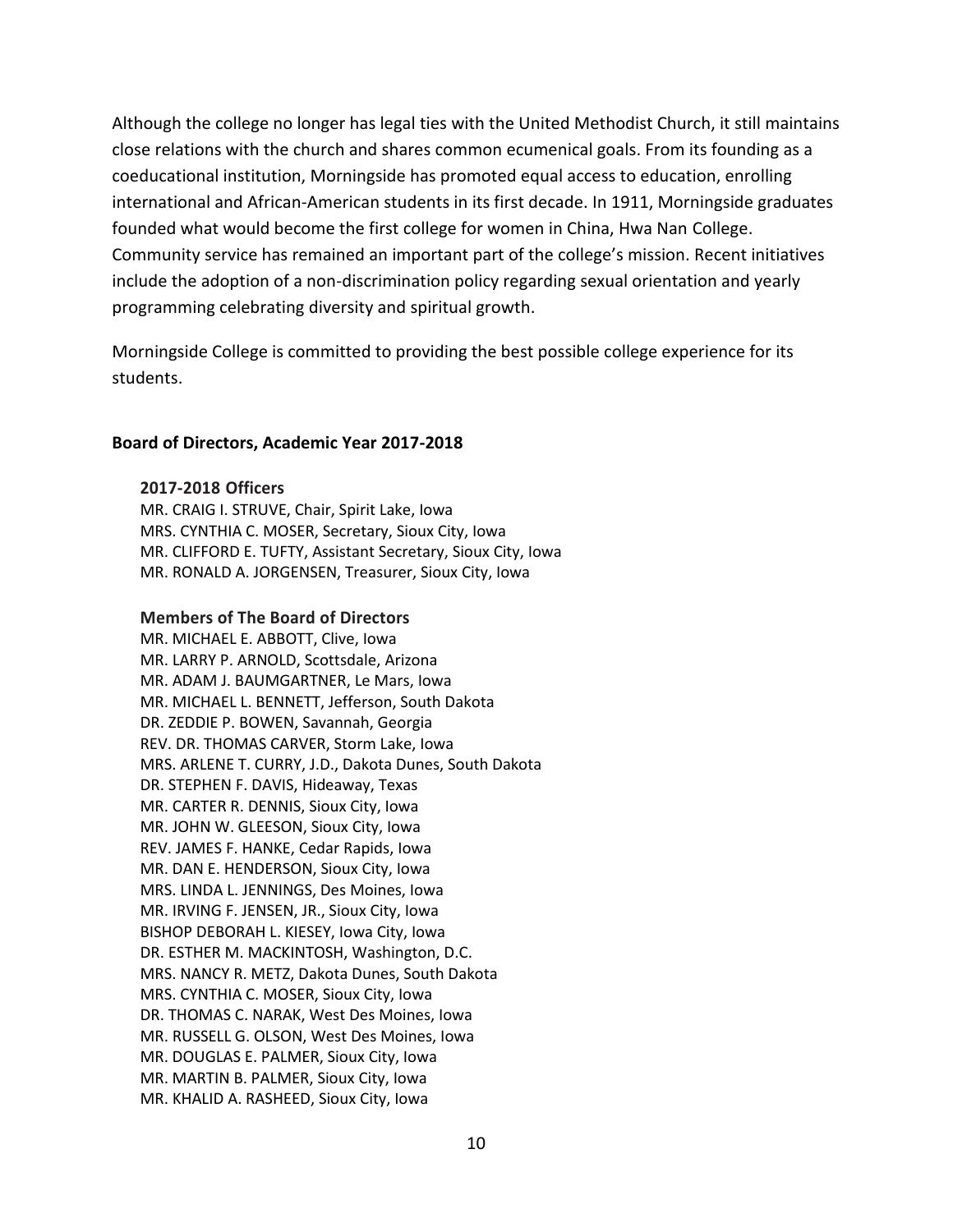MR. THOMAS J. ROSEN, Fairmont, Minnesota MS. REGINA S. ROTH, Dakota Dunes, South Dakota MR. RONALD L. SHURTS, Scottsdale, Arizona MR. JOHN J. STEELE, Omaha, Nebraska MR. CRAIG I. STRUVE, Spirit Lake, Iowa MS. MIA SUDO, Fujisawa City, Japan MR. CLIFFORD E. TUFTY, Sioux City, Iowa MR. NORMAN W. WAITT, JR., Omaha, Nebraska MR. JAMES A. WALKER, Wayzata, Minnesota DR. CRAIG S. WANSINK, Virginia Beach, Virginia MR. CURTIS N. WHITE, Westfield, Indiana MRS. MARTHA E. WIKERT, Omaha, Nebraska MS. CONNIE P. HORTON WIMER, Des Moines, Iowa MR. RONALD C. YOCKEY, Dakota Dunes, South Dakota

#### **Ex Officio Members**

BISHOP LAURIE HALLER, Iowa Conference of The United Methodist Church, Des Moines, Iowa MR. JOHN C. REYNDERS, President, Morningside College, Sioux City, Iowa DR. LESLIE A. WERDEN, Associate Professor, Writing and Rhetoric, Morningside College, Sioux City, Iowa (Faculty Representative) MR. BRIAN A. JOHNSON, Sergeant Bluff, Iowa (Alumni Representative) MR. ANTHONY J. PATTON, Lincoln, Nebraska (Student Representative)

#### **Administrative Offices, Academic Year 2017-2018**

| <b>President's Office</b>                                 |                    |
|-----------------------------------------------------------|--------------------|
| President                                                 | John C. Reynders   |
| Administrative Assistant to the President                 | Lisa Krohn         |
| <b>Academic Affairs</b>                                   |                    |
| Provost                                                   | William C. Deeds   |
| Associate Dean for Academic Affairs                       | Alden Stout        |
| Academic Affairs Coordinator                              | Vivian K. Isaacson |
| <b>Business Office</b>                                    |                    |
| Vice President for Business and Finance                   | Ron A. Jorgensen   |
| Associate Vice President for Business Services/Controller | Paul W. Treft      |
| <b>Assistant Controller</b>                               | Jeanette Frey      |
| <b>Business Office Associate</b>                          | Jerrie Hanson      |
| <b>Accounting Assistant</b>                               | Stacia Schuur      |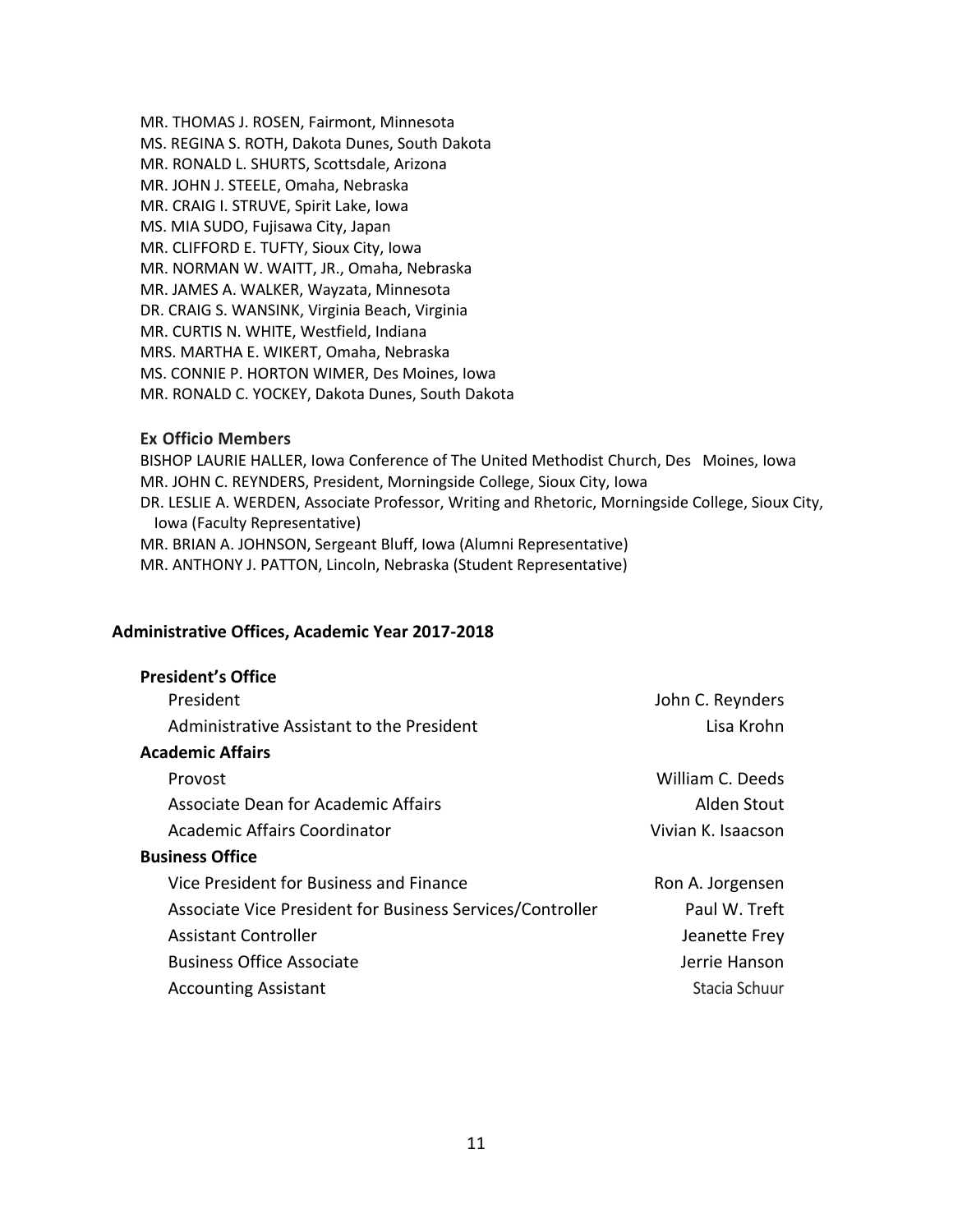#### **Graduate Programs**

| Associate Vice President for Graduate Programs and Institutional |                      |
|------------------------------------------------------------------|----------------------|
| Assessment                                                       | John N. Pinto        |
| Administrative Assistant for Assessment, Institutional Research, |                      |
| and Graduate Programs                                            | Kim Hawkins          |
| Department Chair for Graduate Program in Education               | <b>Steve Gates</b>   |
| Director of Graduate Program in Education                        | <b>Barb Chambers</b> |
| Dean of Nursing                                                  | Jacklyn R. Barber    |
| Graduate Student Records; Enrollment Coordinator                 | <b>Tracy Sursely</b> |
| <b>Recommending Official</b>                                     | Joan Shaputis        |
| <b>Student Information and Office Manager</b>                    | Karen Lewon          |

#### **Registrar's Office**

| Registrar                    | Jen Dolphin  |
|------------------------------|--------------|
| Associate Registrar          | Davi Gradert |
| Registrar's Office Associate | Renee Bock   |

#### **Student Financial Planning**

| Director of Student Financial Planning           | Karen Gagnon      |
|--------------------------------------------------|-------------------|
| <b>Associate Director Financial Planning</b>     | Randi Hudson      |
| Assistant Director of Student Financial Planning | Michelle Robinson |
| Work Study/Student Financial Coordinator         | Caity Nowosatka   |
| Administrative Assistant                         | Casie Rehder      |
| <b>Graduate Financial Planning Coordinator</b>   | Kendra Ebert      |

#### **Administrative Organization**

The administration of each Graduate Program is delegated to a Dean or Director. The Dean/Director of each program reports to the Vice President for Graduate Programs and Institutional Assessment. The Graduate Committee is responsible for all graduate curricular and assessment matters and to ensure that graduate students are given a fair and equitable opportunity to have a successful and satisfying academic experience.

#### **Non-Discrimination Policy**

Morningside College believes in and promotes non-discrimination. It is our policy and practice to promote equal opportunities without regard to age, sex, religion, creed, race, color, gender identity, sexual orientation, marital status, disability, genetic information, or national origin. This basic philosophy applies not only in searching for new employees, but also in the recruiting of students. It is believed that there should be no discrimination in the selection or placement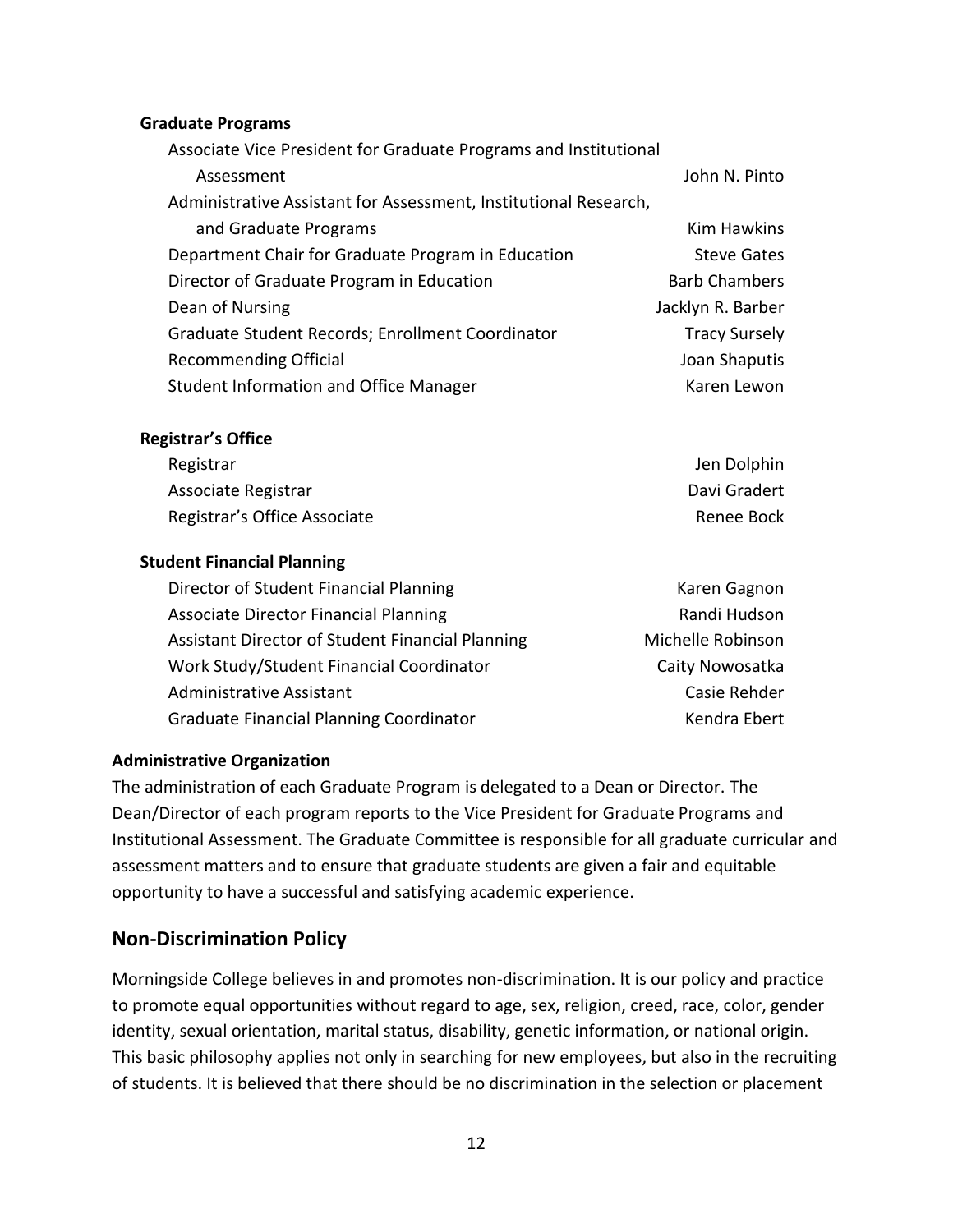of employees, as well as in administration, supervision, compensation, training, promotions, and termination of employment. Every other practice or procedure, both in the areas of academics and business, must subscribe to the intent of this basic philosophy which is inherent in Judeo-Christian principles.

The College is committed to providing all of its students, faculty, staff, and visitors with equal access to its programs, events, and facilities. In compliance with Section 504 of the Rehabilitation Act of 1973, the College has made modifications to some of its buildings and grounds in such a manner as to allow students and faculty, including those with visual or hearing impairments, auxiliary aids, modification in classroom schedules and locations and adjustment of classroom techniques and practices in order to allow equal access to the regular program and degree objectives offered by the College.

Persons wishing additional information about this policy or assistance to accommodate individual needs should contact the Equal Employment Opportunity Officer at the Business Office. The telephone number is 712-274-5128.

## **Student Services**

#### **Advising**

Students enrolled in a program of study will be assigned an advisor. Advisors at Morningside College are responsible for making program regulations available to current and prospective graduate students. The advisor will be available by email and phone to assist the student in understanding the student's individual program and the College policies, regulations, and administrative procedures. While the College makes every effort to advise and counsel students on their academic programs and degree requirements, the student is ultimately responsible for fulfilling all requirements for a degree, certificate, or endorsement.

## **Disability Services**

Morningside College is committed to providing reasonable accommodations for all students with documented disabilities. Students must have appropriate documentation on file with the Dean/Director of their program and the Disability Services Coordinator before any course accommodations can be made. Based on provided documentation, the Disability Service Coordinator will make a determination of what are reasonable accommodations and create a Letter of Accommodation. Once the instructor receives authorization from the Disability Services Coordinator via an official Letter of Accommodation, necessary adjustments will be made in the course. Accommodations are not retroactive; therefore, early planning is essential. Please contact the Disability Services Coordinator with any questions or to coordinate services.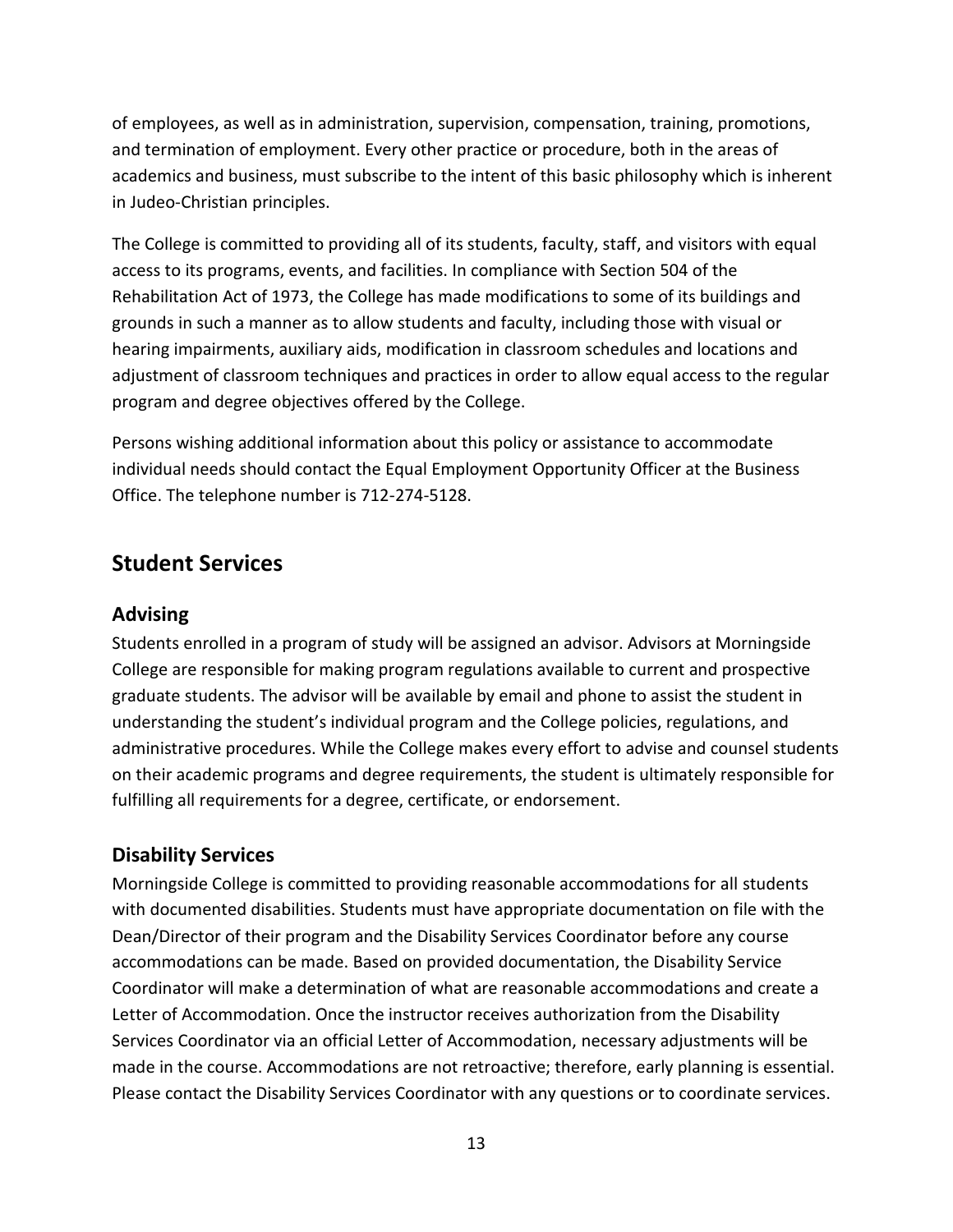## **Commencement**

The Morningside College commencement ceremony is held annually. Individuals who satisfactorily complete the requirements for the degree are invited to participate in the commencement ceremony, attired in appropriate academic regalia. Students who complete their degrees in May are eligible to participate in the commencement ceremony of the same year. Students who complete their degrees in August or December are eligible to participate in the commencement ceremony the following year. The graduation fee is required regardless of whether the individual participates in the graduation. Upon graduation, the diploma and transcript will be held if there are financial obligations to the College.

## **Library Services**

The Hickman-Johnson Furrow Learning Center's full collection of materials is available to all students. Books, DVDs, and CDs found in the catalog can be mailed to students at no cost. Items not in the catalog can be requested via interlibrary loan. Library databases can be accessed online. Graduate students, both on and off campus, must use their assigned username/password to access databases, check out materials, and request materials through interlibrary loan.

## **Online Writing Center**

In conjunction with the Morningside College Writing Center, consultants are available online to assist students with the writing process.

## **Research Center**

The Graduate Program's data analysis lab seeks to promote sound statistical analysis, assessment, and research. The lab provides assistance to graduate students during all stages of data collection, analysis, and interpretation.

## **MySIDE Portal**

MySIDE Portal [\(https://my.morningside.edu\)](https://my.morningside.edu/) is the site to access password protected resources. Students are assigned a username and given a link to create their own password. These credentials give the student access to CampusWEB, Morningside email, and Moodle which are all available on the MySIDE Portal.

**CampusWEB.** The portal to personal account information is CampusWEB. Use CampusWEB to register for classes, access your bill, accept/review financial aid, review your schedule, review grades, and print an unofficial transcript.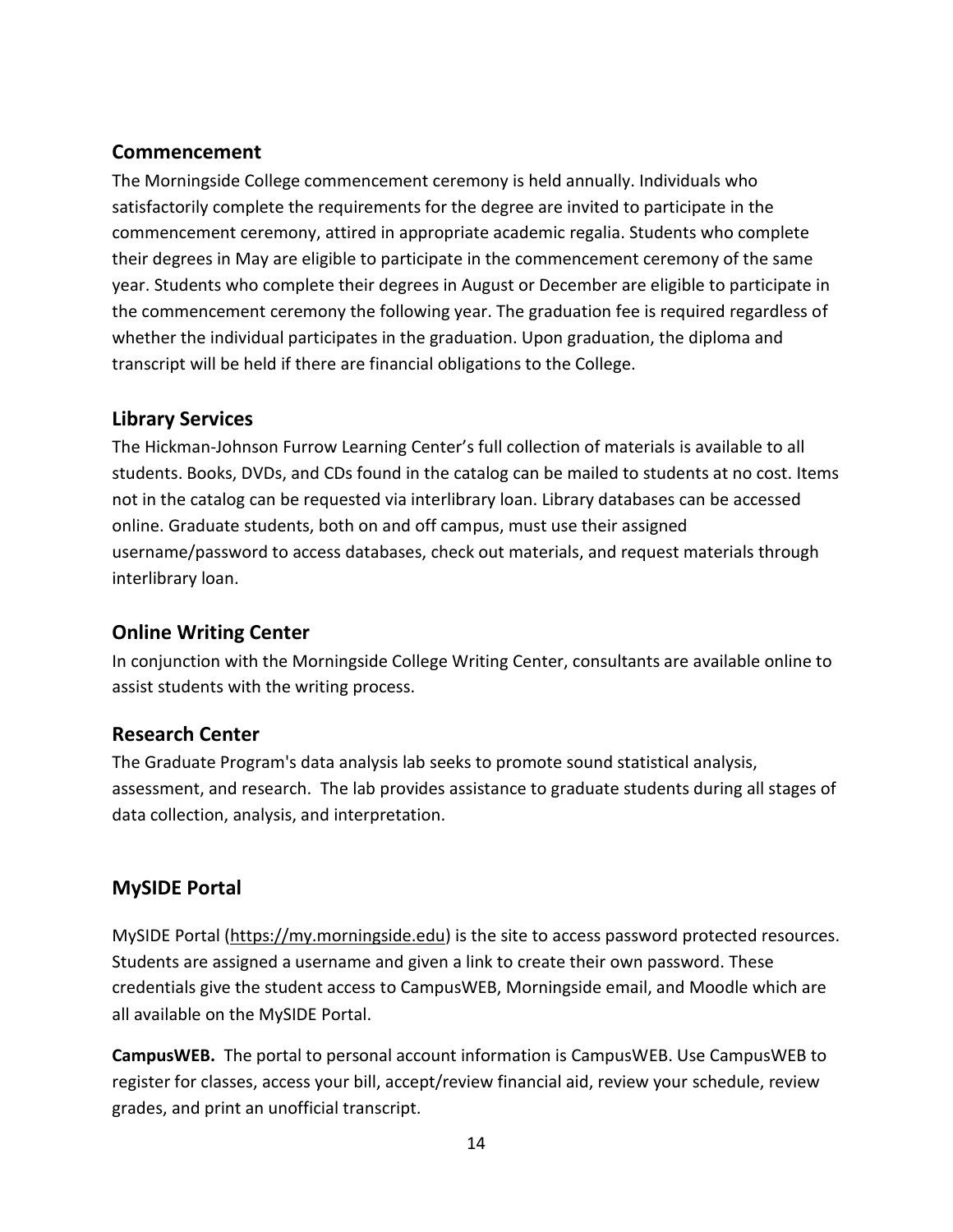**Email.** All students will be given a Morningside email address. The email address is the student's username, followed by @morningside.edu. This is the official form of communication at Morningside College. It is the responsibility of all students to check their Morningside email regularly to stay apprised of official college notices and information, as this is the email address that will be used to communicate with them.

**Moodle.** Graduate courses are 100% online. Courses are delivered through Moodle, the course management system utilized by Morningside College. Technical assistance for Moodle is available 24/7 by contacting eClass4learning at 1-800-408-4935 ext 6.

## **Career Services**

Career Services are provided within each graduate program. Students may receive valuable career guidance necessary to make career advancements, build professional networks, and continue their education. For information regarding career support contact the Director of Graduate Program in Education or Dean of Nursing.

## **Student Health and Personal Counseling**

The campus office of Student Heath and Personal Counseling provides a list of off campus resources for graduate students.

## **Bookstore**

Graduate students have access to MBS Direct online bookstore to purchase or rent most required textbooks. However, students are not required to use MBS Direct and may purchase their textbooks from other vendors.

## **Academic Policies and Regulations**

## **Academic Integrity**

Academic Integrity is basic to all academic activities so that grades and degrees will have validity. Graduate Programs at Morningside College expect students to:

- Perform their work honestly and equitably
- Not hinder others in their academic work
- Not unfairly assist other students

These expectations and penalties for not meeting the standards are outlined below. A student in doubt about his or her responsibilities as a scholar or is unsure whether a particular action is appropriate should consult the syllabus and instructor of the course.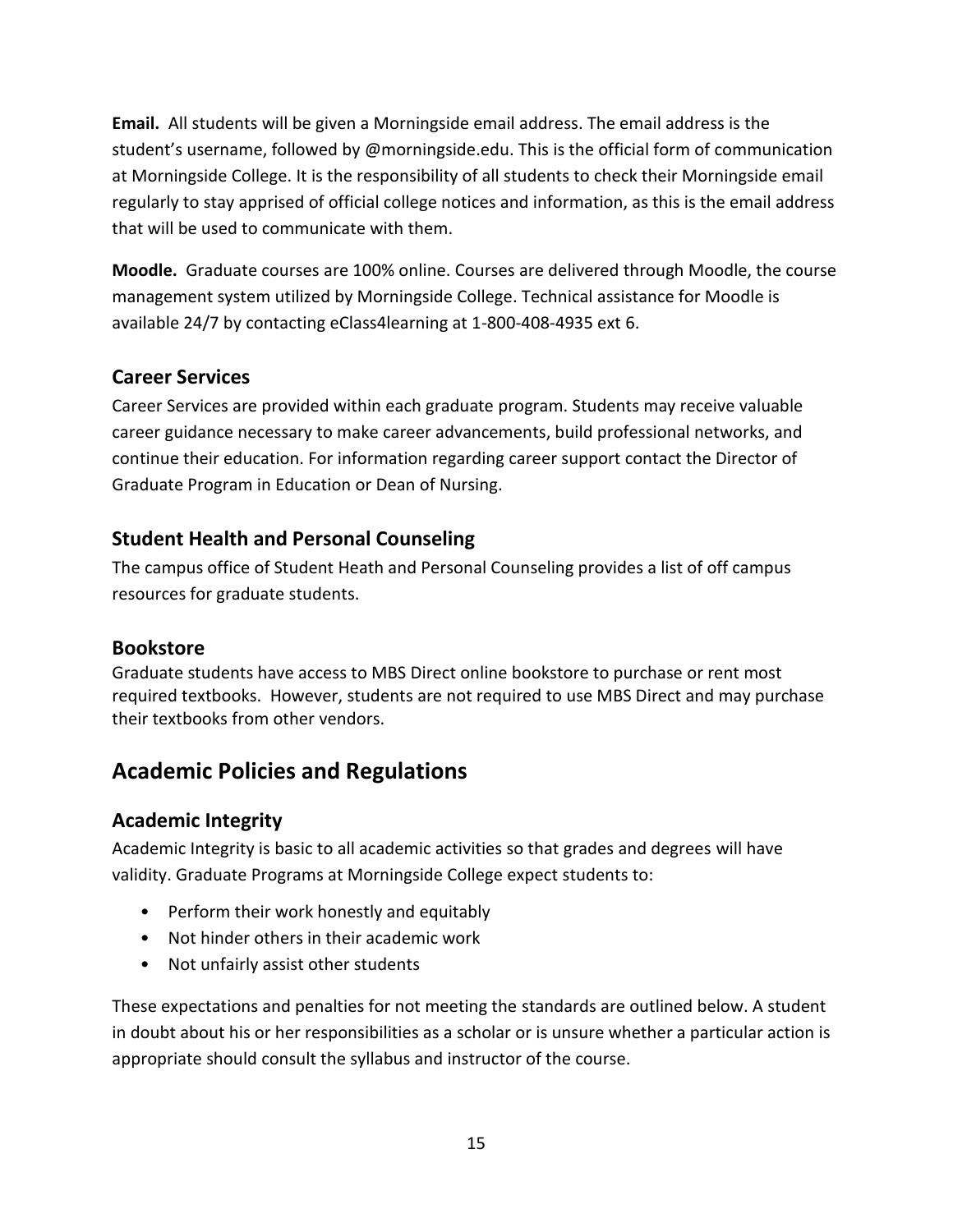In an academic community, including an online community, students are encouraged to work together to help each other learn and at times are required to collaborate on course activities. However, all work a student submits or presents as part of course assignments or requirements must be his or her own original work unless expressly permitted by the instructor. This includes work in written, oral, and electronic forms as well as any artistic medium.

Plagiarism is a major form of academic dishonesty. When students use another person's ideas, thoughts, or expressions in writing or other presentations, each instance requires the appropriate acknowledgment to an original source. Examples of plagiarism include:

- Deliberate Copying
	- Buying (from a service or individual) or borrowing and submitting it as one's own
	- Copying someone else's paper or project and submitting it as one's own
- Inaccurate Documentation
	- Using a direct quote from a source without putting it in quotation marks and providing appropriate citation
	- Submitting direct quotations as a paraphrase
	- Changing only a few words and a quotation and using it as a paraphrase
	- Invention of information or citation

Additional actions and behaviors violating the Academic Integrity policy may include but are not limited to:

- Submitting a paper or other presentation in more than one class without the instructor's express permission
- Providing unauthorized help in taking tests and quizzes or preparing any other requirements of a course
- Communicating answers in any way to another student during an exam
- Tampering with or damaging the work of other student(s)
- Reading or observing the work of another student without his or her consent
- Lying to an instructor or Graduate administrative staff member
- Damaging or abusing library and other academic resources
- Forging signatures on official documents
- Misrepresenting illnesses, personal crises, or otherwise intentionally as an excuse for missed or late academic work

An instructor who suspects a student of violating the Academic Integrity policy will consult with the Dean/Department Chair of their Program. If the violation is verified, the instructor will, as a minimum penalty, assign a grade of zero for the assignment. The maximum penalty is a failing grade in the course in which the violation occurred.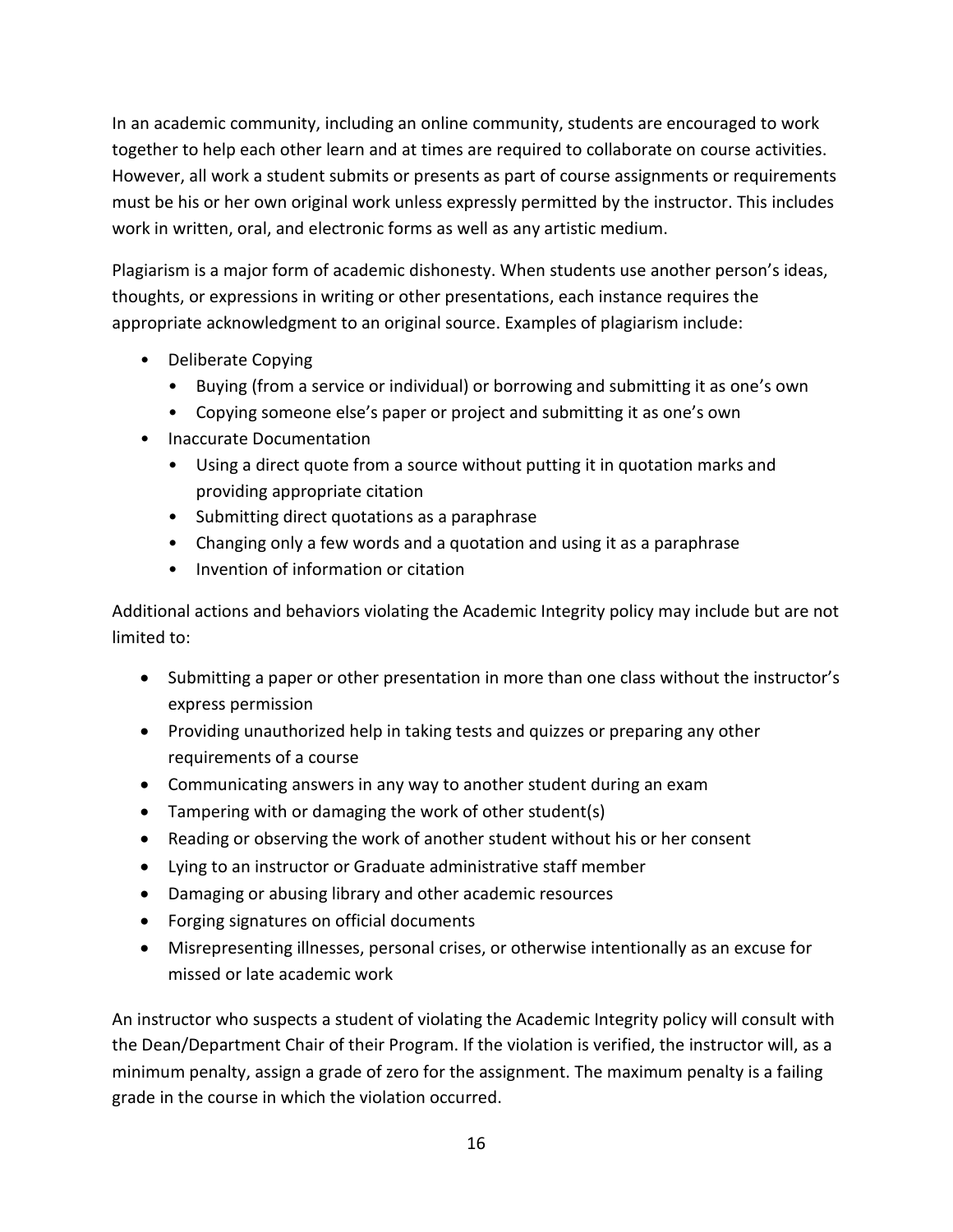If there is more than one violation in the same course, the instructor will assign a failing grade in the course. A student receiving a failing grade due to an Academic Integrity violation may not withdraw from the course. The student will be informed in writing of the violation and the penalty and a copy of this written notification will be placed in the student's electronic file.

If this is not the first reported violation for the student, the Dean/Department Chair of their Program may intervene to pursue suspension or expulsion from Morningside College or other penalties beyond a failing grade in the course.

Graduate students may appeal decisions to the Graduate Committee. Refer to the Grievance Policy and Appeals Procedure.

#### **Academic Warning, Probation, Suspension, and Discontinuance**

The Academic Warning, Probation, Suspension, & Discontinuance policy is designed to help keep graduate students on track to complete their programs of study and/or degree in a reasonable time period. At the end of each term, the academic records of all students are reviewed. To remain in good academic standing, students must maintain a minimum graduate GPA of 3.0 **each semester and cumulatively**.

#### **Academic Warning**

Academic Warning is for students whose graduate status cumulative GPA is at or greater than 3.0 but whose term GPA is less than 3.0. This warning alerts the student to potential difficulties and potential loss of financial aid eligibility. Students on academic warning are strongly encouraged to work with their Advisor to develop an Academic Success Plan for improving their academic standing.

#### **Academic Probation**

If a student's cumulative grade point average falls below 3.0 in any academic term (i.e., fall, spring, summer), the student will be placed on academic probation the following term. While on academic probation, the student must earn a term GPA of 3.0 or higher. Students will receive a notice of probation at the end of the term, and the notice of probation will be imprinted on the student's transcript. When the student achieves a cumulative GPA of 3.0 or higher, the student returns to good academic standing.

#### **Academic Suspension**

A student on academic probation who fails to maintain a term GPA of 3.0 will be placed on academic suspension for a minimum of two academic terms. Students who have academic suspension status may not enroll in more than one graduate course per term and will not receive financial aid from Morningside College during their suspension. Following the two term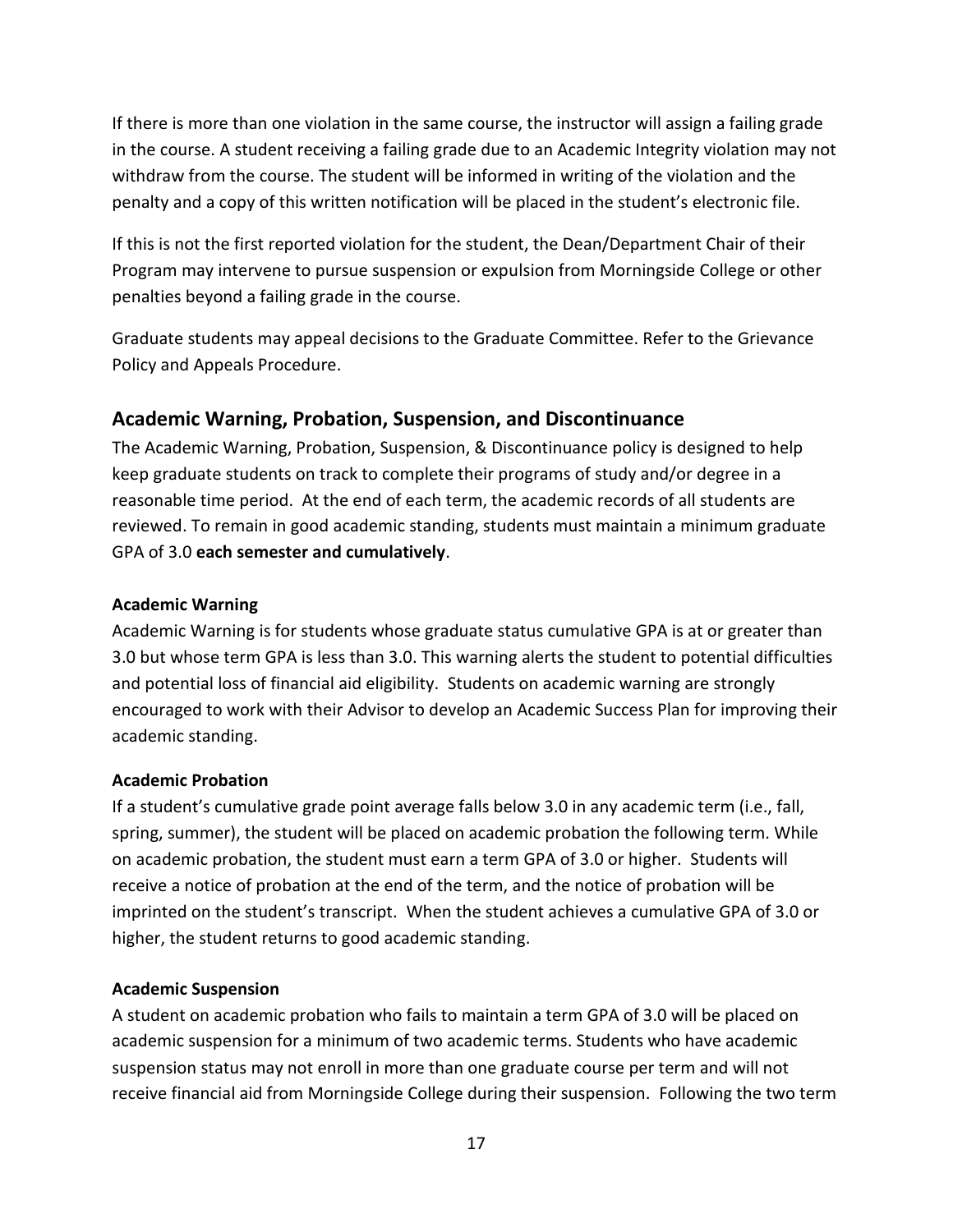suspension, students may apply for reinstatement if they have maintained a term GPA of 3.0. Students may be reinstated by approval from the appropriate graduate program department Chair/Dean.

If a suspended student enrolls in college coursework elsewhere during the suspension, evidence of this course work must be presented to Morningside College and may be used to determine whether or not to reinstate the student.

#### **Discontinuance**

Graduate students who fail to achieve a term GPA of 3.0 after two terms of suspension will be discontinued from the program. Discontinued students are not allowed to enroll in courses or reapply for admission at Morningside College for at least five years.

#### **Standards for Decision**

All academic decisions are based on aforementioned standards. Graduate students will receive notification regarding academic warning, academic probation, academic suspension, and discontinuance from the Dean/Department Chair of the Graduate Program. Graduate students may appeal decisions to the Graduate Committee.

#### **Financial Aid**

Graduate students who receive financial aid are subject to different course completion requirements and academic standards for continuation of their aid. See the Satisfactory Academic Progress for Financial Aid Policy.

#### **Request for a New GPA (GPA Bankruptcy)**

Individuals who have been discontinued as students from Morningside College, or who have formerly been a student at Morningside College and have not been enrolled at Morningside College for at least three years, may appeal to the Graduate Committee to begin a new Morningside College cumulative GPA. To be eligible for a request of new GPA, the student must first be readmitted as probationary status and successfully complete 6 credits at Morningside with a semester GPA of no less than 3.0 in the first semester in which the student is readmitted, and have a cumulative GPA of less than 3.0 at the end of the same semester. The Graduate Committee will consider the student's previous cumulative GPA, graduate level course work completed while the student was away from Morningside College, and the student's written appeal describing why starting a new GPA is appropriate in deciding whether or not to grant a new GPA. The appeal must document that a significant improvement in academic performance has occurred and that the current cumulative GPA would delay progress toward graduation. If a new GPA is granted, it would begin from the date that the student was readmitted. All previous courses at Morningside College would then be treated as transfer courses. That is, the credit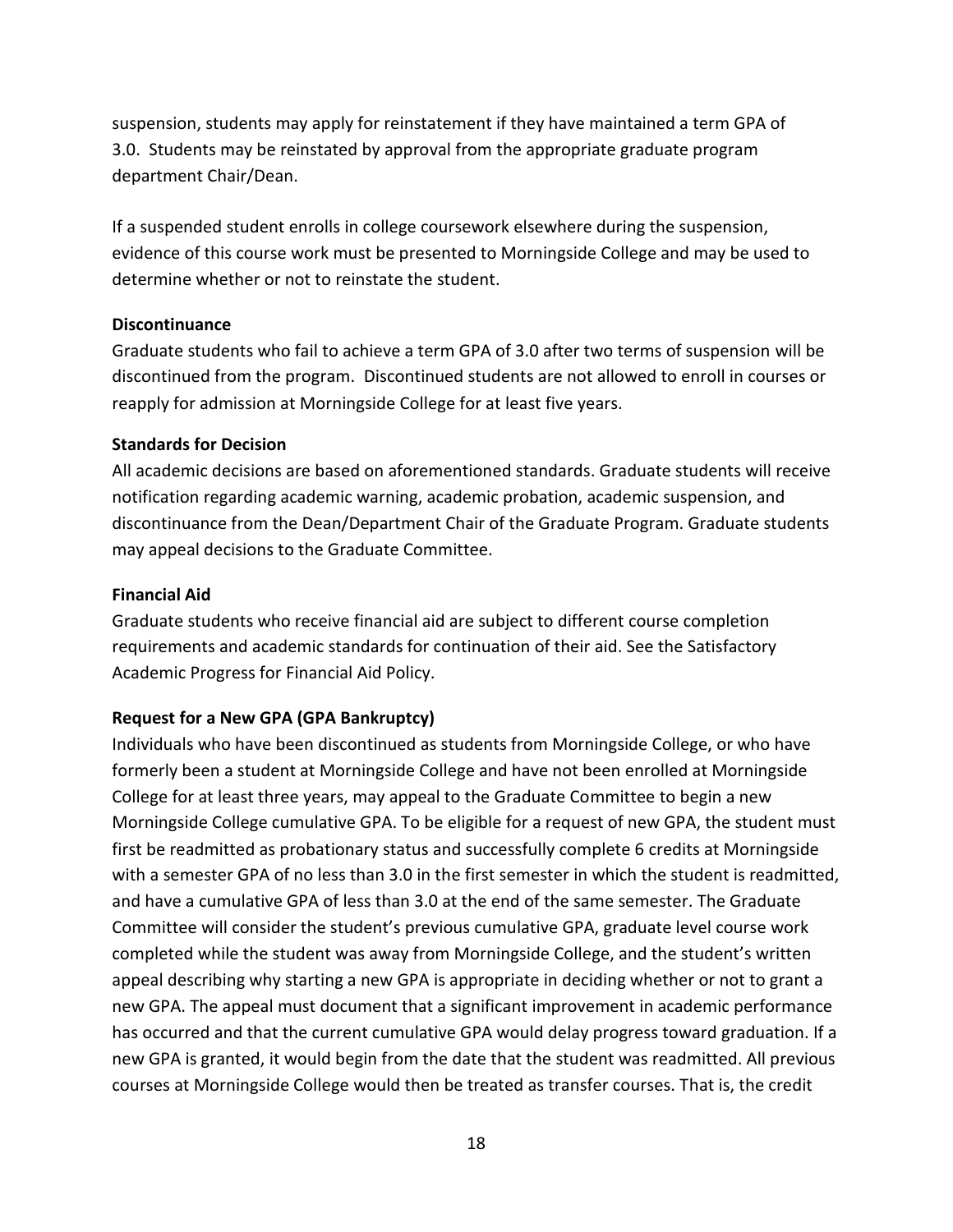hours could count towards graduation but not factored into the new cumulative GPA. All other policies regarding transfer courses would also apply to these courses. Students who are granted a new GPA are subject to immediate discontinuance if their new cumulative GPA falls below 3.0. A new GPA will not be granted more than once for any student.

## **Administrative Withdrawal**

Students are expected to prepare for and attend all classes for which they are registered and to act in a manner consistent with an academic environment while attending class. The College may administratively withdraw a student who is not attending, actively participating, exhibits disruptive or unruly behavior in class, or is otherwise not demonstrating a serious academic effort. After an Administrative Withdrawal, the student cannot register for the same course until the next time it is offered. The student's transcript will reflect the Administrative Withdrawal. Administrative withdrawals through the final day to drop a class within that semester will receive a grade of AW in the course(s). Administrative withdrawals from a course after the final day to drop a class within that semester will be recorded as an AF, which is computed as an F. The student is responsible for any charges owed to the College at the time of the Administrative Withdrawal as determined by the Refund Policy. Being Administratively Withdrawn does not eliminate a student's financial obligation to the College. An administrative withdrawal may also impact the student's financial aid. Refer to the Financial Aid and Refund policies.

## **Class Attendance**

Students are expected to prepare for, attend, and participate in all courses for which they are registered. Online courses are considered no different from face-to-face courses in regard to class attendance. Class attendance/participation is defined as participation in a weekly academically related activity. Class attendance in online courses will be stated in the individual course syllabus. Academically related activities may include: discussion forum posting, online test/quizzes, reflection, assignment, email, field trip, telephone call or electronic communication regarding the course.

A class census will be taken between 3 to 6 business days after the start of the course. In the summer term the census will be taken the day after the start of the course. Class attendance/participation will be monitored on a weekly basis throughout the term and measured by documentation of the student's submission of an academically related activity.

The student login will not be considered sufficient for attendance and may not be used for reporting of "last day of attendance." The student's "last day of attendance" is determined by the student's last submission of an academically related activity. It is the student's responsibility to inform the faculty member of late assignments and missed class/participation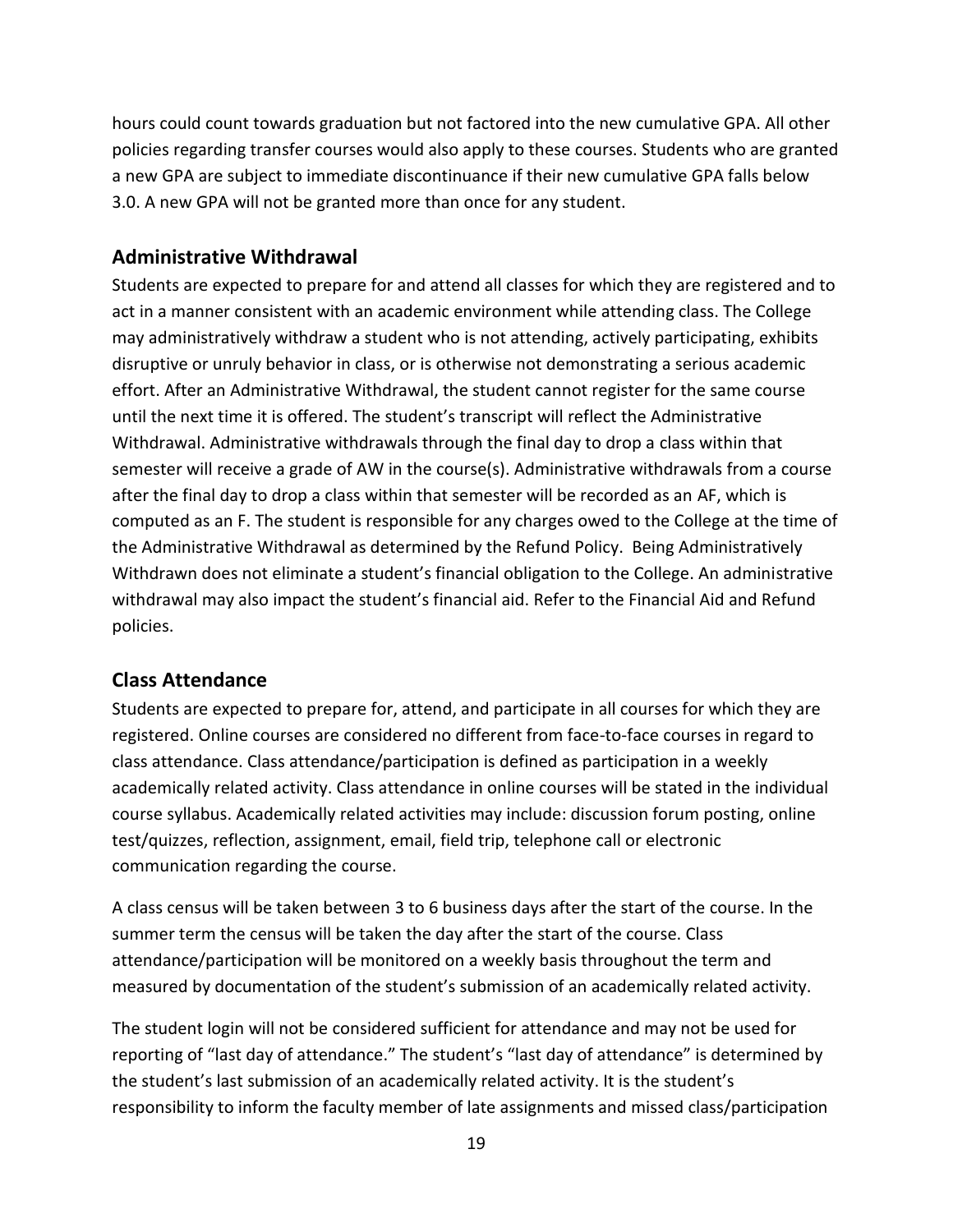sessions. Students who are not attending class/participating by not submitting weekly academic related activity will be administratively withdrawn from the course. Faculty will attempt to contact the student via email to inquire about the student's attendance/participation. If the student does not respond within 3 days of the email, the faculty member will call the student. If the student still does not communicate within 24 hours of the faculty member's phone call, the student will be Administratively Withdrawn from the course.

Drop/add and withdrawal dates are listed in the Graduate Calendar and Graduate Catalog. Students who determine that they do not plan to attend a class in which they are enrolled are responsible for initiating a withdrawal prior to the official drop deadline for that course.

## **The Family Educational Rights and Privacy Act**

#### **Official Notification of Rights Under FERPA**

Student education records are official and confidential documents protected by the Family Educational Rights and Privacy Act (FERPA). Educational records, as defined by FERPA, include all records that schools or education agencies maintain about students. FERPA affords students certain rights with respect to their educational records. These rights include:

- The right to inspect and review their records. Students should contact the Office of the Registrar to determine the location of appropriate records and the procedures for reviewing such records.
- The right to request that records believed to be inaccurate or misleading be amended. The request should be submitted in writing to the office responsible for maintaining the record. If the request for change is denied, the student has a right to a hearing on the issue.
- The right to consent to disclosures of personally identifiable information contained in the student's educational records. Generally, the College must have written permission from the student before releasing any information from the student's record. FERPA does, however, authorize disclosure without consent in certain situations. For example, disclosure without consent can be made to school officials with a legitimate education interest in the record.

A school official is a person employed by the institution in an administrative, supervisory, academic, research or support staff position; a person or company with whom the institution has contracted (i.e., an auditor, attorney or collection agency); contractors, volunteers, and other non-employees performing institutional services and functions; a person serving on the Board of Trustees; a student serving on an official committee or assisting another school official in performing his/her task. A legitimate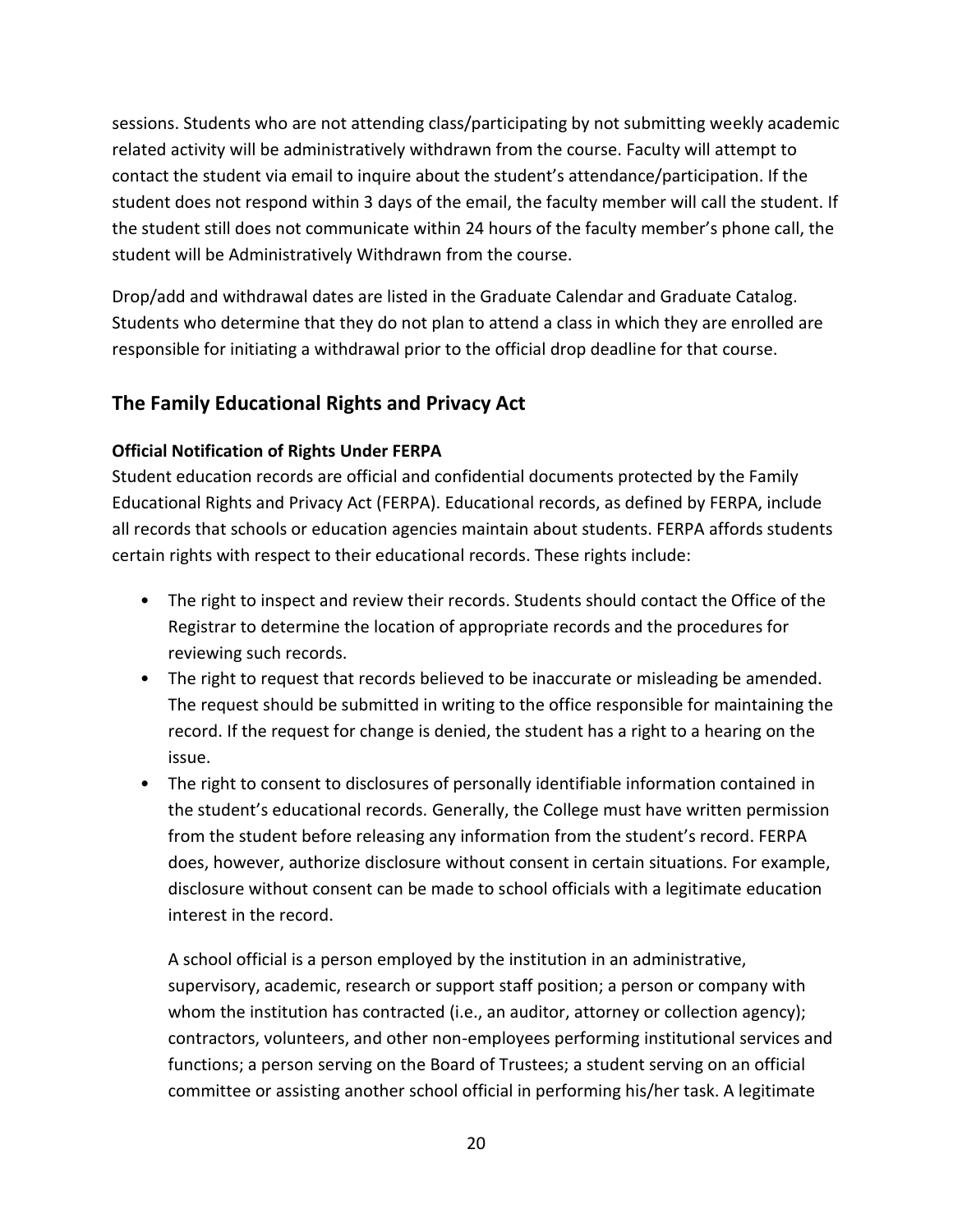education interest exists if the school official needs to view the education record to fulfill his or her professional responsibility.

Upon request, Morningside College will disclose education records, without consent, to officials of another school in which the student seeks or intends to enroll. Morningside College may also disclose "directory" information without the student's prior consent. Directory information is defined as:

- Name
- Local and permanent addresses
- Telephone number(s)
- Email address
- Date and place of birth
- Major or field(s) of study
- Dates of attendance
- Grade level
- Enrollment status (FT/PT; undergraduate/graduate)
- Degrees, awards, and honors received and dates
- Expected date of completion of degree requirements and graduation
- Participation in officially recognized activities and sports
- Weight and height of members of athletic teams
- Most recent educational institution attended
- Photograph

Students have the right, while enrolled, to prevent directory information from being released. In order to maintain directory information as confidential, a student must sign a non-release form in the Registrar's Office by the end of the first week of the semester.

This release restriction is effective for one academic year only and must be renewed each year. If a student requests non-disclosure of directory information in his or her last term of attendance, that request will be honored until the student requests its removal. A student should carefully consider the consequences of a decision to withhold directory information, as future requests for such information from other schools, loan or insurance companies, prospective employers or other person or organizations will be refused as long as the request for non-disclosure is in effect.

Students may indicate on CampusWEB that they would like non-disclosure of directory information, and all college personnel should honor this request. However, official notification of non-disclosure must still be made in writing at the Registrar's Office.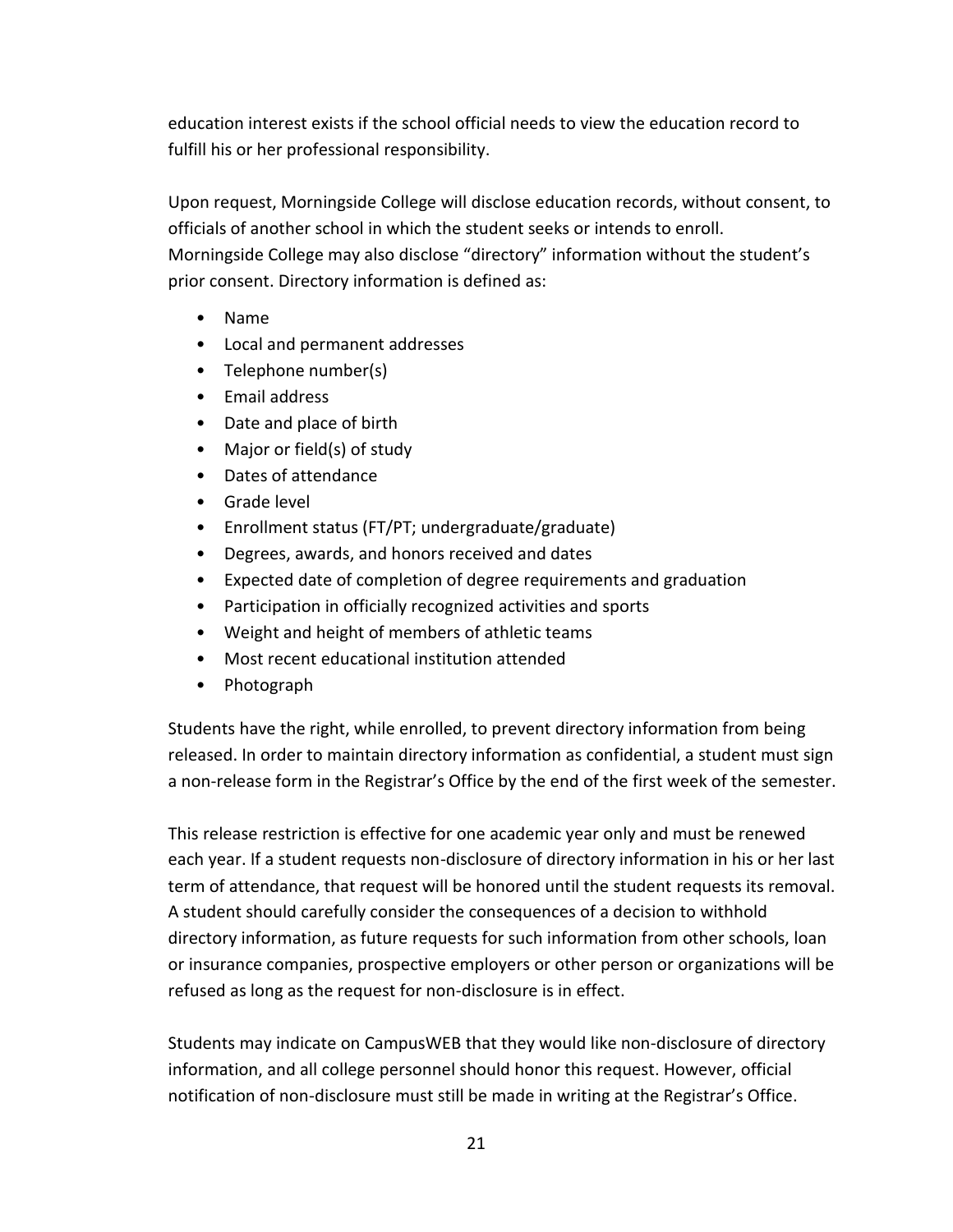The right to file a complaint with the U.S. Department of Education concerning an alleged failure by the institution to comply with the requirements of FERPA. The name and address of the office that administers FERPA is:

> Family Policy Compliance Office U.S. Department of Education 400 Maryland Avenue S.W. Washington, D.C. 20202-605 Phone: (202) 260-3887 Fax: (202) 260-9001 Email: [ferpa@ed.gov](mailto:ferpa@ed.gov)

## **Grading Policy**

Morningside College uses alphabetic characters to indicate levels of achievement in courses. Grades with  $+$  or  $-$  are recorded as follows:

| Grade             | Grade points per credit |
|-------------------|-------------------------|
| Excellent<br>A    | 4.0                     |
| A-                | 3.7                     |
| $B+$              | 3.3                     |
| Good<br>B         | 3.0                     |
| $B-$              | 2.7                     |
| $C+$              | 2.3                     |
| C<br>Satisfactory | 2.0                     |
| $C -$             | 1.7                     |
| D+                | 1.3                     |
| Marginal<br>D     | 1.0                     |
| D-                | 0.7                     |
| F<br>Failure      | 0.0                     |
| AF                | 0.0                     |
| WF                | 0.0                     |
| AW                |                         |
| W                 |                         |

A maximum of 6 hours of C+ or C can be used to fulfill the requirements of a certificate or master's degree. Any grade of C- or below will not fulfill the requirements of a certificate or a master's degree. No grade lower than C- can be used to fulfill the requirements of an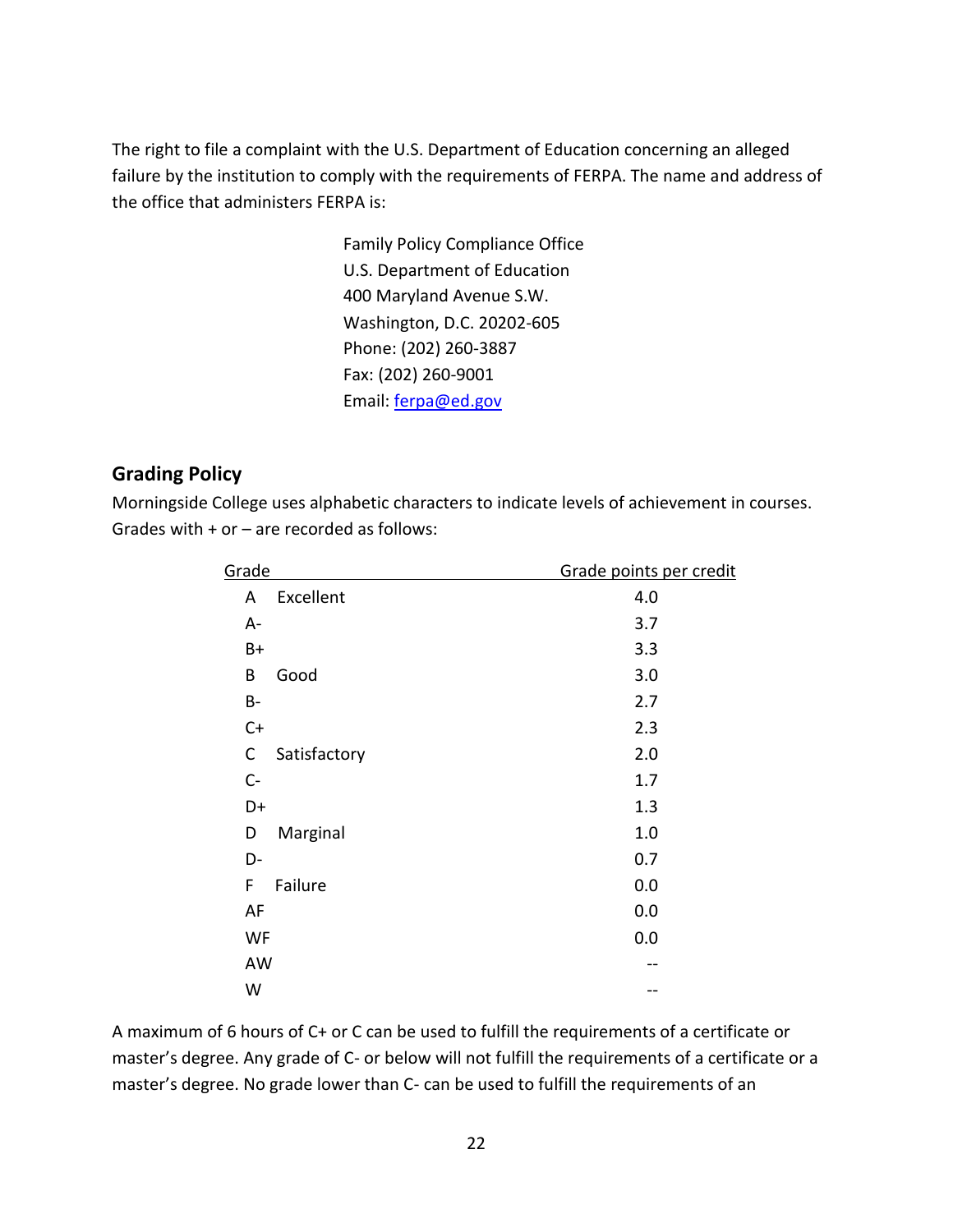endorsement and the student will not receive a full institutional recommendation from Morningside College. A graduate cumulative GPA of 3.0 is also required for completion of the degree.

A grade of W is assigned for student-initiated drops/withdrawals prior to the official drop deadline. A grade of AW is assigned for an administrative withdrawal prior to the official drop deadline. A grade of WF or AF is assigned for a student-initiated withdrawal or administrative withdrawal after the official drop deadline. A grade of W or AW does not affect the student's GPA. However, a grade of WF or AF is computed in the GPA in the same manner as a grade of F. The W, AW, WF, or AF grade is assigned by the Registrar upon notification by the Dean/Director of the student's respective graduate program. Withdrawing from a course or receiving an administrative withdrawal may impact the student's financial aid and does not eliminate a student's financial obligations to the College.

Graduate GPA is the GPA calculated for courses registered directly with Morningside at Morningside's tuition rate. It does not include transfer credits or courses registered with an academic partner even though Morningside credit may be awarded for that academic partner and the course is used to fulfill degree or endorsement requirements.

#### **Change of Grade**

After grades are submitted to the Registrar's Office, students are not allowed to submit extra work or ask for a reexamination of work in order to raise a grade. A grade which has been reported and recorded on the student's transcript cannot be changed except in the following instances:

- Error in Grade—An incorrect course grade will be changed by the Registrar when the Registrar is notified of the error by the Dean/Department Chair of the student's respective graduate program.
- Student Appeal—In the case of a successful student appeal, a course grade will be changed by the Registrar when the Registrar is notified of the change by the Dean/Department Chair of the student's respective graduate program.

Any grade change, other than from an Incomplete, must be filed as a petition by the faculty member to the Graduate Committee no later than 30 days following the published date of the official opening of the next regular academic term.

A student who believes a change of a final course grade is warranted must contact the course instructor to discuss the grade within 10 business days of the end of the term grading window for which the grade was entered. If the student is not satisfied with the outcome of this discussion and still believes a change of grade is warranted, the student should contact the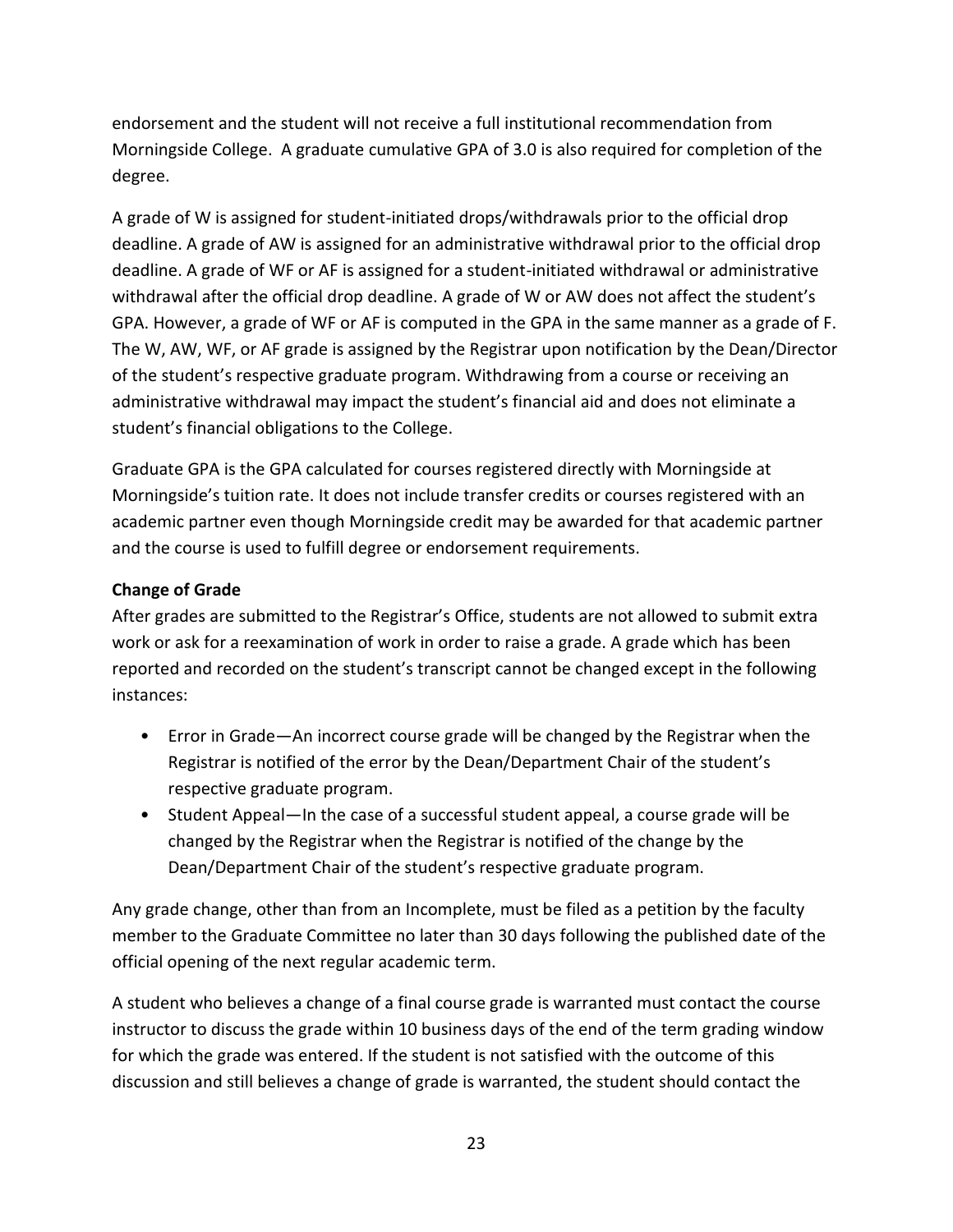Dean/Department Chair of their graduate program, who will investigate the situation and make a decision to uphold or reverse the decision of the instructor.

#### **Incomplete**

An Incomplete (I) grade for a course may be given at the discretion of the instructor only when the student has been actively participating in a class up until the official drop deadline and is unable to finish the required coursework because of extenuating circumstances beyond the student's control. A grade of I will then be assigned for the course. It is the student's responsibility to contact the instructor for each class in which the student is requesting an incomplete.

Incomplete grades must be completed and converted to a permanent grade no later than 30 days following the published date of the official opening of the next regular academic term. Failure to complete the required course work as a basis for conversion of the Incomplete to a permanent grade within the required period of time will result in an automatic conversion to the grade of F. A grade of Incomplete may be extended only until the end of the term which follows the term in which the I was given.

Both I and F grades will affect a student's financial aid status and may jeopardize the student's continuance at Morningside College.

#### **Repeating a Course**

A student who wishes to repeat a course for a better grade may do so once. The better grade will be used in calculating the current cumulative grade point average. However, both grades will appear on the transcript of record.

## **Grievance Policy and Appeals Process**

Morningside College graduate students who wish to file a grievance/appeal should first attempt to resolve the issue at its source with the members involved. However, should a resolution be impossible, the student may pursue the following steps if he/she wishes to file a petition. The written petition should be submitted to the Dean/Department Chair of their program. The student with the grievance/appeal must fill out the Graduate Petition form for Grievance/Appeal stating the following information:

- Name and subject or reason the grievance is being sought
- What action request and/or solution being sought
- Justification which includes date or dates of incidents(s); name(s) and contact information (if applicable) of any witness
- List of items submitted for evidence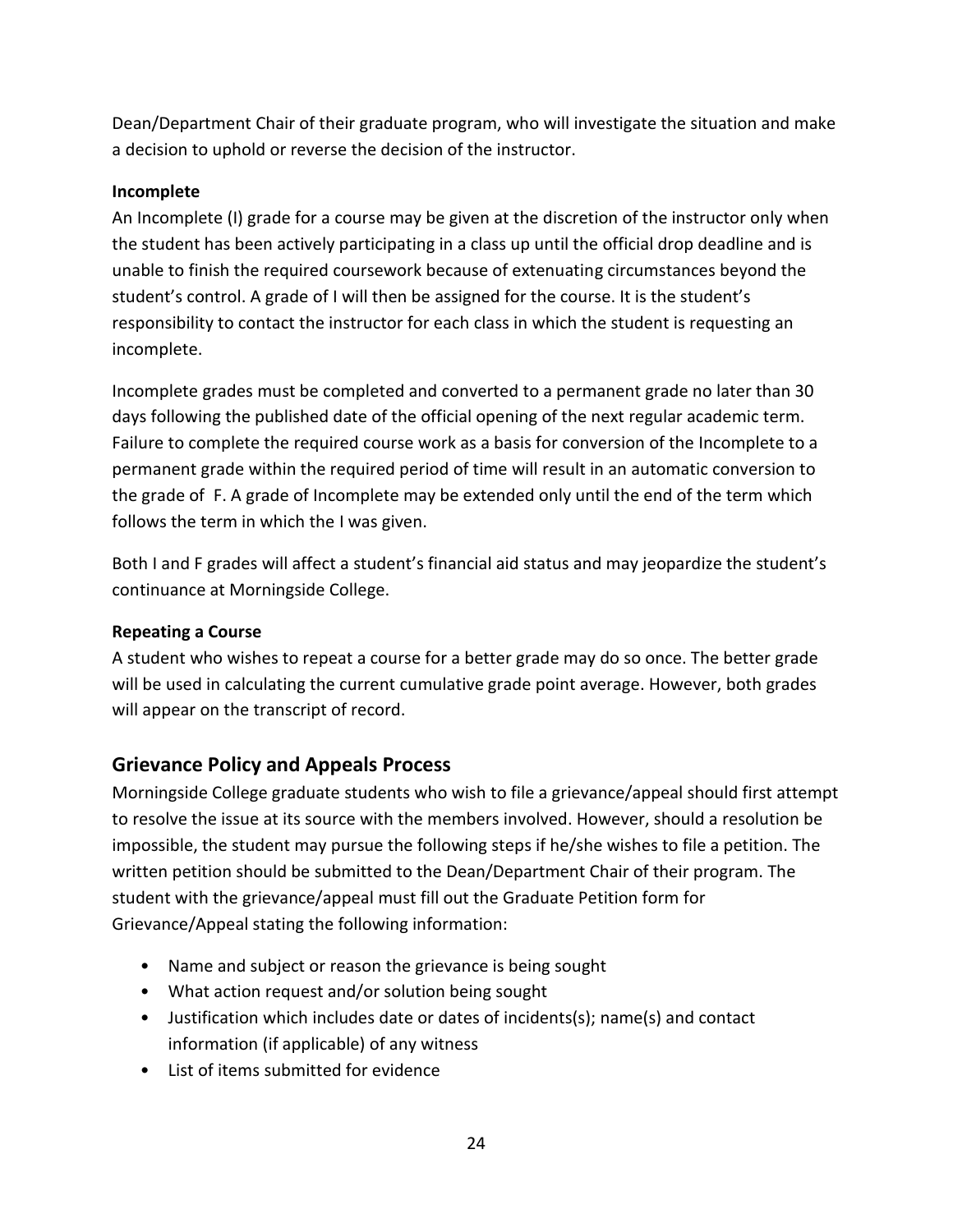The petition form must be filed with the Dean/Department Chair of their program within 10 business days of the alleged incident and/or grievance. The Dean/Department Chair will submit the petition to the Graduate Committee for Academic Grievances/Appeals or to the Vice President of Graduate Studies for non-academic grievances within 5 business days.

The College will determine on a case-by-case basis whether petitions filed after this deadline will be considered. All parties involved with the petition will be notified of the grievance/appeal, may know the source of the grievance/appeal, and will be allowed to provide pertinent information in addressing the grievance/appeal.

A written determination as to the validity of the grievance/appeal and a description of resolution, if any will be issued with a copy forwarded to the student with the grievance/appeal. At this point the student has exhausted the Morningside College Graduate Grievance/Appeal process. Further action may be made to: The Iowa College Student Aid Commission at the following link: https://www.iowacollegeaid.gov/sdrf-start.

## **Refund Policy**

Withdrawing from Morningside College or dropping a course does not eliminate your financial obligations to the College. You are responsible for any charges owed to the College at the time you withdraw as determined by the drop and refund policies. Withdrawing from the College or dropping a course may impact your financial aid.

When aid is returned, the student may owe money to the College. The student should contact the Office of Student Financial Planning (1-800-831-0806 x5230) and/or the Business Office (1-800-831-0806 x5117) to make arrangements to pay the balance.

Graduate students, who withdraw from all courses in a term or drop from a course, must officially drop or withdraw by notifying the Graduate Studies Office (1-800-831-0806 x5375) of their intent. Graduate students who are administratively withdrawn from all courses in a term or from a course follow the same guidelines. For tuition charges, if the student drops or withdraws prior to completing 60% of the course, tuition will be refunded based on the percentage of the course that has not been completed. If a student has received financial aid, it will be adjusted according to federal guidelines. For financial aid purposes, if the student drops or withdraws prior to completing 60% of the term, aid will be refunded based on the percentage of the term that has not been completed.

For tuition charges, all graduate courses will be refunded based on the following schedule prorated to the day the course was dropped.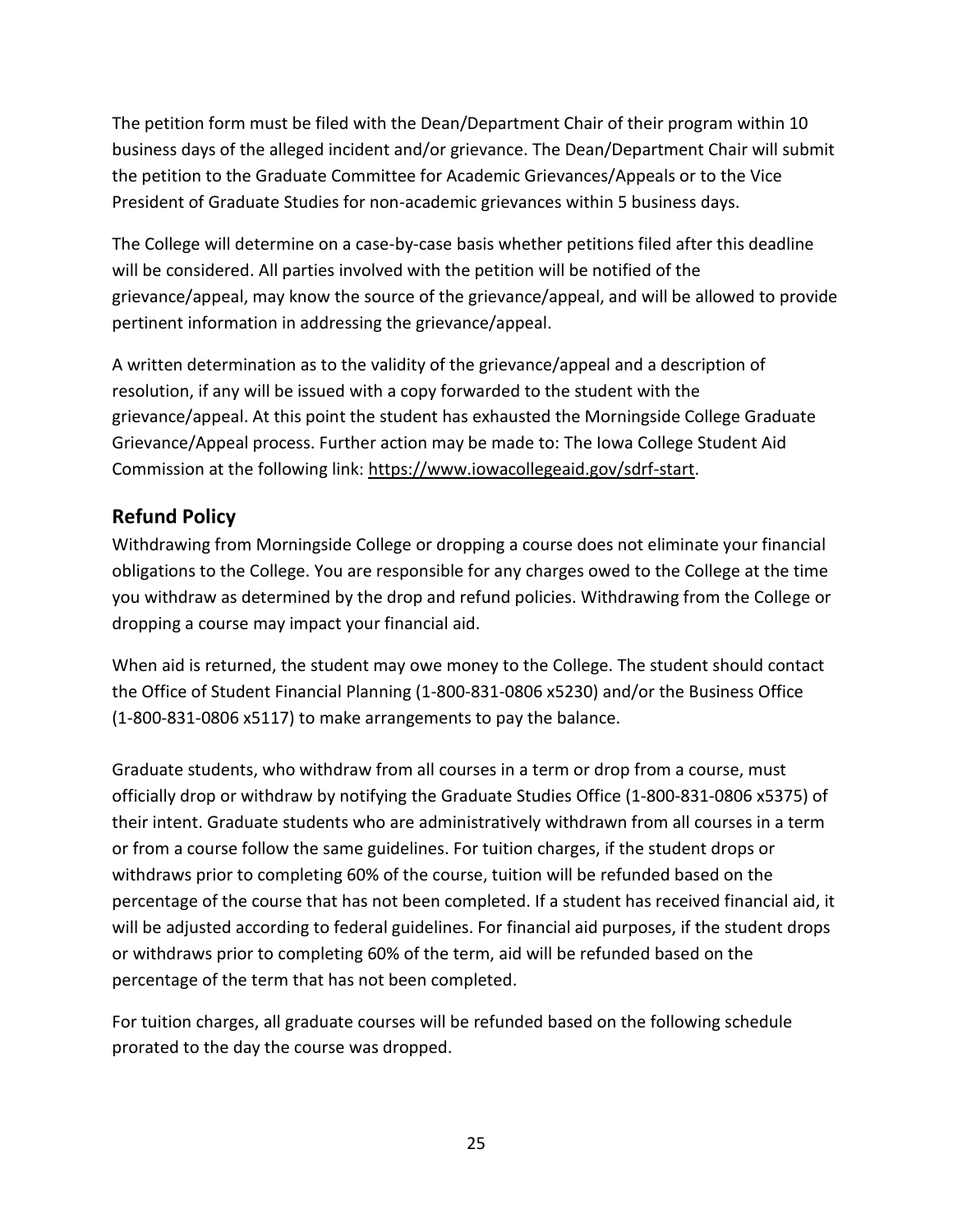For example:

- 100% Refund for withdrawals before the course starts, during the first week of full term courses in the fall and spring, the first three days of half-term courses during the fall and spring, and the first three days of all summer courses
- 90% Refund when 10% of the classes have been completed
- 80% Refund when 20% of the classes have been completed
- 70% Refund when 30% of the classes have been completed
- 60% Refund when 40% of the classes have been completed
- 50% Refund when 50% of the classes have been completed
- 40% Refund when 60% of the classes have been completed

After 60% of the class has been completed no refund will be granted nor will financial aid be reduced. The portion of the class completed is based on calendar days from the first day of the class through the last scheduled day of class, including weekends and breaks of less than five days. **Withdrawal date**, the day the student withdraws, is the date (determined by the school) that:

- the student began the withdrawal process prescribed by the school
- the student otherwise provided the school with official notification of the intent to withdraw
- is the midpoint of the payment period of enrollment for which Title IV assistance was disbursed (unless the institution can document a withdrawal date) if the student does not begin the school's withdrawal process or notify the school of the intent to withdraw (this may include a student who earns a semester GPA of 0.00).

If the school determines the student did not begin the withdrawal process or notify the school of the intent to withdraw due to illness, accident, grievous personal loss or other such circumstances beyond the student's control, the school may determine the appropriate withdrawal date under our Administrative Withdrawal Policy.

## **Registration**

Students may take classes as admitted or non-admitted students. However, non-admitted students *are not* eligible for financial aid. Students are admitted into certificate, endorsement and/or degree programs by indicating their choices on the formal application. Students can receive financial aid only for courses taken to fulfill the requirements of the program(s) to which they are admitted.

An undergraduate student may begin graduate work while fulfilling the requirements for an undergraduate degree if the student's academic performance and situation justify such action.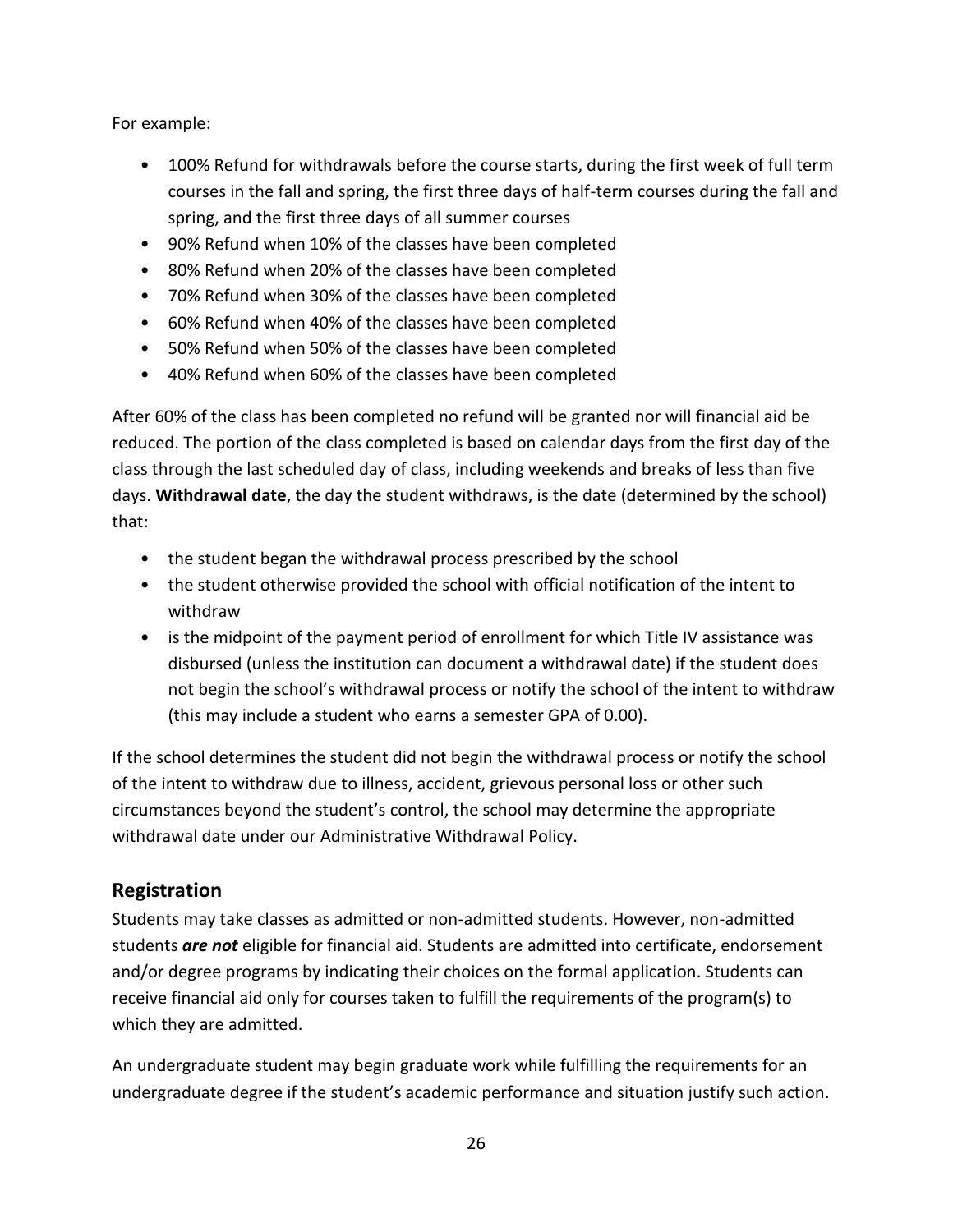Graduate hours cannot be used to complete the hour requirement of the undergraduate degree. Credits earned in graduate level courses in excess of those required for the undergraduate degree may, however, be applied toward an advanced degree at Morningside. The Dean/Department Chair of the student's graduate program must approve in advance the graduate courses taken.

#### **Registration for Courses**

Students are provided an opportunity to register online well in advance of the beginning of each term's classes using CampusWEB available at [my.morningside.edu.](http://my.morningside.edu/) Students are responsible for checking the online course listings page for information regarding each course and for registering for the appropriate classes. If a student is unable to register online during the registration period, the student may still be able to register by calling the Graduate Office if there is still space in the class, until the published date of the last day to register. No registration is permitted after the published date of the last day to register.

The College reserves the right to change instructors or cancel or otherwise change courses should conditions require. However, every attempt is made to maintain the schedule as published. To more evenly distribute students among various sections of online courses, the College also reserves the right to move a student to a different section of a course.

#### **Changes in Registration**

A student can add or drop a course online until online registration closes. Once online registration closes, a student may add or drop a course by completing the online Drop Form or calling the Graduate Office until the published date of the last day to register. A student can drop a course without it appearing on his or her permanent record during the drop period, the dates for which are specified in the current Graduate Calendar (approximately the first week of full term classes during the fall and spring, the first three days of half term classes during the fall and spring, and the first three days of all classes during the summer).

A withdrawal after the initial add/drop period, but before the official drop deadline, will be recorded as a W on the student's permanent record. Non-attendance or non-participation in any online course does not constitute as an official drop or withdrawal and the student will be subject to the guidelines outlined in the Class Attendance and Administrative Withdrawal Policies.

A student must call the Graduate Office or submit the electronic Drop Form to drop a course after online registration for a term has closed. Sending an email, text message, or tweeting the Graduate Office or informing an instructor of intent to drop does not constitute an official drop or withdrawal.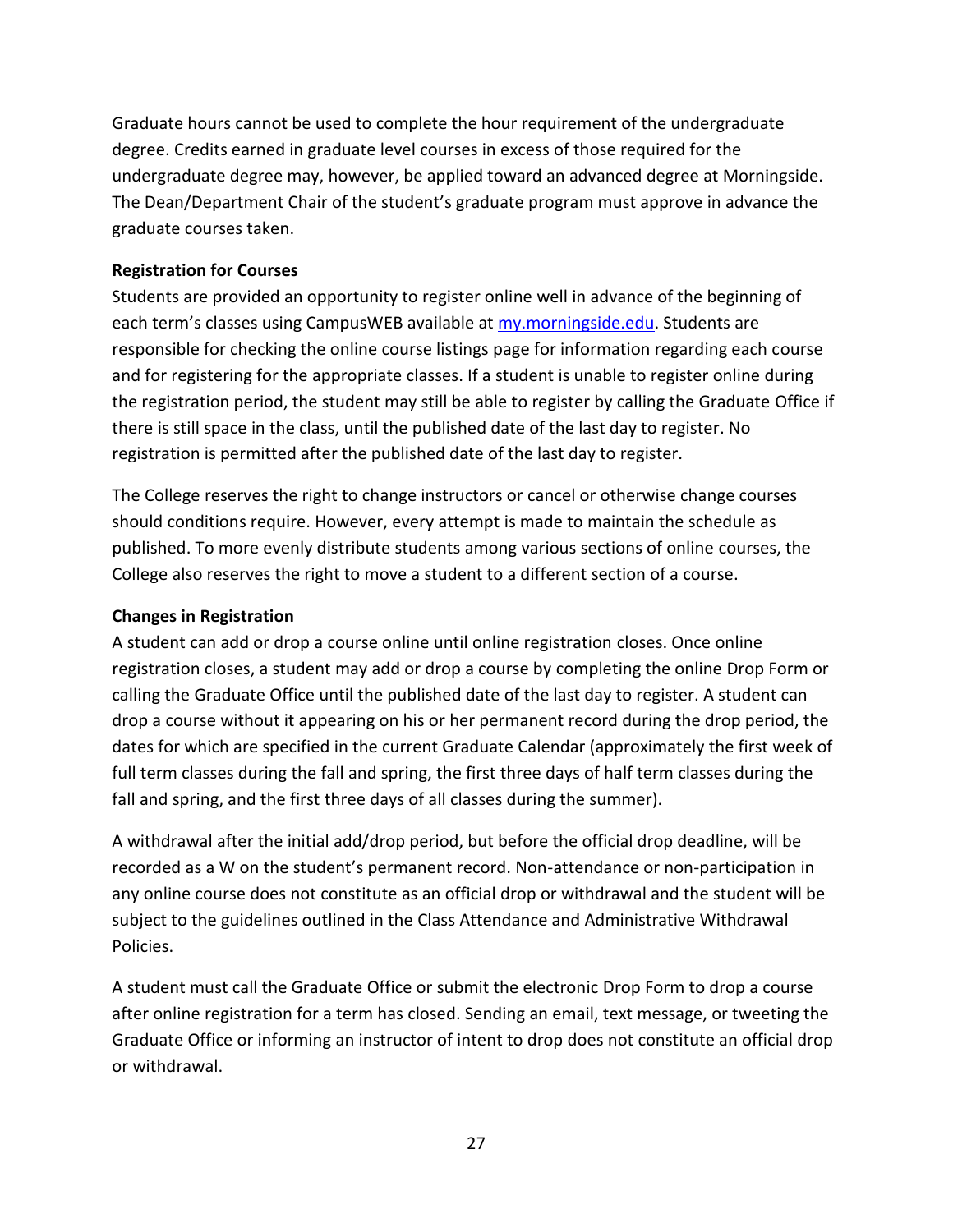Dropping a course or withdrawing from Morningside does not eliminate a student's financial obligations to the College. The student is responsible for any charges owed to the College at the time of the drop or withdrawal. Withdrawing from the College may also impact the student's financial aid. Please refer to the Refund Policy and the Satisfactory Academic Progress for Financial Aid Policy.

#### **Credit Hour**

The standard unit of work is the semester credit. It is expected that participants will spend approximately 40 hours on course activities for each hour of course credit. These activities will include but are not limited to learning experiences such as reading and study; research; responding to and collaborating with peers; and the demonstration of course learning outcomes through assignments, papers, and projects.

#### **Academic Load**

To be considered full-time, a graduate student must be enrolled at Morningside in at least 9 credit hours for a single term. To be considered three-quarter time, a graduate student must be enrolled at Morningside in 7-8 credit hours for a single term. To be considered half-time, a graduate student must be enrolled at Morningside in 5-6 credit hours for a single term. To be considered less than half-time, a graduate student must be enrolled at Morningside in 1-4 credit hours for a single term. Graduate students who are in good academic standing may register for up to 12 credit hours during a single term. A student who either has: a) a history of exemplary academic achievement and/or; b) experienced extenuating circumstances that warrant an exception may seek administrative approval from the Dean/Department Chair of their graduate program to enroll in additional hours.

## **Research**

All research at Morningside College is subject to applicable federal and state laws and college policies pertaining to the conduct of the research. It is the responsibility of each researcher, including students, to be aware of these regulations and applicable college policies and comply fully with their requirements found on the college website (see [IRRB website\)](http://oldwww.morningside.edu/academics/IRRB/index.htm).

College policy requires that all research which involves human participants, regardless of the source of financial support, be reviewed and approved by the Morningside College Institutional Research Review Board (IRRB) before it can be initiated. Research need not involve physical intervention to require approval; many kinds of data-gathering must be reviewed by the committee. All faculty members sponsoring student research are required to complete National Institute of Health (NIH) or Collaborative Institutional Training Institute (CITI) certification (see [IRRB website\)](http://oldwww.morningside.edu/academics/IRRB/index.htm).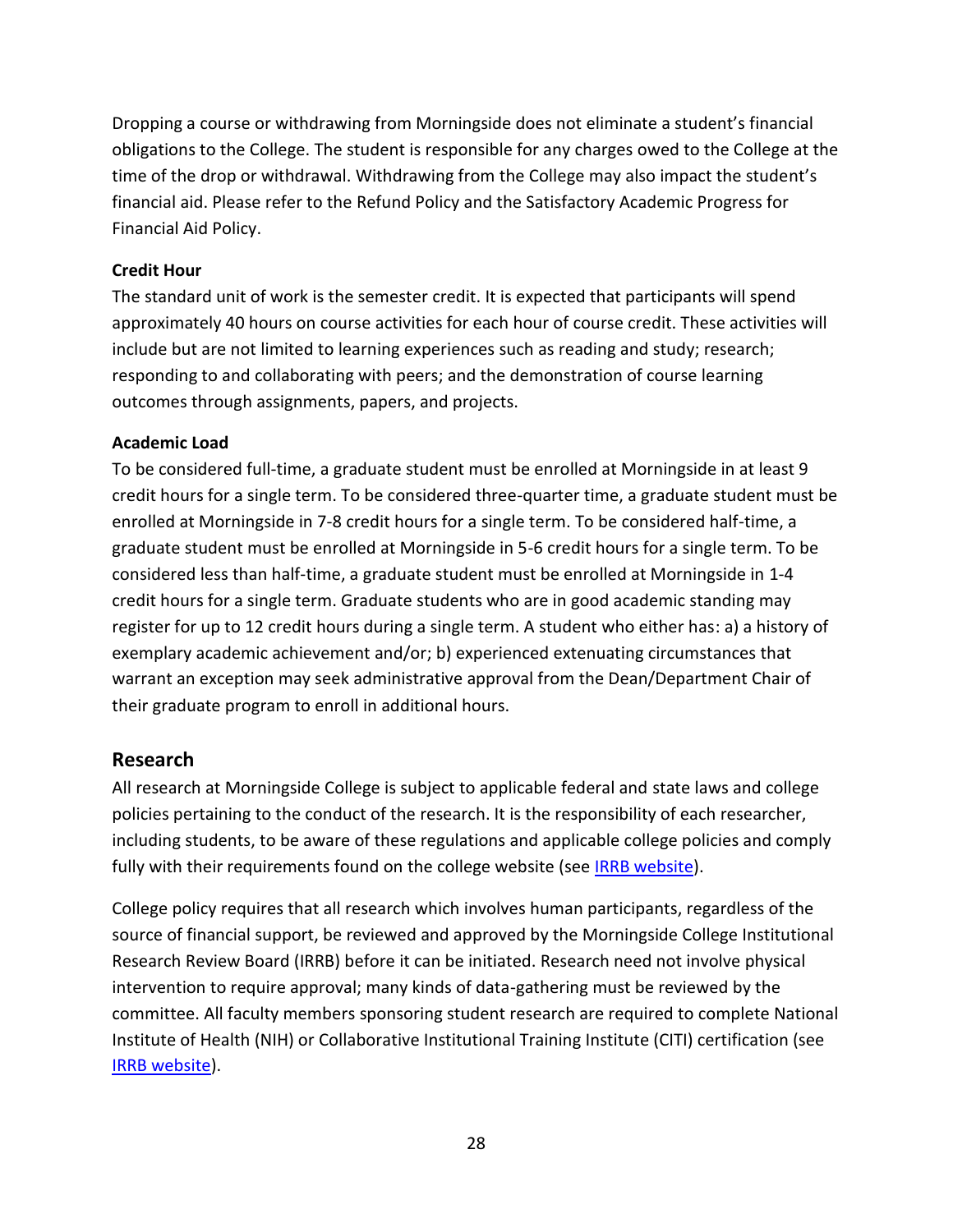At the point when a degree-seeking graduate student has determined the scope and substance of his or her action research, the student will be required to acknowledge in writing his or her compliance with those regulations and policies specific to the research project.

### **Sexual Harassment**

Morningside College is committed to fostering a healthy learning and working environment and to upholding the dignity and integrity of its individual members and the institution. Sexual harassment and sexist behavior limit an individual's options, experiences, and opportunities for full achievement and will not be tolerated at Morningside College. The college prohibits sexual harassment of or by members of the college community, guests, or visitors to campus. Sexual harassment violates both college policy and, when a student is the victim, Title IX of the Educational Amendments of 1972; or when an employee is the victim, Title VII of the Civil Rights Act of 1964, as amended.

#### **Definition**

Sexual harassment is defined as any unwelcome sexual advances, requests for sexual favors or other verbal, visual, or physical conduct of a sexual nature when:

- Such conduct has the purpose or effect of unreasonably interfering with an individual's academic or work performance or of creating an intimidating, hostile, or offensive situation or environment; or
- Submission to or rejection of such conduct by an individual is used as the basis for academic or employment decisions affecting that individual; or
- Submission to such conduct is make either explicitly or implicitly a term or condition of an individual's education or employment.

Sexual harassment is understood to include a range of behaviors. In determining whether a specific conduct constitutes sexual harassment, the college will look at the totality of circumstances, including the nature of the alleged incident, the effect on the individual to who the behavior is directed, and the context in which it occurred.

#### **Procedures**

#### **Consultation**

Members of the Morningside College community who have general concerns regarding sexual harassment may contact the Office of Academic Affairs (5103) to be directed to the campus representative. Persons who feel there has been an incident of sexual harassment are encouraged to consult with the campus representative immediately.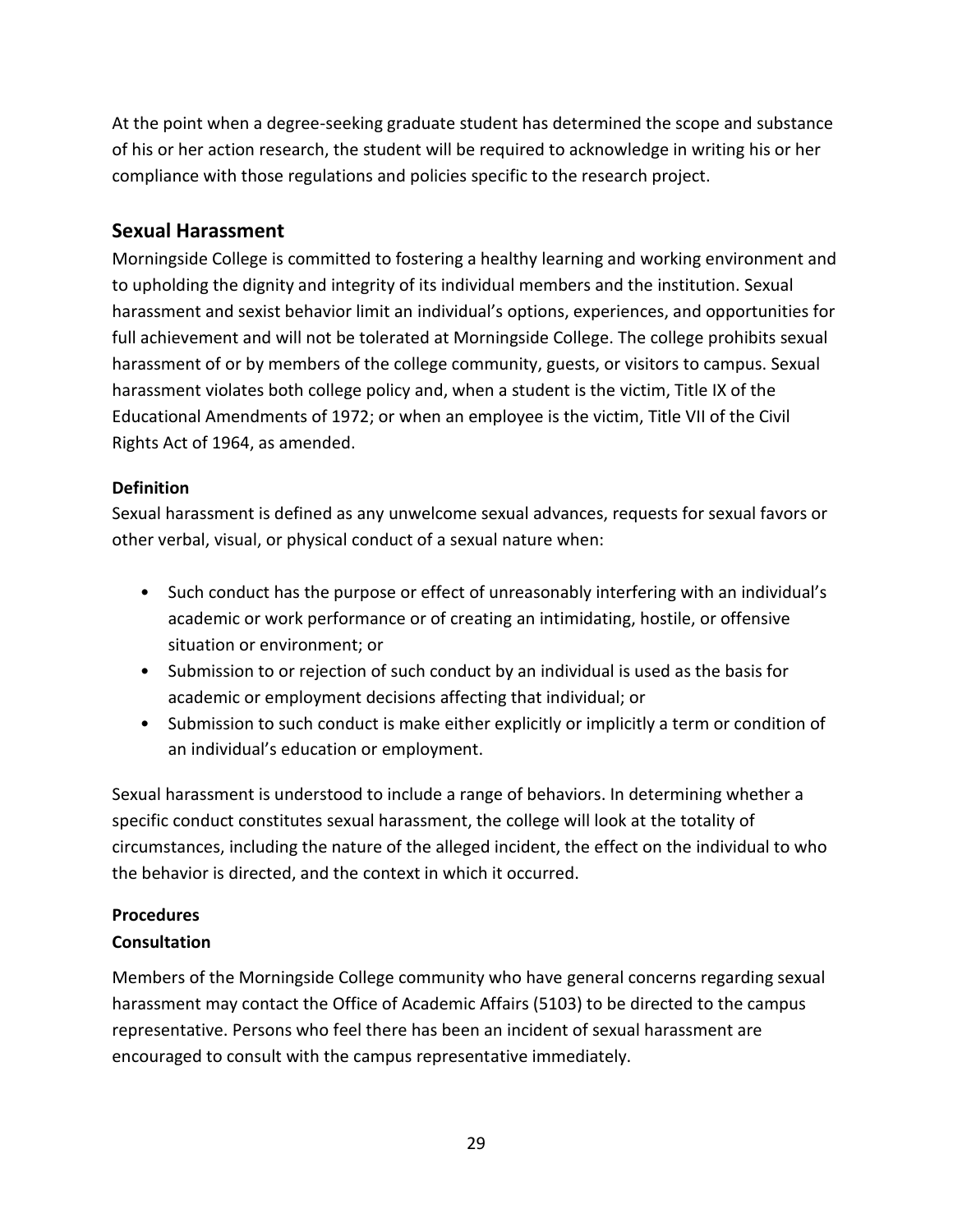Any individual has the opportunity to consult with the campus representative in matters pertaining to sexual harassment. The incident or concern will be discussed for clarification and problem identification. The campus representative may provide information, suggest resources, and assist in identifying reasonable options for resolution. The discussion will take place in confidence. Merely discussing a complaint does not preclude an individual from filing formal charges, nor is the advising phase required prior to the filing of a formal complaint. Form complaint procedures are initiated when a member of the college community files a signed, written complaint. Individuals should be aware, however, that allegations involving a clear violation of the sexual harassment policy must be investigated whether or not a formal complaint is filed.

#### **Formal Complaint Procedures**

Any person who believes that he or she has been subjected to sexual harassment may file a formal complaint. The campus representative is available to assist with the composition of such a complaint. Guidelines governing the formal complaint stage are as follows:

- The complainant will file a signed statement indicating the name(s) of the accused, the nature and date(s) of the incident(s), and a statement indicating that this is a formal complaint.
- The written complaint will be forwarded to the campus representative for initiating the judicial process.
- The campus representative will promptly notify the accused party of the complaint and will conduct a full, impartial, and timely investigation into the alleged incident. In order to investigate fully, the campus representative may confer with any personnel he/she feels is appropriate.

All written records will be retained in a locked, secure area to protect the rights and privacy of all concerned parties and will be treated with the highest level of confidentiality.

#### **Resources**

Students, faculty, staff, and administrators are encouraged to discuss concerns related to sexual harassment with the resources listed below:

#### **Campus Resources**

Campus Representative Personal Counseling Services – lower level, Olsen Student Center, 712-274-5606 Student Health Office – lower level, Olsen Student Center, 712-274-5178 Office of Campus Security – main level, Olsen Student Center, 712-274-5234 Office of Student Services  $-1$ <sup>st</sup> floor, Lewis Hall, 712-274-5191 Campus Ministry – lower level, Olsen Student Center, 712-274-5148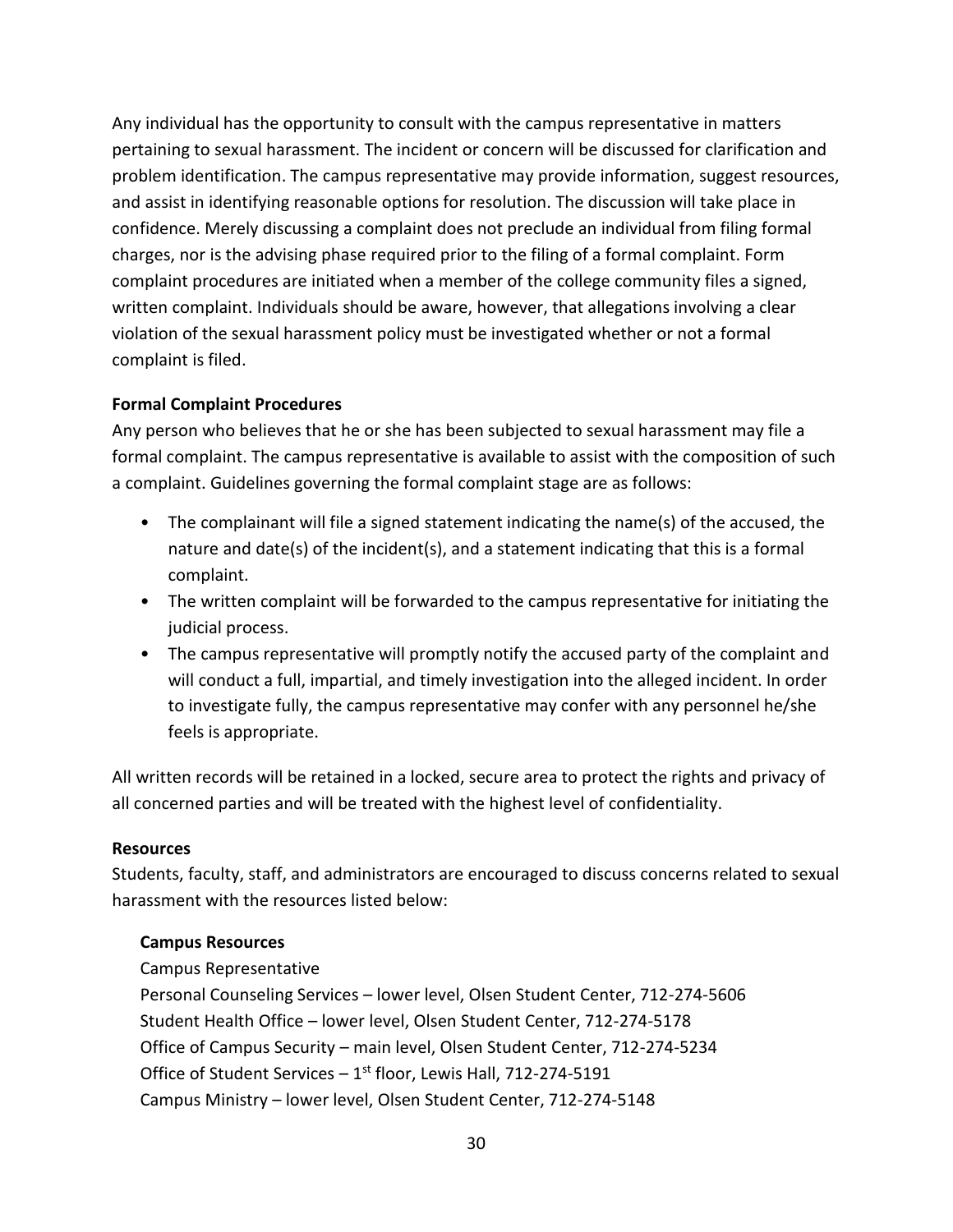#### **Off-Campus Resources**

Council on Sexual Assault and Domestic Violence – 712-258-7233 Mercy Medical Center – 712-279-2010 UnityPoint Health – St. Luke's – 712-279-3500 Sioux City Police Department – 712-279-6960

## **Standard for Written Work**

The Graduate Programs use the latest edition of the Publication Manual of the American Psychological Association (APA) as the standard for students' written work. Copies of the manual are available for use in the campus library and for purchase in the college bookstore and online. Links to APA style are also found online in individual courses.

## **Student Conduct**

Students are responsible for acting in a respectful and equitable manner toward other students, faculty, or staff in the conduct of their academic work. All graduate students are expected to be respectful of diversity in all its forms including but not limited to gender, sexuality, disability, age, socio-economic status, ethnicity, race, religion, and culture. Further, students are responsible for reporting unprofessional conduct by students, faculty, or staff to the Dean/Department Chair of their graduate program; they should be able to do so without fear of reprisal.

A student whose disruptive online and offline behavior, including verbal and written disrespect or any type of threatening behavior, makes it impossible, in the judgment of the instructor, to conduct the class, thus depriving other students of instruction to which they are entitled, may be removed from a course according to the following procedures:

- The instructor must make an explicit request of the disruptive student to cease and desist.
- If the student persists in disruptive behavior, the instructor will immediately report the case to the Dean/Director of the appropriate graduate program.
- The Dean/Director will discuss the matter with the student to determine whether the student's continued attendance is detrimental to the success of the course.
- If the Dean/Director rules that the student's continued attendance is detrimental, the Dean will inform the student that he or she may not continue in the course.
- Further appeal can be made to the Graduate Committee following procedures described in the Academic Appeals Process.
- Actions taken as prescribed above shall be documented and placed in the student's file.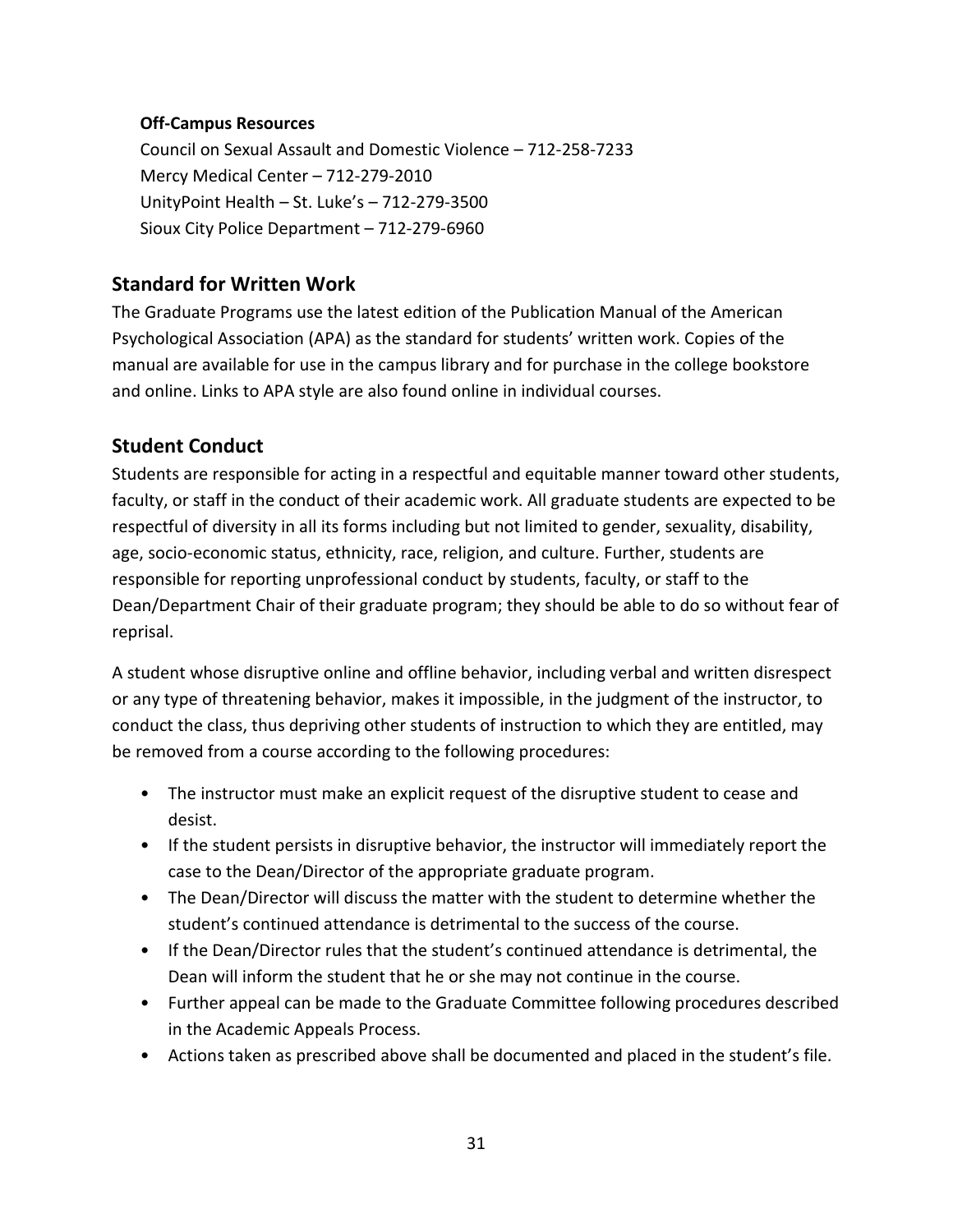Students found in violation of the Student Conduct Policy may be withdrawn from the course or dismissed from the College which may impact the student's financial aid and does not eliminate a student's financial obligations to the College.

## **Transfer Policy**

A student may request transfer of credit into a master's degree program by submitting the Request for Transfer of Credit form and supplying the appropriate information/materials. It is the student's responsibility to submit all required documentation; incomplete materials will not be reviewed. Credits will be considered for transfer into a master's degree program if all of the following criteria are met:

- Credit was awarded by a regionally accredited institution (for Nursing: CCNE or NLNAC)
- Credit was in the form of graduate hours
- A letter grade of at least B (3.0 GPA on a scale of 4.0) was earned; courses with grades of P, S, or CR are not accepted for transfer
- An official transcript is submitted for review
- A syllabus for each course is submitted for review
- Credit represents courses equivalent to the content or performance standards of Morningside courses
- Course credits meet the federal definition of rigor, i.e., a minimum of 40 hours of course activities per hour of credit

Requests for transfer of credit are reviewed by the Dean/Director of each graduate program and notification of approval or denial is sent to the student.

**Additional Graduate Program in Education Requirements:** Students transferring credits into the MAT degree may transfer up to 9 semester hours of graduate credit. Courses taken more than three calendar years prior to the student's formal admission cannot be used to meet the requirements of the degree.

**Additional Graduate Program in Nursing Requirements:** Students transferring credits into the MSN degree may transfer up to 12 semester hours of graduate credit. Courses taken more than five calendar years prior to the student's formal admission cannot be used to meet the requirements of the degree.

## **Veteran's Benefits**

Effective December 1, 1976, the following will be the criterion for determining satisfactory progress for a veteran or dependent attending Morningside College under Veteran's assistance programs: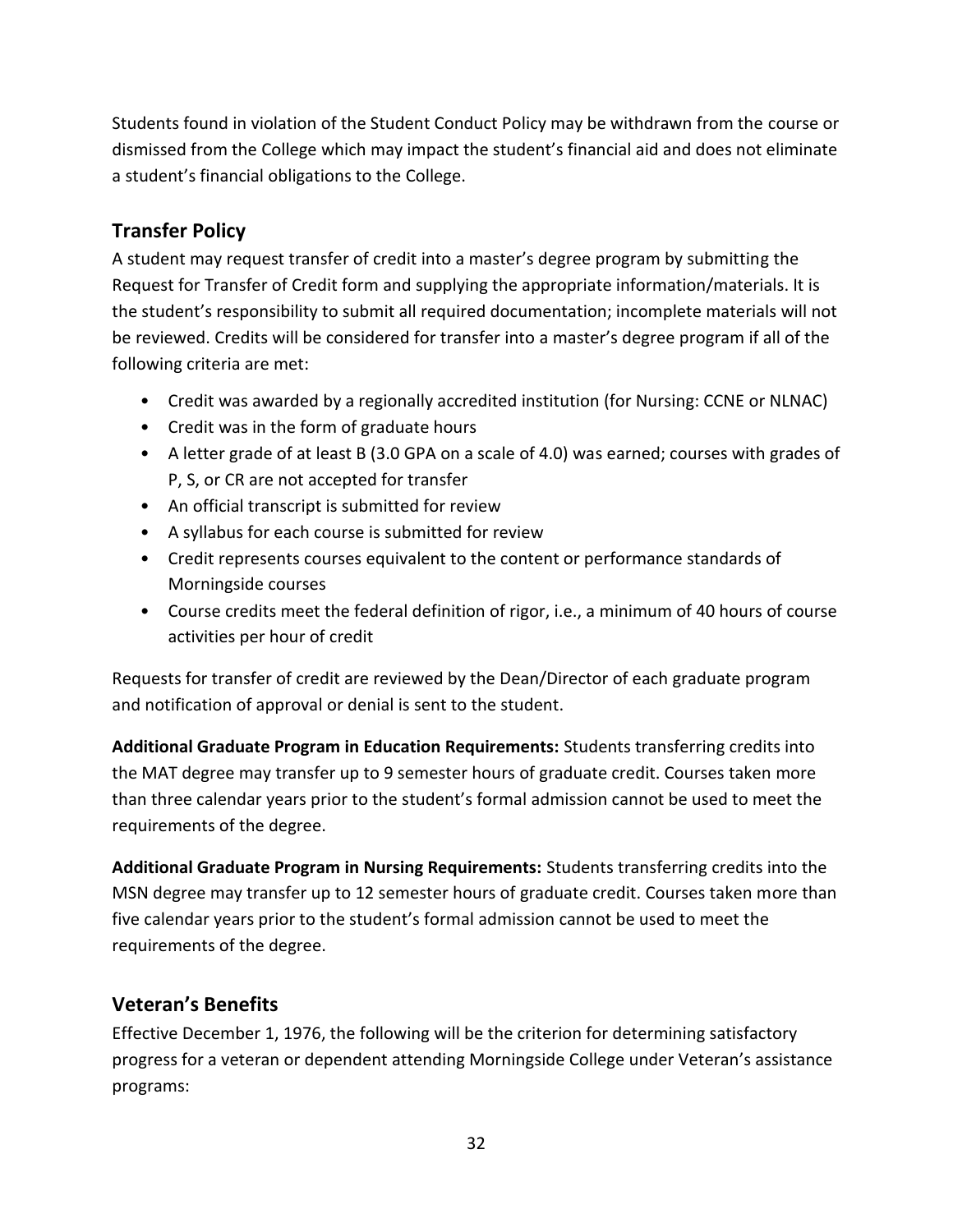- A student will be placed on academic probation any time his or her graduate status cumulative grade point average falls below 3.0 and will then have one semester in which to bring the average up to 3.0 by Morningside standards.
- When a veteran or dependent falls below either of the above criteria, he or she will be placed on probation for one semester during which they must bring their cumulative grade point up to the required level or face suspension of Veteran's benefits for one semester following which they may apply for reinstatement with V.A. counseling.
- Veterans or dependents that miss three consecutive classes in a course will be presumed to have dropped and the V. A. will be notified. This will cause an adjustment in benefits and likely a request for repayment of the money paid to the veteran for said course. The presumed date of withdrawal will be the date of the first absence.
- A grade of I received by one drawing benefits will result in a claim for reimbursement if not made up by the required date in the following semester.
- What does this mean to the veteran or dependent receiving V.A. Benefits? It means that benefits are only payable for course work that counts towards the degree objectives of the recipient. Therefore, the V.A. will not pay for W grades if elected after the last day to ADD a course and the recipient should expect to be billed for a refund of the money received for such courses assuming they reduced the load to less than 9 hours full-time status. This ruling applies to work begun after January 10, 1977.

## **Student Financial Planning**

## **Tuition and Fees**

## *Graduate Program in Education*

Tuition for graduate courses is charged on a per hour basis. Regardless of geographic location, students are charged the same tuition rate.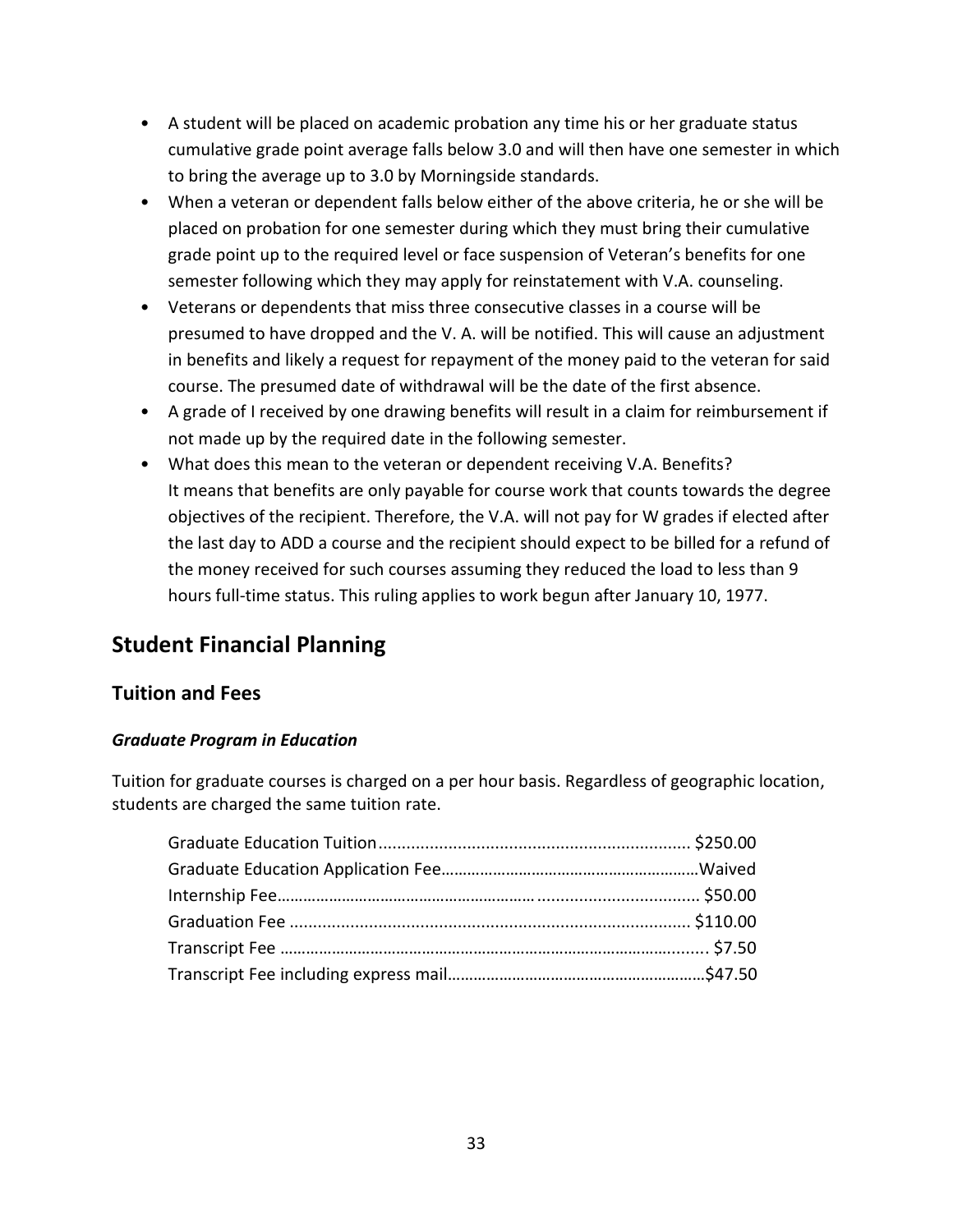## *Nylen School of Nursing - Graduate Nursing*

#### **Admission**

| Application fee*                                                                                                                             | \$65  |
|----------------------------------------------------------------------------------------------------------------------------------------------|-------|
| Certified Background (paid directly to vendor)                                                                                               | \$48  |
| Liability Insurance (paid to Morningside)                                                                                                    | \$16  |
| Application fee (paid to Morningside)                                                                                                        | \$25  |
| <b>Total paid to vendor</b>                                                                                                                  | \$154 |
| <b>Total paid to Morningside</b>                                                                                                             | \$41  |
| *Application fee paid to NursingCAS vendor if applying through NursingCAS<br>or paid to Morningside if applying with Morningside application |       |

## **Tuition per credit per track**

| Tuition per credit                                    | \$510    |
|-------------------------------------------------------|----------|
| Family Nurse Practitioner Track 47 total credits      | \$23,970 |
| Adult Gerontology Nurse Practitioner 46 total credits | \$23,460 |
| Clinical Nurse Leader 38 total credits                | \$19,380 |
| <b>Clinical Outcome Certificate</b>                   | \$5,100  |

#### **As needed fees**

| Medatrex Clinical Tracking Program: (paid to vendor)  | \$5 per month for                              |
|-------------------------------------------------------|------------------------------------------------|
| <b>Required for Practicum Courses</b>                 | first year; Second<br>year \$7.50 per<br>month |
| Remote Proctor required for courses with exams.       | \$15 per exam                                  |
| (students pay vendor) (only for courses with required |                                                |
| proctored exams)                                      |                                                |
| Total paid to vendor                                  | TBA                                            |

#### **Course Fees**

| <b>Nurs524</b> fee (paid to Morningside)       | \$65      |
|------------------------------------------------|-----------|
| Estimate of Course Textbooks and resources per | \$500-700 |
| semester                                       |           |

#### **Pre-Practicum Course Fees**

| <b>HIPPA Training</b>                             | S15          |
|---------------------------------------------------|--------------|
| <b>OSHA Training</b>                              | \$15         |
| Any clinical/practicum site-specific requirements | Find at your |
| (immunizations, drug testing)                     | expense      |

#### **Other Fees**

| <b>Graduation fee</b> |  |
|-----------------------|--|
|                       |  |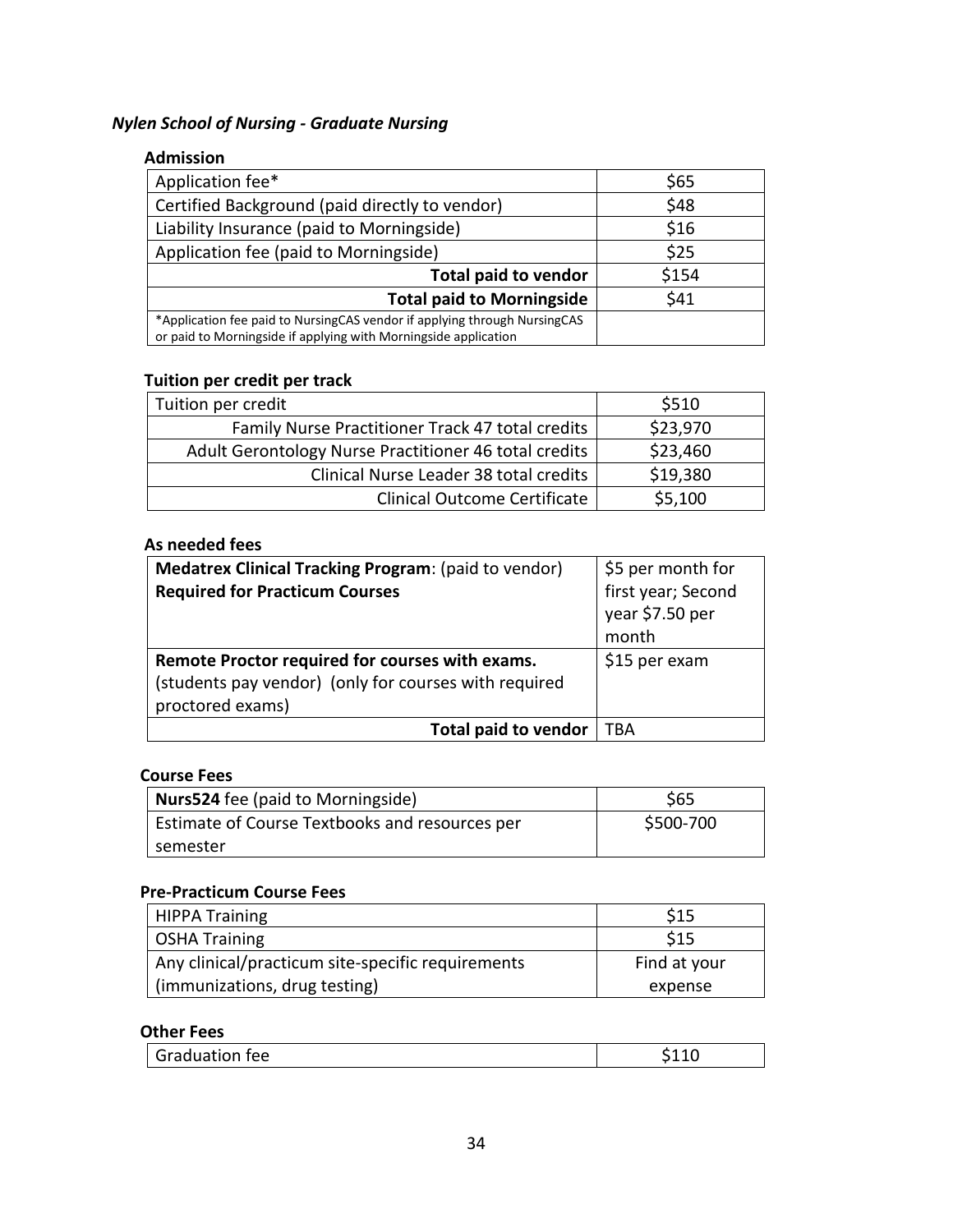## **Billing and Payment**

The College utilizes a paperless billing process. At the beginning of each month, students will receive a reminder at their Morningside email address to view their accounts online and pay their bill. Graduate students can view detailed listings of their accounts (charges, credits, aid) on CampusWEB.

A variable monthly FINANCE CHARGE is charged on the last day of the month by multiplying all charges older than 30 days, less all credits and outstanding FINANCE CHARGES, by the PERIODIC RATE of 1.5% (18% APR).

The balance of the charges for the term must be paid in full to pre-register for the next term or to have an official transcript released.

## **Debit/Credit Card and E-Check Payments**

The College accepts cash, check, MasterCard, Visa, or Discover card payments. Debit/Credit card and e-check payments can only be made using [https://my.morningside.edu](https://my.morningside.edu/) and then select CampusWEB. Debit/credit cards and e-check payments are not accepted over the phone or at the cashier's window. You will be charged a 2.75% service fee for credit and debit card payments. There is no service fee for e-check payments.

## **Financial Aid**

There is limited financial aid for graduate students. Students interested in applying for financial aid must:

- Be an admitted student in a Morningside College Graduate Program prior to the start of the semester for which the student is requesting aid. All required admission materials must be received in the Graduate Office by dates specified on the calendar to be *guaranteed consideration* for each term.
- Submit a **FREE APPLICATION FOR FEDERAL STUDENT AID (FAFSA)** at [www.fafsa.gov](http://www.fafsa.gov/) for the appropriate year and request that **FAFSA** information be sent to Morningside College (Federal school code number 001879).
- Complete and return Graduate Application for Financial Aid to Office of Student Financial Planning.

Less than half-time graduate students (fewer than 5 credit hours per term) can apply for the following:

- Faith Based Grant
- Federal TEACH Grant (Loan) Program (only students seeking a Master's Degree are eligible)
- Nurse Alumni Grant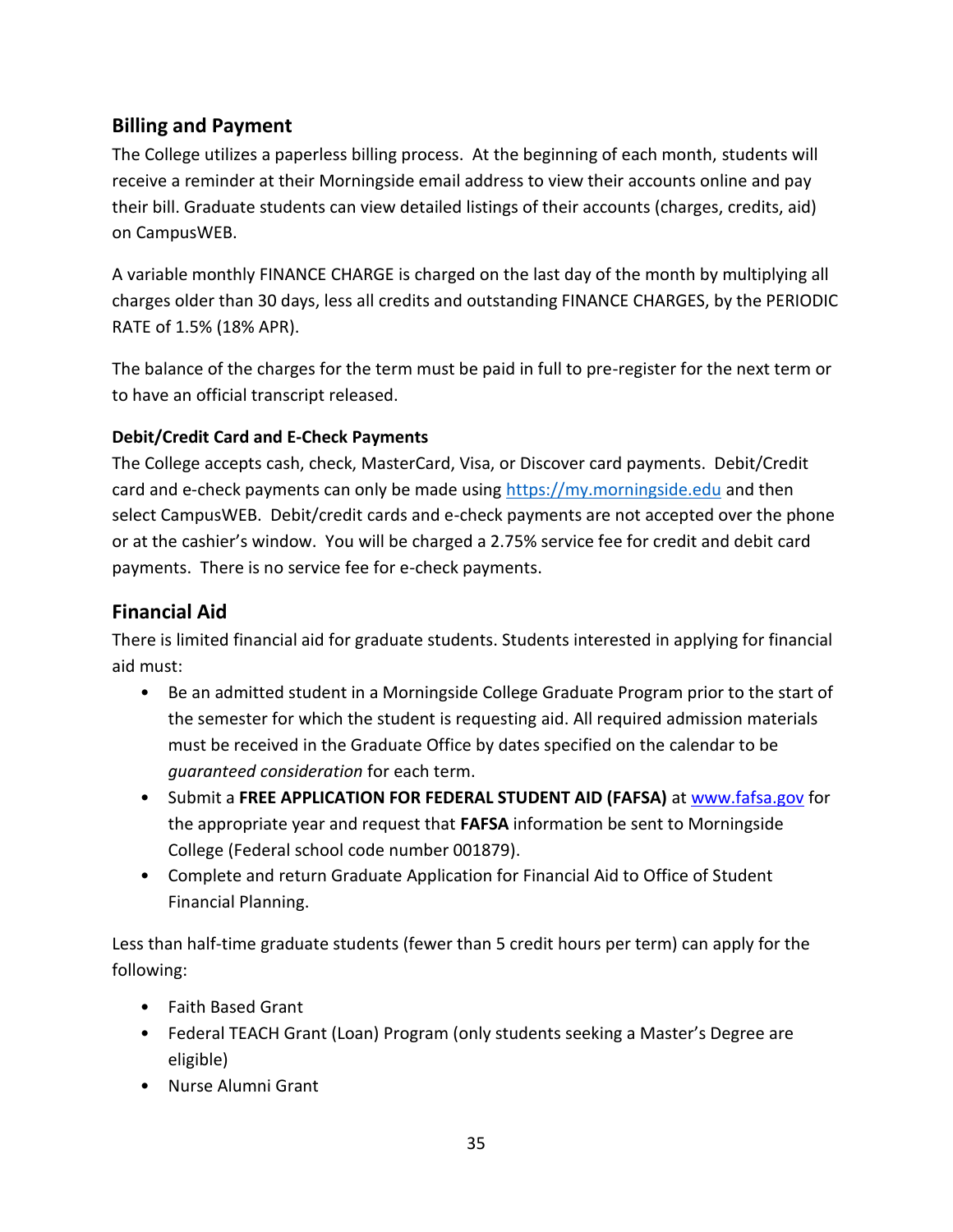- Private Loan
- Private Resources identified by the student

At least half-time graduate students (5 credit hours per term) can apply for the following:

- Faith Based Grant
- Federal TEACH Grant (Loan) Program (only students seeking a Master's Degree are eligible)
- Federal Direct Subsidized Stafford Loan(s) (only students seeking an Endorsement are eligible for Undergraduate Subsidized Loan regulations)
- Federal Direct Unsubsidized Stafford Loan
- Federal Graduate PLUS Loan
- Nurse Alumni Grant
- Private Loan
- Private Resources identified by the student

#### **Faith Based Grant**

Faith Based Grants are awarded to students admitted into the Graduate Program in Education who are employed by an accredited faith based nonpublic institution listed in his or her respective state directory. Award is in the amount of \$30 per credit hour. Students apply by completing the Faith Based Grant Verification Form.

#### **Federal TEACH Grant (Teacher Education Assistance for College and Higher Education Grant)**

The TEACH Grant is a federally-funded program available to eligible graduate students who agree to serve as full-time teachers in high-need fields at schools that serve students from lowincome families. Eligible applicants must be a U.S. citizen or eligible non-citizen and be enrolled in coursework necessary to begin a career in teaching. Applicants must meet one of the following: maintain a cumulative 3.25 grade point average on a 4.0 scale or score above the 75<sup>th</sup> percentile on at least one of the batteries in an undergraduate, post baccalaureate or graduate program admissions test. The above academic requirements do not apply to certain graduate students. This group comprises current teachers or retirees from another occupation with expertise in a high-need field who are seeking a master's degree, as well as current or former teachers who are completing a high-quality alternative certification, such as Teach for America. The applicant must complete the FAFSA, the TEACH Grant Agreement to Serve, and TEACH Grant Entrance Counseling at [http://www.studentloans.gov/.](http://www.studentloans.gov/) A TEACH Grant award recipient can receive up to \$4,000 per academic year. Graduate aggregate maximum is \$8,000. Students who receive a TEACH Grant, but do not complete the required teaching service, are required to repay the grant as a Federal Direct Unsubsidized Stafford Loan with interest charged from the date of each TEACH Grant disbursement. \*Federal grant funds will not be replaced by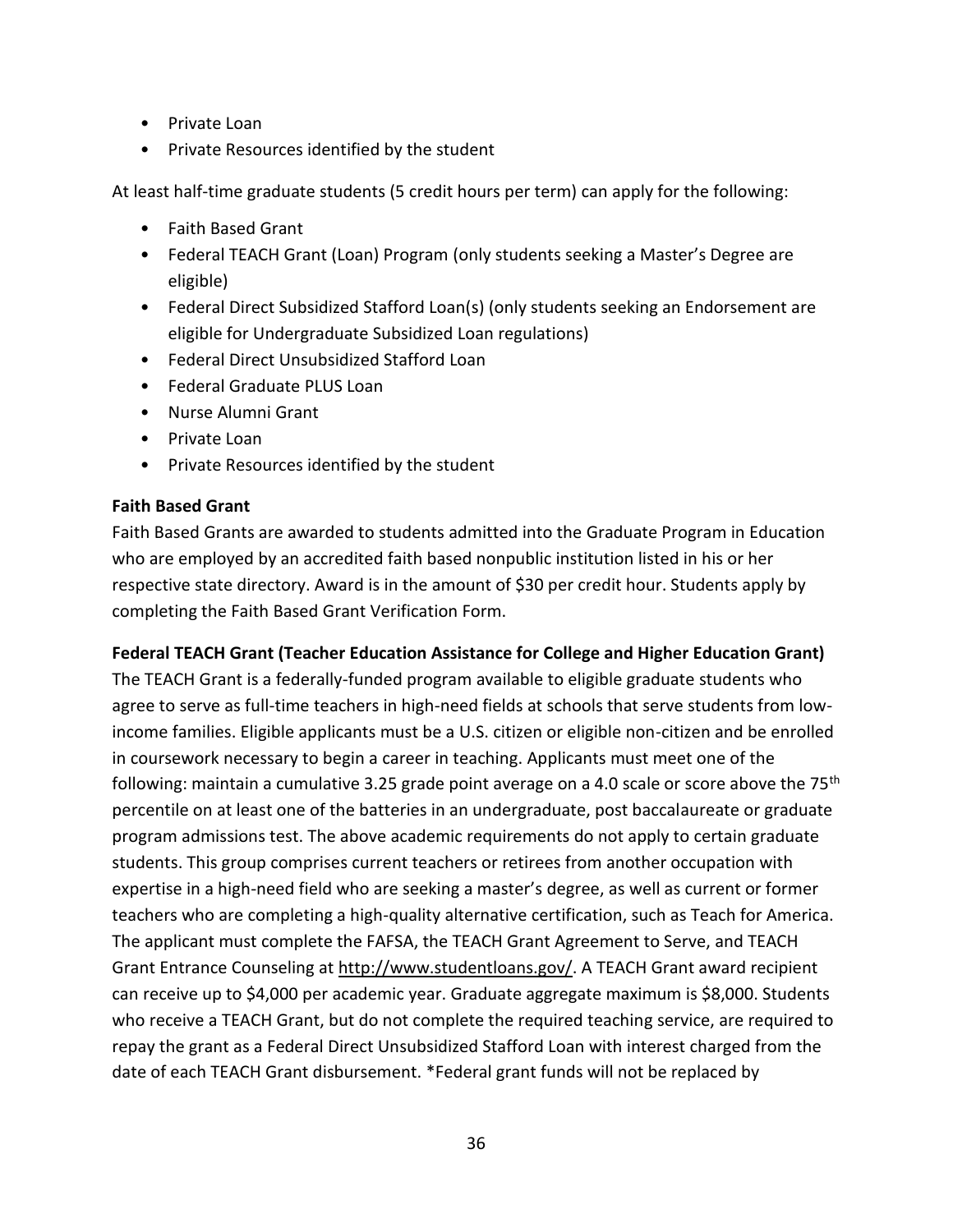Morningside College if the student is determined to be ineligible based on eligibility requirements, insufficient funding, or if funding ends.

# **Federal Direct Subsidized and Unsubsidized Stafford Loan (only students seeking an Endorsement are eligible for Undergraduate Subsidized Loan regulations)**

The Federal Direct Subsidized and Unsubsidized Stafford Loans are a federally funded loans not based on demonstrated financial need and accrues interest while the student is enrolled in school. Application for a Federal Direct Stafford Loan is made by completing a Master Promissory Note and Entrance Counseling at www.studentloans.gov. Stafford Loans must be repaid. During enrollment periods, interest may be paid on an Unsubsidized Direct Stafford Loan on a quarterly basis or deferred until payment of principal begins. Repayment of principal (an accrued interest, if any) begins 6 months after enrollment is less that half-time. The interest rate for an Endorsement seeking student Subsidized and Unsubsidized loan is fixed at 4.45% as of July 1, 2017. The interest rate for a Graduate Unsubsidized Loan is fixed at 6.0% as of July 1, 2017. Note: The federal government may deduct up to 1.069% until October 1, 2017 and up to 1.066% until October 1, 2018 of the loan before disbursing the proceeds to the College. Graduate students may receive up to \$20,500 per year in Federal Direct Unsubsidized Stafford Loans. The maximum lifetime loan limit is \$138,500 in Federal Direct Stafford Loan funding (this includes both Subsidized and Unsubsidized Loans) of which a maximum of \$65,000 in Subsidized funding is allowed.

# **Federal Graduate PLUS Loan**

The Federal Graduate PLUS Loan is a federally funded loan available to graduate students enrolled at least half-time in a program leading to a degree. It covers the cost of attendance minus other financial aid. The interest rate is fixed at 7% as of July 1, 2017. Note: The federal government may deduct up to 4.267% until October 1, 2017 and up to 4.264% until October 1, 2018. Repayment begins within 60 days after the final disbursement has been made.

# **Nurse Alumni Grant**

Nurse Alumni Grants are awarded to students admitted into the Graduate Program in Nursing who have been identified as Alumni and were enrolled in the Nursing Certificate and/or Master's Degree Program before fall 2017.

### **Private Loan**

Financing information for several private loan lenders is available via the [FASTChoice Website](https://choice.fastproducts.org/FastChoice/home/187900/1) at [https://choice.fastproducts.org/FastChoice/home/187900/1.](https://choice.fastproducts.org/FastChoice/home/187900/1)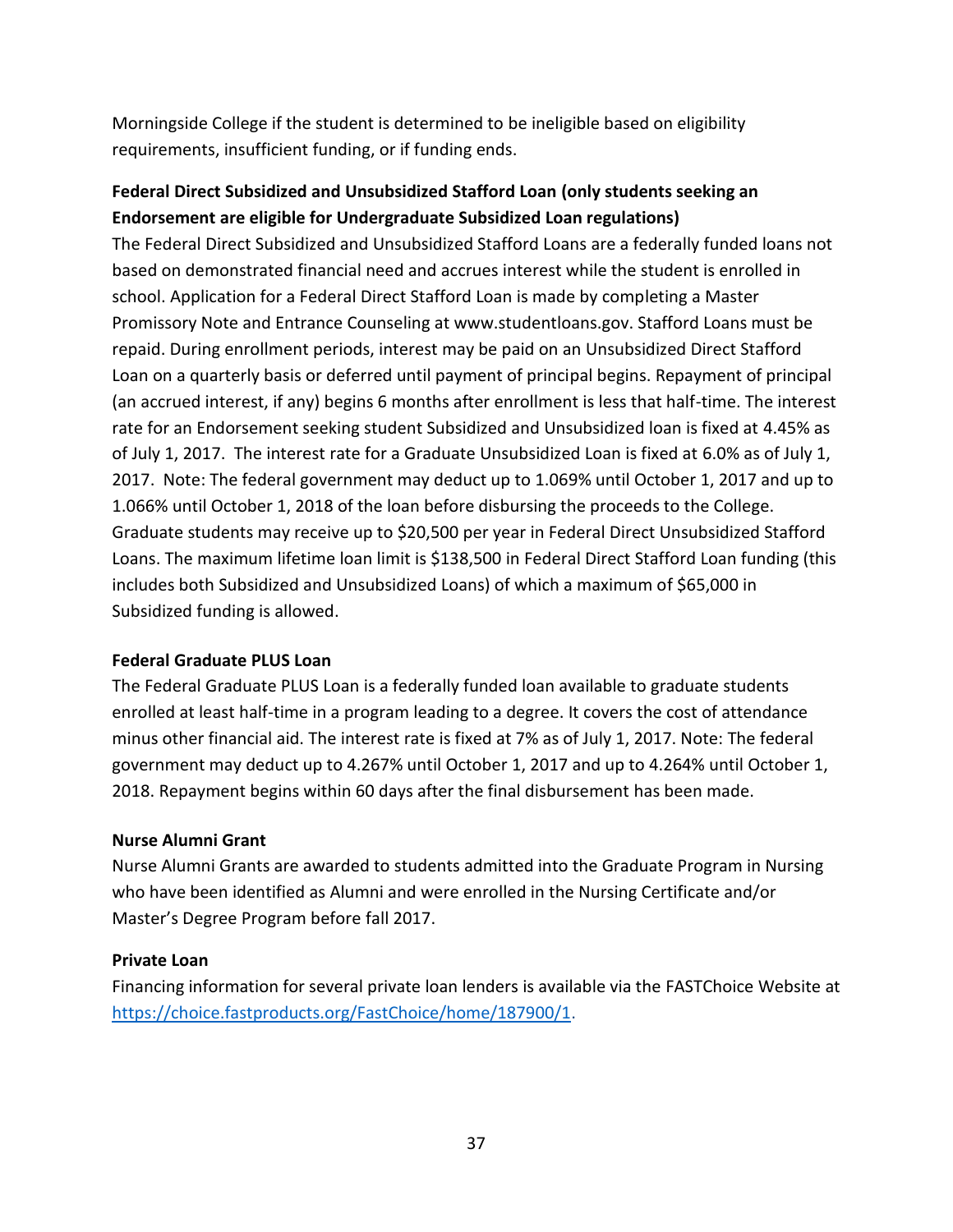# **Satisfactory Academic Progress for Financial Aid**

The Higher Education Act of 1965, as amended, requires students to maintain satisfactory academic progress toward their degree in order to receive financial aid. These standards apply to students who receive aid from federal, state, private, or institutional resources. These resources include grants, scholarships, work, and loan programs.

Academic standards contain both quantitative (cumulative credit hours earned divided by cumulative credit hours attempted) component and a qualitative (cumulative GPA) component. These are the minimum standards required in order to maintain financial aid eligibility.

The academic progress of financial aid recipients will be monitored at the end of each semester (December, May/June, and August). Students should contact the Office of Student Financial Planning with questions.

- All students must earn 67% of their attempted credit hours in order to continue to receive financial aid. Financial aid eligibility will end when the student has attempted more than 150% of the credit hours required for a specific program or degree.
- Graduate students are expected to achieve at least a 3.0 GPA each semester.

After the first semester of not completing the required number of credits and/or G.P.A., the student will be placed on financial aid warning. During this time, a student will be given one more semester of aid. After the end of the 2nd term, attempted and completed credits and GPA will again be reviewed. If at this time, the student has not completed the required credits and GPA, the student will be placed on financial aid suspension which is a loss of all aid. If the student has been placed on financial aid suspension, the student has the ability to appeal the suspension, writing a letter explaining what happened that the student did not complete the required expectations along with an academic plan to rectify the situation and achieve their degree timely. If the student's appeal is granted, the student will be given an agreement of expectations for the following term which is a term of financial probation. The student's situation will again be reviewed after the end of the next term to see if the expectations were met. If those expectations have not been met, the student will again be placed on financial aid suspension. Students will receive notice of any financial aid warnings or suspensions via email to their student email accounts.

# Transfer Credits and GPA:

Upon admission, transfer students are assumed to be maintaining satisfactory academic progress. After admission to Morningside, courses successfully completed in subsequent terms at another institution that fulfill degree requirements at Morningside may be used to achieve satisfactory academic progress standards. Students must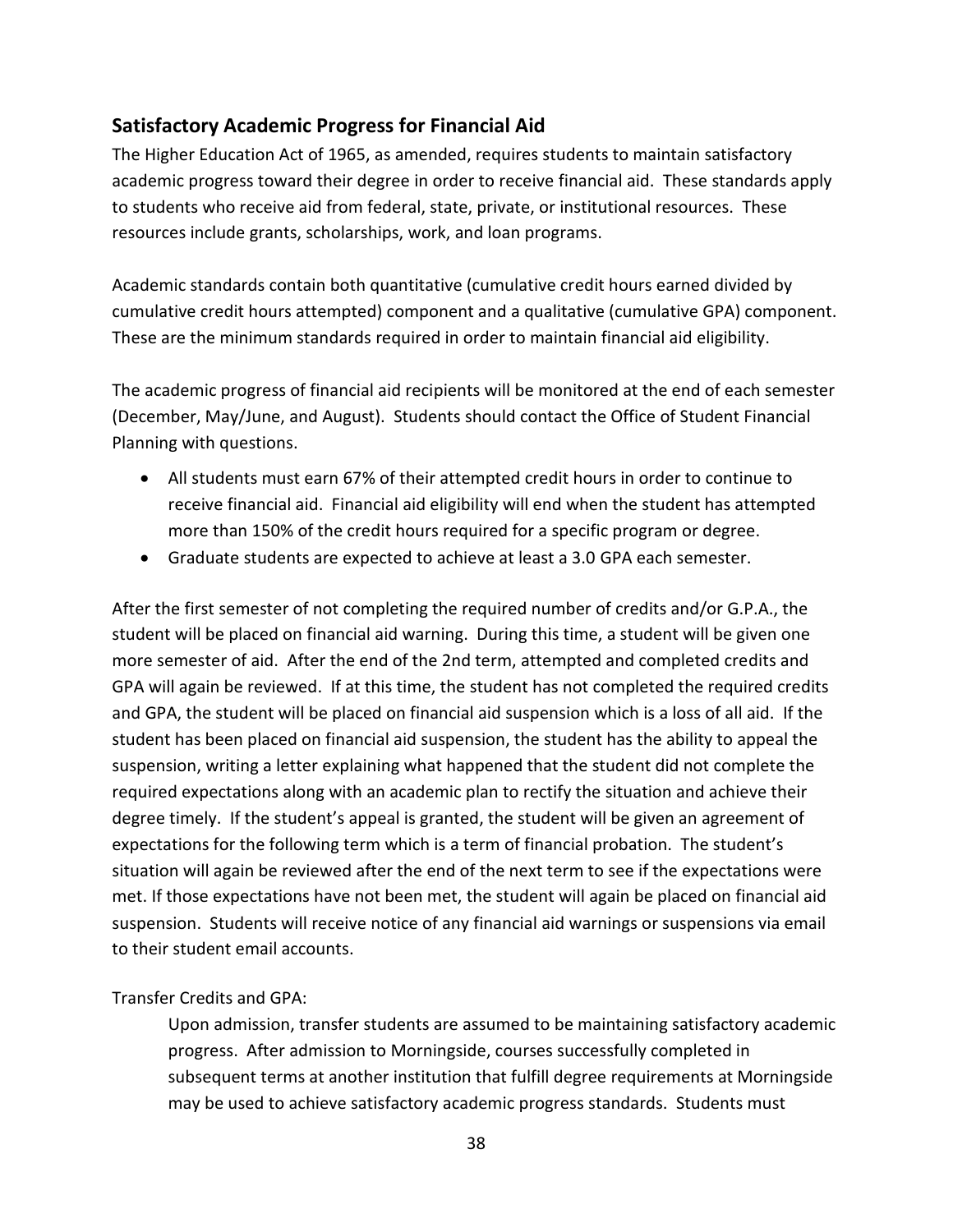provide documentation to the Office of Student Financial Planning regarding such credit. Transfer GPA is only used for Admission purposes. Once you are enrolled at Morningside College, your Morningside College GPA will only include the courses that you completed at Morningside.

Non-Credit Course Work and Repeated Courses:

Repeats in which a passing grade was previously earned, non-credit course work and audits will not be included when determining the number of credit hours a student has attempted or completed. The better GPA will be used in calculating the cumulative GPA. Students will receive credit for the course only one time.

# Changes in Academic Load:

During the first week of the term (or the third day of Summer Sessions), students will have the opportunity to change their registration. After that point, the student locks in their number of credit hours they are attempting for satisfactory academic progress requirements. Course withdrawals after the drop/add period will be included as attempted credits. A dropped course grade is not used in the determination of the cumulative GPA.

### Incomplete Grades:

Courses in which a student receives delayed/incomplete grades will be counted as hours attempted but will not be counted as successfully completed until a final passing grade is officially posted to the student's permanent record. The final grade will be used in determining the cumulative GPA.

Students who have met all degree requirements are no longer eligible for financial aid:

- Financial Aid will end when the student has attempted more than 150% of the credit hours required for a specific program or degree.
- Graduate Students:
	- Students seeking an Endorsement who have met all requirements for that Endorsement.
	- Students seeking a Master's Degree who have met all requirements for the Master's Degree.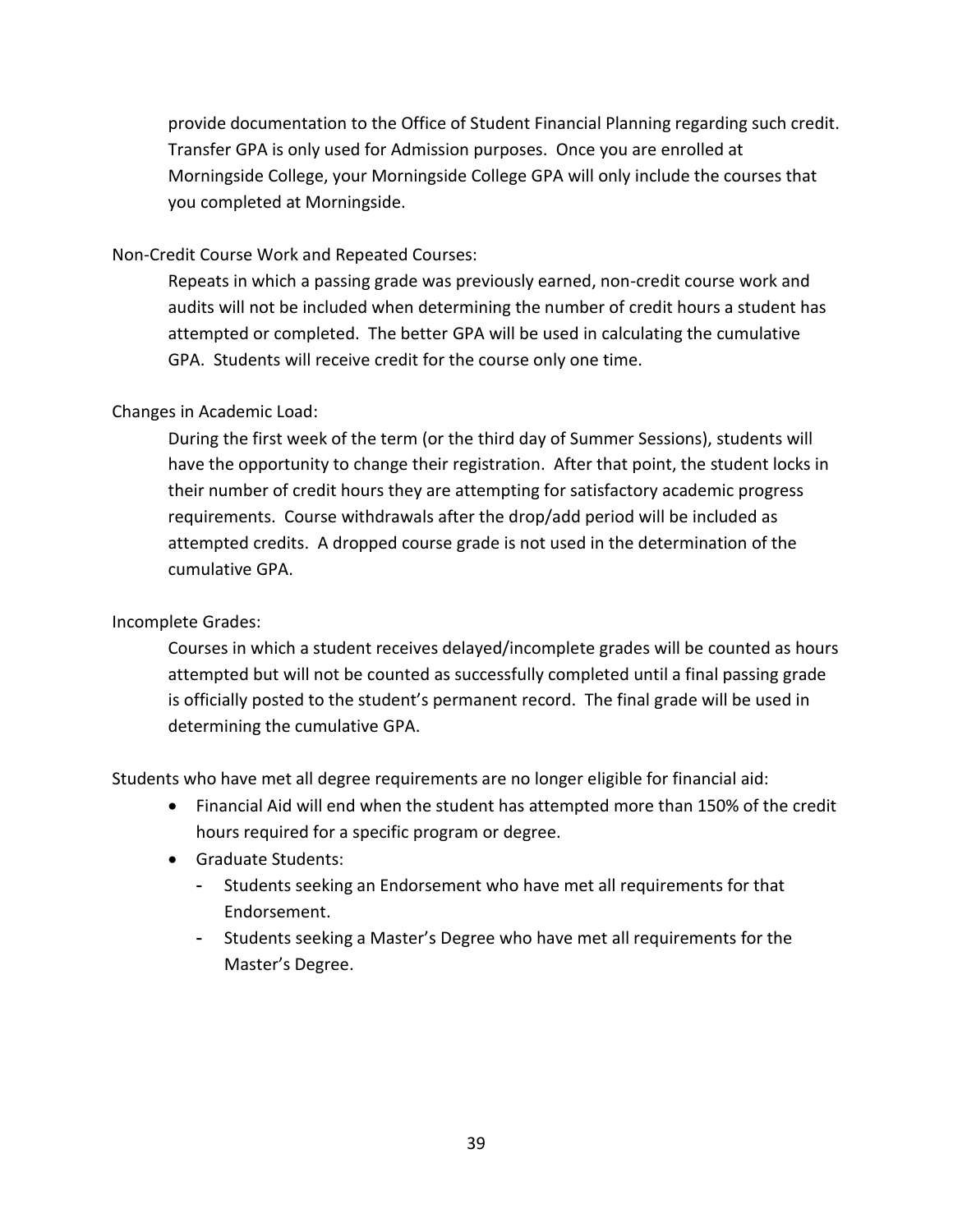# **Sharon Walker School of Education – Graduate Program in Education**

Phone: 1-800-831-0806 ext. 5375 or 712-274-5375 Fax: 712-274-5488 Email: gradeduc@morningside.edu

# **Graduate Faculty and Staff**

Barb Chambers, Director Steve Gates, Department Chair

# **Emeriti Faculty**

Glenna J. Tevis Professor of Education, Emerita, 1983-2013 Richard Owens Professor of Education, Emeritus, 1973-1978; 1986-1998

### **Faculty**

Kimberly M. Christopherson

Associate Professor of Psychology, 2007-

B.A., University of St. Thomas, 1999; M.A., University of North Dakota, 2004; Ph.D., Ibid., 2007.

Steve Gates

Professor of Education, 2016-

Wartburg College, 1977, B.A.; Eastern New Mexico University, 1981, M.A.; University of Iowa, Ph.D., 2003.

Dharma Jairam

Assistant Professor of Education, 2015-

B.A., Keuka College, 1998; M.Ed., The State University of New York at Buffalo, 2004; Ph.D., The University of Nebraska-Lincoln, 2009.

Henry E. Knowlton

Professor of Education, 2014-

B.S., Temple University, 1972; M.Ed., University of Louisville, 1973; Ed.D., University of Kentucky, 1978.

# **Staff**

Judy Bailey, Advisor Lynnette Green, Academic Coordinator George Wm. Holland, Academic Coordinator Karen Lewon, Administrative Assistant Joan Shaputis, Recommending Official Tracy Sursely, Student Information Enrollment Coordinator Sandy Van Drie-Yockey, Faculty Coordinator Darby Young, Advisor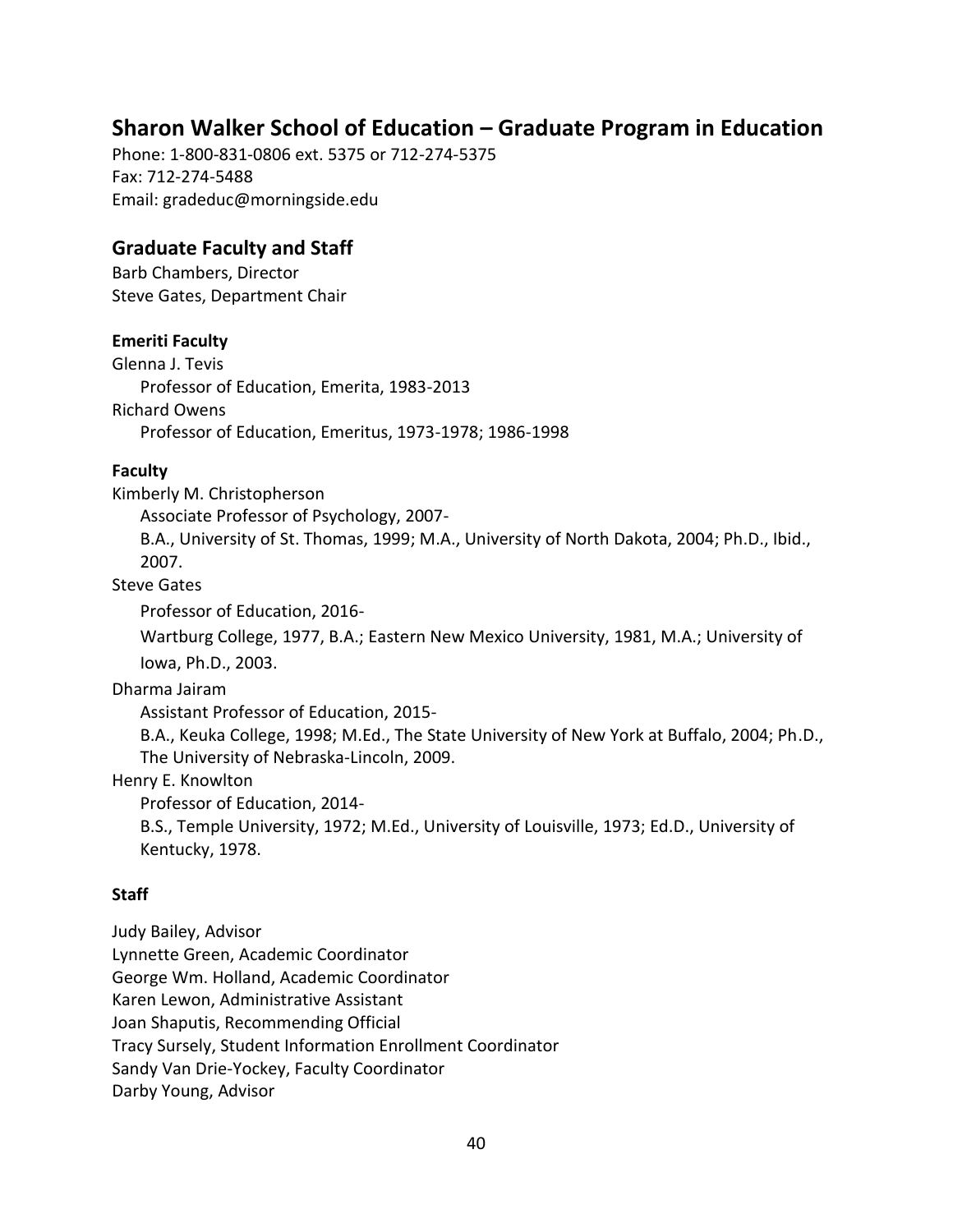# **Project Proficient Staff**

LuAnn Hasse, Project Director Joan Nielsen, Project Manager Beth Schlitter, Administrative Assistant

# **History**

The Sharon Walker School of Education's Graduate Program has a long history of providing graduate level coursework that is responsive to the needs of licensed professional educators. Morningside began a Master of Arts in Teaching (MAT) program in 1966. The program has been 100% online since 2013.

# **Vision**

Based on our commitment to the belief that every student will learn, the vision of the Sharon Walker School of Education at Morningside College is to cultivate highly effective educators who are collaborative and reflective, demonstrate ethical educational leadership, respect and support diversity, use current evidence-based practices, and value life-long learning.

# **Mission**

The Sharon Walker School of Education at Morningside College aspires to cultivate highly effective educators who are committed to the belief that every student will learn.

# **Student Learning Outcomes**

Teachers achieve excellence in teaching through the improvement of professional practice. The graduate student in teaching education improves professional practice by:

- Use appropriate assessment techniques to improve student learning.
- Conduct, analyze, and synthesize research.
- Candidates will assist students to become collaborative and active learners.
- Use technology to support student learning.
- Use critical thinking skills to evaluate trends and issues in education.

# **Admissions**

# **Admission Requirements**

A student who plans to study towards a graduate degree or endorsement program must meet the following admission requirements:

- Have earned a bachelor's degree with a minimum grade point average of 3.00 (on a 4.00 scale).
	- Any graduate coursework submitted must also have a cumulative grade point average of 3.00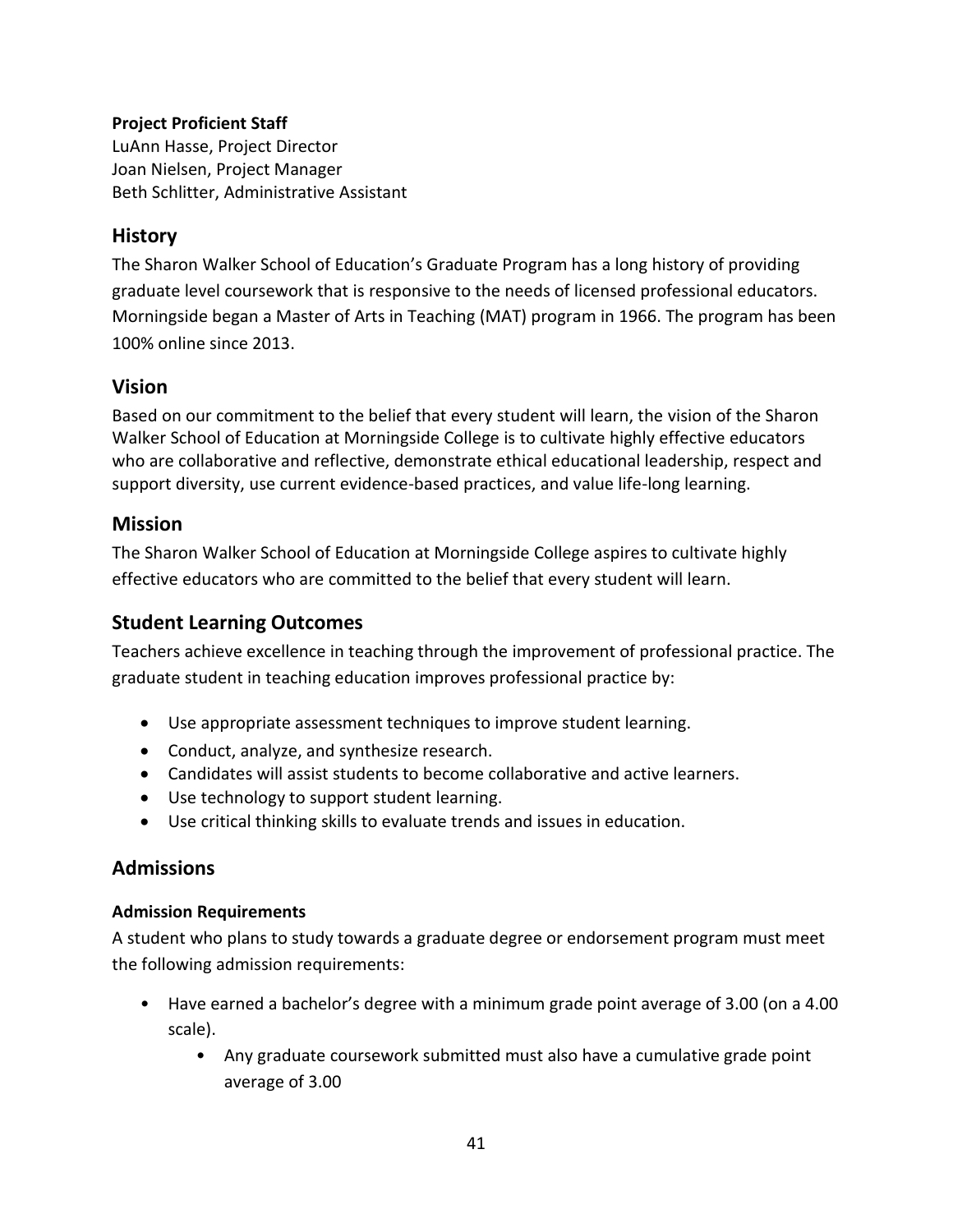- If a student does not have a 3.00 cumulative GPA, the last 60 hours taken will be reviewed for consideration under the same requirements.
- If a student is denied admission because of failure to meet the GPA requirement, the student will be allowed to register for coursework. If, after completing 9 graduate credit hours, the student maintains a minimum of a 3.00 cumulative GPA, the student will be admitted.
- Hold or have held teacher licensure.
- Complete the online admission application.
- Submit official transcripts of all undergraduate and graduate coursework. Electronic transcripts will be accepted from either (a) the institution or (b) an established provider such as Script Safe, Parchment, National Student Clearinghouse, Docufide, SENDedu, etc. Electronic transcripts may be sent to gradeduc@morningside.edu. Paper transcripts from the institution may be sent to: Morningside College; Graduate Program in Education, 1501 Morningside Avenue, Sioux City, IA 51106. Transcripts are not returned to the applicant.

*Full Graduate* admission for degree or endorsement purposes will be granted to an applicant who meets all requirements.

If an applicant meets all requirements with the exception of the minimum grade point requirement, the student may take courses under a *Non-Admit* status. However, the student must earn a 3.0 GPA in the first 9 hours at Morningside College to continue to take courses in a master's or endorsement program. If the student earns a minimum of a 3.0 average for the first 9 graduate hours at Morningside, the student will be reconsidered for admission. If the student has not earned a minimum of 3.0 GPA for the first 9 graduate hours at Morningside, the student's record will be reviewed by the Graduate Committee and a decision will be made regarding the student's continuance in the program. The hours earned under the non-admit status may be applied towards a masters or endorsement program is they are from appropriate courses and meet all other requirements.

*Qualified* students who enroll in graduate study for professional advancement but not to earn a Morningside College degree or endorsement or who are enrolled in a graduate program at another institution are not required to be formally admitted to graduate study at Morningside College.

*College seniors* may enroll in graduate coursework the semester they complete graduation requirements. Graduate courses may not be counted towards completion of the undergraduate degree.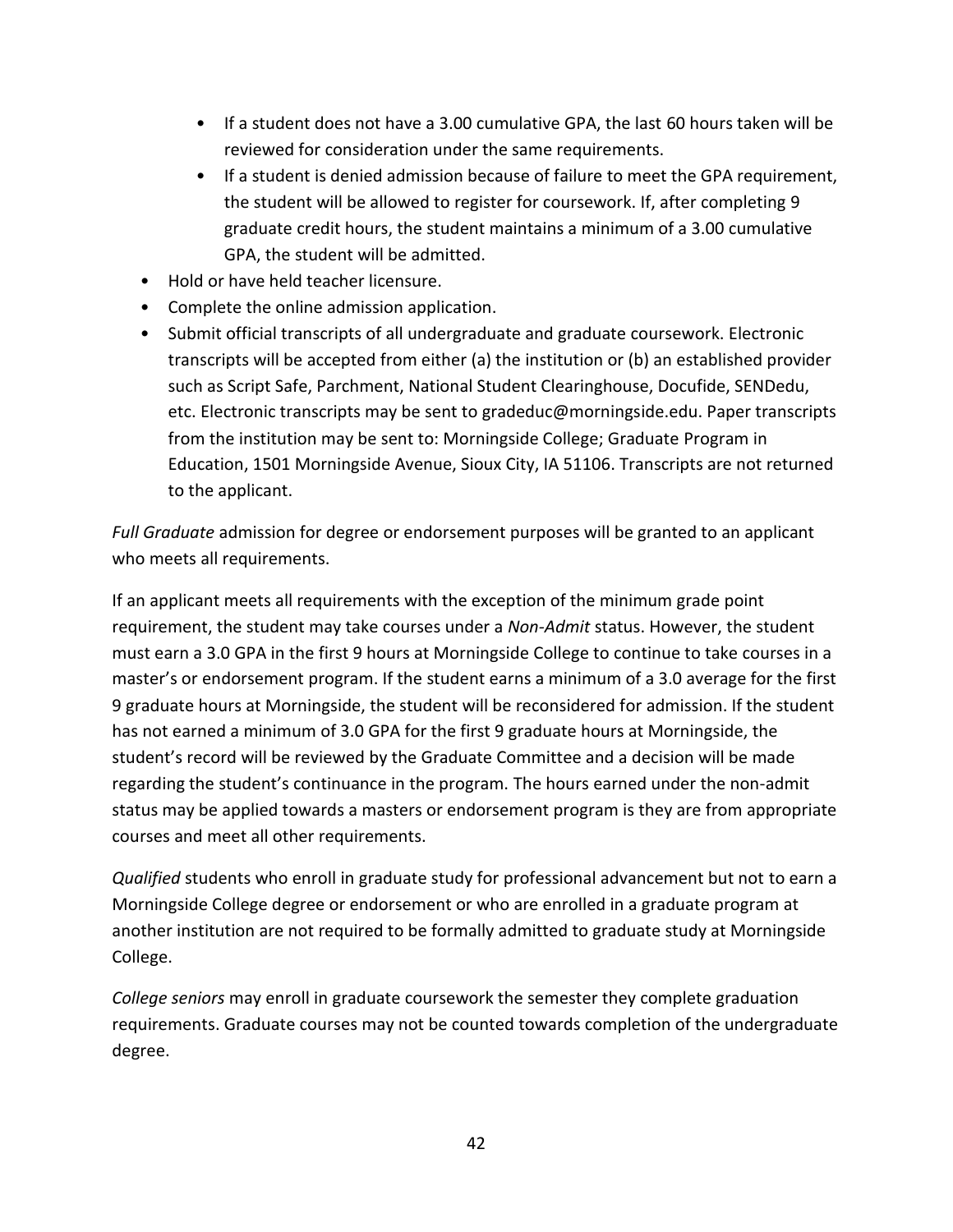### **Notification of Admission**

The college will notify each student by letter of its decision on admission once the application file is complete.

# **Program Completion**

A graduate cumulative GPA of 3.0 is required for good academic standing. If the GPA falls below that level, the student will be subject to the consequences outlined in the Academic Warning, Probation, Suspension, and Discontinuance policy.

# *Endorsements*

There is no time limit for completing an endorsement unless the endorsement is part of a master's degree program. In most cases, the final course for an endorsement is an Internship or other type of capstone experience that is completed when all other endorsement requirements have been met. Individuals who complete the requirements for an Iowa-approved endorsement must then apply to have that endorsement added to their teaching license.

*Graduate Internships:* In addition to being fully admitted to the Graduate Program, students must complete all course requirements for the endorsement and submit the appropriate online Internship Application before they receive permission to complete the Internship. Students may not apply earlier than one semester before the semester when they want to complete an internship. Completed application forms are submitted online to the Graduate Program in Education for review and approval. The internship application is due according to the following schedule:

- By August 1 for Fall term internship placement
- By December 1 for Spring term internship placement
- By May 1 for Summer term internship placement

Summer placements are available for special education internships on a limited basis; summer placements for TAG and ESL internships are not available.

# *Master's Degree*

A maximum of seven years is permitted for completion of the degree. All requirements for the degree must be completed within this seven-year time frame. The years are counted backwards from the anticipated date the degree will be conferred. Hours taken which exceed this time limit will not count in the degree program.

A graduate cumulative GPA of 3.0 is also required for completion of the degree. A maximum of 6 hours of C+ or C can be used to fulfill the requirements of the master's degree.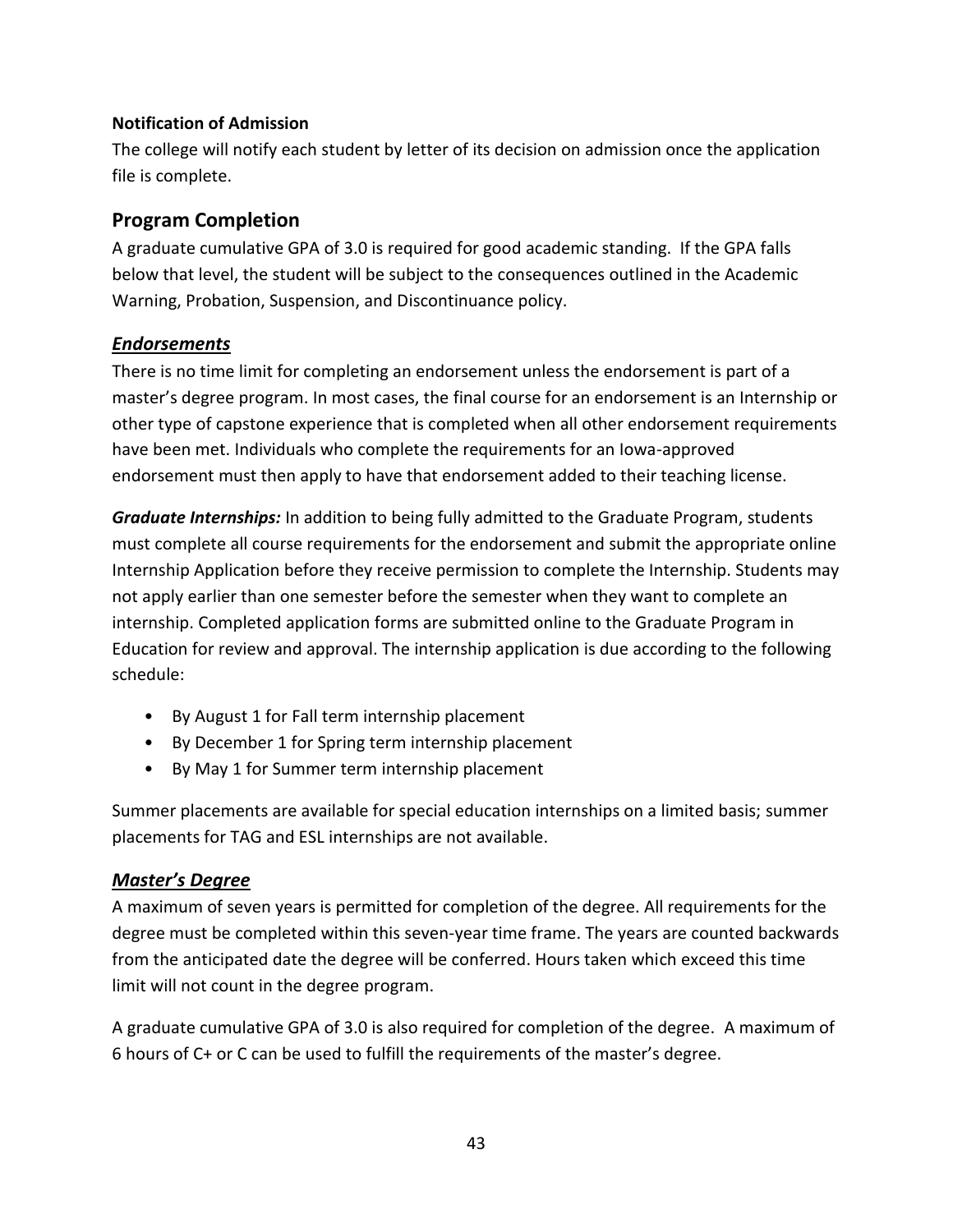*Admission to Candidacy for the Degree:* Students admitted to a master's degree program must file formal application for admission to candidacy for the degree. Formal admission to candidacy is based on a review of the student's record. To be eligible for approval as a candidate in a degree program, the applicant must have completed at least 18 semester hours of graduate credit in the degree program at Morningside College with at least a 3.0 (B) average and with no incompletes in courses.

Completed forms are submitted online to the Graduate Program in Education for review and approval. The candidacy application is due according to the following schedule:

- November 1 for Spring Enrollment
- March 1 for Summer Enrollment
- July 1 for Fall Enrollment

Candidacy forms remain in the student's permanent record. A letter is sent to the student informing the student of the action taken and a copy of the signed application is included. A student must be admitted to candidacy for the degree before the student is approved EDUC to enroll in EDUC 697 Educational Research.

*Graduate Research Project:* Students in the master's degree program are required to design and implement an action research project prior to graduation. This project grows out of the action research developed in the course EDUC 697 Educational Research. The project is implemented in the student's classroom or district following the completion of the research class. Then, during EDUC 699 Interpreting and Reporting Educational Research, the student writes the final research report and submits it for approval as one of the course requirements. A report not meeting minimum standards will delay the student's graduation.

# **Endorsement and Degree Requirements**

# **Master of Arts in Teaching Degree Requirements**

# *Master of Arts in Teaching: Professional Educator (Non-Iowa Residents)*

### **Prerequisite:**

Hold a valid teaching license

| <b>Required Professional Foundation Courses:</b> |                                                   | 18 credits |  |
|--------------------------------------------------|---------------------------------------------------|------------|--|
| <b>EDUC 502</b>                                  | Learning in Educational Settings                  | 3 credits  |  |
| <b>EDUC 512</b>                                  | <b>Issues in Education</b>                        | 3 credits  |  |
| <b>EDUC 522</b>                                  | <b>Instructional Technology</b>                   | 3 credits  |  |
| <b>EDUC 611</b>                                  | <b>Student Diversity and Educational Practice</b> | 3 credits  |  |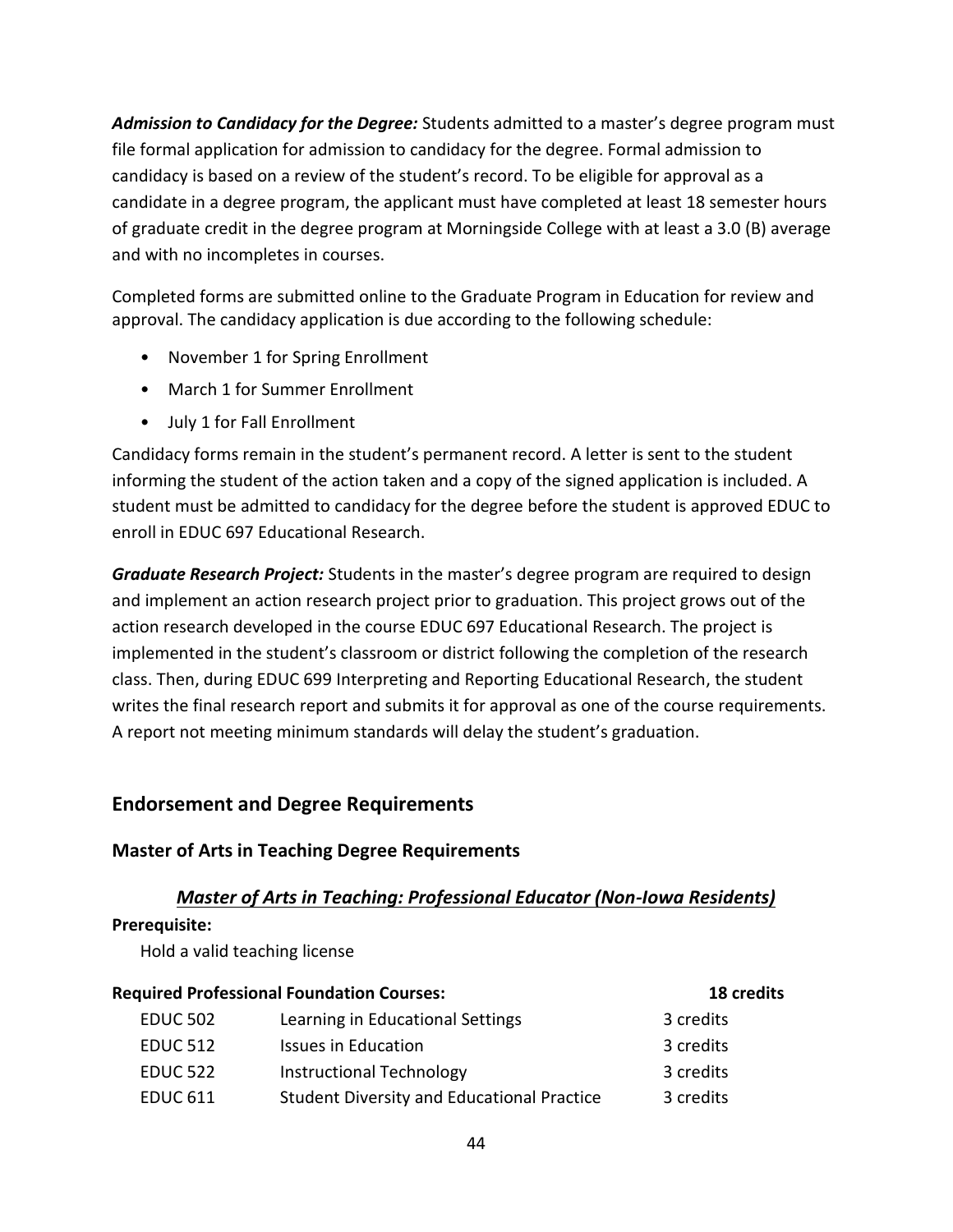| EDUC 697        | <b>Educational Research</b>                               | 3 credits |
|-----------------|-----------------------------------------------------------|-----------|
| <b>EDUC 698</b> | Data Collection and Analysis                              | 1 credit  |
| EDUC 699        | Interpreting and Reporting Educational Research 2 credits |           |

# **Elective Courses: 18 credits**

Students will make their choices based on their professional development plan and with advice from their advisor. Courses that may fulfill requirements include:

- Select graduate courses offered by Morningside College. Please refer to the Graduate Program in Education website.
- Courses developed by educational partners that have passed the graduate review and approval process (no more than eight credits from partners can be applied towards the degree).

### *Total Required for the Degree: 36 credits*

# *Master of Arts in Teaching: Professional Educator (Iowa Residents)*

### **Prerequisite:**

Hold a valid teaching license

| <b>Required Professional Foundation Courses:</b> |                                                   | 18 credits        |
|--------------------------------------------------|---------------------------------------------------|-------------------|
| <b>EDUC 502</b>                                  | Learning in Educational Settings                  | 3 credits         |
| <b>EDUC 512</b>                                  | <b>Issues in Education</b>                        | 3 credits         |
| <b>EDUC 522</b>                                  | <b>Instructional Technology</b>                   | 3 credits         |
| <b>EDUC 611</b>                                  | <b>Student Diversity and Educational Practice</b> | 3 credits         |
| <b>EDUC 697</b>                                  | <b>Educational Research</b>                       | 3 credits         |
| <b>EDUC 698</b>                                  | Data Collection and Analysis                      | 1 credit          |
| <b>EDUC 699</b>                                  | Interpreting and Reporting Educational Research   | 2 credits         |
| <b>Elective Courses:</b>                         |                                                   | <b>18 credits</b> |

Students will make their choices based on their professional development plan and with advice from their advisor. Courses that may fulfill requirements include:

- Graduate courses offered by Morningside College.
- Courses developed by educational partners that have passed the graduate review and approval process (no more than eight credits from partners can be applied towards the degree).

### *Total Required for the Degree: 36 credits*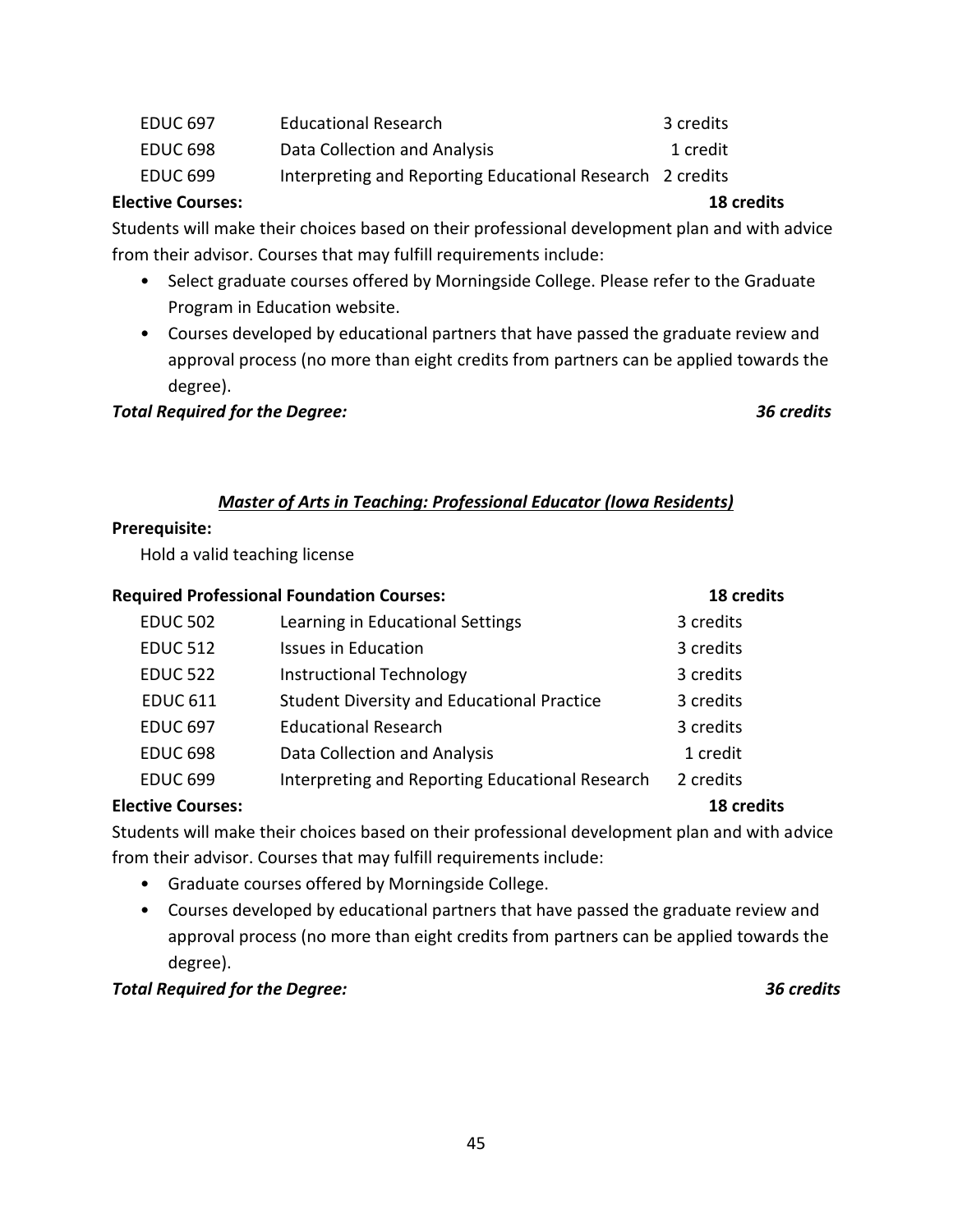### *Master of Arts in Teaching: Special Education*

### **Prerequisite:**

Hold a valid teaching license

| <b>Required Professional Foundation Courses:</b> |                                                           | 18 credits |  |
|--------------------------------------------------|-----------------------------------------------------------|------------|--|
| <b>EDUC 502</b>                                  | Learning in Educational Settings                          | 3 credits  |  |
| <b>EDUC 512</b>                                  | <b>Issues in Education</b>                                | 3 credits  |  |
| <b>EDUC 522</b>                                  | <b>Instructional Technology</b>                           | 3 credits  |  |
| <b>EDUC 611</b>                                  | <b>Student Diversity and Educational Practice</b>         | 3 credits  |  |
| <b>EDUC 697</b>                                  | <b>Educational Research</b>                               | 3 credits  |  |
| <b>EDUC 698</b>                                  | Data Collection and Analysis                              | 1 credit   |  |
| <b>EDUC 699</b>                                  | Interpreting and Reporting Educational Research 2 credits |            |  |
| <b>Elective Courses:</b>                         |                                                           | 18 credits |  |

Students will make their choices based on their professional development plan and with advice from their advisor. The Master of Arts in Teaching: Special Education requires a minimum of 12 of the 18 hours of elective credits carrying a SPED prefix. Courses that may fulfill requirements include:

- Select graduate courses offered by Morningside College. Please refer to the Graduate Program in Education website.
- Courses developed by educational partners that have passed the graduate review and approval process (no more than eight credits from partners can be applied towards the degree).

### *Total Required for the Degree: 36 credits*

### *Master of Arts in Teaching: Special Education (Iowa Residents)*

### **Prerequisite:**

Hold a valid teaching license

| <b>Required Professional Foundation Courses:</b> |                                                           | 18 credits |  |
|--------------------------------------------------|-----------------------------------------------------------|------------|--|
| <b>EDUC 502</b>                                  | Learning in Educational Settings                          | 3 credits  |  |
| <b>EDUC 512</b>                                  | <b>Issues in Education</b>                                | 3 credits  |  |
| <b>EDUC 522</b>                                  | <b>Instructional Technology</b>                           | 3 credits  |  |
| <b>EDUC 611</b>                                  | <b>Student Diversity and Educational Practice</b>         | 3 credits  |  |
| <b>EDUC 697</b>                                  | <b>Educational Research</b>                               | 3 credits  |  |
| <b>EDUC 698</b>                                  | Data Collection and Analysis                              | 1 credit   |  |
| <b>EDUC 699</b>                                  | Interpreting and Reporting Educational Research 2 credits |            |  |
|                                                  |                                                           |            |  |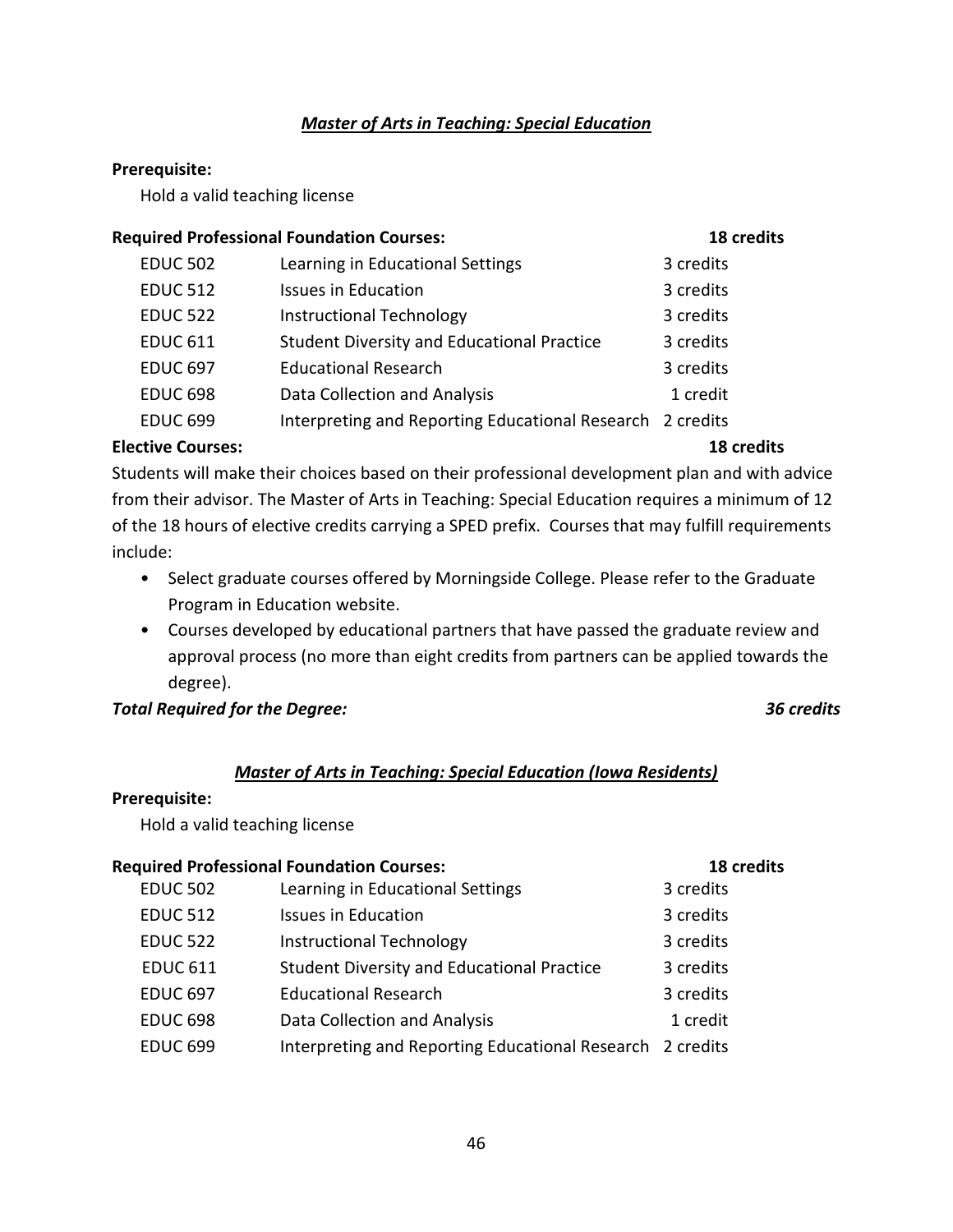### **Elective Courses: 18 credits**

Students will make their choices based on their professional development plan and with advice from their advisor. The Master of Arts in Teaching: Special Education requires a minimum of 12 of the 18 hours of elective credits carrying a SPED prefix. Courses that may fulfill requirements include:

- Graduate courses offered by Morningside College.
- Courses developed by educational partners that have passed the graduate review and approval process (no more than eight credits from partners can be applied towards the *degree).*

*Total Required for the Degree: 36 credits*

### **Iowa Endorsements Requirements**

# *Morningside College offers endorsements approved for licensure in Iowa ONLY. If you are not an Iowa teacher, you will need to work with your state's licensing board to ensure you are meeting your personal and professional licensing goals.*

Persons seeking an Iowa Endorsement may, in most cases, satisfy the requirements with a combination of undergraduate and graduate hours. A transcript analysis done by the licensure officer or other designated staff member will indicate which courses the student needs to complete Morningside's approved endorsement program.

# *K-12 English as a Second Language (ESL)*

### **Prerequisite:**

Hold elementary or secondary teaching certification

### **Required Courses:**

| <b>Total Required for the Endorsement:</b> |                                          | 18 credits |
|--------------------------------------------|------------------------------------------|------------|
|                                            | EDUC 730 or 731 K-8 or 5-12 Internship   | 3 credits  |
| <b>EDUC 725</b>                            | Second Language Acquisition              | 3 credits  |
| <b>EDUC 720</b>                            | Language, Culture and Classroom Practice | 3 credits  |
| <b>EDUC 715</b>                            | Linguistics for ESL Learners             | 3 credits  |
| <b>EDUC 710</b>                            | <b>ESL Assessment</b>                    | 3 credits  |
| <b>EDUC 705</b>                            | <b>ESL Methods</b>                       | 3 credits  |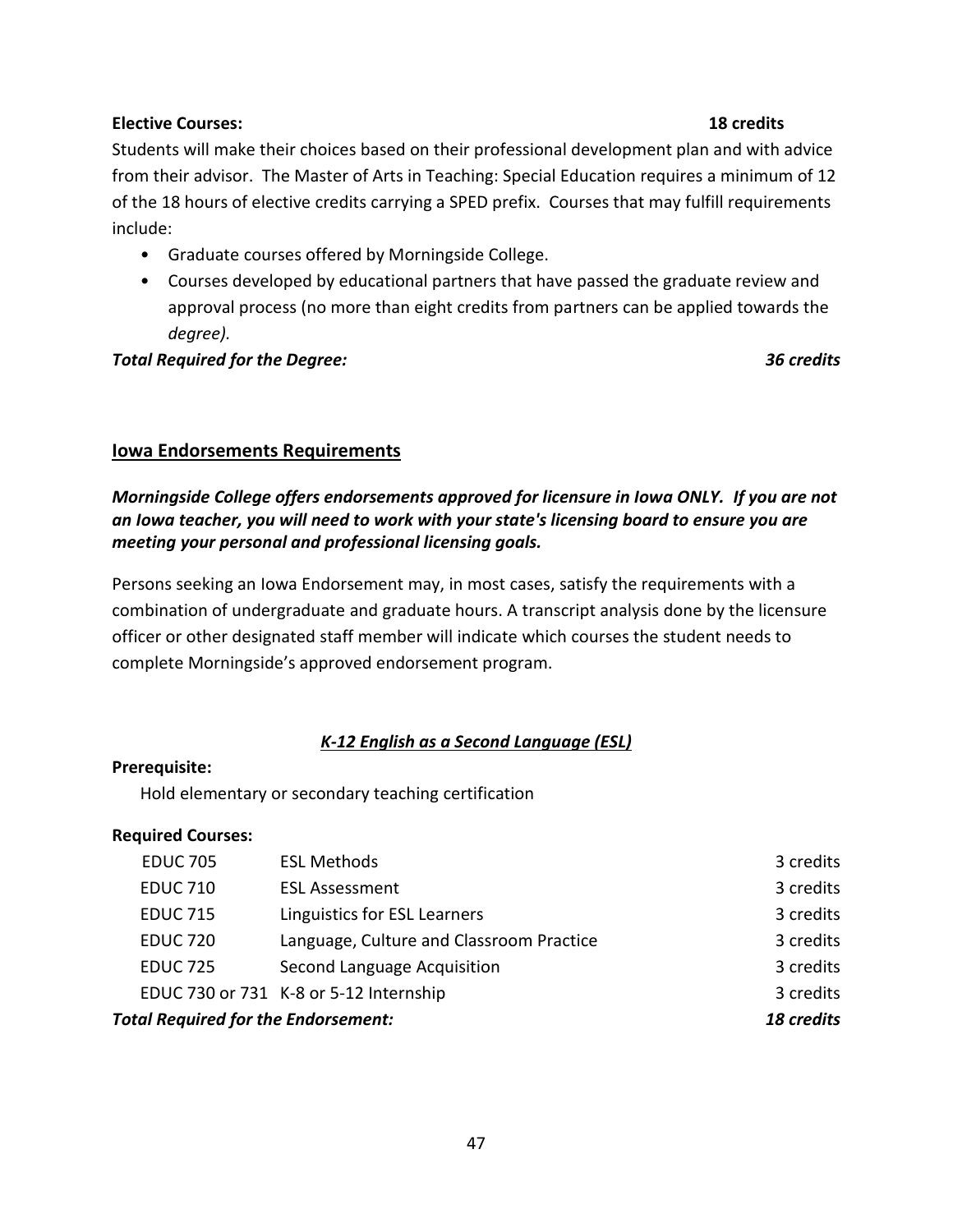# *K-8 Instructional Strategist I: Mild/Moderate*

### **Required Courses:**

| <b>Total Required for the Endorsement:</b> |                                                  | 24 credits |
|--------------------------------------------|--------------------------------------------------|------------|
| <b>SPED 641</b>                            | Internship: Instructional Strategist I: K-8      | 3 credits  |
| <b>SPED 683</b>                            | K-8 Mild/Moderate Math, Materials, and Methods   | 2 credits  |
| <b>SPED 681</b>                            | K-8 Reading Remediation Strategies               | 2 credits  |
| <b>SPED 676</b>                            | <b>Collaborative Partnerships and Transition</b> | 3 credits  |
| <b>SPED 640</b>                            | Mild/Moderate Characteristics & Methods          | 4 credits  |
| <b>SPED 551</b>                            | <b>Educational Assessment</b>                    | 3 credits  |
| <b>SPED 536</b>                            | <b>Applied Behavior Analysis</b>                 | 4 credits  |
| <b>SPED 878</b>                            | Survey of Exceptionalities                       | 3 credits  |

# *5-12 Instructional Strategist I: Mild/Moderate*

### **Required Courses:**

| <b>Total Required for the Endorsement:</b> |                                                  | 24 credits |
|--------------------------------------------|--------------------------------------------------|------------|
| <b>SPED 642</b>                            | Internship: Instructional Strategist I: 5-12     | 3 credits  |
| <b>SPED 684</b>                            | 5-12 Mild/Moderate Math, Materials, and Methods  | 2 credits  |
| <b>SPED 682</b>                            | 5-12 Reading Remediation Strategies              | 2 credits  |
| <b>SPED 676</b>                            | <b>Collaborative Partnerships and Transition</b> | 3 credits  |
| <b>SPED 640</b>                            | Mild/Moderate Characteristics & Methods          | 4 credits  |
| <b>SPED 551</b>                            | <b>Educational Assessment</b>                    | 3 credits  |
| <b>SPED 536</b>                            | <b>Applied Behavior Analysis</b>                 | 4 credits  |
| <b>SPED 878</b>                            | Survey of Exceptionalities                       | 3 credits  |

# *K-12 Instructional Strategist II: Behavior Disorder/Learning Disabilities*

# **Required Courses:**

| <b>SPED 878</b>                            | Survey of Exceptionalities                       | 3 credits |
|--------------------------------------------|--------------------------------------------------|-----------|
| <b>SPED 536</b>                            | <b>Applied Behavior Analysis</b>                 | 4 credits |
| <b>SPED 551</b>                            | <b>Educational Assessment</b>                    | 3 credits |
| <b>SPED 645</b>                            | Language Development and Communication Disorders | 2 credits |
| <b>SPED 676</b>                            | <b>Collaborative Partnerships and Transition</b> | 3 credits |
| <b>SPED 661</b>                            | Behavior Disorders: Theory and Methods           | 3 credits |
| <b>SPED 662</b>                            | Learning Disabilities: Theory and Methods        | 3 credits |
| <b>SPED 679</b>                            | Internship: Instructional Strategist II: BD/LD   | 3 credits |
| <b>Total Required for the Endorsement:</b> |                                                  |           |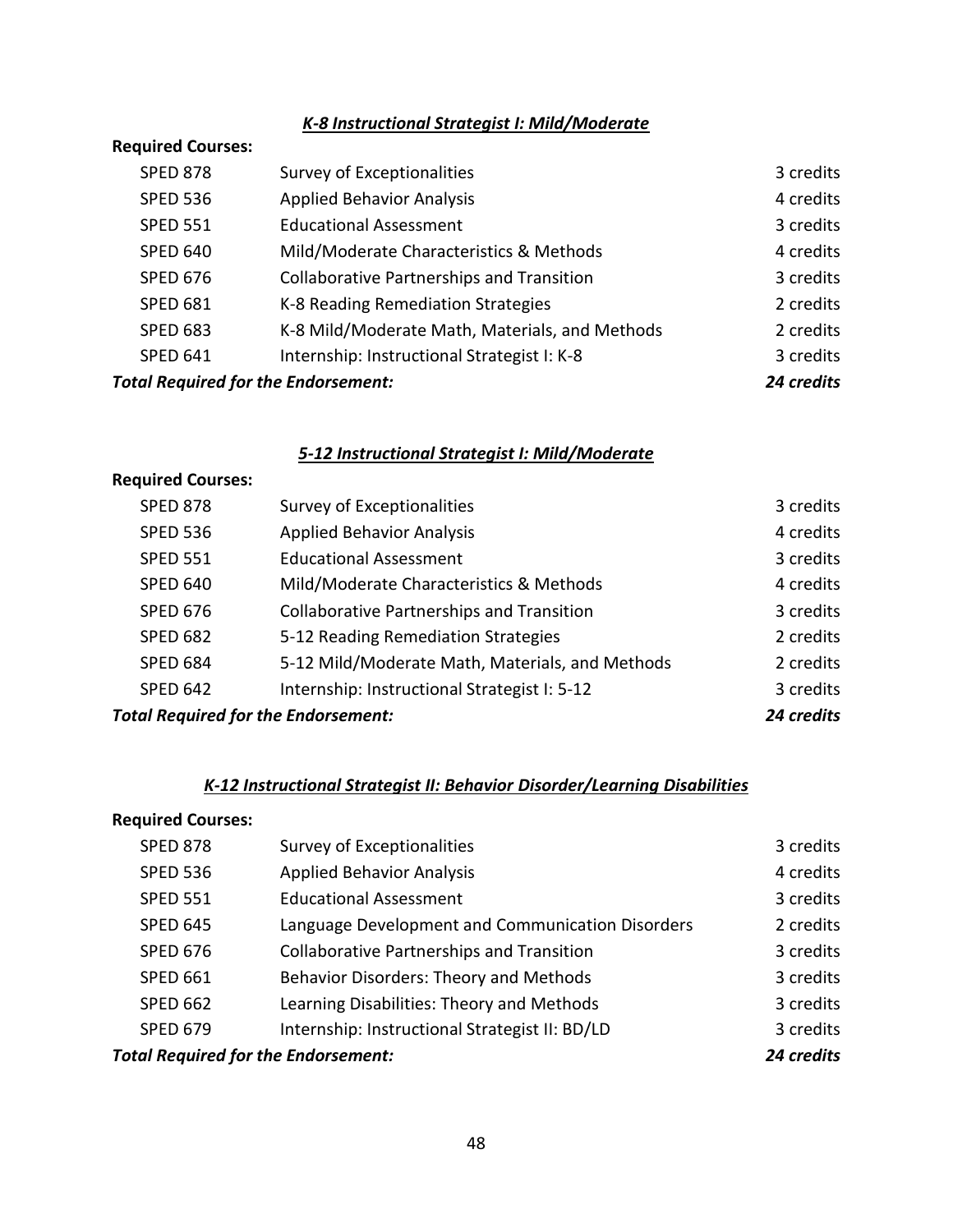# *K-12 Instructional Strategist II: Intellectual Disabilities*

### **Required Courses:**

| <b>SPED 878</b>                            | Survey of Exceptionalities                               | 3 credits  |
|--------------------------------------------|----------------------------------------------------------|------------|
| <b>SPED 536</b>                            | <b>Applied Behavior Analysis</b>                         | 4 credits  |
| <b>SPED 551</b>                            | <b>Educational Assessment</b>                            | 3 credits  |
| <b>SPED 645</b>                            | Language Development and Communication Disorders         | 2 credits  |
| <b>SPED 676</b>                            | <b>Collaborative Partnerships and Transition</b>         | 3 credits  |
| <b>SPED 660</b>                            | Introduction to Intellectual Disabilities                | 2 credits  |
| <b>SPED 675</b>                            | <b>Intellectual Disabilities: Curriculum and Methods</b> | 4 credits  |
| <b>SPED 678</b>                            | Internship: Instructional Strategist II: ID              | 3 credits  |
| <b>Total Required for the Endorsement:</b> |                                                          | 24 credits |

# *5-8 Middle School*

# **Prerequisite:**

Hold elementary or secondary teaching certification

# **Required Courses:**

| EDUC 460G       | Growth & Development of the Middle School Level  |           |
|-----------------|--------------------------------------------------|-----------|
|                 | Student & Practicum                              | 3 credits |
| EDUC 461G       | Middle School Curriculum and Methods & Practicum | 3 credits |
| <b>EDUC 765</b> | Literacy for Grades 5-8 & Practicum              | 3 credits |
|                 |                                                  |           |

**In addition,** coursework is **required in TWO of the four content areas** and will be determined through transcript analysis:

| <b>Minimum Required for the Endorsement:</b>                                  | 33 credits |
|-------------------------------------------------------------------------------|------------|
| world history, and geography                                                  | 12 credits |
| Social Studies, including American government, American history,<br>$\bullet$ |            |
| Science, including life science, earth science, and physical science          | 12 credits |
| Mathematics, including algebra<br>$\bullet$                                   | 12 credits |
| adolescent literature, and literature across cultures                         | 12 credits |
| Language arts, including composition, language usage, speech,                 |            |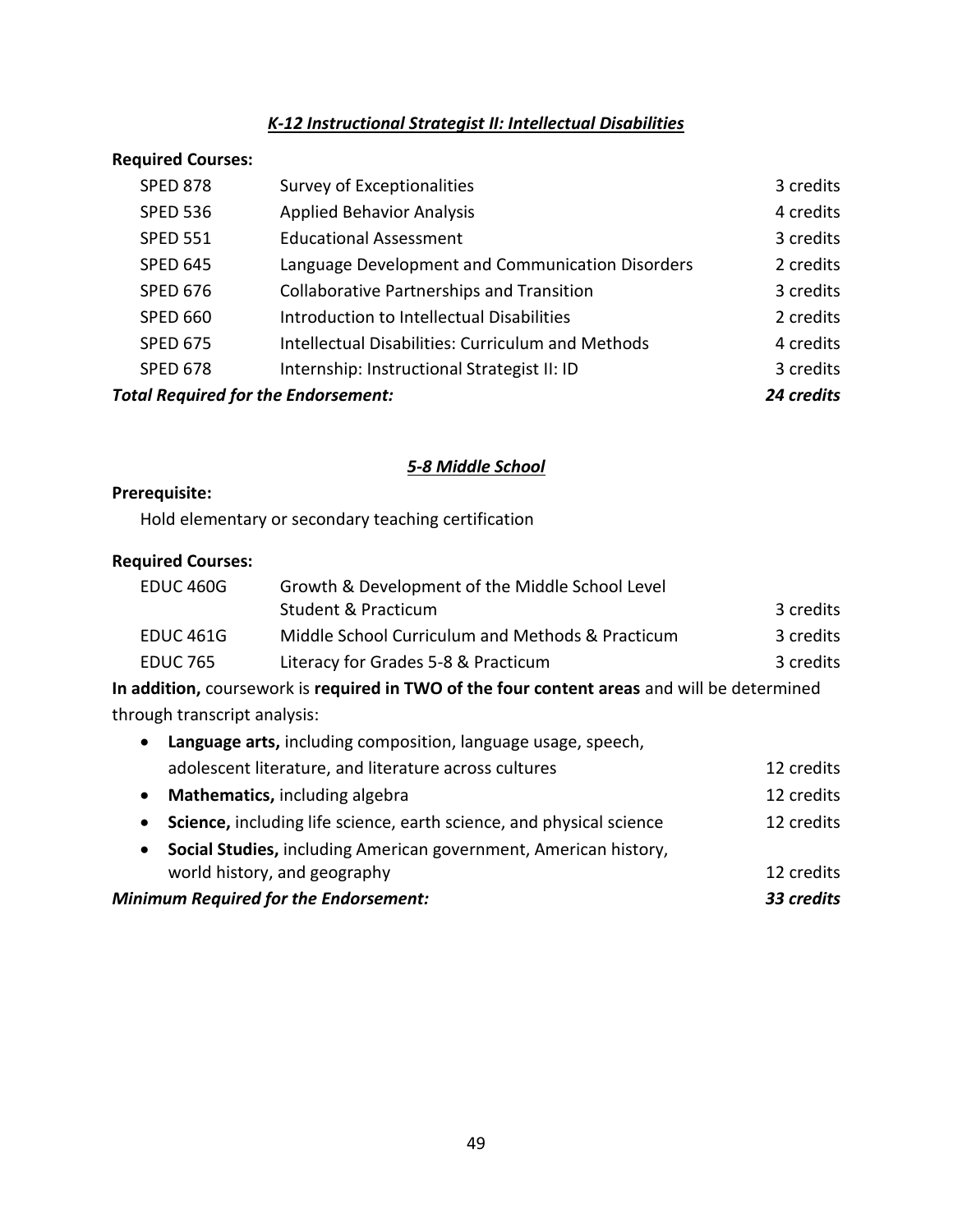### *K-8 Reading*

# **Required Courses:**

| <b>EDUC 760</b>                            | <b>Reading Assessment</b>                  | 2 credits  |
|--------------------------------------------|--------------------------------------------|------------|
| <b>EDUC 761</b>                            | Reading in Content Areas                   | 4 credits  |
| <b>EDUC 762</b>                            | Diagnostic Teaching of Reading & Practicum | 4 credits  |
| <b>EDUC 763</b>                            | Oral and Written Language Development      | 4 credits  |
| <b>EDUC 764</b>                            | Literacy for Grades K-4 & Practicum        | 3 credits  |
| <b>EDUC 765</b>                            | Literacy for Grades 5-8 & Practicum        | 3 credits  |
| <b>EDUC 872</b>                            | Children's Literature                      | 3 credits  |
| <b>EDUC 767</b>                            | Literacy Capstone                          | 1 credit   |
| <b>Total Required for the Endorsement:</b> |                                            | 24 credits |

### *5-12 Reading*

# **Required Courses:**

| <b>Total Required for the Endorsement:</b> |                                            | 24 credits |
|--------------------------------------------|--------------------------------------------|------------|
| <b>EDUC 767</b>                            | <b>Literacy Capstone</b>                   | 1 credit   |
| <b>EDUC 870</b>                            | Adolescent Literature                      | 3 credits  |
| <b>EDUC 766</b>                            | Literacy for Grades 9-12 & Practicum       | 3 credits  |
| <b>EDUC 765</b>                            | Literacy for Grades 5-8 & Practicum        | 3 credits  |
| <b>EDUC 763</b>                            | Oral and Written Language Development      | 4 credits  |
| <b>EDUC 762</b>                            | Diagnostic Teaching of Reading & Practicum | 4 credits  |
| <b>EDUC 761</b>                            | Reading in Content Areas                   | 4 credits  |
| <b>EDUC 760</b>                            | <b>Reading Assessment</b>                  | 2 credits  |

# *K-12 Special Education Consultant*

### **Endorsement Prerequisites:**

Hold a master's degree in education or special education Hold an endorsement in special education Have 4 years of teaching experience; of which, at least 2 are in special education

# **Required Courses:**

| <b>Total Required for the Endorsement:</b> |                                     | 9 credits |
|--------------------------------------------|-------------------------------------|-----------|
| SPED 564                                   | Data Collection for Decision-Making | 3 credits |
| <b>SPED 561</b>                            | Curriculum and Instructional Design | 3 credits |
| SPED 560                                   | Consulting in the Schools           | 3 credits |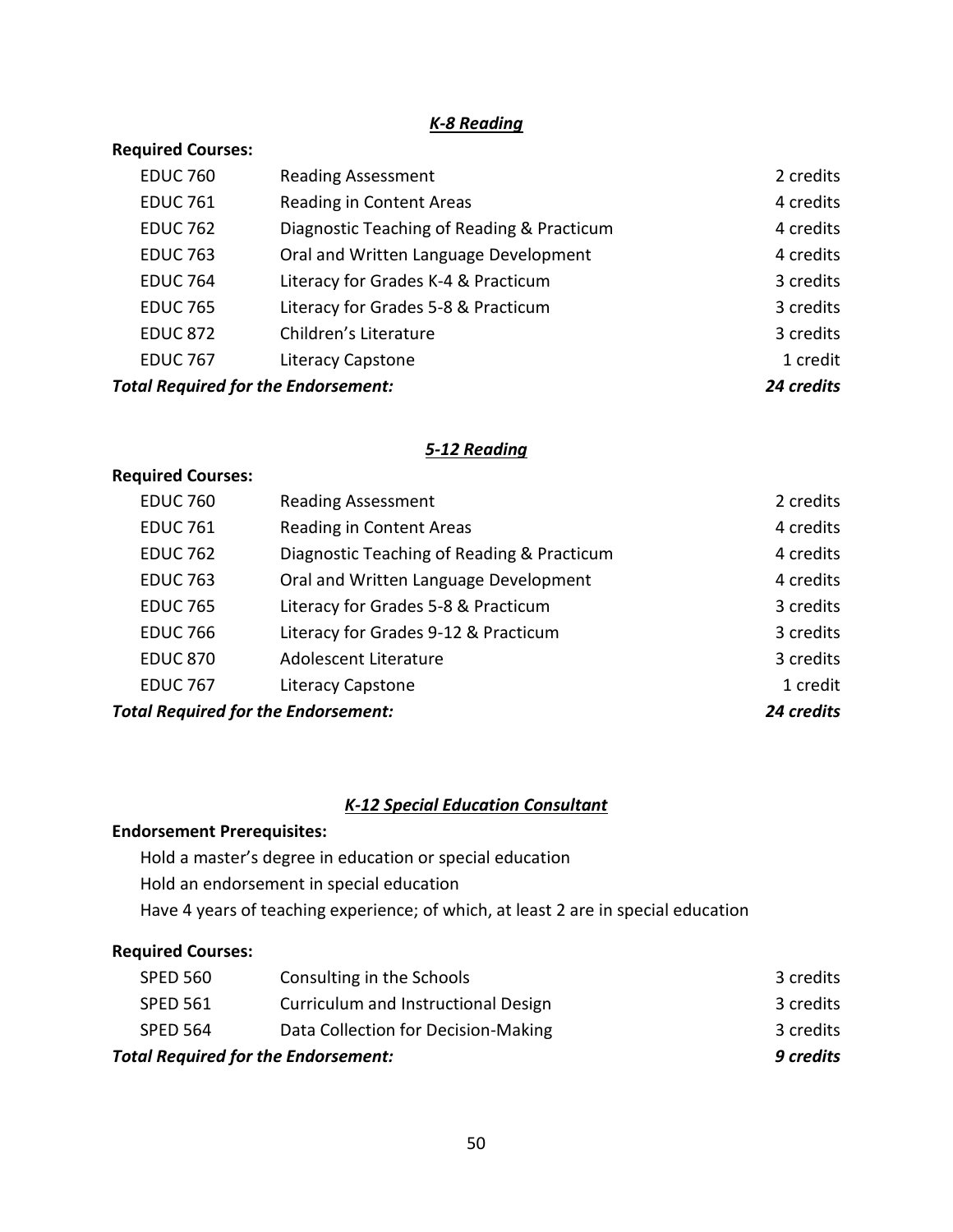# *K-12 Talented and Gifted*

### **Prerequisite:**

Hold elementary or secondary teaching certification

### **Required Courses:**

| <b>Total Required for the Endorsement:</b> |                                                   | 12 credits |
|--------------------------------------------|---------------------------------------------------|------------|
| <b>EDUC 582</b>                            | Internship: Gifted Education                      | 2 credits  |
| <b>EDUC 581</b>                            | Curriculum and Methods for the Gifted & Practicum | 3 credits  |
| <b>EDUC 580</b>                            | Development and Management of Gifted Programs     | 4 credits  |
| <b>EDUC 401G</b>                           | Introduction to Teaching the Gifted               | 3 credits  |
|                                            |                                                   |            |

# **Educational Strands**

An educational strand is a series of clearly defined courses focused on a specific academic topic. These strands provide students an opportunity to expand their knowledge with courses not traditionally available within our Program's general offerings. While the classes within each strand can be used within the master's degree as electives, these courses *do not* lead to any Iowa endorsement.

# *Athletic Director*

This strand is a series of six 3-credit courses developed in partnership with and using the curriculum of the National Interscholastic Athletic Administrators Association (NIAAA). They can be used to achieve certification through the NIAAA.

### **Courses:**

| <b>EDUC 750</b> | Foundations of Athletic Program Management     | 3 credits |
|-----------------|------------------------------------------------|-----------|
| <b>EDUC 751</b> | <b>Athletic Facilities Management</b>          | 3 credits |
| <b>EDUC 752</b> | <b>Building Character in Student Athletes</b>  | 3 credits |
| <b>EDUC 753</b> | Legal Issues for Athletic Programs             | 3 credits |
| <b>EDUC 754</b> | Special Topics for Athletic Program Management | 3 credits |
| <b>EDUC 755</b> | Athletic Program Leadership                    | 3 credits |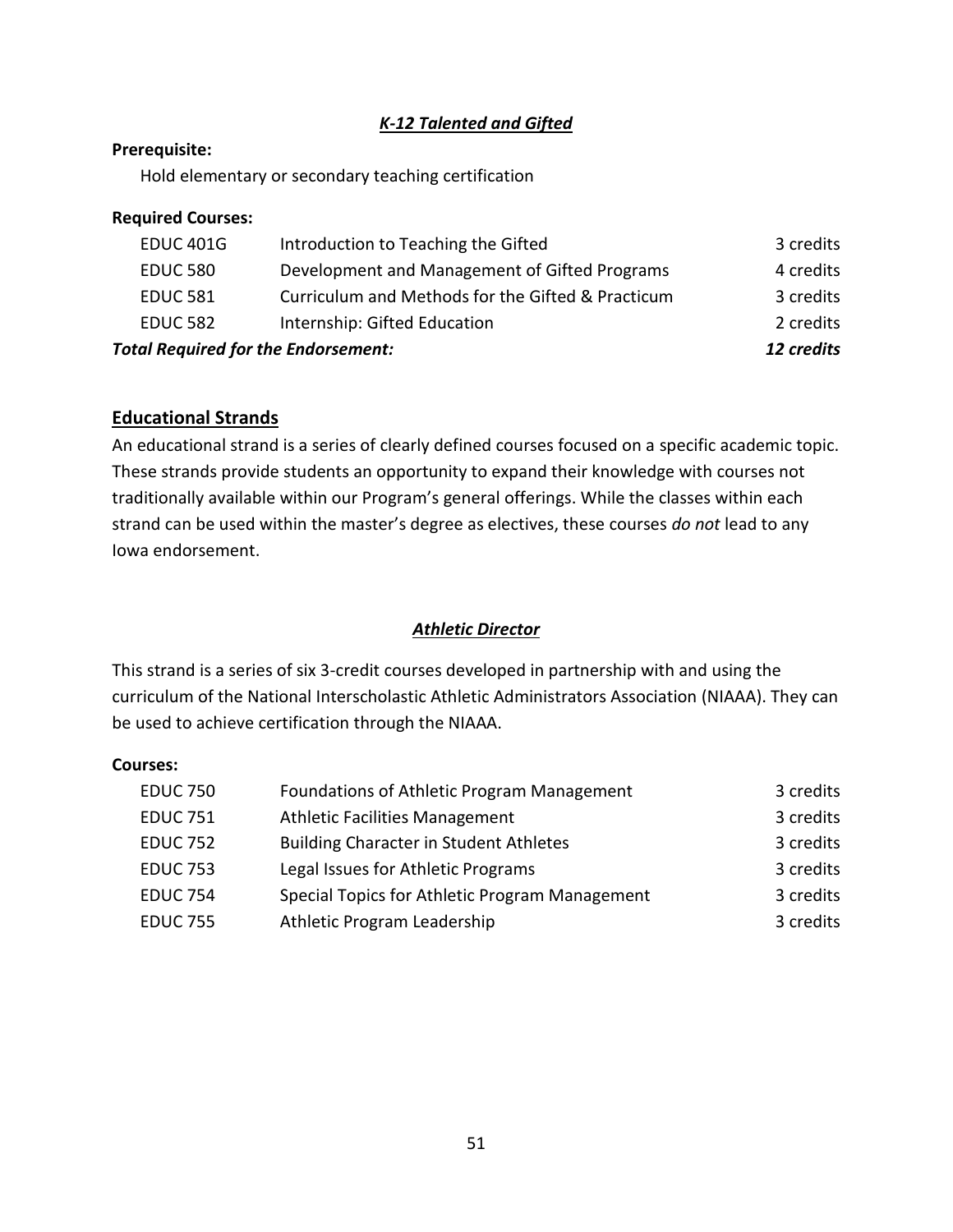# *Music Education*

This strand of ten 3-credit courses is designed to extend a practicing music educator's teaching abilities. It provides the opportunity to develop both professionally and creatively by offering advanced knowledge and practical teaching techniques.

### **Courses:**

| <b>MUED 503</b> | Developing the Independent Musician                              | 3 credits |
|-----------------|------------------------------------------------------------------|-----------|
| <b>MUED 511</b> | <b>Advanced Conducting Techniques</b>                            | 3 credits |
| <b>MUED 515</b> | Instructional Design and Assessment in Music Education           | 3 credits |
| <b>MUED 521</b> | The Creative Child                                               | 3 credits |
| <b>MUED 533</b> | <b>Topics in Elementary General Music</b>                        | 3 credits |
| <b>MUED 534</b> | <b>Topics in Choral Music</b>                                    | 3 credits |
| <b>MUED 535</b> | Topics in Instrumental Music                                     | 3 credits |
| <b>MUED 604</b> | <b>Practical Application of Conducting Techniques</b>            | 3 credits |
| <b>MUED 609</b> | Performance Literature for the 21 <sup>st</sup> Century Ensemble | 3 credits |
| <b>MUED 613</b> | Advanced Orchestration and Arranging                             | 3 credits |

### *Teacher Leadership*

Teachers well-prepared for leadership roles such as mentor, instructional coach, lead teacher, model teacher are essential to effective K-12 school improvement. To help teacher be effective in these roles, a series of four 3-credit courses have been developed.

### **Courses:**

| <b>EDUC 610</b> | Reflective Teaching                             | 3 credits |
|-----------------|-------------------------------------------------|-----------|
| <b>EDUC 740</b> | <b>Exploring Teacher Leadership</b>             | 3 credits |
| <b>EDUC 741</b> | Leading Professional Learning Communities       | 3 credits |
| <b>EDUC 742</b> | <b>Collaborative Communication for Teachers</b> | 3 credits |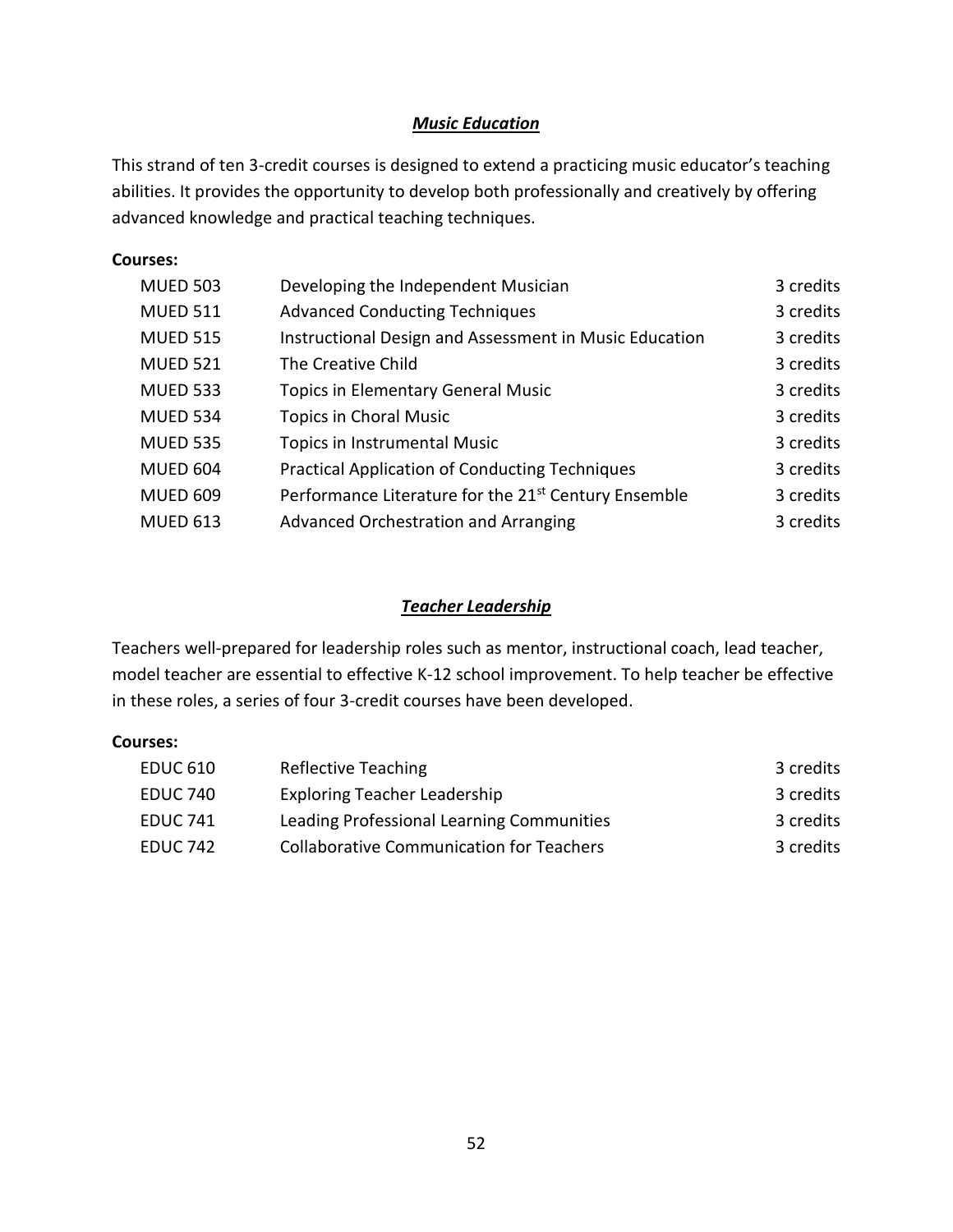### *Autism*

Teachers who are interested in working with students who have communication difficulties and behavior challenges or students who have been diagnosed with an autism-spectrum disorder may be interested in taking one or more classes from the Autism Strand. To help teacher be effective in these roles, a series of four 3-credit courses have been developed.

### **Courses:**

| <b>SPED 632</b> | Introduction to Theory & Practice: Autism           | 3 credits |
|-----------------|-----------------------------------------------------|-----------|
| SPED 634        | Teaching Students with Autism in Inclusive Settings | 3 credits |
| <b>SPED 636</b> | Teaching Students with Autism: Intensive Needs      | 3 credits |
| SPED 638        | Teaching Students with Autism: Assessment           | 3 credits |

# **Course Descriptions**

# **Education (EDUC)**

### **EDUC 401G Introduction to Teaching the Gifted 3 credits**

Focuses on understanding gifted learners and their educational needs. Includes analyzing historical and philosophical theories and trends in gifted education.

# **EDUC 416G Graduate Reading Practicum 1 credit**

Meets practicum requirement for individuals who have taken a diagnostic teaching of reading or remedial reading course that lacked an adequate practicum component required by Morningside College. Requires a 20-hour practicum with a school aged (beyond 1st grade), nonfamily member, who is experiencing some type of reading difficulties.

### **EDUC 460G Growth and Development of the Middle School Level Student & Practicum 3 credits**

Takes a cultural approach to studying the middle level aged student. Examines family, peer and media influences on adolescents with emphasis on the role of schooling for the middle level student. Includes a 4-hour practicum.

# **EDUC 461G Middle School Curriculum and Methods & Practicum 3 credits**

Focuses on designing developmentally appropriate instructional strategies, curriculum and daily lessons for the middle school learner. Addresses developmental theory, essential elements of middle-level philosophy, instructional theory and strategies, theories on motivation, and classroom management. Includes a 15-hour practicum.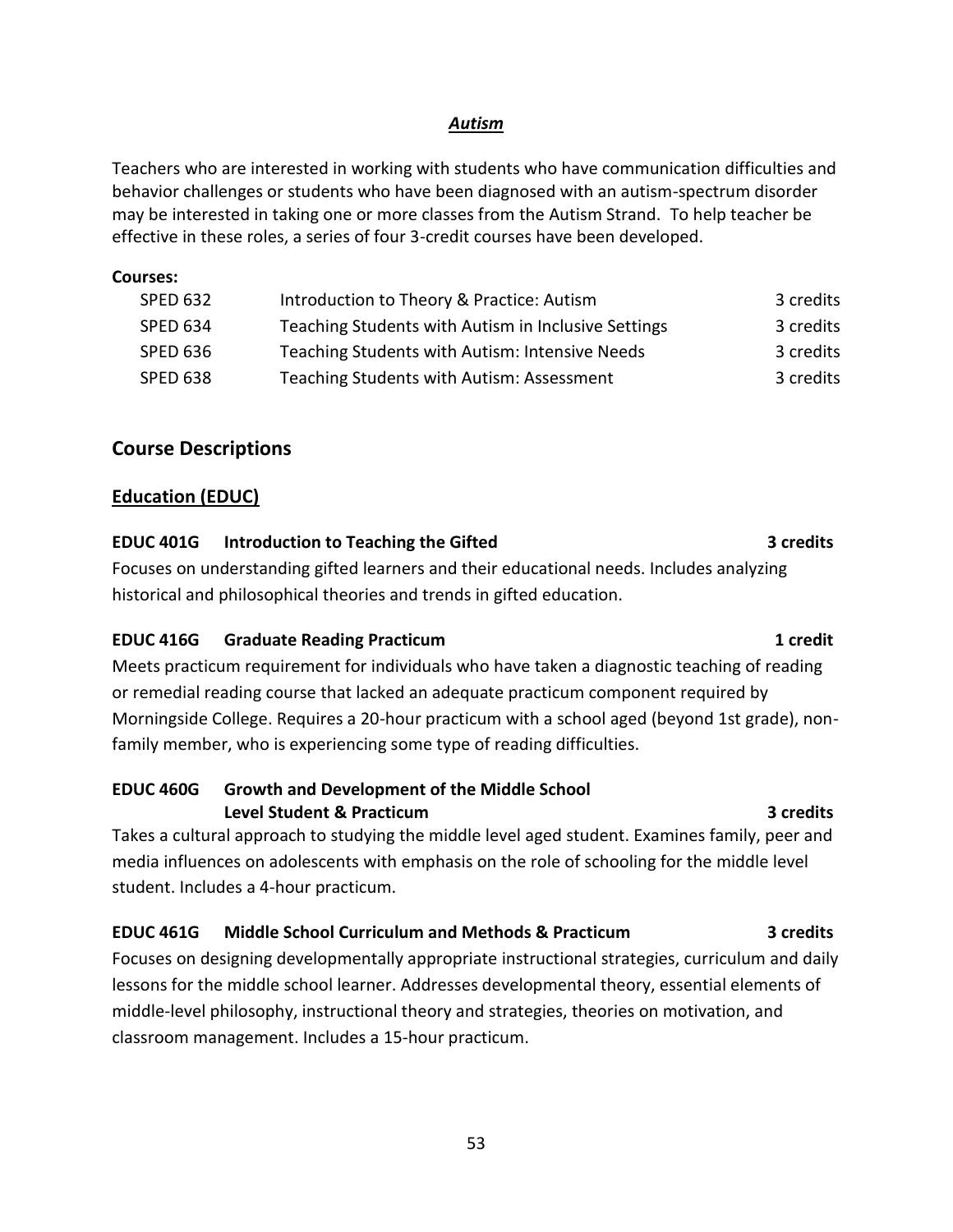# **EDUC 522 Instructional Technology 3 credits**

Expands the use of technology tools in teaching situations and includes an action inquiry project using a technology-infused solution. Discusses issues related to technology and its use in schools.

Emphasizes learning theories and how brain functions affect learning and behavior in and out of the classroom. Explores research on how best to implement these theories to support the

**EDUC 512 Issues in Education 3 credits**

the field and be able to participate in and facilitate the process of education reform in a clear,

### **EDUC 550 Teaching Internship 1-6 credits**

analytical, and thoughtful manner.

### *By permission only.*

learning of all students.

Working with students in specific setting under the supervision of the department staff. Involves the demonstration of skills necessary to plan, implement, and evaluate instruction.

### **EDUC 580 Development and Management of Gifted Programs 4 credits**

Creates an understanding of the necessary components for developing, managing, and supervising gifted programming and services.

### **EDUC 581 Curriculum and Methods for the Gifted & Practicum 3 credits**

Focuses on the use of appropriate curricular modifications and instructional strategies to meet the educational needs of gifted learners. Includes a 15-hour practicum.

### **EDUC 582 Internship: Gifted 2 credits**

### *By permission only.*

Provides participants with the opportunity to demonstrate competencies required of teachers of TAG students. Requires 50 contact hours with TAG students and an additional 25-30 hours of course activities. All other endorsement coursework must be completed. Application for the TAG internship is due August 1 for a fall internship or December 1 for a spring internship.

### **EDUC 595 Special Topics 1-3 credits**

Topics are studied which are not assigned or covered in other courses in this department. Allows special offerings in education according to student interest and/or need. Offered as needed. Repeatable.

# Explores contemporary issues in education. Helps develop tools necessary to become leaders in

### 54

### **EDUC 502 Learning in Educational Settings 3 credits**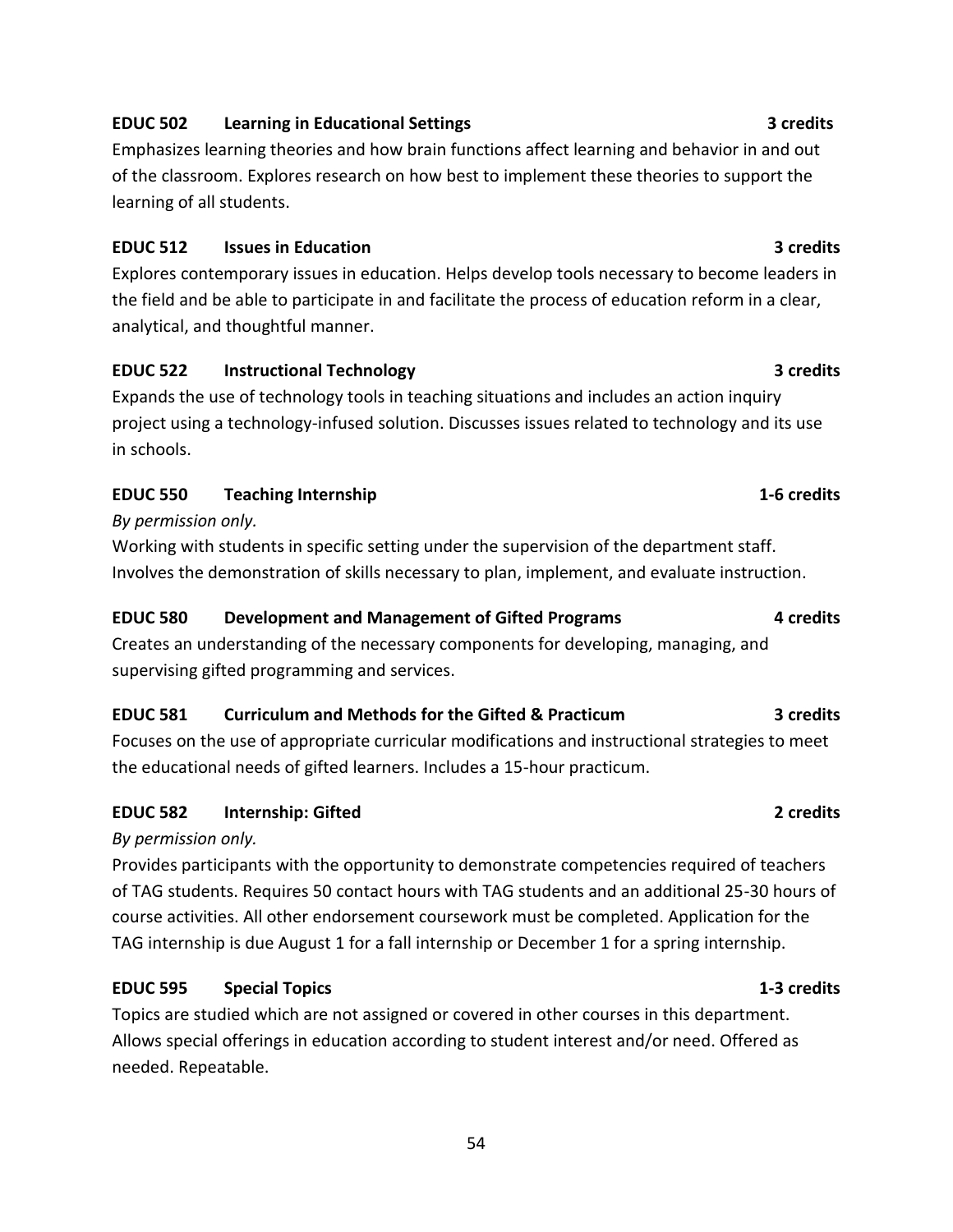### **EDUC 610 Reflective Teaching 3 credits**

Introduces theories and research regarding reflective practice in the educational setting. Focuses on Marzano's model of effective teaching and application of these elements. Learners will also set professional growth goals based on input, engage in focused practice, document data points, and give specific feedback while discussing teaching.

### **EDUC 611 Student Diversity and Educational Practice 3 credits**

Expands understanding and appreciation of diversity. Focuses on the use of appropriate strategies to meet the needs of diverse learners*. This course fulfills the Human Relations requirement for teaching licensure in the state of Iowa, per the Board of Educational Examiners (BOEE).* 

### **EDUC 697 Educational Research 3 credits**

This course provides an understanding of the research process and lays a foundation for applied research. This course focuses on methods of examining classroom or school-wide issues in order to become a more effective educator. Students are required to compose a research proposal that will ultimately develop into their final research project required by the MAT.

### **EDUC 698 Data Collection and Analysis 1 credit**

Students will receive guidance during data collection of their research project. Students will learn the fundamentals of data collection, data analysis, and reporting of results. The data is collected as described in the student's research proposal from EDUC 697. This course is taken after EDUC 697 Educational Research, and before EDUC 699 Interpreting and Reporting Educational Research.

### **EDUC 699 Interpreting and Reporting Educational Research 2 credits**

This course supports the student's development and completion of the applied classroom research report. Several report components will have been drafted as per 697 and 698 requirements. These components will be revised and finalized in 699. Students also form and report interpretations and limitations of their research. All degree work must have been completed, and the research project proposed and carried out (in EDUC 697 and EDUC 698, respectively) prior to enrollment in EDUC 699.

### **EDUC 705 ESL Methods 3 credits**

Explores contemporary approaches, methods, and strategies for the appropriate instruction of second language learners. Provides a foundational perspective on ESL/dual language approaches, including the communicative, cognitive, and grammatical.

# **EDUC 710 ESL Assessment 3 credits**

Provides an overview of current issues regarding the assessment of culturally and linguistically diverse (CLD) students within classroom practice. Includes placement and proficiency testing,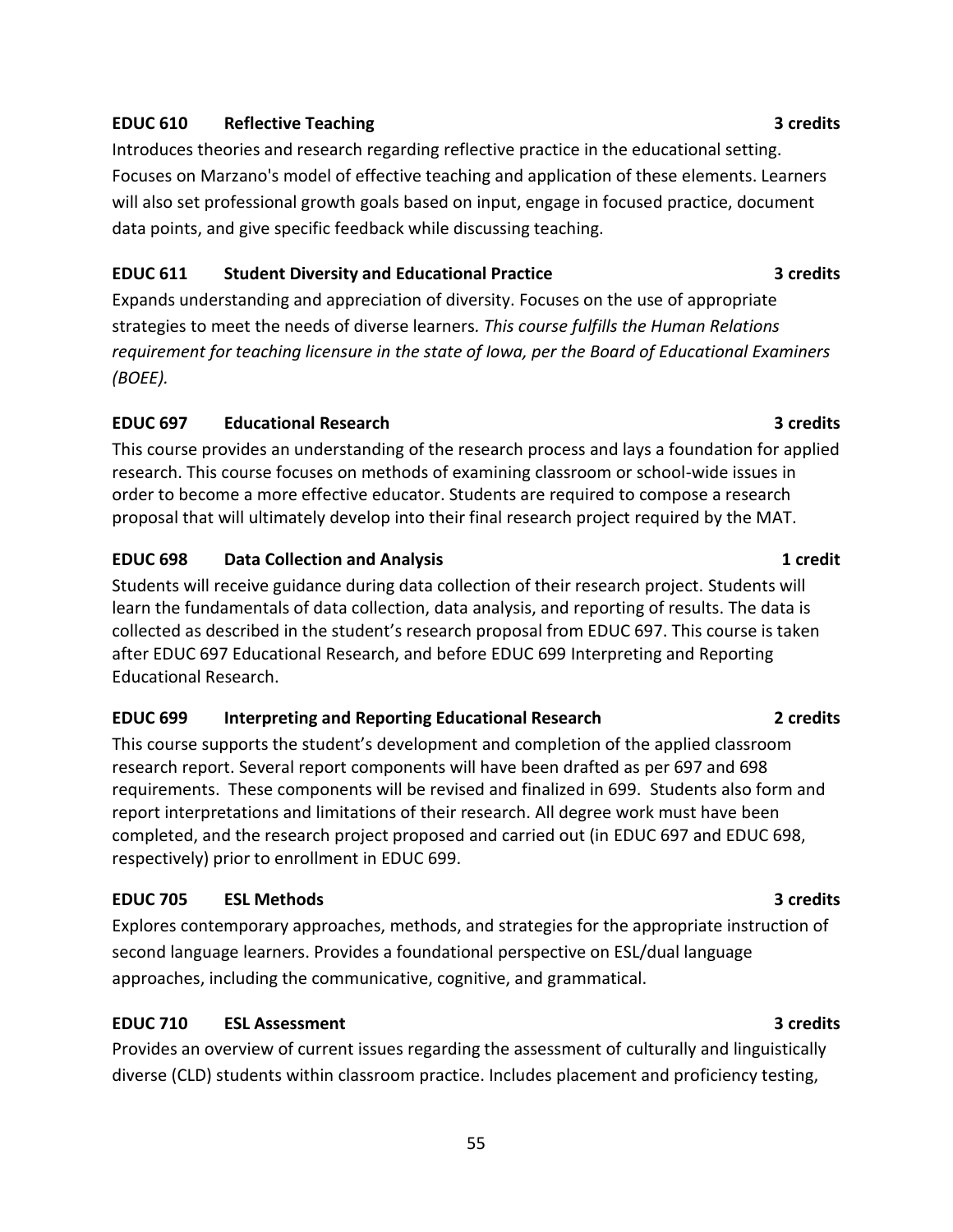formative and summative student assessment, using assessment to impact classroom instruction, and CLD students with special education needs. *Suggested Prerequisite: EDUC 705 or 725*

# **EDUC 715 Linguistics for ESL Learners 3 credits**

This course examines and analyzes the fundamental concepts of linguistics and connects this information to routine work in the classroom. Students will study first and second language acquisition, phonology, orthography, morphology, and syntax, as well as the implications of all of these topics for teaching all students, including emergent bilingual students. Over the course of the semester, students will be provided with readings, videos, and podcasts that complement the information in the textbook, and assists students in developing a solid understanding of the intricacies of studying and teaching language. Through engagement in online whole-class discussions, group, and individual assignments, students will be able to use their understanding of essential linguistic principles to inform instruction and assessment at all levels. *Suggested Prerequisite: EDUC 705 or 725*

# **EDUC 720 Language, Culture and Classroom Practice 3 credits**

Examines the many ways in which school educators may build the capacities for cultural and linguistic diversity in the classroom. Emphasizes readiness for mutually accommodative professional practices with culturally and linguistically diverse [CLD] students and families. *Prerequisite: EDUC 705 or 715*

# **EDUC 725 Second Language Acquisition 3 credits**

Examines the relationship between second language acquisition (SLA) and content instruction. Engages participant in activities which will expand their knowledge of the theories of SLA. Connects the theories of first and second language development with practice.

# **EDUC 730 Internship: K-8 ESL 3 credits**

*By permission only.*

Capstone class for the ESL K-12 Endorsement. The K-8 Internship is required for teachers who already hold any 5-12 license. All other coursework for the endorsement must be completed in advance of the internship.

# **EDUC 731 Internship: 5-12 ESL 3 credits**

### *By permission only.*

Capstone class for the ESL K-12 Endorsement. The 5-12 Internship is required for teachers who already hold any K-6 or K-8 license. All other coursework for the endorsement must be completed in advance of the internship.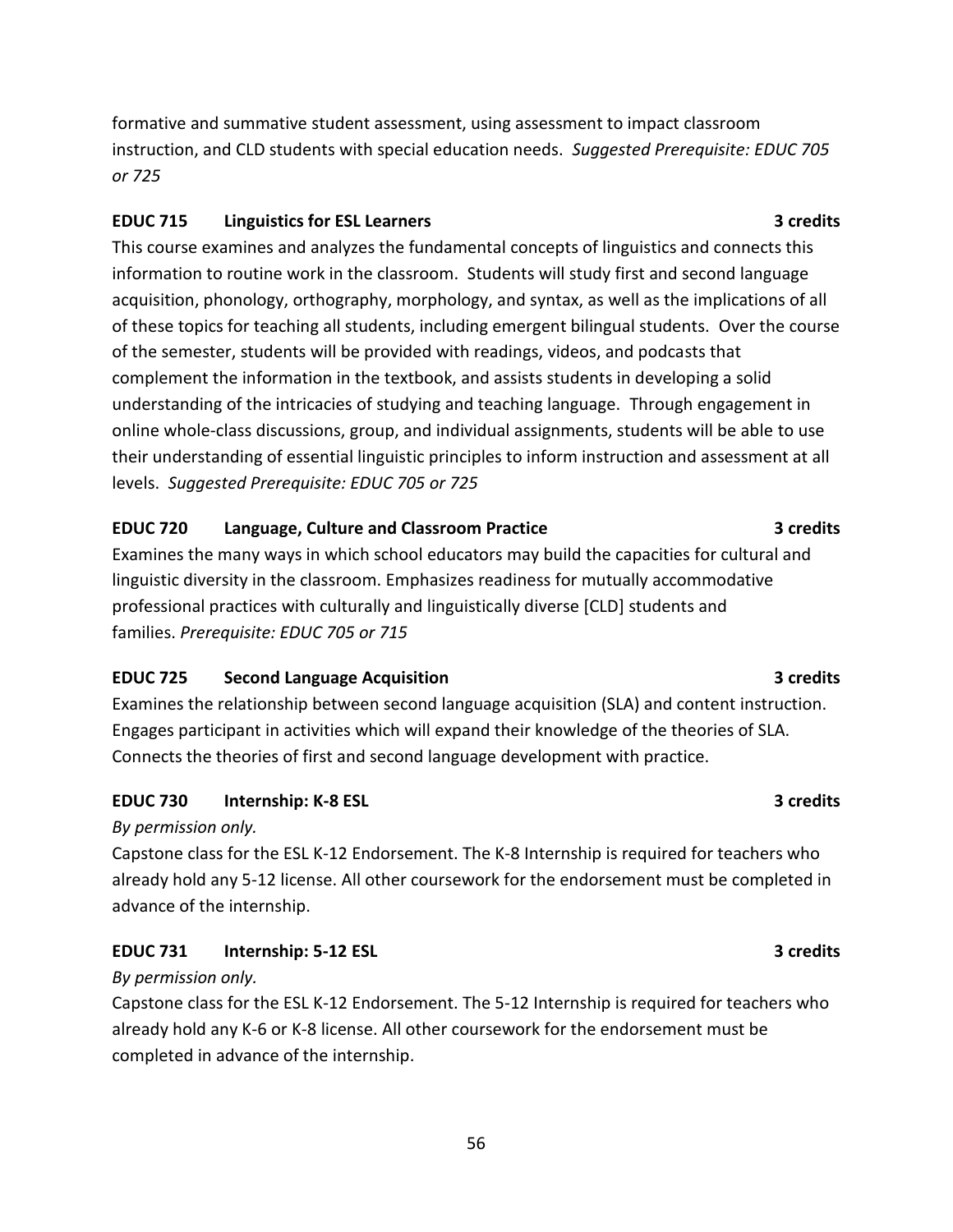### **EDUC 740 Exploring Teacher Leadership 3 credits**

The first part of the course will be an orientation to teacher leadership. The majority of the course will have a focus on the meaning of teacher leadership (TL), characteristics of effective TL, and the connection between TL and student achievement, professional learning communities, and school improvement in general. Participants will assess their own leadership abilities and develop a plan to maximize their potential. Professional reflection and collaboration will be a critical part of the course.

# **EDUC 741 Leading Professional Learning Communities 3 credits**

The course will focus on the importance of collaborative culture in the development and maintenance of professional learning communities (PLCs). There is an emphasis on shared leadership in this collaborative culture which includes administrators and teachers. Topics include PLCs, professional development, teamwork, shared leadership, study groups, classroom observation, the power of collaboration, and professional portfolios. Participants in the course will be part of two PLCs. The first one is the class as a whole. The second one is the small group they work with for the entire course.

### **EDUC 750 Foundations of Athletic Program Management 3 credits**

Introduces management of education-based, interscholastic athletic programs. Based upon materials developed by the National Interscholastic Athletic Administrators Association and may be used toward certification by NIAAA.

# **EDUC 751 Athletic Facilities Management 3 credits**

Provides an overview of Athletic Facilities Management. Based upon materials developed by the National Interscholastic Athletic Administrators Association and may be used toward certification by NIAAA.

# **EDUC 752 Building Character in Student Athletes 3 credits**

Focuses on encouraging shared responsibility for positive sporting behavior among student athletes, coaches, and community members. Based upon materials developed by the National Interscholastic Athletic Administrators Association and may be used toward certification by NIAAA.

# **EDUC 753 Legal Issues for Athletic Programs 3 credits**

Provides an overview of risk management, sexual harassment, hazing, ADA, and Title IX. Based upon materials developed by the National Interscholastic Athletic Administrators Association and may be used toward certification by NIAAA.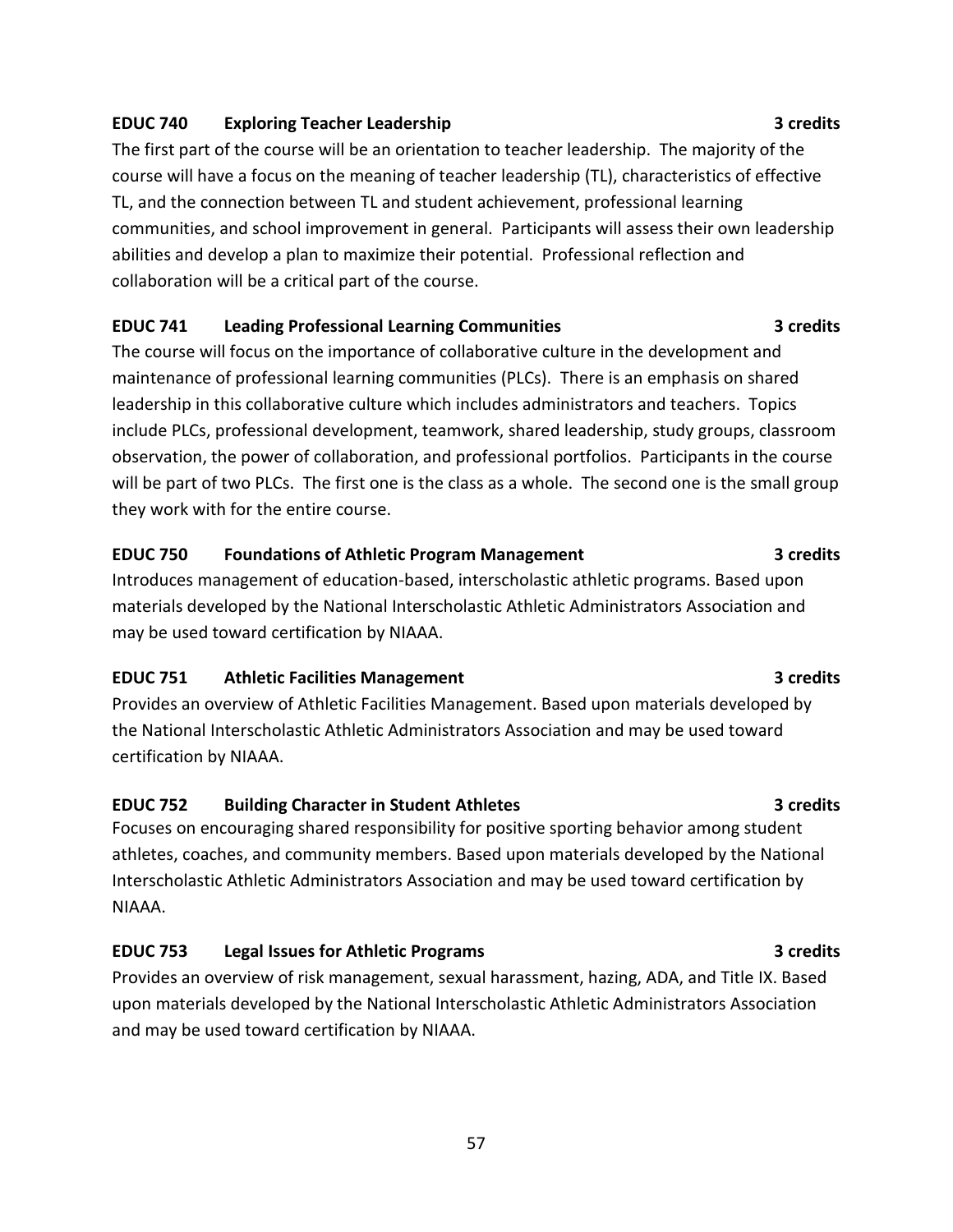# **EDUC 754 Special Topics for Athletic Program Management 3 credits**

Examines four varied components of athletic programs: sports medicine, strength and conditioning, interscholastic contest management, and middle school athletic program management. Based upon materials developed by the National Interscholastic Athletic Administrators Association and may be used toward certification by NIAAA.

### **EDUC 755 Athletic Program Leadership 3 credits**

Focuses upon assessment of athletic programs and personnel, communications, management, supervision, and decision-making concepts. Based upon materials developed by the National Interscholastic Athletic Administrators Association and may be used toward certification by NIAAA.

### **EDUC 760 Reading Assessment 2 credits**

Focuses on how to collect and use information about reading to make appropriate education decisions regarding reading instruction. In addition to conducting reading assessments, particular emphasis will be on how to use data for decision making and how to critically analyze assessment data.

### **EDUC 761 Reading in Content Areas 4 credits**

Emphasizes the literacy skills necessary to comprehend and learn subject matter across the curriculum. Includes methods and techniques of instruction in comprehension, writing, technology, vocabulary, and assessment.

# **EDUC 762 Diagnostic Teaching of Reading & Practicum 4 credits**

Explores the causes of reading disabilities and helps participants recognize individual needs of students. Emphasizes design of lessons and methods to improve reading achievement. Includes a 20-hour practicum.

### **EDUC 763 Oral and Written Language Development 4 credits**

Focuses on foundations of oral language and the relationship between oral language and written language (reading and writing). Participants will explore typical development of speaking and listening skills and develop methods of assisting students who have challenges in developing these skills as a result of having a primary language this is not English or a language disability or other disability affecting language such as autism.

# **EDUC 764 Literacy for Grades K-4 & Practicum 3 credits**

Focuses on research-based strategies needed to help students in grades K-4 become proficient readers and communicators. Participants will examine ways to develop a balanced approach to literacy instruction, create a reading-rich environment, provide students with ongoing assessment, and meet students' individual needs with flexible grouping. Participants will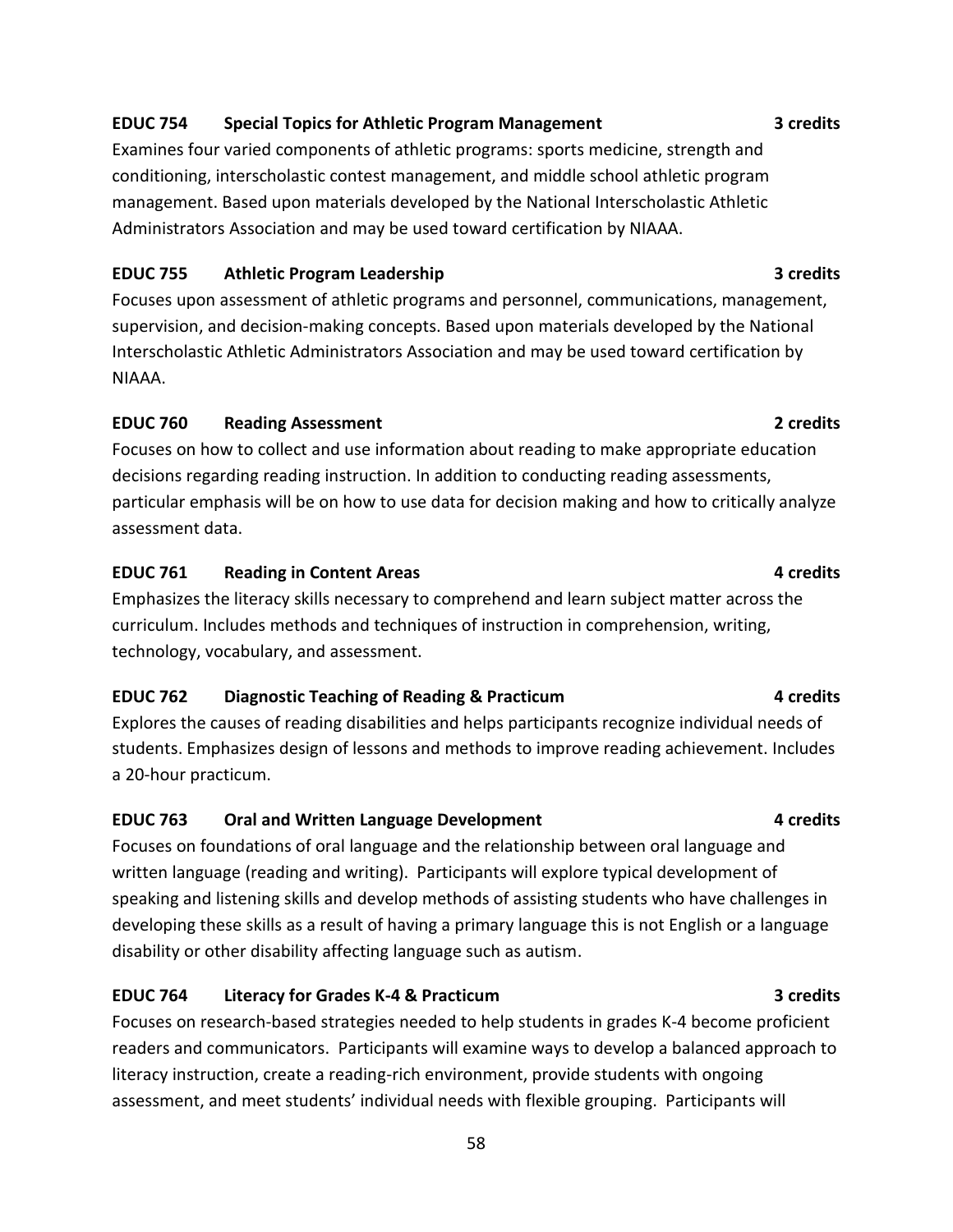acquire research-based skills and strategies for teaching reading (phonemic awareness, phonics, vocabulary, fluency word identification and comprehension), writing, speaking, and listening to diverse students. A 15-hour practicum with students in grades K-4 is required.

### **EDUC 765 Literacy for Grades 5-8 & Practicum 3 credits**

Focuses on effective instruction in literacy (reading, writing, listening, viewing, and speaking) for middle level learners. Emphasizes literacy instruction across the curriculum. This course includes a 15-hour practicum.

# **EDUC 766 Literacy for Grades 9-12 & Practicum 3 credits**

Focuses on effective instruction in reading, writing, listening, viewing, and speaking for diverse students in grades 9-12. Emphasis will be placed on implementing literacy instruction across the curriculum. A 15-hour practicum is also required.

# **EDUC 767 Literacy Capstone 1 credit**

### *By permission only.*

A demonstration of the knowledge and skills required for effective literacy teaching for all students; the capstone course for the reading endorsement.

### **EDUC 768 Psychology of Reading 3 credits**

Central focus for this course will be exploring the reading process from a cognitive psychology perspective. This includes how readers go about extracting information from print and comprehending the text. All aspects of the psychology of reading including writing systems, word recognition, the work of the eyes during reading, inner speech, sentence processing, discourse processing, learning to read, dyslexia, and individual differences will be covered.

# **EDUC 769 Advanced Human Growth and Development 2 credits**

This course will focus on studying the growth and development of school age children from a multidisciplinary scientific perspective, with an emphasis on how it relates to student's acquisition of reading. Physical, cognitive, language and social-emotional development will be explored through the study of major developmental theories, in order to understand the patterns that may influence the individual needs of diverse learners. Differentiation will be explored for the individual needs of students focusing on understanding where the child is in their development and addressing that in appropriate instruction and assessment. An additional focus will be to account for students with whom English is a second language, or who come from a diverse background, understanding their development as it relates to academic learning.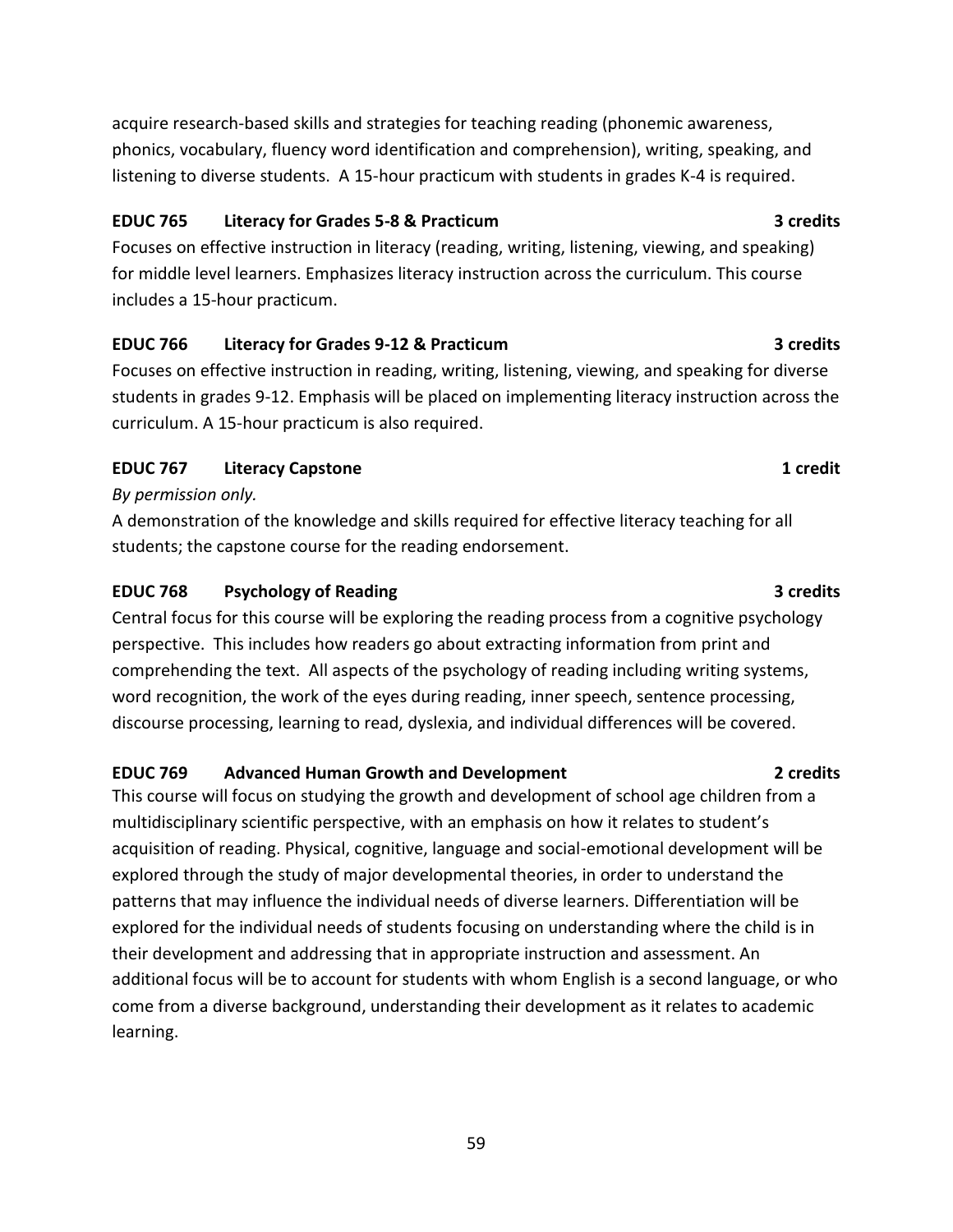# **EDUC 770 Administration and Supervision of K-12 Reading Programs 3 credits**

This course examines guidelines for all levels of instruction, including selecting and using materials and new technologies, promoting writing, assessing students, evaluating teachers, providing professional development, working with linguistically diverse and struggling learners, working with parents and the community and evaluating school-wide literacy programs. This examination is viewed through the lens of changing policies related to the Common Core Standards for English Language Arts and Literacy in History/Social Studies, Science and Technical Subjects.

### **EDUC 855 STEM Chemistry for the Educator 2 credits**

This course is designed to provide knowledge of chemistry content needed to teach chemistry topics to students in grades K-8. Topics include but are not limited to elements, compounds, mixtures, solutions, physical changes/properties, and chemical reactions.

### **EDUC 856 STEM Number Theory for the Educator 2 credits**

The focus of this course is mathematical content, rather than teaching methods. The content is aligned with the Common Core and Iowa Core Standards. This course introduces teachers to number theory and includes the following topics: classification of numbers, primes (prime factorization, distribution of primes, Sieve of Eratosthenes), divisibility (LCM/GCD, Euclidean algorithm), modular arithmetic, and other special topics. Students will engage with course content through readings, proofs and exercises, videos, activities, discussion boards, and quizzes.

### **EDUC 858 STEM Geometry for the Educator 2 credits**

The focus of this course is mathematical content, rather than teaching methods. The content is aligned with the Common Core and Iowa Core Standards. Topics covered include: lines, angles, polygons, surfaces, solids, and transformations. Students will have the opportunity to use technology, specifically Geometer's Sketchpad, to explore geometric concepts. Students will engage with course content through readings, exercises, videos, constructions, activities, discussion boards, and quizzes.

# **EDUC 860 Algebra for the Middle School Teacher 2 credits**

Increases knowledge and understanding of algebraic principles and problem solving. Topics include working with whole numbers and integers, solving word problems, and understanding various properties. Focuses on the Algebra Core Curriculum of the Iowa Core/Common Core.

# **EDUC 861 Grammar for the Middle School Teacher 2 credits**

Increases knowledge and understanding of grammar skills required of middle level learners. Focuses on improving both personal and professional grammar skills and is designed to encourage participants to develop effective and innovative strategies for teaching grammar.

60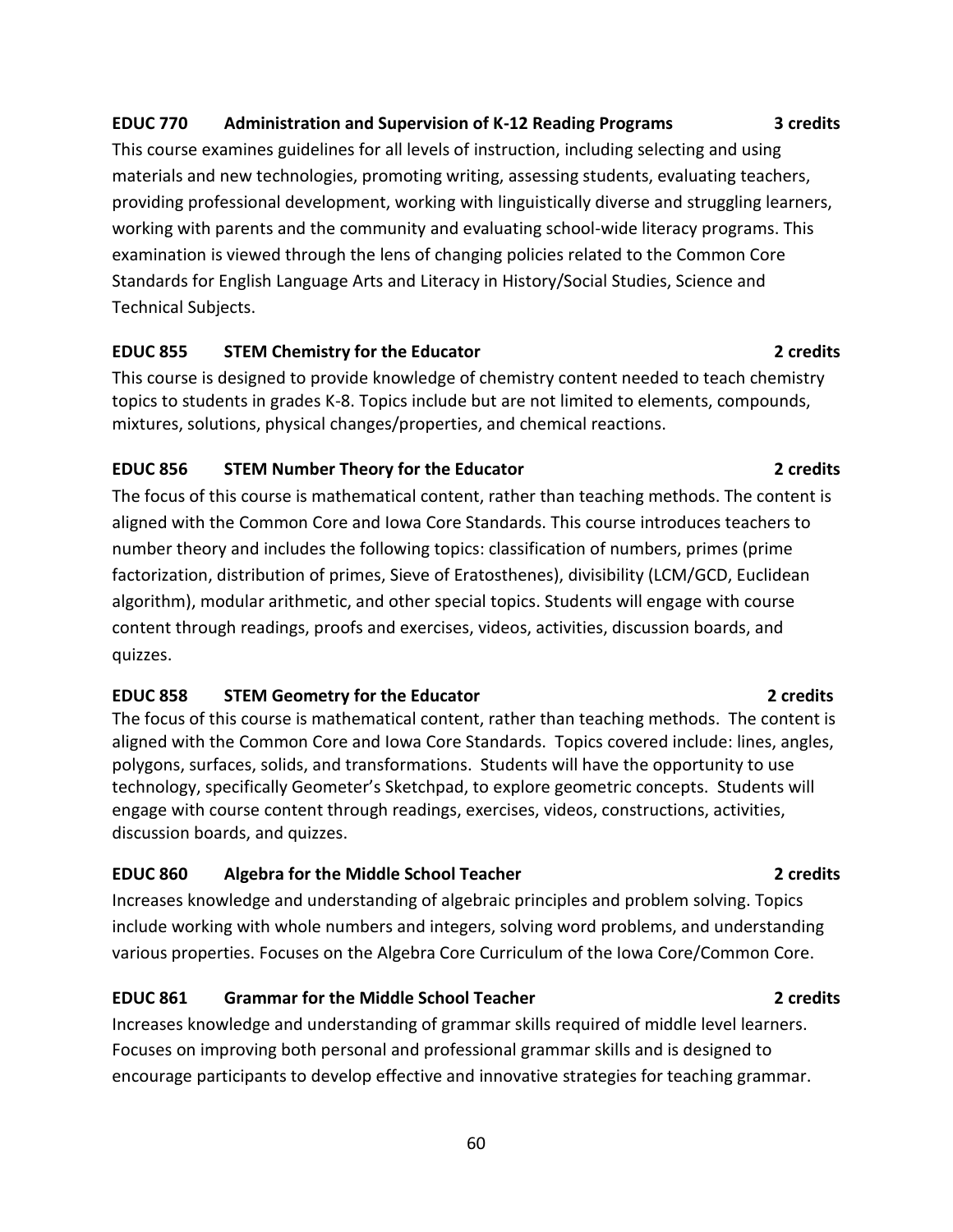# This course examines the United States government from the founding of the U.S. Constitution.

Topics will include but are not limited to the nature of power and politics and the roots of American democratic thought; the purpose of the U.S. Constitution, federalism and how U.S. citizens participate within our democratic republic. Intended for middle level teachers with content topics appropriate for middle school students.

**EDUC 867 Government for the Middle School Teacher 2 credits**

### **EDUC 868 Earth Science for the Middle School Teacher 2 credits**

The purpose of this course is to learn the material needed to successfully teach a middle school level earth science course. Topics include but are not limited to water testing, erosion control, and local geology. Class material will be presented in such a way that many of the activities can be incorporated into a middle school classroom, however, a good teacher should also know the

61

Focuses on historic events that have had a profound impact on our world. Intended for middle level teachers with content topics appropriate for middle school students.

**EDUC 862 World History for the Middle School Teacher 2 credits**

### **EDUC 863 Geography for the Middle School Teacher 2 credits**

Familiarizes participants with the National Geography Standards and strategies for integrating them into art, music, children's literature, and language arts through the use of technology.

### **EDUC 864 Physical Science for the Middle School Teacher 2 credits**

Focuses on measurement, motion, and matter in physical science. Intended for middle level teachers with content topics appropriate for middle school students.

### **EDUC 865 American History for the Middle School Teacher 2 credits**

Examines the United States from its inception to present day in the frame of being a leader and how it impacts our world today. Intended for middle level teachers with content topics appropriate for middle school students.

### **EDUC 866 Life Science for the Middle School Teacher 2 credits**

This course is designed to not only teach Biology content knowledge and process skills, but also how to engage students in exploration. Students will learn about science inquiry, cells, energy production in living things, genetic inheritance, and the classification of different kingdoms of life. The study of natural selection, ecology, and the human body systems is also included. This course also assists students in developing scientific methods of becoming a lifelong learner through the development of critical thinking skills, problem solving, inquiry, and application of content knowledge in the study of living things. Intended for middle level teachers with content topics appropriate for middle school students.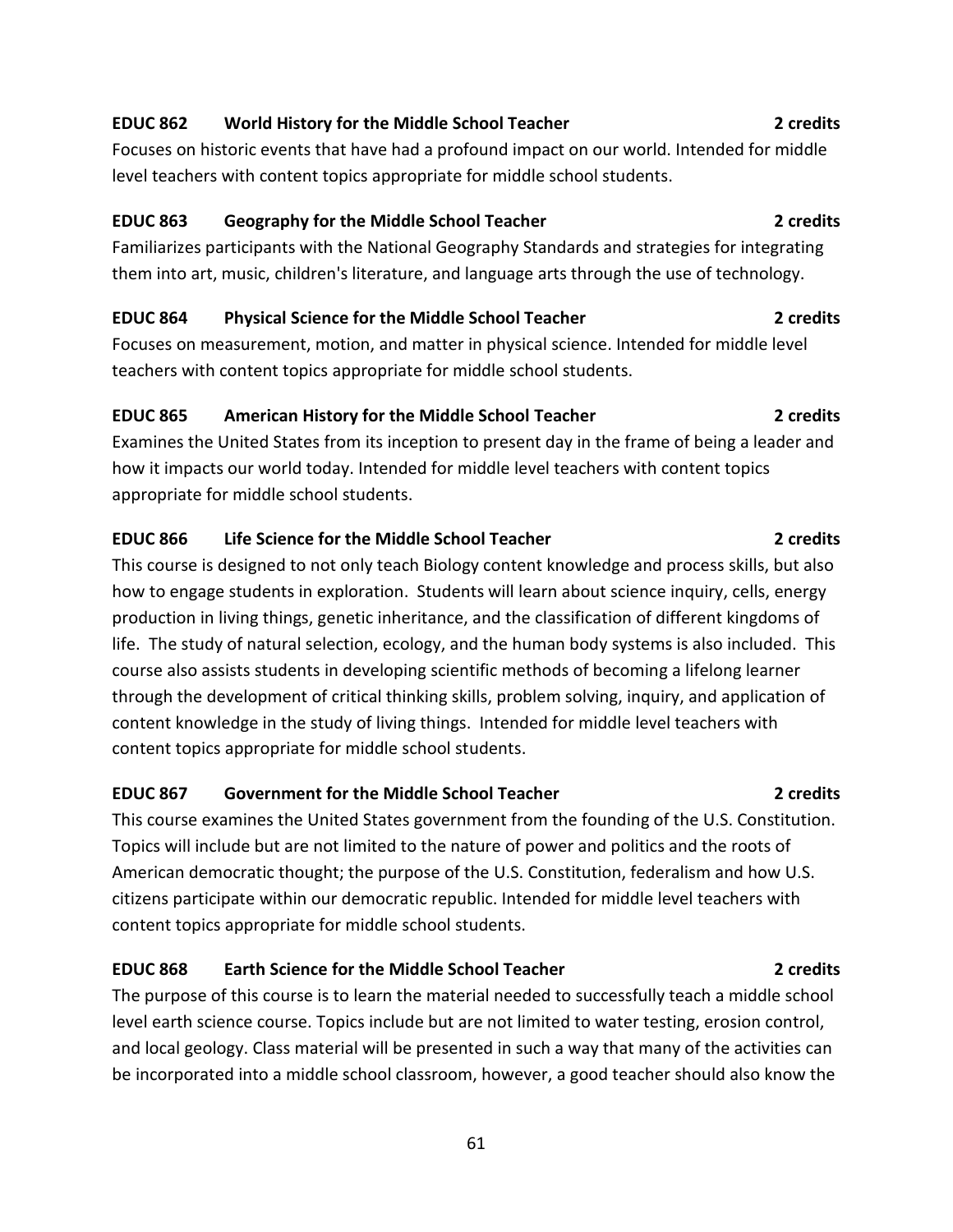material at a deeper level than they are teaching. Intended for middle level teachers with content topics appropriate for middle school students.

# **EDUC 869 Speech for the Middle School Teacher 2 credits**

An examination of the Common Core Essential Concepts and Skills for Speaking and Listening. Course content includes theory, methods, techniques for integrating speaking and listening into Middle School curriculum, instruction, and assessment practices.

# **EDUC 870 Adolescent Literature 3 credits**

.

Examines adolescent literacy and its implications in the classroom. Focuses on common themes in adolescent literature, adolescent learning theory, the needs of struggling adolescent readers, and instructional methods.

# **EDUC 871 Basic Math and Measurement 2 credits**

Increases knowledge and understanding in key math concepts required of middle level learners. Focuses on measurable attributes of objects; processes of measurement; and use of appropriate techniques, tools, and formulas to determine measurements. Offered every summer.

# **EDUC 872 Children's Literature 3 credits**

Assists participants in the integration of current children's literature across the curriculum, specifically in light of the Iowa Core. Reading and writing strategies, as well as speaking and listening activities that enhance students' comprehension of the literature will be addressed.

# **English (ENGL)**

# **ENGL 478G Literature Across Cultures 3 credits**

This course will explore the literature of various cultures in the context of multicultural literature as a pedagogical tool. As educators, we have students of diverse cultural backgrounds in our classrooms, so we should familiarize students with cultural archetypes beyond those traditional archetypes with which we're familiar. Our own reading has been informed by our cultural expectations, and one of those expectations is that of the heroic tradition in literature, art, and, popular culture. How have our expectations of how the hero figure looks, acts, and stands for shaped the ways in which we engage with literature? How have our expectations informed how we teach literature? And, importantly, how have our expectations influenced how we interact with our students as we explore cultural traditions?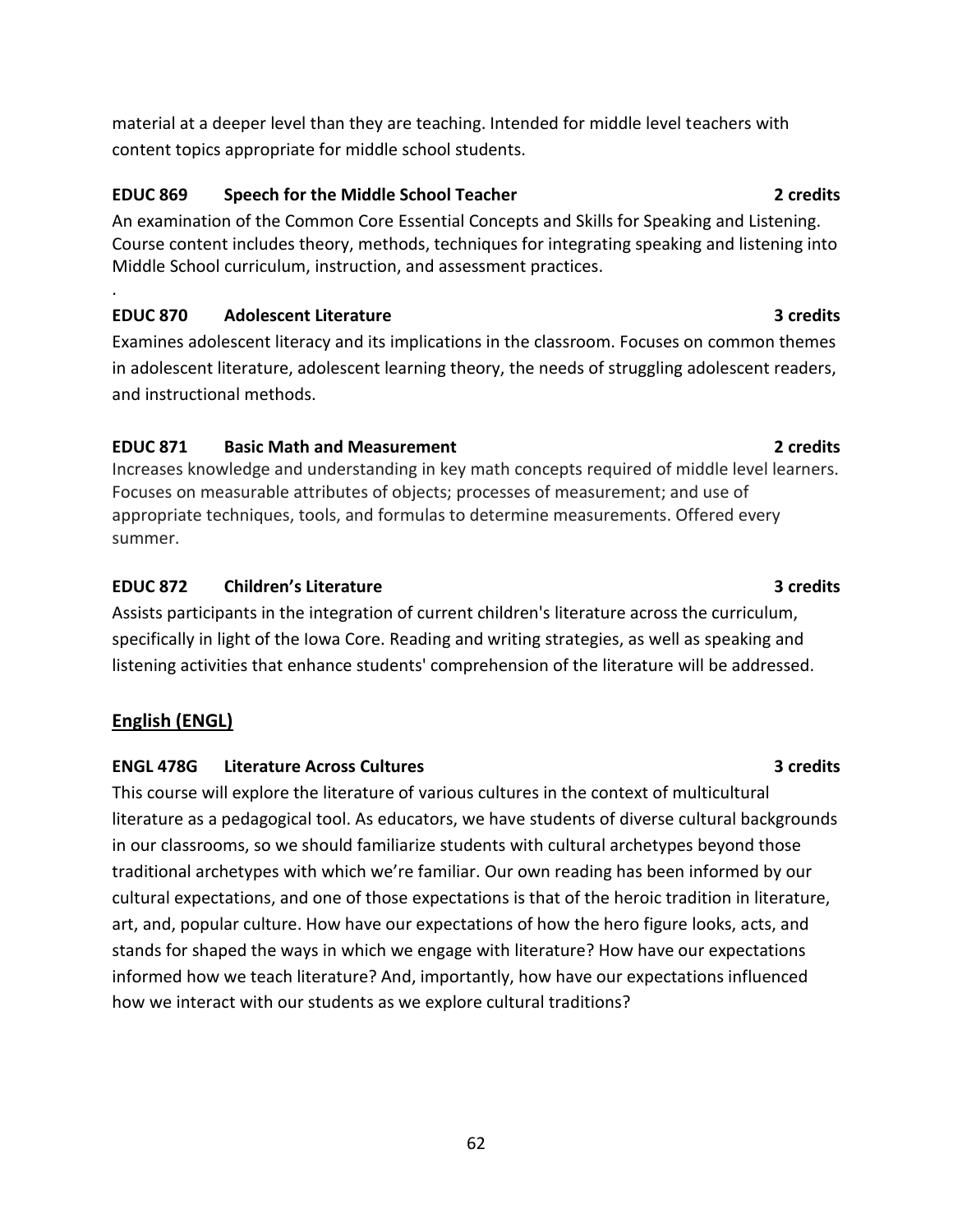### **Music Education (MUED)**

### **MUED 503 Developing the Independent Musician 3 credits**

This course explores current trends in developing music literacy, with practical ideas and techniques for cultivating music reading, audiation, dictation, elementary composition, musical memory and aural skills. Participants will be given specific techniques for developing reading readiness and tonal, rhythmic and melodic literacy, and be presented with teaching strategies and techniques for integrating and applying reading skills to choral literature. Materials and teaching strategies will illustrate how the National Music Standards can be put into action in the music classroom. Students will synthesize various music literacy techniques into the strategy that will work best for their individual teaching situation, and will apply that strategy to specific lessons to bring a set of music from introduction to performance.

### **MUED 511 Advanced Conducting Techniques 3 credits**

This course refines the student's conducting skill through intense study of gesture, baton technique, left hand technique, non-verbal communication, leadership, conducting terminology, transpositions and score reading, score preparation and rehearsal design. Students will study and analyze the gesture and technique of famous conductors and will work to incorporate advanced left hand technique and non-verbal communication into their individual conducting style. Under the tutelage of the instructor, students will prepare a set of music for rehearsal, including complete score preparation as well as macro- and micro rehearsal design. This course can be tailored to fit the needs of either an instrumental or choral emphasis.

### **MUED 515 Instructional Design and Assessment in Music Education 3 credits**

This course will focus on the design of appropriate instructional strategies, curriculum and daily lessons for music education classes. Students will become familiar with current research in assessment for both performing ensembles and the general music classroom. Innovative strategies that take into account optimal instructional delivery as well as motivation and classroom management will be developed. Each student will evaluate their current curriculum and assessment plan, evaluate it through a comparison with current best practices, and design a course of study complete with curriculum and assessment plans which will enhance present and future teaching situations.

### **MUED 521 The Creative Child 3 credits**

The purpose of this course is to familiarize students with approaches to the creative arts in various music education settings. Students will learn to integrate the creative aspects of visual arts, movement, and drama activities into musical instruction for young children through high school age students. The teacher's role in planning developmentally appropriate creative arts

63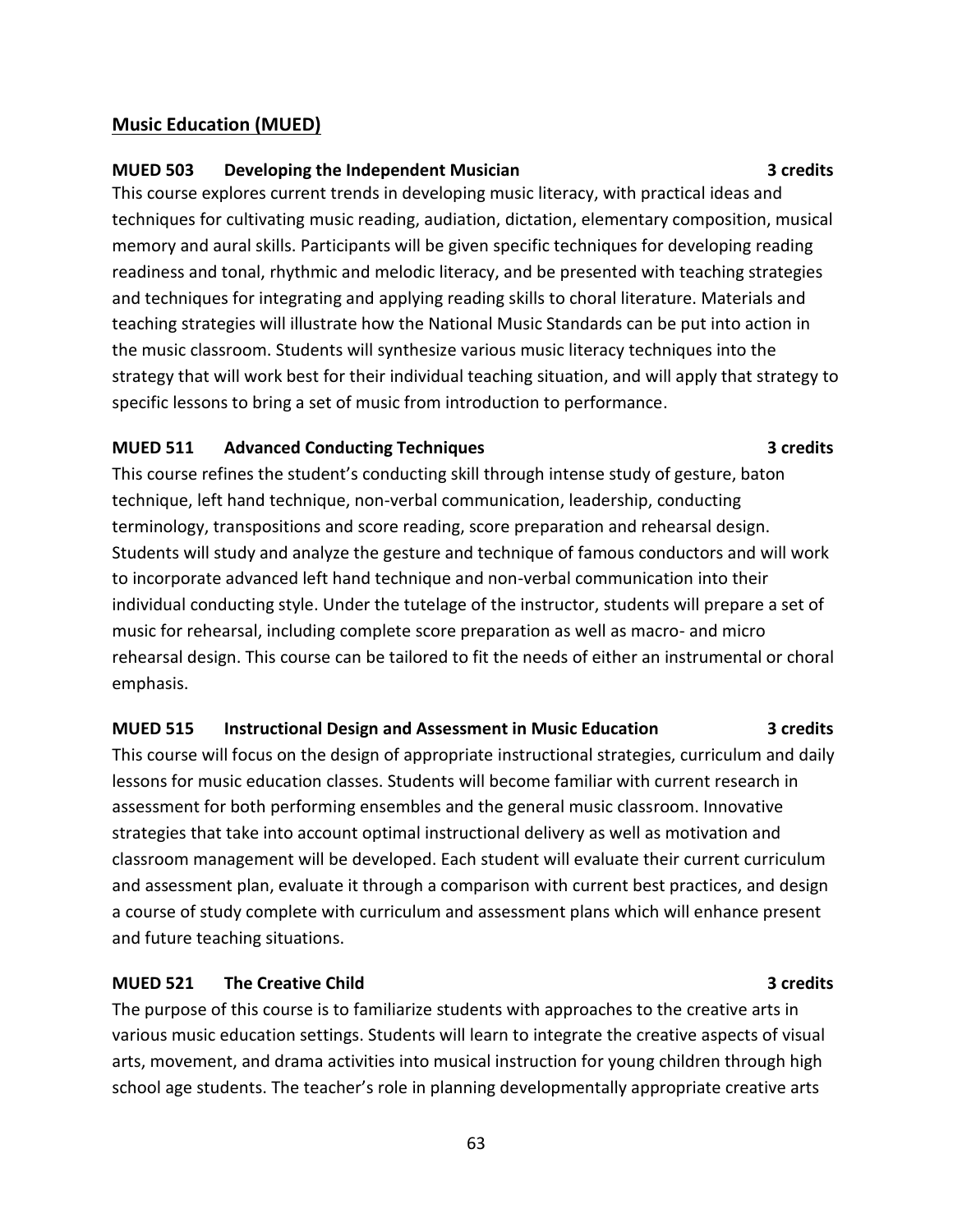curriculum will be emphasized throughout the course. Students will have opportunities to design, implement, and participate in various creative arts projects.

### **MUED 533 Topics in Elementary General Music 3 credits**

This course is designed to reflect contemporary emphases and concerns in the music education profession in the area of elementary general music. Participants will identify a topic of interest which will inform and improve their music teaching knowledge and skill. A project will be developed through research, tested in the classroom, and refined through feedback with the instructor.

### **MUED 534 Topics in Choral Music 3 credits**

This course is designed to reflect contemporary emphases and concerns in the music education profession in the area of choral music. Participants will identify a topic of interest which will inform and improve their music teaching knowledge and skill. A project will be developed through research, tested in the classroom, and refined through feedback with the instructor.

# **MUED 535 Topics in Instrumental Music 3 credits**

This course is designed to reflect contemporary emphases and concerns in the music education profession in the area of instrumental music. Participants will identify a topic of interest which will inform and improve their music teaching knowledge and skill. A project will be developed through research, tested in the classroom, and refined through feedback with the instructor.

# **MUED 604 Practical Application of Conducting Techniques 3 credits**

This course refines the student's conducting skills through intense study of gesture, baton technique, left hand technique, non-verbal communication, leadership, conducting terminology, transpositions and score reading, score preparation and rehearsal design. Students will complete and in-depth study of the strengths and weaknesses of their own conducting technique through video analysis of their rehearsals and detailed feedback from the instructor. This course can be tailored to fit the needs of either an instrumental or choral emphasis.

# **MUED 609 Performance Literature for the 21st Century Ensemble 3 credits**

This course is a concentrated study of choral, vocal or instrumental literature (both ensemble and solo), with an emphasis on music which would apply to a K-12 setting. The student will develop and define criteria for choosing quality solo and ensemble literature, creating a practical bibliography specifically related to music for varying ages and levels of ability. This course can be tailed to fit the needs of either an instrumental or choral emphasis.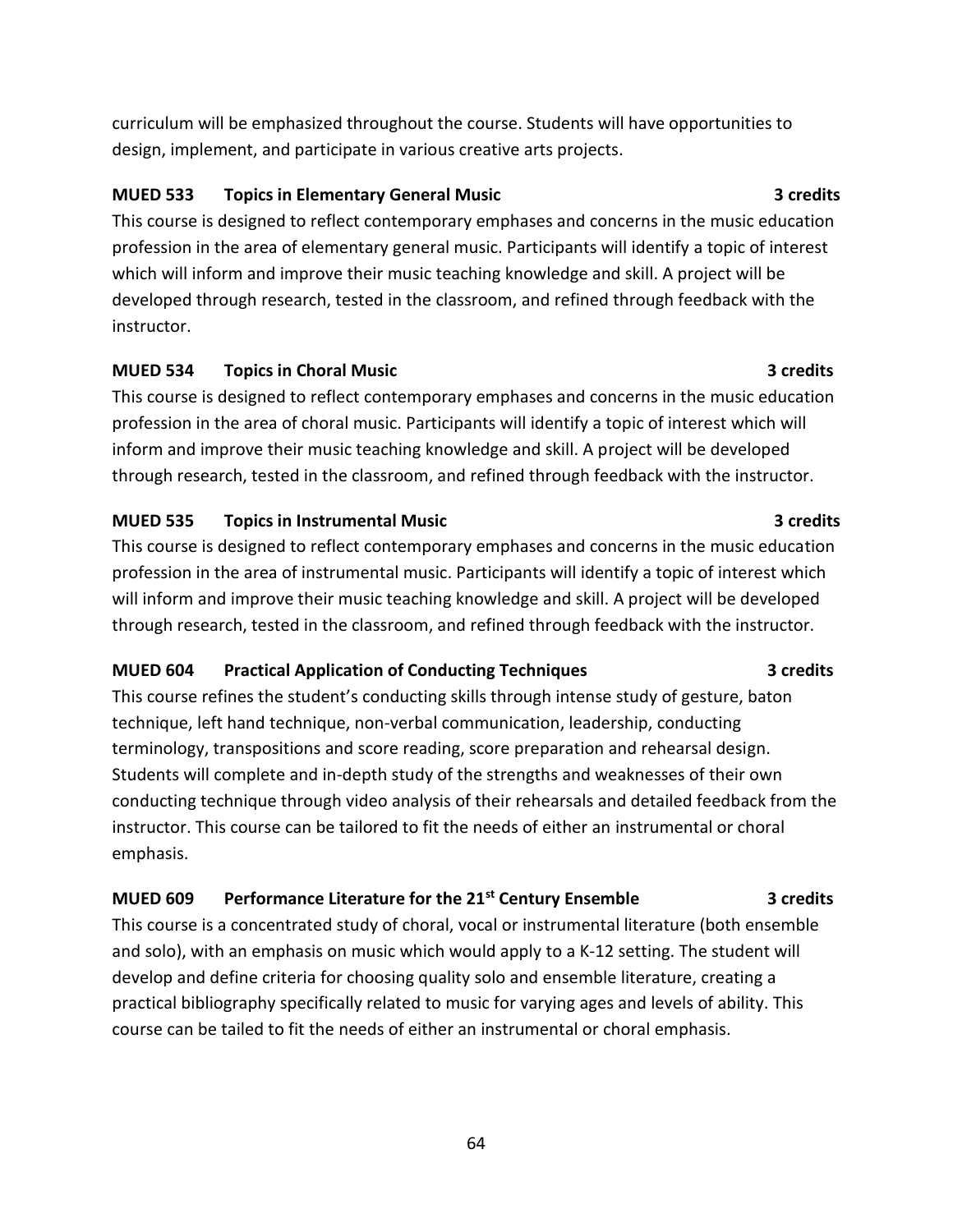### **MUED 613 Advanced Orchestration and Arranging 3 credits**

This course includes a study of the characteristics and capabilities of orchestral and band instruments as applied to composing, orchestrating and arranging. Students will apply instruction in the application of scoring music for various combinations of musical mediums, including strings, woodwinds, brass, percussion, and voices. Skill is developed in writing and arranging for instrumental or choral ensembles of all types and genres. Techniques, characteristics and notations for instrument families, rhythm section and voices are all covered. This course can be tailored to fit the needs of either an instrumental or choral emphasis.

### **Special Education (SPED)**

### **SPED 531 K-8 Mild/Moderate Methods & Practicum 2 credits**

Increases participants' understanding of assessment and the use of instructional and management techniques in all academic areas to enhance the learning potential of students who have mild/moderate disabilities. Includes a 15-hour practicum to be completed with students with mild/moderate disabilities in grades K-8.

### **SPED 532 5-12 Mild/Moderate Methods & Practicum 2 credits**

Increases participants' understanding of assessment and the use of instructional and management techniques in all academic areas to enhance the learning potential of students who have mild/moderate disabilities. Includes a 15-hour practicum to be completed with students with mild/moderate disabilities in grades 5-12.

### **SPED 536 Applied Behavior Analysis All 2008 <b>Applied Behavior Analysis 4 credits**

Focuses on various theoretical approaches for managing student behaviors in special and general education classrooms. Introduces specific interventions for increasing desired behaviors and decreasing undesired behaviors. Some course activities require access to students and/or classrooms.

# **SPED 540 Advanced Internship: Instructional Strategist I: K-8 1 credit**

### *By permission only.*

Designed for teachers who are pursuing a second graduate level special education endorsement after successfully completing the Instructional Strategist I: 5-12 or the Instructional Strategist II: ID (MD) or BD/LD internship through Morningside College. Requires the participant to develop and implement methods for teaching study skill strategies and to reflect on how professional organizations impact his or her teaching.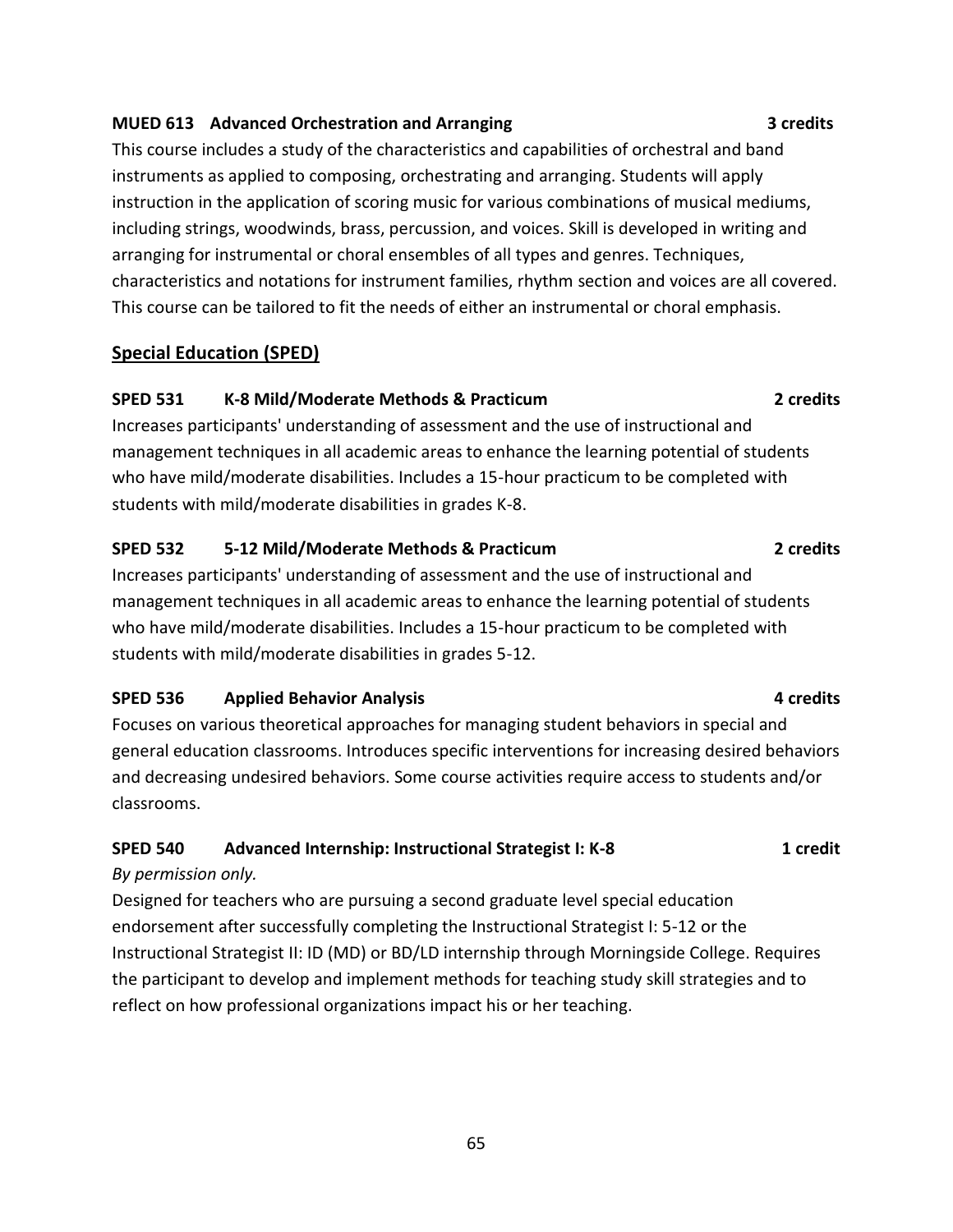# **SPED 541 Advanced Internship: Instructional Strategist I: 5-12 1 credit**

# *By permission only.*

Designed for teachers who are pursuing a second graduate level special education endorsement after successfully completing the Instructional Strategist I: K-8 or the Instructional Strategist II: ID (MD) or BD/LD internship through Morningside College. Requires the participant to develop and implement methods for teaching study skill strategies and to reflect on how professional organizations impact his or her teaching.

# **SPED 542 Advanced Internship: Instructional Strategist II: Intellectual Disabilities (MD) 1 credit**

# *By permission only.*

Designed for participants who are pursuing a second graduate level special education endorsement after successfully completing the Instructional Strategist I: K-8 or 5-12 Internship through Morningside College. Requires the participant to develop and implement methods for teaching study skill strategies and to reflect on how professional organizations impact his or her teaching.

# **SPED 543 Advanced Internship: Instructional Strategist II: BD/LD 1 credit**

# *By permission only.*

Designed for participants who are pursuing a second graduate level special education endorsement after successfully completing the Instructional Strategist I: K-8 or 5-12 Internship through Morningside College. Requires the participant to develop and implement methods for teaching study skill strategies and to reflect on how professional organizations impact his or her teaching.

# **SPED 551 Educational Assessment 3 credits**

Prepares participants to assess special needs students with validity, reliability, and communicate effectively about that assessment in both professional and lay terms. Assessment of special needs students will include non-discriminatory assessment experiences to be in accordance with special education law.

# **SPED 560 Consulting in the Schools 3 credits**

Introduces the fundamentals in the consulting process with special emphasis on communicating, interacting, and problem-solving. Major emphasis is placed on self-evaluation and reflection of interpersonal qualities that are needed to be an effective consultant.

# **SPED 561 Curriculum and Instructional Design 3 credits**

Focuses on using a collaborative problem-solving approach, explicit instruction, and response to intervention processes to improve the learning rate of students.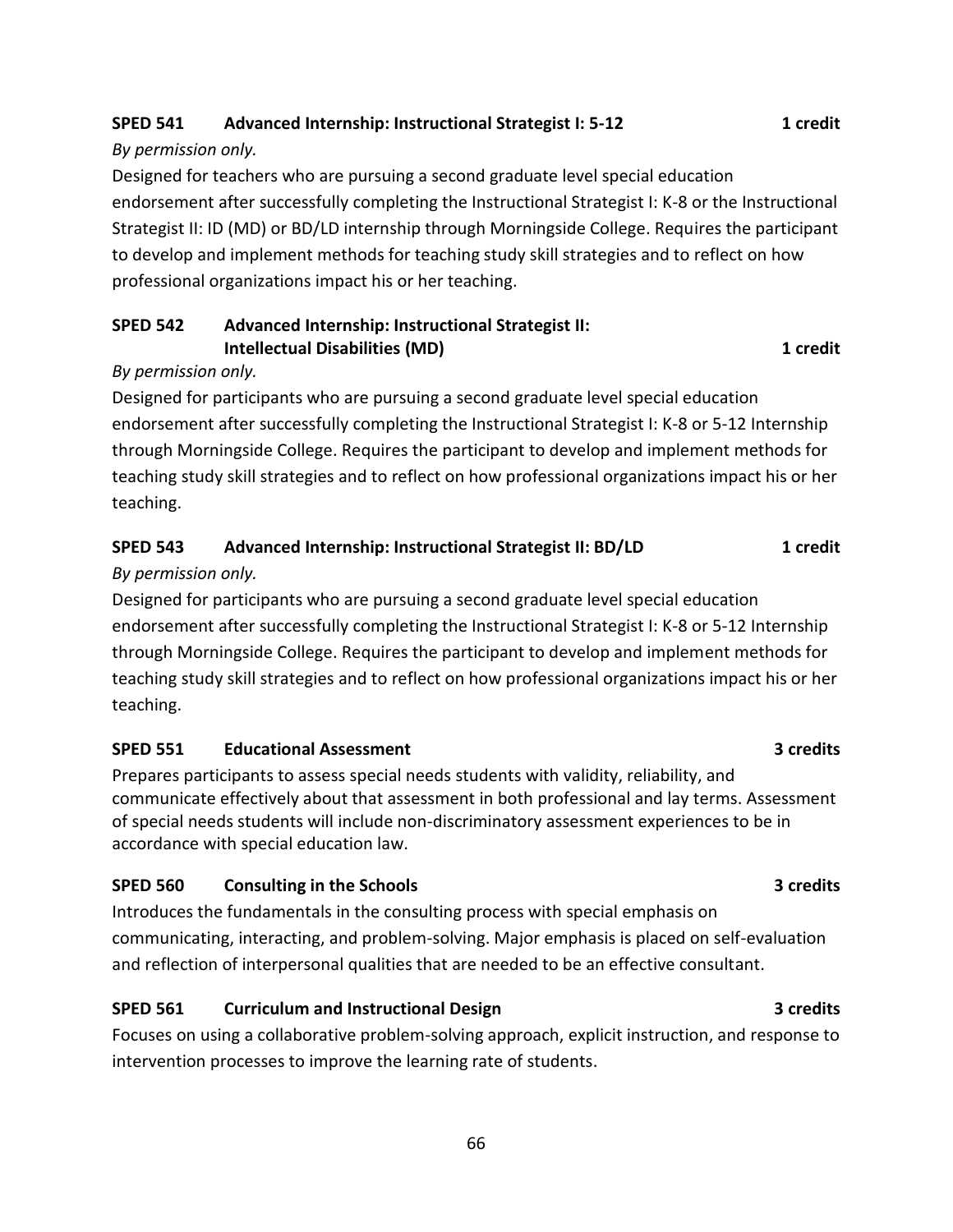### **SPED 564 Data Collection for Decision-Making 3 credits**

Focuses on developing knowledge and skills required to make defensible decisions necessary in educational settings. Emphasizes current research, best practices, and their connection to facilitating data-based decision making.

### **SPED 595 Special Topics 1-3 credits**

Topics are studied which are not assigned or covered in other courses in this department. Allows special offerings in special education according to student interest and/or need. Offered as needed. Repeatable.

### **SPED 632 Introduction to Theory and Practice: Autism 3 credits**

Explores the theory and instructional practices for students on the autism spectrum, including an historical perspective. Diagnosis and characteristics will be address. Evidence-based practices will be explored. Students will learn about the full spectrum of autism in the context of preschool through secondary education, including students on all levels of the spectrum.

# **SPED 634 Teaching Students with Autism in Inclusive Settings 3 credits**

Introduces educators to the Ziggurat Model as an intervention structure for meeting the needs of students with autism spectrum disorder (ASD), especially in inclusive settings. Attention will be given to understanding the observable and underlying factors of autism and designing appropriate intervention. Particular emphasis will be placed on the role of paraeducators, the importance of reinforcement and visual supports and developing social competence.

# **SPED 636 Teaching Students with Autism: Intensive Needs 3 credits**

Examines the educational needs of students diagnosed with Autism Spectrum Disorder Level II or Level III. In particular, environmental and programming issues are addressed. The course focuses on classroom structures, including the physical environment and schedules, instruction, communication and behavior. An emphasis is placed on making data-driven decisions to address learning and behavior through fieldwork. Resources for individuals caring for persons with ASD are also explored.

# **SPED 638 Teaching Students with Autism: Assessment 3 credits**

Introduces the educator to screenings and instruments used in the initial determination of an autism spectrum disorder (ASD). Moreover, coursework places a particular emphasis on the role of on-going assessment, both formal and informal, in guiding educational programming decisions to meet the learning needs of students with ASD.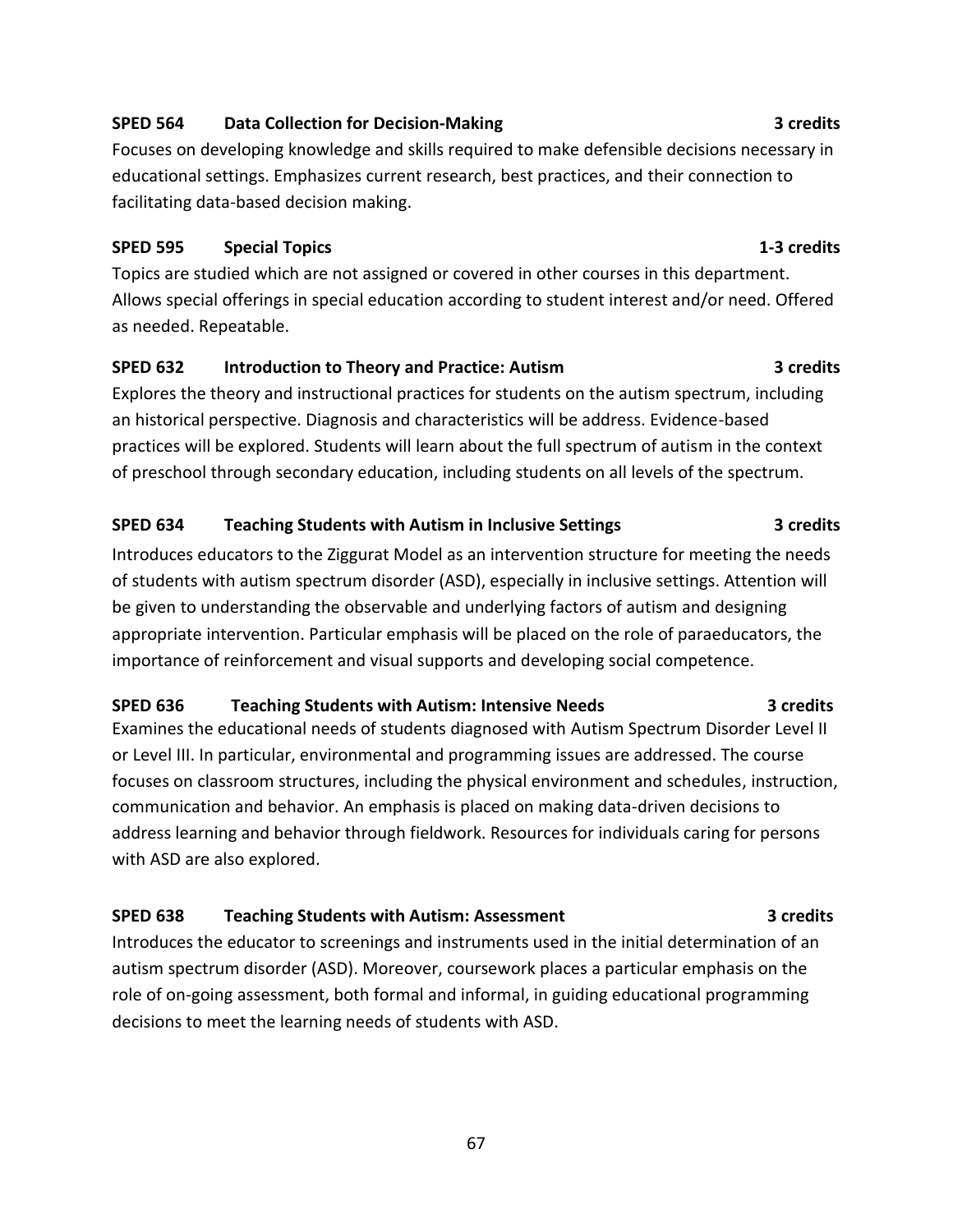### **SPED 640 K-12 Mild/Moderate Characteristics and Methods 4 credits**

Introduces terminology, basic research findings, and current topics of interest in special education related to students with mild and moderate disabilities. Increases participants' understanding of instructional techniques in all academic areas to enhance the learning potential of students with mild/moderate disabilities. Additional course topics will include a review of assistive technology resources as related to mild/moderate disabilities and a review of legal issues related to students with mild/moderate disabilities.

### **SPED 641 Internship: Instructional Strategist I: K-8 3 credits**

### *By permission only.*

Capstone class for the Instructional Strategist I: K-8 Endorsement. Requires a minimum of 90 hours of work in a special education program with elementary or middle level students with mild/moderate disabilities. Most of the required hours can be completed in the participant's school setting and will be overseen by a college-assigned supervisor. Meets the student teaching requirement for this endorsement when the participant is already a licensed teacher. All other coursework for the endorsement must be completed in advance of the internship and an application must be submitted and approved.

# **SPED 642 Internship: Instructional Strategist I: 5-12 3 credits**

### *By permission only.*

Capstone class for the Instructional Strategist I: 5-12 Endorsement. Requires a minimum of 90 hours of work in a special education program with elementary or middle level students with mild/moderate disabilities. Most of the required hours can be completed in the participant's school setting and will be overseen by a college-assigned supervisor. Meets the student teaching requirement for this endorsement when the participant is already a licensed teacher. All other coursework for the endorsement must be completed in advance of the internship and an application must be submitted and approved.

### **SPED 644 Assistive Technology 2 credits**

Provides an understanding of assistive technology and implications for its use in the classroom. Many assistive tech resources are explored to ensure all students have access to the curriculum in the general education environment.

### **SPED 645 Language Development and Communication Disorders 2 credits**

Provides participants with an understanding of typical and atypical language development, as well as methods and interventions to use in the special education classroom.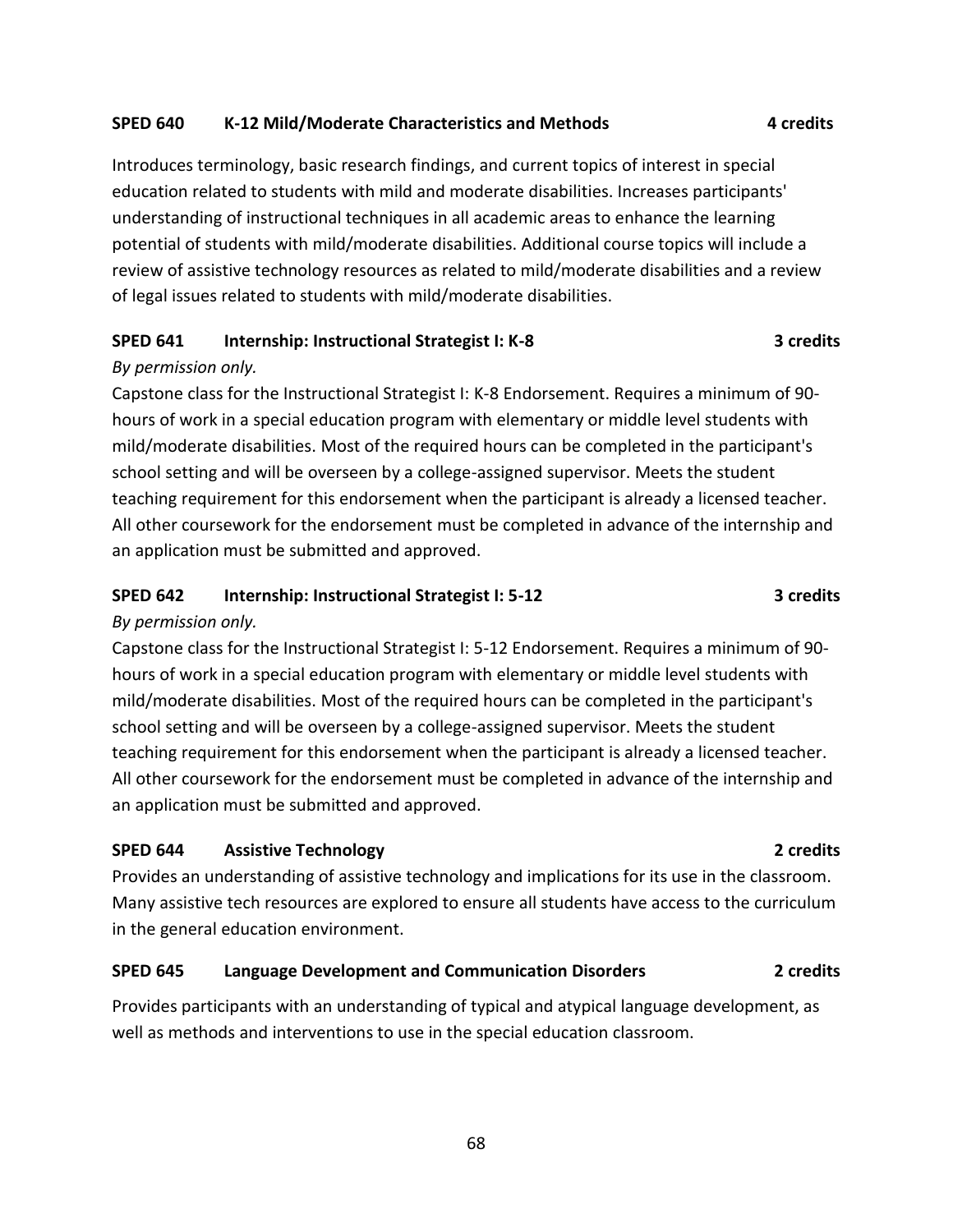### **SPED 660 Introduction to Intellectual Disabilities 2 credits**

Examines foundations and basic concepts related to intellectual disabilities, including history, definitions, assessment, etiology, and prevention. Additionally, focuses on the levels of needs of individuals with intellectual disabilities throughout the lifespan, the family, individual rights, legal issues of special education, supports, and community living.

### **SPED 661 Behavior Disorders: Theory and Methods 3 credits**

Focuses on knowledge and skill in strategies for use with students with moderate to severe behavior disorders served in K-12 general and special education programs. Additional course topics will include a review of assistive technology resources as related to behavior disorders and a review of legal issues related to students with behavior disorders.

### **SPED 662 Learning Disabilities: Theory and Methods 3 credits**

Focuses on knowledge and skill in strategies for use with students with moderate to severe learning disabilities served in K-12 general and special education programs. Additional course topics will include a review of assistive technology resources as related to learning disabilities and a review of legal issues related to students with learning disabilities.

# **SPED 665 Introduction to Mild/Moderate Disabilities 4 credits**

Introduces terminology, basic research findings, and current topics of interest in special education related to students with mild and moderate disabilities. Focuses on knowledge needed to serve all learners including those with unique cultural, linguistic backgrounds, as well as a variety of disabilities including mild intellectual disabilities, learning disabilities, attention deficit/hyperactivity disorders, and emotional and behavioral disorders.

# **SPED 672 Special Education Law 2 credits**

Examines the current and historical background of pertinent statutory law in special education. Interpretations, clarifications, and guiding principles of the requirements of the law are offered in an attempt to remove the ambiguity surrounding the various viewpoints. Focuses on a preventive philosophy, resulting in mandatory requirements being met, and students' needs being addressed without having legal intervention.

# **SPED 675 Intellectual Disabilities: Curriculum and Methods 4 credits**

Equips participants with the knowledge and skills necessary to be effective with students with moderate to severe intellectual disabilities. Focuses on curricular issues with an emphasis on the Common Core State Standards as well as strategies for making instruction functional and meaningful for students. Additional course topics will include a review of assistive technology resources as related to intellectual disabilities.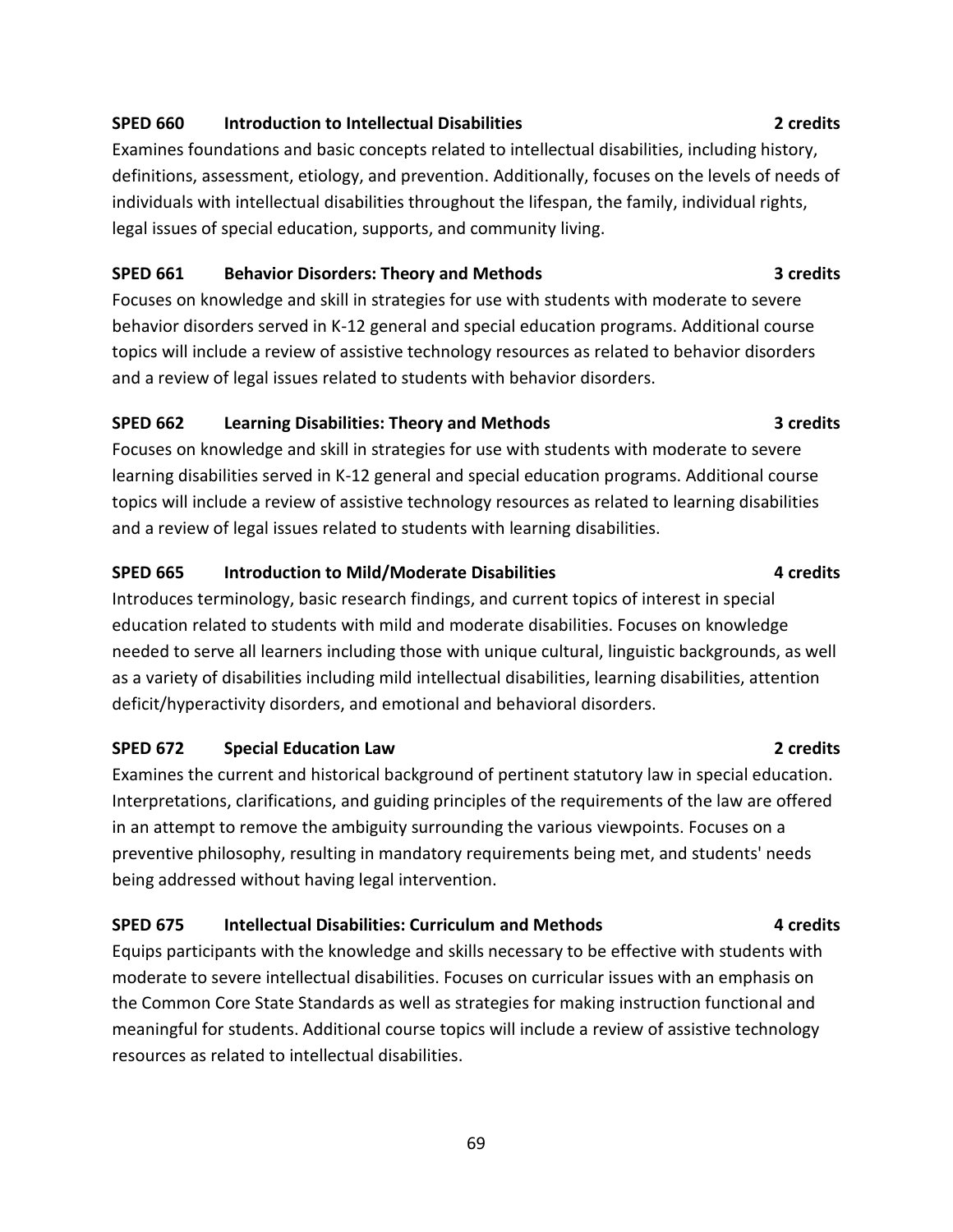### **SPED 676 Collaborative Partnerships and Transition 3 credits**

Introduces concepts, issues, and strategies related to providing collaborative services for individuals with disabilities. Includes knowledge of family systems, parent rights, transitional support, advocacy, multi-cultural communication, transition planning, self-determination, and interagency collaboration, as well as strategies for working with parents and individuals involved in the educational program in providing appropriate programming and services to students with disabilities.

# **SPED 678 Internship: Instructional Strategist II: Intellectual Disabilities 3 credits** *By permission only.*

Capstone class for the Instructional Strategist II: Intellectual Disabilities (Mental Disabilities) Endorsement. Requires a minimum of 90-hours of work in a special education program with students with significant intellectual disabilities. Most of the required hours can be completed in the participant's school setting and will be overseen by a college-assigned supervisor. Meets the student teaching requirement for this endorsement when the participant is already a licensed teacher. All other coursework for the endorsement must be completed in advance of the internship and an application must be submitted and approved.

### **SPED 679 Internship: Instructional Strategist II: BD/LD 3 credits**

### *By permission only.*

Capstone class for the Instructional Strategist II: BD/LD Endorsement. Requires a minimum of 90-hours of work in a special education program with students with significant behavior or learning disabilities. Most of the required hours can be completed in the participant's school setting and will be overseen by a college-assigned supervisor. Meets the student teaching requirement for this endorsement when the participant is already a licensed teacher. All other coursework for the endorsement must be completed in advance of the internship and an application must be submitted and approved.

### **SPED 681 K-8 Mild/Moderate Reading Remediation Strategies 2 credits**

Creates an understanding of why students with disabilities have difficulties in reading. Explores effective methods and materials used when working with students with mild/moderate disabilities. Additional course topics will include a review of assistive technology resources as related to mild/moderate disabilities for reading remediation.

### **SPED 682 5-12 Mild/Moderate Reading Remediation Strategies 2 credits**

Creates an understanding of why students with disabilities have difficulties in reading. Explores effective methods and materials used when working with students with mild/moderate disabilities. Additional course topics will include a review of assistive technology resources as related to mild/moderate disabilities for reading remediation.

70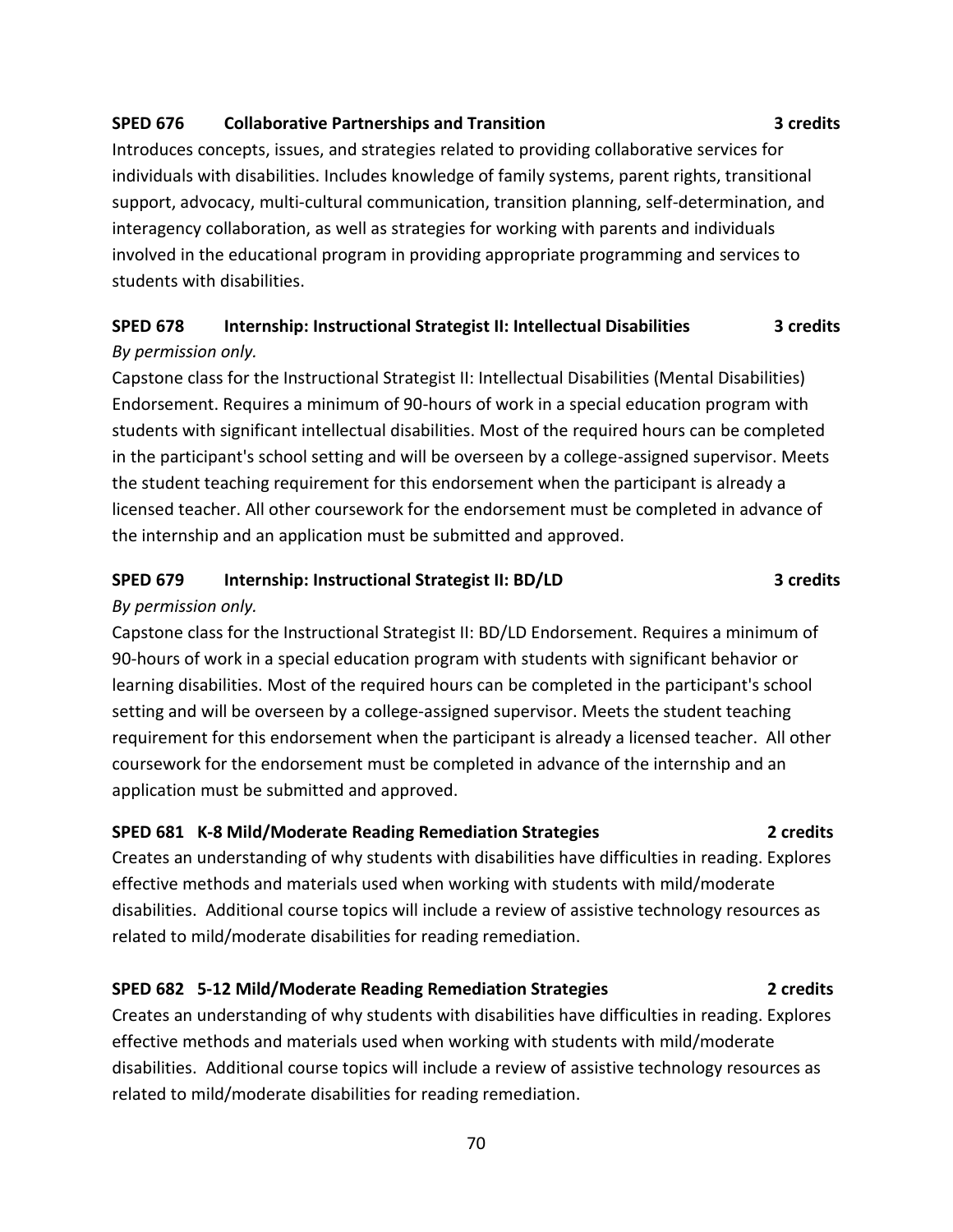# **SPED 683 K-8 Mild/Moderate Math Materials and Methods 2 credits**

Creates an understanding of why K-8 students with disabilities have difficulties in math. Explores effective methods and materials used when working with students with mild/moderate disabilities. Additional course topics will include a review of assistive technology resources as related to mild/moderate disabilities for math remediation.

### **SPED 684 5-12 Mild/Moderate Math Materials and Methods 2 credits**

Creates an understanding of why 5-12 students with disabilities have difficulties in math. Explores effective methods and materials used when working with students with mild/moderate disabilities. Additional course topics will include a review of assistive technology resources as related to mild/moderate disabilities for math remediation.

# **SPED 878 Survey of Exceptionalities 3 credits**

Introduces the learner to special education, in general, and areas of exceptionality, in particular. Designed to be a foundation for the knowledge and skills acquired for all special education endorsements.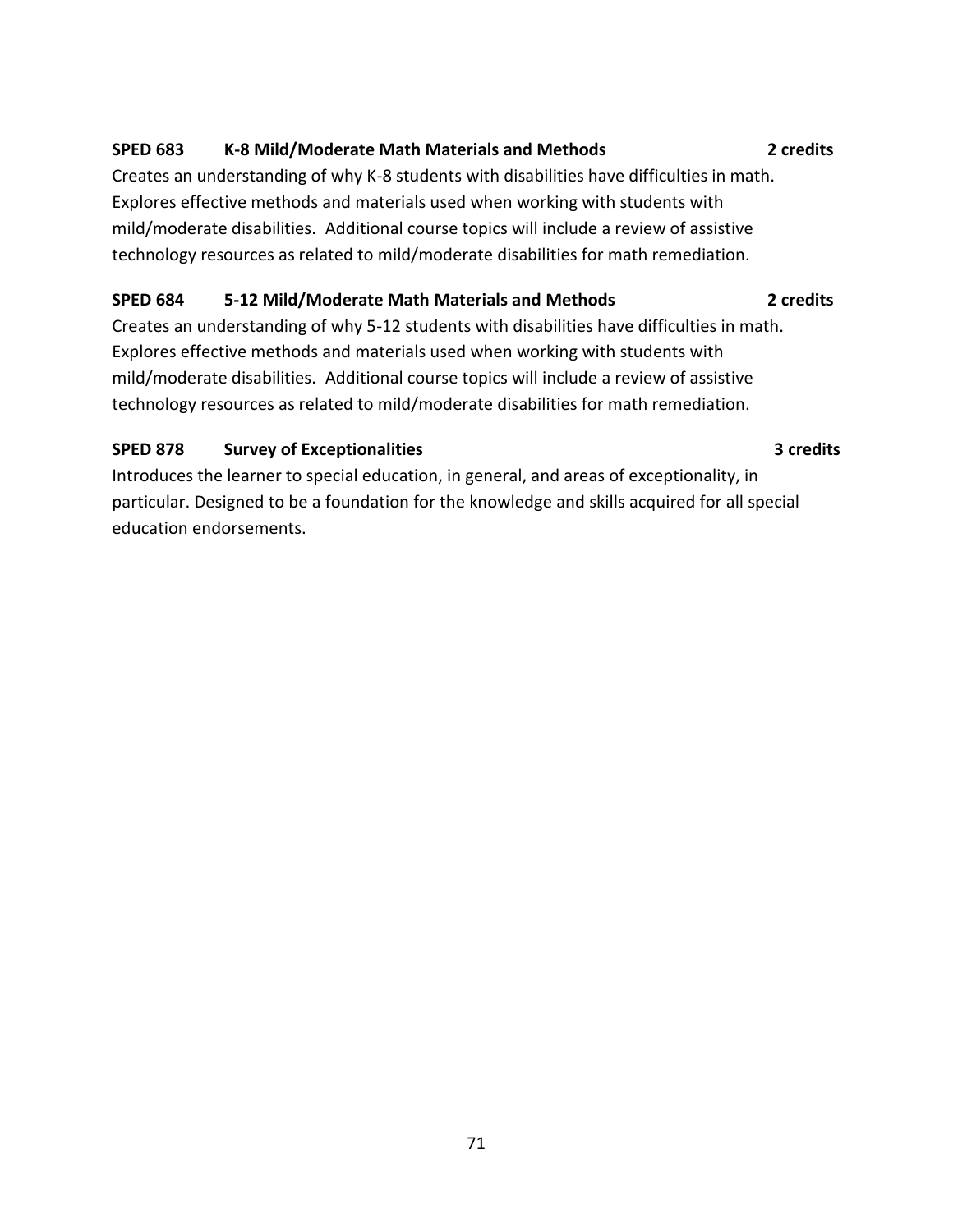# Sharon Walker School of Education Graduate Program in Education Academic Calendar 2017-2018

# **FALL 2017 Semester**

September 4 Labor Day November 23 – 24 Thanksgiving Break September 5 – December 8 = 95 calendar days September 5 – October 20 = 46 calendar days October 23 – December 8 = 47 calendar days

| July 1 - August 1 | Application forms available for FALL ESL/SPED/TAG internships and                     |
|-------------------|---------------------------------------------------------------------------------------|
|                   | Reading/Literacy capstone courses (Applications located in Graduate Education         |
|                   | <b>Student Resource Center)</b>                                                       |
| July 18           | <b>FALL registration opens</b>                                                        |
| August 1          | FALL internship/capstone application forms due at the Graduate Program in             |
|                   | <b>Education Office</b>                                                               |
| August 22         | <b>FALL Validation Day</b>                                                            |
| August 22         | Faith-based forms due in Graduate Office                                              |
| August 24         | Online Registration ends at 11:59 PM                                                  |
| August 30         | Registration closes for full semester and first half classes                          |
| September 4       | Labor Day - Campus Offices Closed                                                     |
| September 5       | Full semester 3- & 4-credit and first half 2-credit graduate classes begin            |
| September 8       | Last day to drop first half 2-credit class without it appearing on transcript         |
| September 12      | Last day to drop full semester class without it appearing on transcript               |
| September 13      | Financial aid disbursement (All necessary paperwork must be completed and             |
|                   | classes are in session.)                                                              |
| September 30      | SUMMER incomplete grades due in the Registrar's Office                                |
| September 30      | <b>Tuition due</b>                                                                    |
| October 9         | Last day to officially drop a first half 2-credit class with a W on transcript. After |
|                   | this a final grade will appear. Students will be responsible for tuition, which will  |
|                   | be prorated to official drop date.                                                    |
| October 18        | Registration closes for second half 2-credit classes                                  |
| October 20        | First half 2-credit classes end                                                       |
| October 20 - 24   | Grading window for first half 2-credit graduate classes                               |
| October 23        | Second half 2-credit graduate classes begin                                           |
|                   |                                                                                       |
| October 26        | Last day to drop second half 2-credit class without it appearing on transcript        |
| November 1        | Candidacy Applications due for Educational Research                                   |
| November $1 -$    | Application forms available for SPRING ESL/SPED/TAG internships and                   |
| December 1        | Reading/Literacy capstone courses (Applications located in Graduate Education         |
|                   | <b>Student Resource Center)</b>                                                       |
| November 7        | SPRING registration opens                                                             |
| November 13       | Last day to officially drop a full semester graduate class with a W on transcript.    |
|                   | After this a final grade will appear. Students will be responsible for tuition, which |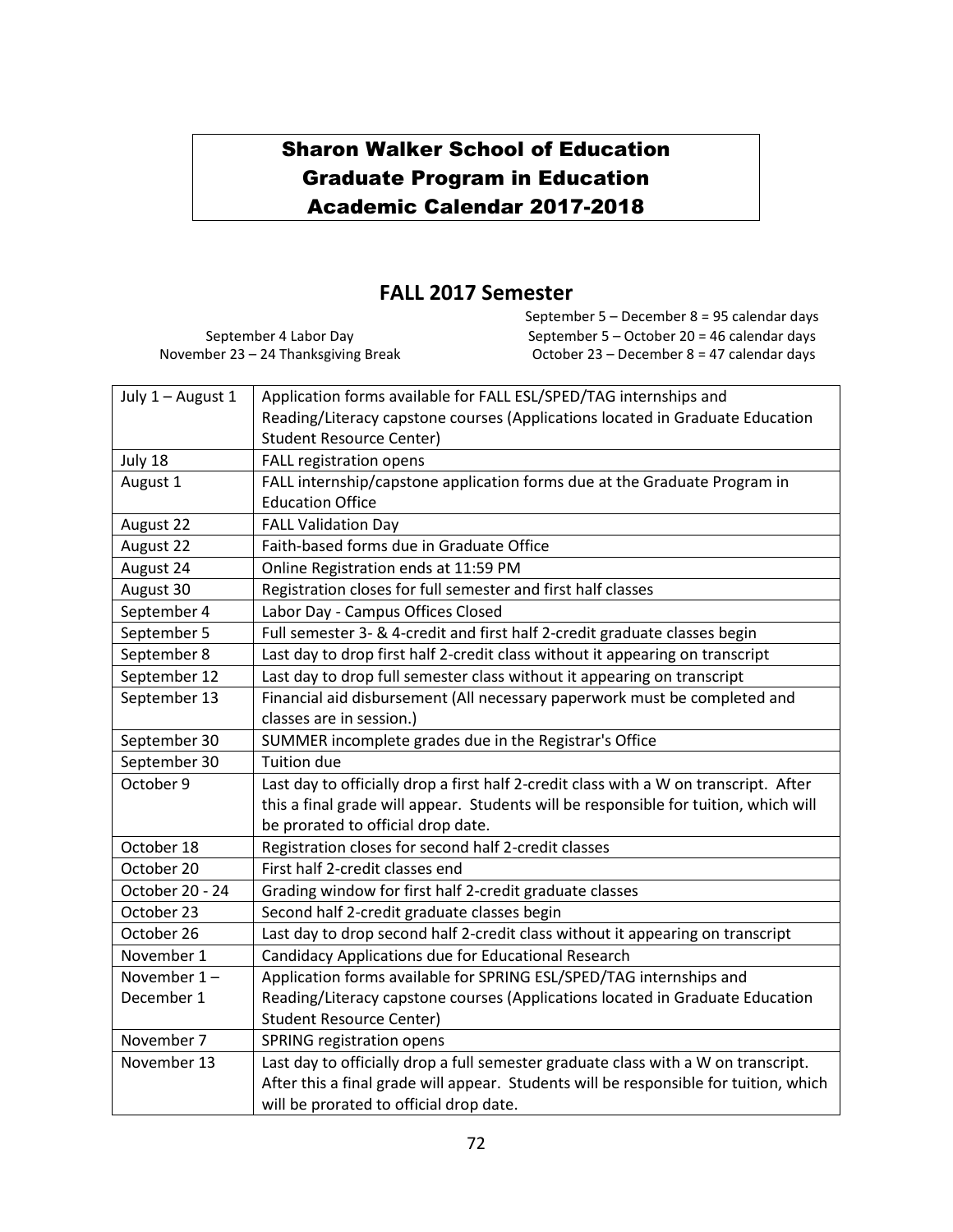| November 23-24   | Thanksgiving Break - Campus Offices Closed                                            |  |
|------------------|---------------------------------------------------------------------------------------|--|
| November 27      | Last day to officially drop a second half graduate class with a W on transcript.      |  |
|                  | After this a final grade will appear. Students will be responsible for tuition, which |  |
|                  | will be prorated to official drop date.                                               |  |
| December 1       | SPRING internship/capstone application forms due at the Graduate Program in           |  |
|                  | <b>Education Office</b>                                                               |  |
| December 8       | Full semester and second half 2-credit classes end                                    |  |
| December 11 - 18 | Grading window for full semester and second half 2-credit classes                     |  |
| December 22,     | Christmas Winter Break - Campus Offices Closed                                        |  |
| 2017 at 12N -    |                                                                                       |  |
| January 1, 2018  |                                                                                       |  |

Financial aid disbursement (All necessary paperwork must be completed and classes are in session.)

## **SPRING 2018 Semester**

March 30 Easter Spring Break

January 16 – April 20 = 95 calendar days January 16 – March 2 = 46 calendar days March 5 – April 20 = 47 calendar days

| January 9     | <b>SPRING Validation Day</b>                                                                          |
|---------------|-------------------------------------------------------------------------------------------------------|
| January 9     | Faith-based Forms due in the Graduate Office                                                          |
| January 11    | Online registration closes at 11:59 PM for all courses                                                |
| January 11    | Registration closes for full semester and first half classes                                          |
| January 16    | Full semester 3- & 4-credit and first half 2-credit graduate classes begin                            |
| January 19    | Last day to drop first half 2-credit class without it appearing on transcript                         |
| January 23    | Last day to drop full semester class without it appearing on transcript                               |
| January 24    | Financial aid disbursement (All necessary paperwork must be completed and<br>classes are in session.) |
| January 30    | FALL incomplete grades due in the Registrar's Office                                                  |
| February 15   | <b>Tuition due</b>                                                                                    |
| February 19   | Last day to officially drop a first half 2-credit class with a W on transcript. After                 |
|               | this a final grade will appear. Students will be responsible for tuition, which will                  |
|               | be prorated to official drop date.                                                                    |
| February 28   | Registration closes for second half 2-credit classes                                                  |
| March 1       | Candidacy Applications due for Educational Research                                                   |
| March 2       | First half 2-credit graduate classes end                                                              |
| March $2 - 6$ | Grading window open for first half 2-credit graduate classes                                          |
| March 5-9     | (Morningside Undergraduate Spring Break)                                                              |
|               | There is NO Graduate Education Program Spring Break                                                   |
| March 5       | Second half 2-credit graduate classes begin                                                           |
| March 8       | Last day to drop second half 2-credit class without it appearing on transcript.                       |
| March 20      | <b>SUMMER registration begins</b>                                                                     |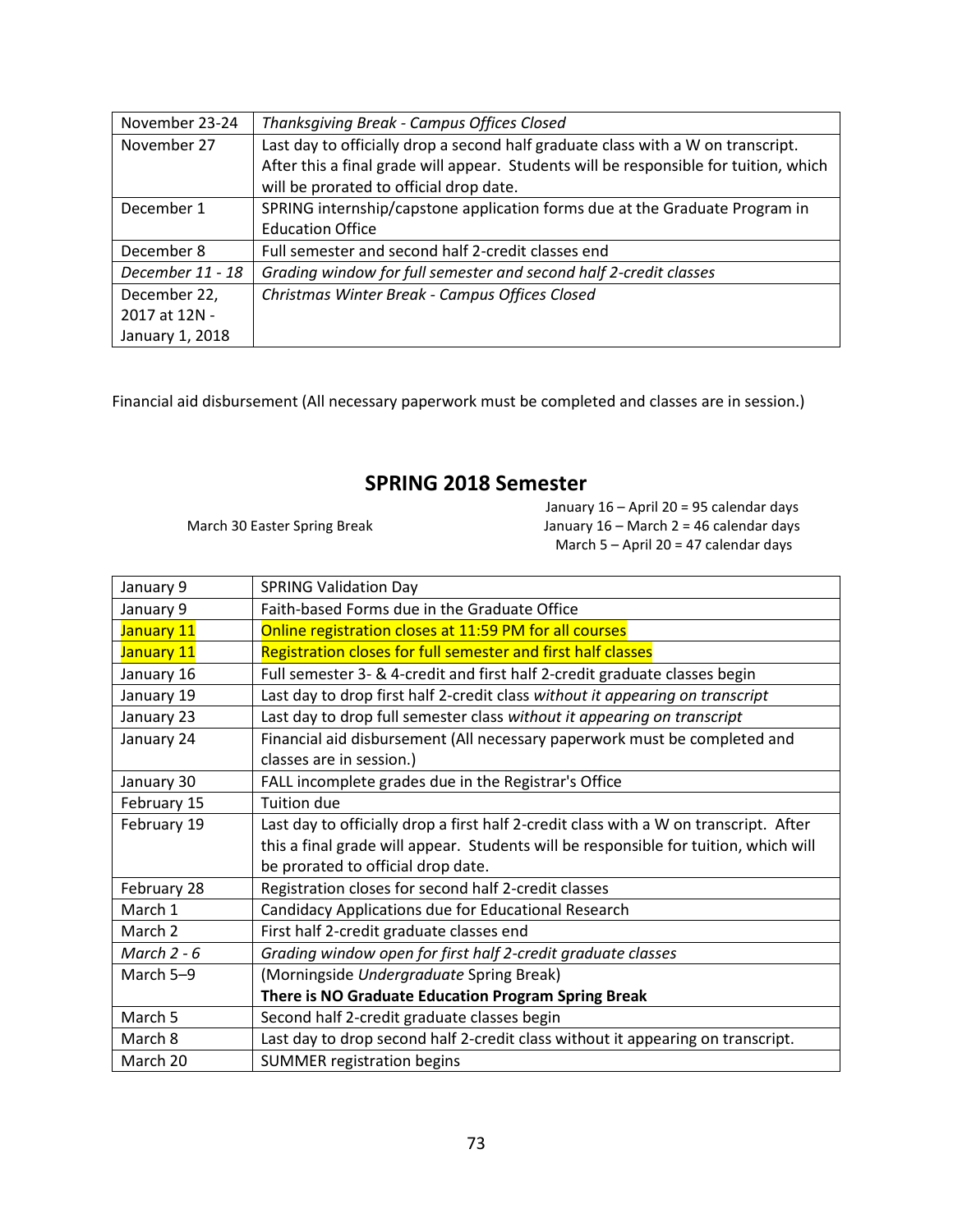| March 26        | Last day to officially drop a full semester class with a W on transcript. After this a<br>final grade will appear. Students will be responsible for tuition, which will be |
|-----------------|----------------------------------------------------------------------------------------------------------------------------------------------------------------------------|
|                 | prorated to official drop date.                                                                                                                                            |
| March 30        | Easter Spring Break - Campus Offices Closed                                                                                                                                |
| April 1 - May 1 | Application forms available for SUMMER internship (SPED ONLY) courses                                                                                                      |
|                 | (Applications located in Graduate Education Student Resource Center)                                                                                                       |
| April 9         | Last day to officially drop a second half class with a W on transcript. After this a                                                                                       |
|                 | final grade will appear. Students will be responsible for tuition, which will be                                                                                           |
|                 | prorated to official drop date.                                                                                                                                            |
| April 20        | Full semester and second half 2-credit classes end                                                                                                                         |
| May $1$         | SUMMER SPED internship application forms due at the Graduate Program in                                                                                                    |
|                 | <b>Education Office:</b>                                                                                                                                                   |
| May 2 - 10      | Grading window for full semester and second half 2-credit classes                                                                                                          |
| <b>May 28</b>   | Memorial Day Holiday - Campus Offices Closed                                                                                                                               |

## **SUMMER 2018 Semeste***r*

July 4 Holiday

June 4 - July 27 = 54 calendar days June 4 – June 29 = 26 calendar days July 2 – July 27 = 26 calendar days

| <b>May 31</b>     | Online registration closes at 11:59 PM for Term 30 and 31. Online and phone             |  |
|-------------------|-----------------------------------------------------------------------------------------|--|
|                   | registration continues for Term 32 classes (depending on seat availability)             |  |
| June 4            | Term 30 and 31 begins. (All 3- and 4- credit and first half 2-credit classes)           |  |
| June 4            | Faith-based Forms due in the Graduate Program in Education Office                       |  |
| June 4            | Last day to drop Term 30 or Term 31 class (All 3- and 4- credit and first half 2-credit |  |
|                   | classes) without it appearing on transcript                                             |  |
| June 4            | <b>SUMMER Validation Day</b>                                                            |  |
| June 9            | Graduate School of Education Commencement on Campus                                     |  |
| June 15           | Term 30 and 31 Financial Aid Disbursement (All necessary paperwork must be              |  |
|                   | completed and classes are in session.)                                                  |  |
| June 22           | Last day to officially drop a Term 31 (first half 2-credit class) with a W on           |  |
|                   | transcript. After this a final grade will appear. Students will be responsible for      |  |
|                   | tuition, which will be prorated to official drop date.                                  |  |
| June 23           | Registration closes for Term 32 at 11:59 PM                                             |  |
| June 29           | Term 31 2-credit classes end                                                            |  |
| June 29-July 3    | <b>Grading Window for First Half Classes</b>                                            |  |
| June 30           | SUMMER incomplete grades due in the Registrar's Office                                  |  |
| July 1 - August 1 | Application forms available for FALL ESL/SPED/TAG internships and                       |  |
|                   | Reading/Literacy capstone courses (Applications located in Graduate Education           |  |
|                   | <b>Student Resource Center)</b>                                                         |  |
| July 1            | Candidacy Applications due for Educational Research                                     |  |
| July 2            | Term 32 2-credit classes begin                                                          |  |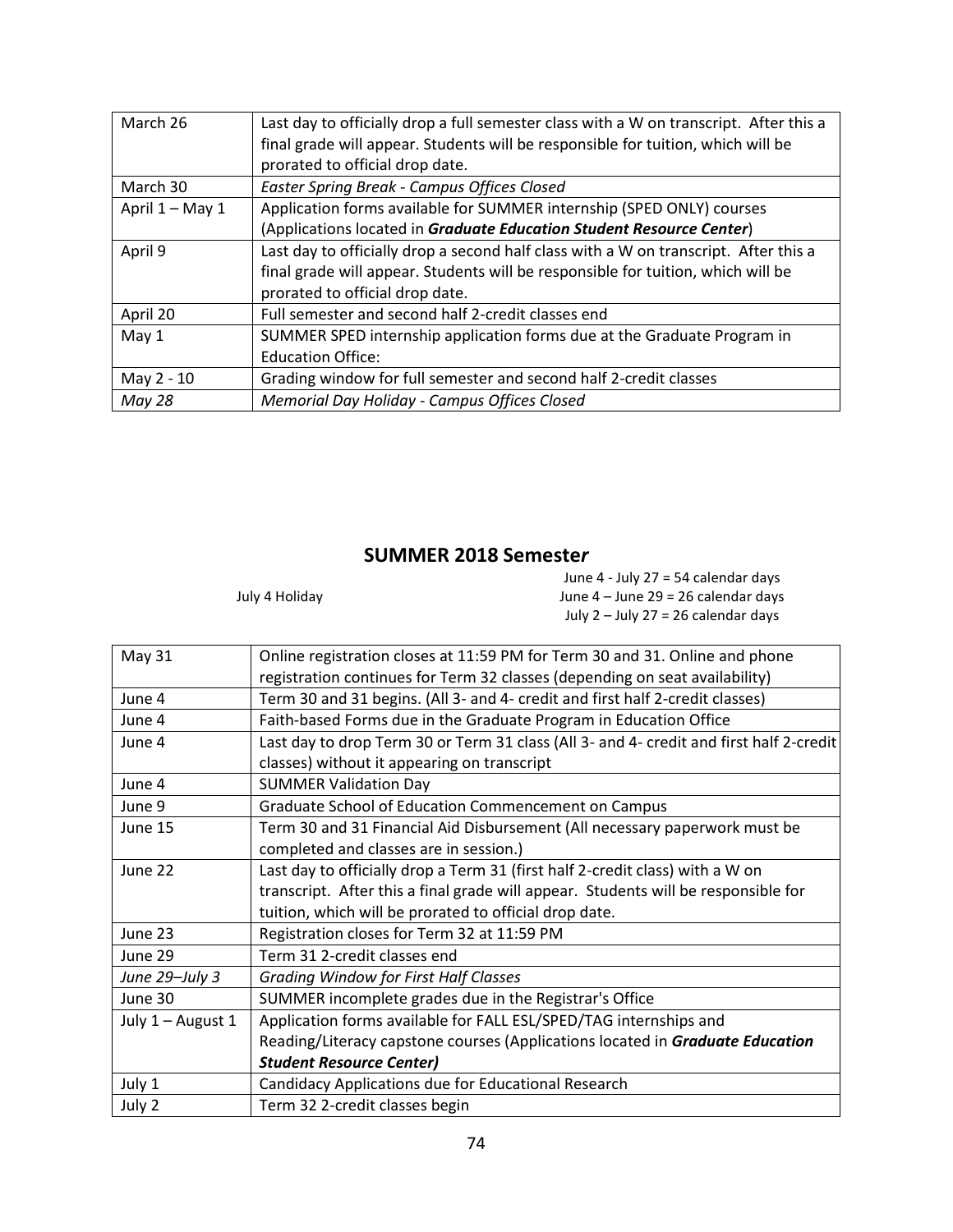| July 4           | Independence Day - Campus Offices Closed                                                |  |
|------------------|-----------------------------------------------------------------------------------------|--|
| July 5           | Last day to drop Term 32 class (second half 2-credit classes) without it appearing      |  |
|                  | on transcript.                                                                          |  |
| July 13          | Term 32 Financial Aid Disbursement (All necessary paper work must be completed          |  |
|                  | and classes are in session.)                                                            |  |
| July 13          | Last day to drop Term 30 (3- and 4- credit classes) with a W on transcript. After       |  |
|                  | this a final grade will appear. Students will be responsible for tuition, which will be |  |
|                  | prorated to official drop date.                                                         |  |
| July 17          | FALL registration begins                                                                |  |
| July 20          | Last day to officially drop a Term 32 (second half 2-credit class) with a W on          |  |
|                  | transcript. After this a final grade will appear. Students will be responsible for      |  |
|                  | tuition, which will be prorated to official drop rate.                                  |  |
| July 27-August 3 | Grading window for Term 30 and Term 32 Classes                                          |  |
| July 27          | All Term 32 Graduate Classes and remaining Term 30 3- and 4-credit courses end          |  |
| July 31          | Tuition due - Pay online                                                                |  |
| August 1         | FALL internship/capstone application forms due at the Graduate Program in               |  |
|                  | <b>Education Office</b>                                                                 |  |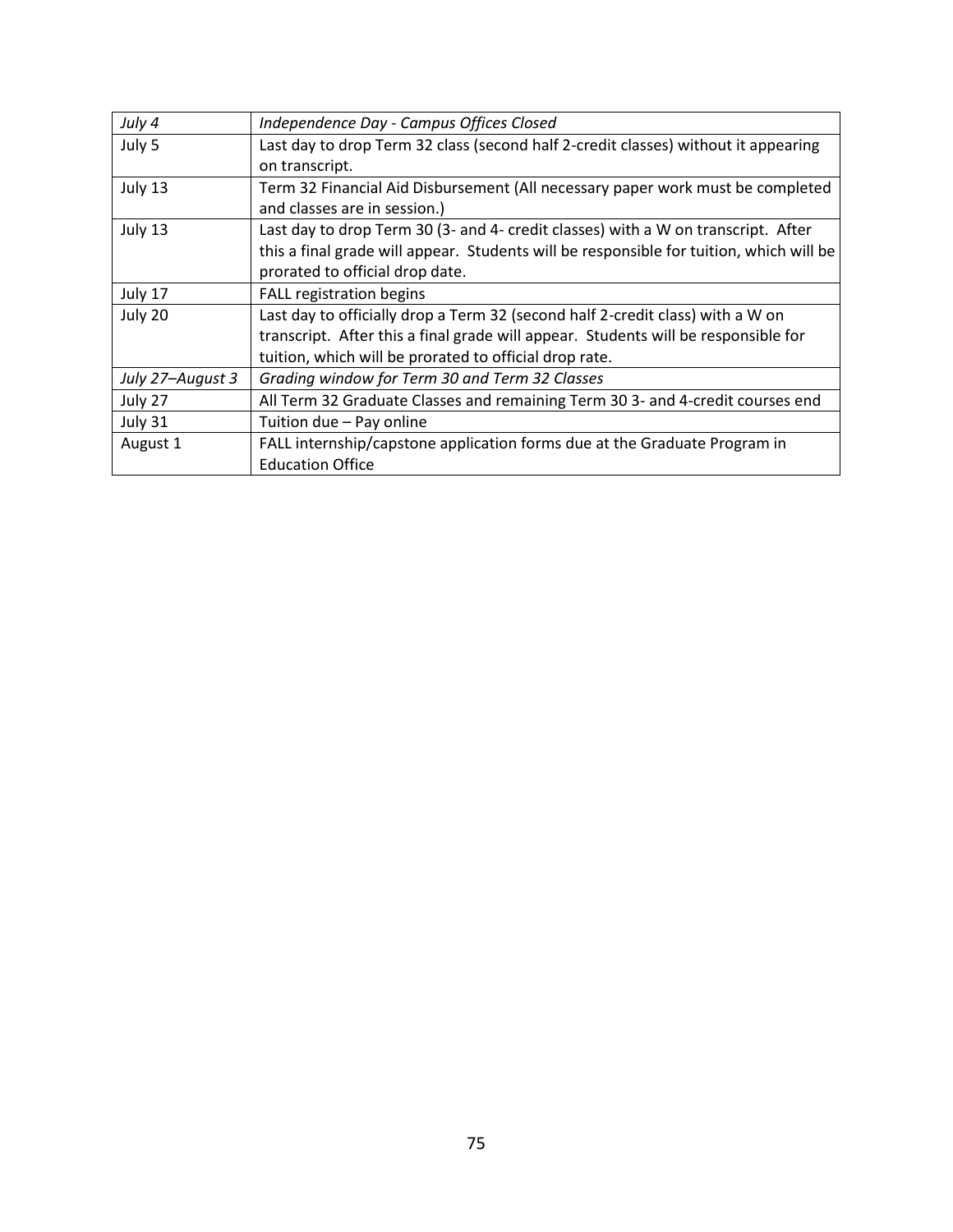# **Nylen School of Nursing - Graduate Program in Nursing**

Phone: 1-800-831-0806 ext. 5297 or 712-274-5297 Fax: 712-274-5559 Email: gradnurs@morningside.edu

## **Graduate Faculty and Staff**

Jacklyn R. Barber, Dean

#### **Faculty**

Jacklyn R. Barber, Ed.D., RN, CNS, CNL Dean of Nylen School of Nursing Professor of Nursing Education, 1997- B.S.N., Morningside College, 1995; M.S., Creighton University, 1998; Ed.D., College of Saint Mary, 2008. Specialties: Clinical Nurse Leader, Clinical Nurse Specialist, Nurse Educator, Oncology, Complex Health, Community Health Education

Lindsey R. Dutler, D.N.P., ARNP-NP-C

Assistant Professor of Nursing Education, 2014- B.S., University of Iowa, 2004; M.S. Briar Cliff University, 2011; D.N.P., Creighton University, 2012. Specialties: Family Primary Care, Geriatric Mental Health

Kari L. Varner, D.N.P., FNP-C

Assistant Professor of Nursing Education, 2013- B.S.N., Morningside College, 2007; M.S.N., Creighton University, 2011; D.N.P., Creighton University, 2013. Specialties: Family Primary Care

Dianna Sorenson, Ph.D., M.B.A., RN, CNS, CNL

B.S.N., South Dakota State University, 1977; M.N. Montana State University, 1983; Ph.D., University of Arizona, 1990; M.B.A., University of Sioux Falls, 2013. Specialties: Clinical Nurse Specialist, Clinical Nurse Leader, Health Care Administration, Clinical Research, Nursing Psychology-Mental Health, Interpersonal Communications, **Statistics** 

### **Part-Time Instructors**

Holly Schenzel, D.N.P., ACNP-BC B.S.N., Morningside College, 2005; D.N.P., Creighton University, 2013. Specialties: Adult Acute Care; Internal Medicine, Stroke Care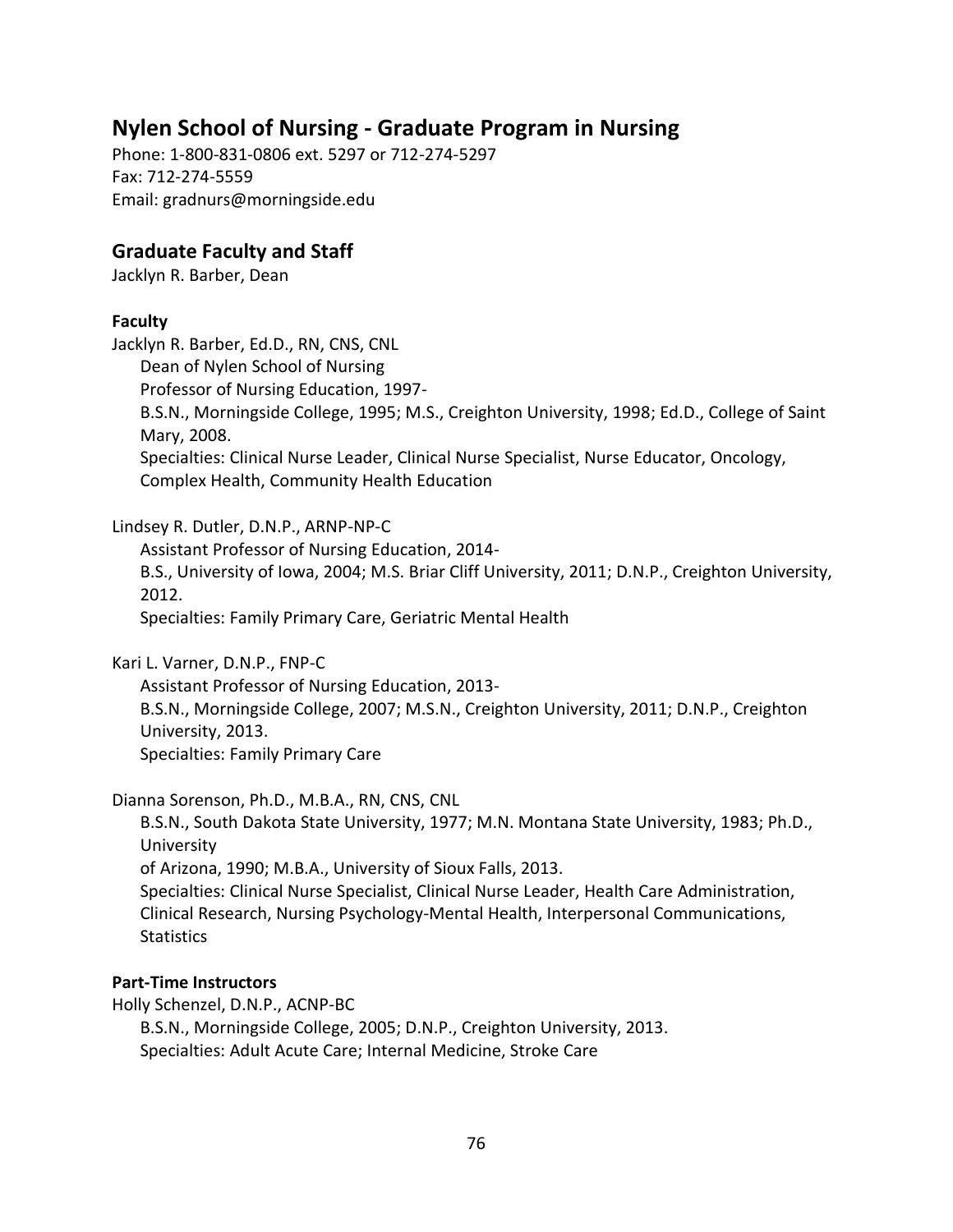#### Pat Graham Ed.D, FNP-BC

B.S.N, College of Saint Mary, 1998; MSN Health Systems Nurse Specialist, University of Nebraska Medical Center, 2002; Ed.D., College of Saint Mary, 2008; MSN-FNP Post-Master's Certificate, Briar Cliff University, 2011. Specialties: Family Primary Care and End-of-Life Care.

#### **Staff**

Georgianna Wolf, Administrative Assistant

### **History**

The Morningside College Nylen School of Nursing has a long history of providing nursing education leading to a Bachelor of Science in Nursing (B.S.N). The Bachelor of Science in Nursing program at Morningside College began in the fall of 1973. The undergraduate nursing program is accredited by the Commission on Collegiate Nursing Education and approved by the Iowa Board of Nursing. In 2014 the Nylen School of Nursing began offering graduate level courses that lead to a post-bachelor's certificate and in 2015 enrolled students into the Master of Science in nursing (MSN) program.

#### **Accreditation and Approvals**

Morningside College Nylen School of Nursing Graduate Program has received Interim Approval from the Iowa Board of Nursing. Full approval is determined after the first graduating class. Questions or concerns about the program's approval states should be directed to:

> Executive Director Iowa Board of Nursing River Point Business Park 400 S.W. 8th Street, Suite B Des Moines, IA 50309-4685

The baccalaureate degree in nursing/master's degree in nursing and/or post-graduate APRN certificate program at Morningside College is accredited by Commission on Collegiate Nursing Education, 655 K Street, NW, Suite 750, Washington, DC 20001, 202-887-6791.

The Master of Science in Nursing (MSN) degree builds on traditional baccalaureate nursing preparation while expanding nursing knowledge to a higher level of practice and leadership. Our online delivery is designed for working nurses who want to advance their career and expand professional opportunities. The program provides:

• An online delivery that incorporates benefits of the traditional classroom learning in a convenient virtual setting.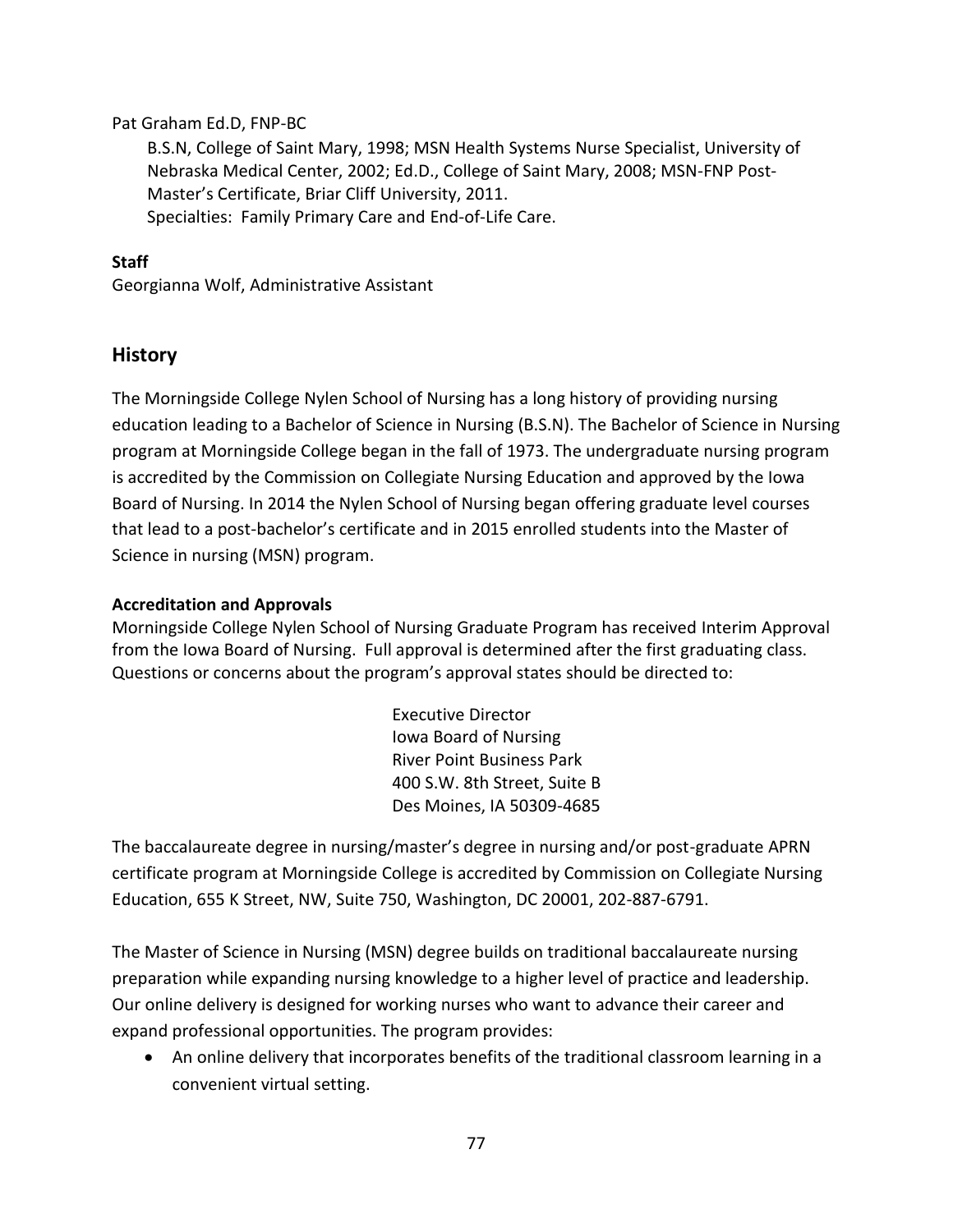- Structure that allows course work to be completed during the student's preferred time.
- Course offerings following a traditional fall/spring semester format with some summer courses.
- Classes are student-centered.
- Individual interactions with faculty in an online learning environment.
- Flexible on-campus residencies to provide specialized training in advanced nursing skills in a state-of-the-art hospital simulation center.
- Opportunity to work face-to-face with faculty and professional networks for mentoring and professional development.

## **Mission**

To prepare advanced professional nurse leaders for mastering nursing knowledge and skills for the delivery of holistic health care and to serve as change agents addressing the evolving needs of the healthcare system to improve patient and population outcomes.

## **Vision**

Create a center dedicated to advancing nursing knowledge and practice that is responsive to the dynamic needs of healthcare and society.

## **Goal of the Graduate Nursing Program**

The Graduate Nursing program provides a learning environment that cultivates the development of:

- Knowledge and skills essential to the master's prepared advanced practice nurse
- Personal and professional responsibility
- Ethical and professional leadership
- A commitment to life-long learning
- A foundation for mastering an advanced practice role in nursing

## **Conceptual Framework**

The Morningside College Department of Nursing curriculum is sequenced so that the level of complexity increases as the student advances through the curriculum. Eight major concepts provide direction for curriculum organization. These concepts are: holistic care, communication, critical thinking, nursing process, nursing roles, ethics, research, and life-long personal and professional growth. The faculty members believe that these concepts, integrated with the philosophical beliefs of person, health, nursing, education, and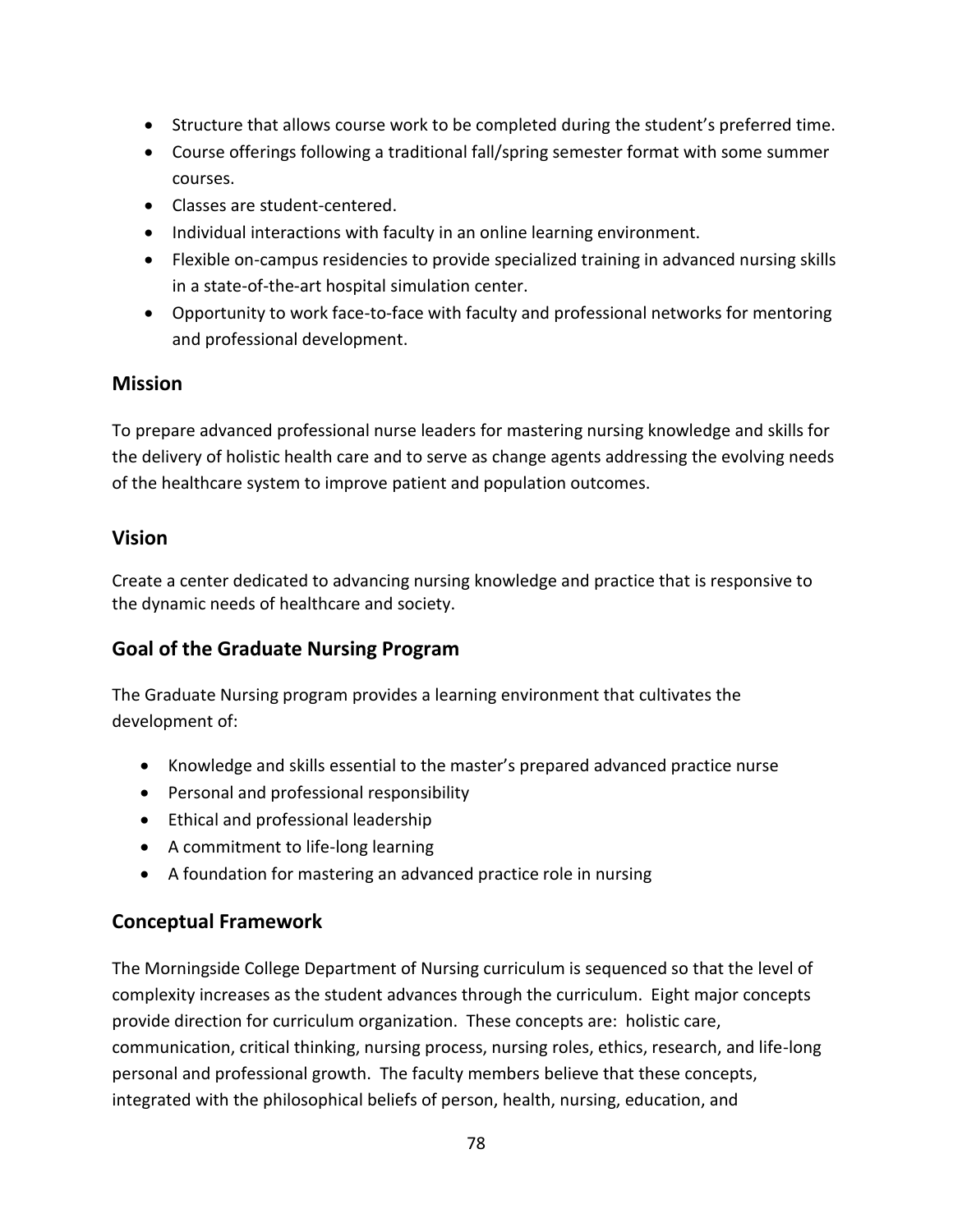environment, facilitate the development of the knowledge, skills, and attitudes required for the provision of professional nursing care in a complex and dynamic environment. The major concepts provide the foundation for the curriculum and have been conceptualized by the faculty:

## **Graduate Nursing Program Outcomes**

**Eight major concepts of the Morningside College Nylen School of Nursing are**: Holistic Care, Communication, Critical Thinking, Nursing Process, Nursing Roles, Ethics, Research, Life-long Personal and Professional Growth.

Upon completion of the MSN program, the graduate will be able to:

- 1. Synthesize knowledge from nursing and related sciences to deliver advanced nursing care while respecting diversity, human dignity, and beliefs, and by accepting each individual as a holistic being with an integrated body, mind, and spirit. *(Holistic Care)*
- *2.* Integrate advanced communication and information technology skills when interacting and collaborating with patients, families, populations, and interprofessionals of the health care team. *(Communication)*
- *3.* Formulate decisions and behaviors using the critical thinking process to ensure advanced professional competency to deliver evidence-based clinical prevention and promotion interventions that improve patient and population health outcomes in a global and technical society. *(Critical Thinking)*
- *4.* Construct patient-centered care which synthesizes the holistic nature of nursing, determinants of health, and diagnostic reasoning, and to improve patient outcomes across diverse settings while understanding that organizational and systems leadership are critical to promotion of quality and safe patient care. *(Nursing Process)*
- *5.* Engage in interprofessional collaboration while exhibiting appropriate nursing roles in the provision and management of health care with attention given to legal, social, political, economic, and ethical issues that impact the quality and safety of patient and population outcomes. *(Nursing Roles)*
- 6. Illustrate ethical analysis and clinical reasoning to assess, intervene, and evaluate advanced nursing care delivery and professional and personal behavior. **(Ethics)** Integrate relevant research and evidence from multiple sciences, clinical judgment, and interprofessional perspectives using translational processes to improve practice and health outcomes for patients and aggregates. (Research)
- *7.* Assume responsibility and accountability for personal and professional growth and integrity by engaging in life-long learning and a commitment to the values and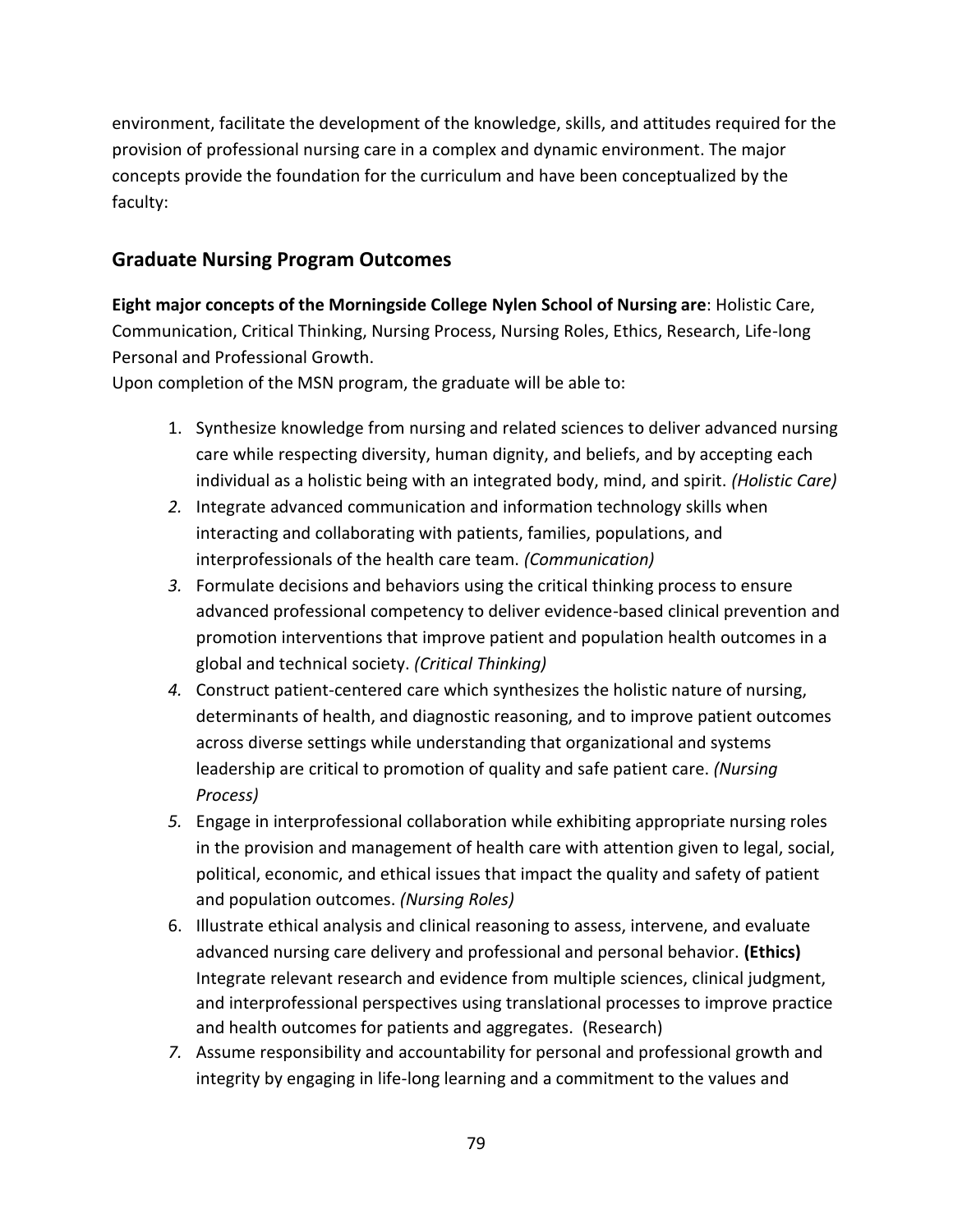principles governing the discipline of advanced practice nursing*. (Life-long Personal and Professional Growth)*

#### **MSN Program track offerings:**

- Clinical Nurse Leader (CNL)
- Family Primary Care Nurse Practitioner (FNP)
- Adult Gerontology Primary Care Nurse Practitioner (AGNP)

#### **Certificate Program offerings:**

- Adult Gerontology Primary Care Nurse Practitioner Post-Master's Certificate
- Family Primary Care Nurse Practitioner Post-Master's Certificate
- Clinical Nurse Leader (CNL) Post-Master's Certificate
- Clinical Outcomes Post-Bachelor's Certificate

## **Admission Requirements**

The Graduate Nursing Faculty Council reviews all applications and determines acceptance. Students are notified in writing of their admission status. All the following items need to be on file to be considered for admission into the masters (MSN) program. Applications are accepted on a rolling basis, however, enrollment in MSN courses are based on acceptance into the MSN program and space availability. Enrollment may be limited to the best qualified candidates in the order of receipt of full application requirements if the number of applicants exceeds the enrollment limit. Morningside College accepts applications from both, Morningside College Graduate Nursing website or NursingCAS. NursingCAS is a centralized application service for nursing. NursingCAS allows applicants to use a single online application and one set of materials to apply to multiple nursing programs at participating schools. The link to NursingCAS is located on the Morningside College Graduate Nursing webpage or on the following link: [www.nursingcas.org.](http://www.nursingcas.org/)

## **State Authorization Reciprocity Agreement**

The State Authorization Reciprocity Agreement is an agreement among member states, districts and territories that establishes comparable national standards for interstate offering of postsecondary distance education courses and programs. It is intended to make it easier for students to take online courses offered by postsecondary institutions based in another state. SARA is overseen by a National Council and administered by four regional education compacts. While Morningside College is a member of SARA it does not guarantee the nursing program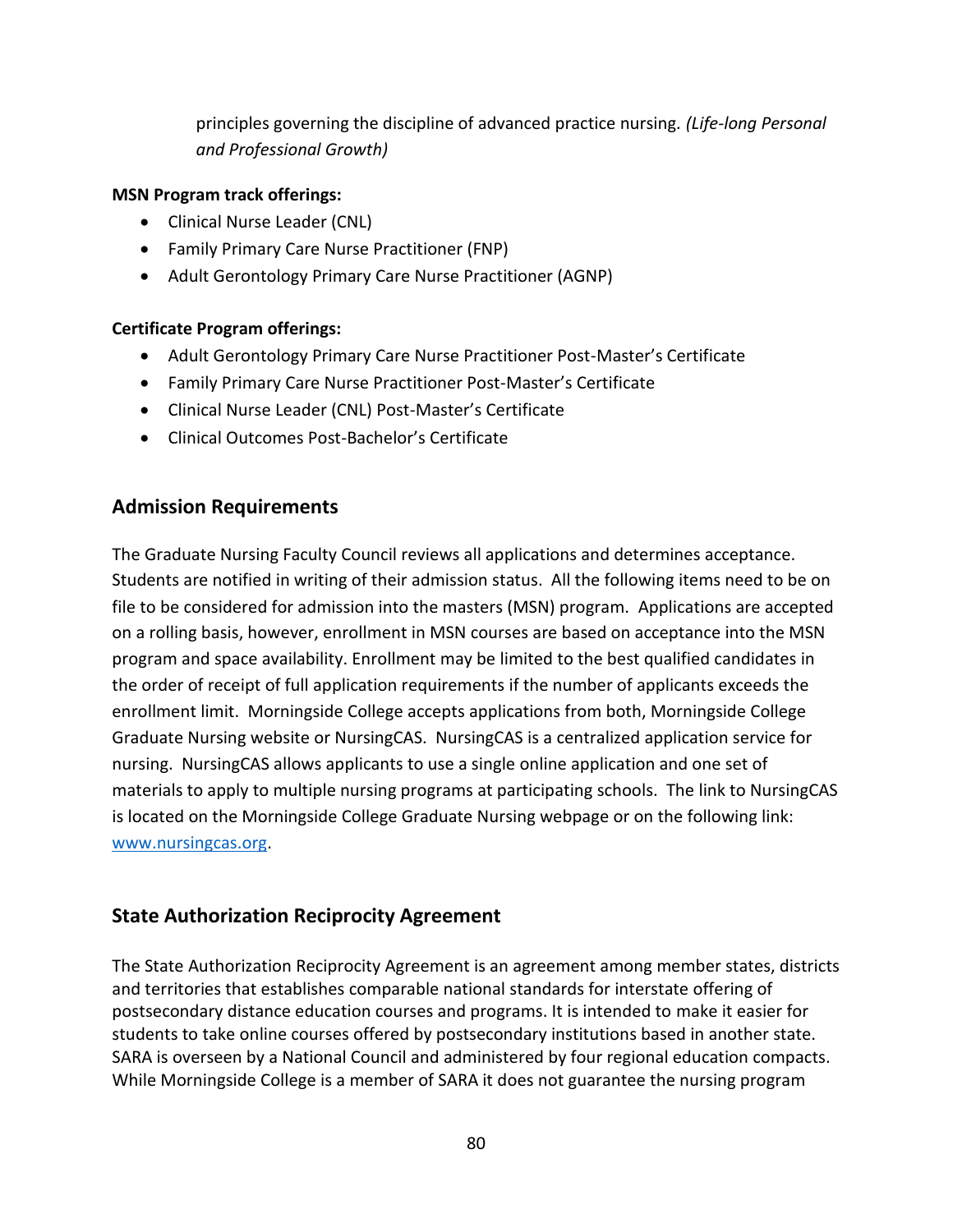meets each state's individual requirements. Applicants should contact the Dean of Nursing to determine approval to offer an online program within the applicant's state of residence.

## **State ARNP Licensure**

Morningside College grants degree and certificates that lead to national certification and ARNP licensure for the state of Iowa. If you do not hold an Iowa RN license you will need to work with your state's licensing board to ensure you are meeting your personal and professional licensing requirements. Please note that Morningside College cannot confirm whether the degree or the certificate meet requirements for licensure in states outside of Iowa. Students should check with the licensing board in their state.

The following are the application requirements.

- Before applying residents outside of Iowa, Nebraska, or South Dakota need to contact the Graduate Nursing Program to determine if Morningside College has obtained state approval to offer an online program within the applicant's state of residence.
- Bachelor's degree with a major in nursing from a professionally accredited institution (NLNAC/CCNE) with a 3.0 cumulative GPA on a 4.0 scale. (If undergraduate cumulative GPA is below a 3.0 see below for other options).
	- Master's degree with a major in nursing from a professionally accredited institution (NLNAC/CCNE) with a 3.0 cumulative GPA on a 4.0 scale. *(post-master's certificate track)*
	- Valid R.N. license in Iowa or state participating in the licensure compact. For applicants with non-compact R.N. license contact the Dean of Nursing for state approval status.
	- BCLS certification.
	- **•** Completed application and **application fee** (non-refundable \$65.00).
	- Official academic transcripts from all prior undergraduate and graduate programs previously attended.
	- Two professional and/or academic letters of recommendation.
	- Professional Goal Essay that includes your area of interest and how graduate education will help you achieve your professional goals. Describe how your professional history such as your practice and leadership experience has prepared you for graduate studies (500 words or less typed).
	- Résumé or Curriculum Vitae
	- All materials are sent through Morningside College Graduate Nursing Application or NursingCAS application website.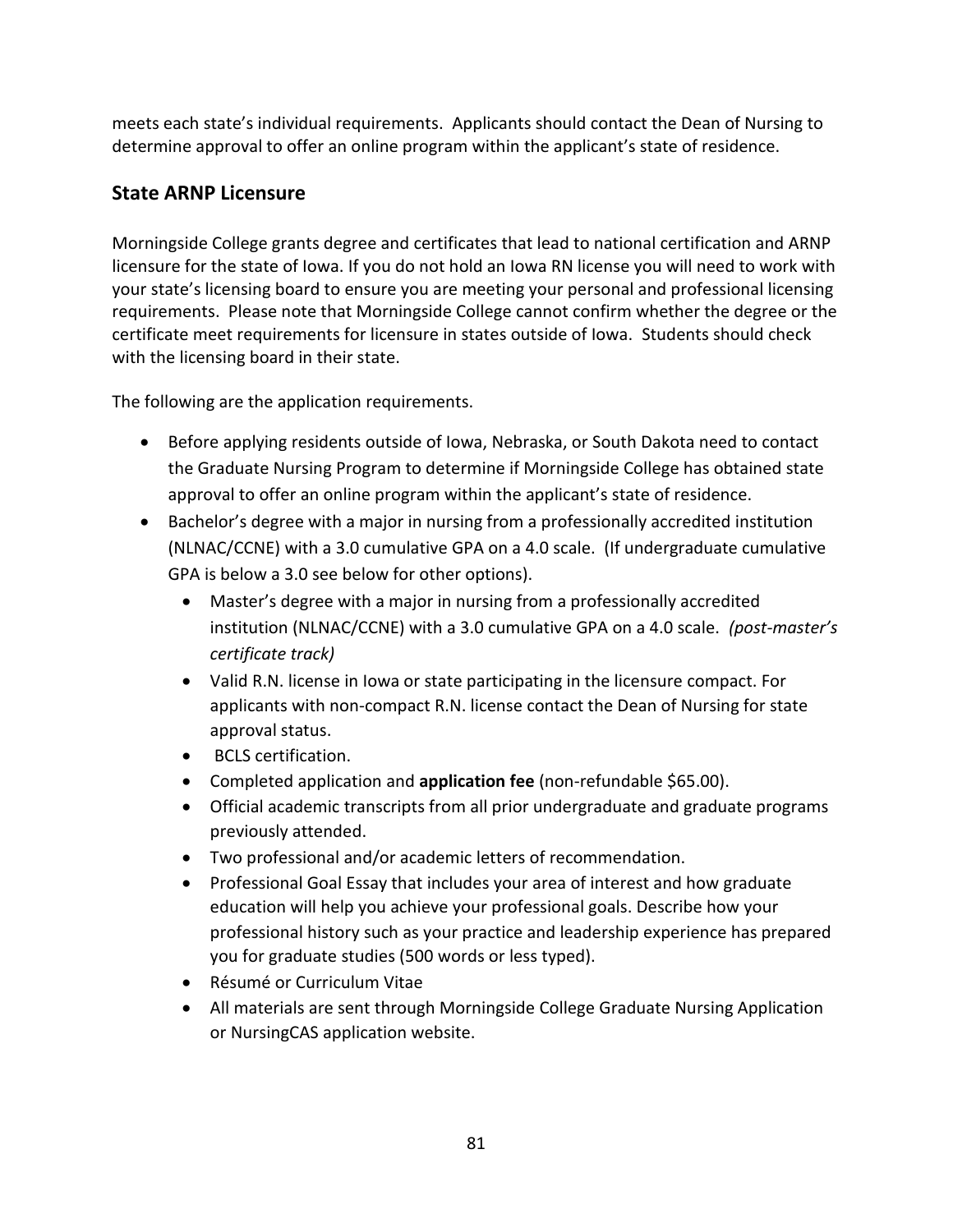#### **Conditional Acceptance**

Applicants who have minor deficiencies in meeting the above criteria will be reviewed and may be granted conditional acceptance to the Nylen School of Nursing Graduate Program. Conditionally accepted students must complete specified conditions within stated time frames indicated in the letter of acceptance. Failure to comply with stated conditions will result in an inability to begin or progress in the program.

- Students with undergraduate and/or graduate cumulative GPA less than 3.0 may be accepted into the Clinical Outcomes post-bachelor's certificate program. If students demonstrate successful completion of 10 credit hours of non-clinical graduate course work from the certificate program with a cumulative GPA of 3.0, they may apply/reapply to the master's program.
- Students who are non-degree seeking may enroll in non-clinical graduate courses for the purpose of self-enrichment and professional development. No more than 12 credits from non-degree seeking students may be applied toward degree requirements.

## **After admission to the graduate nursing (MSN) program, the student must meet the following requirements:**

- Fulfill immunization requirements including annual TB test. Vaccination for Hepatitis B is recommended but not required. Students will also need to fulfill specific requirements identified by the clinical/preceptor agencies.
- Background checks are required for nursing students by the Iowa Board of Nursing [see the Iowa Administrative Code 655-2.11(152) Student criminal history checks]. Morningside College Nylen School of Nursing Graduate program includes in their records checks: sex offender registry, dependent adult and child abuse registries, criminal history, residence history, and Social Security Number Alert records, Nationwide Wants and Warrants, and Nationwide Health Care Fraud. As a condition of admission into the MSN program, all students must complete a background check through Castle Branch. Acceptance and progression into the MSN program is contingent upon the evaluation and acceptable outcome of all required background checks. Students will be notified in a letter of their acceptance outcome into the graduate nursing program.
- Maintain a cumulative grade point average of 3.0.
- $\bullet$  A maximum of 6 hours of C+ or C can be used to fulfill the requirements of a certificate or master's degree.
- Any grade of a C- or below will not fulfill the requirements of a certificate or master's degree.
- Only two required nursing courses may be repeated in the program.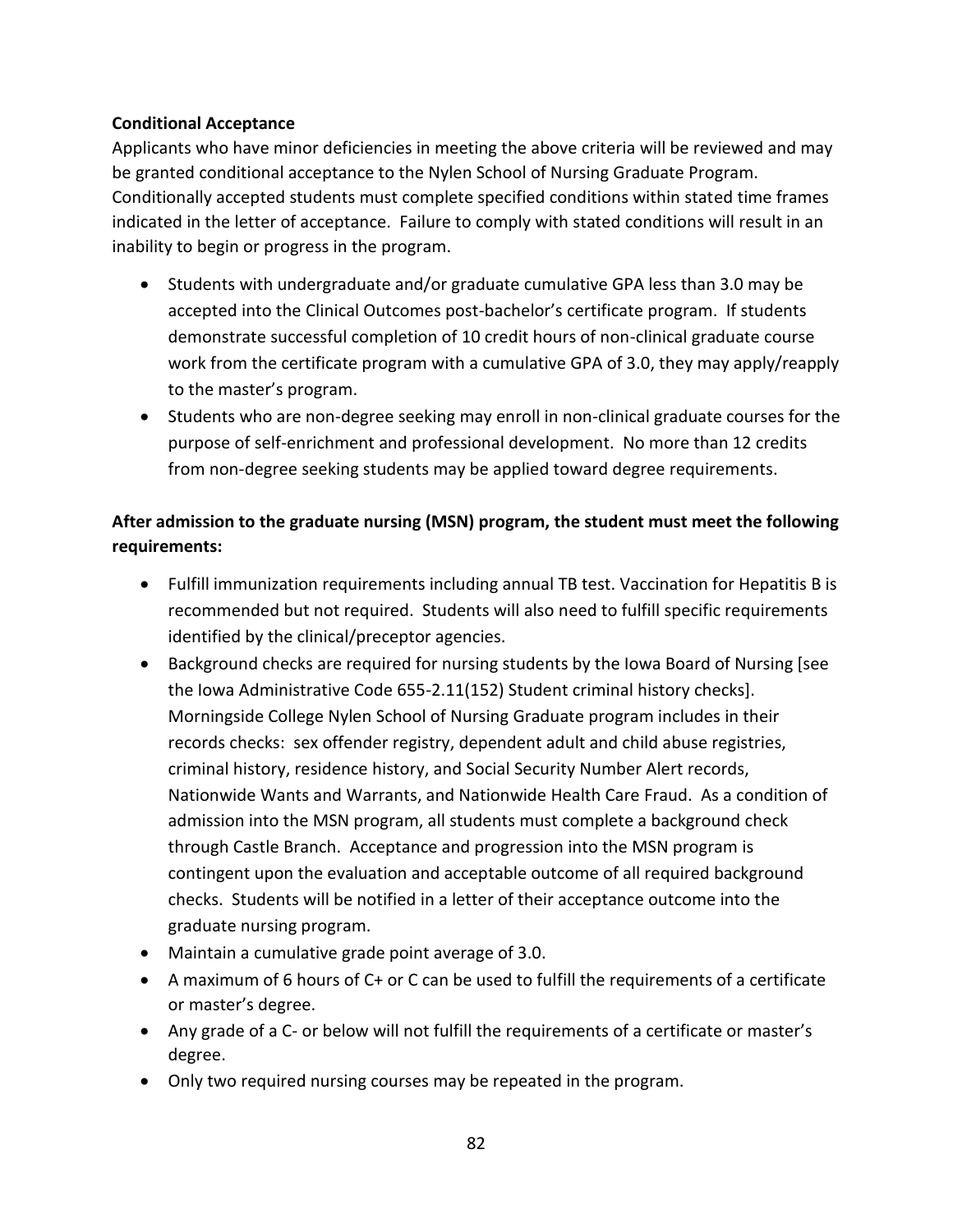- A student who fails to attain a C or higher in a required course is permitted to repeat that course only one time.
- Clinical/practicum experience is not required prior to admission, but at least one year of clinical experience (1000 hours) is required prior to enrollment in clinical courses at the master's level.
- Students are responsible for securing a preceptor and may complete practicum hours in their own community. Students may be expected to travel up to 100 miles for preceptor experiences, and if the student lives in an area that has limited providers, they may be required to travel further. Student practicums are directly supervised by an approved local preceptor as well as member of Morningside's nursing faculty.

### **Felony Conviction**

- The Iowa Code (Chapters 147.3 and 152.5) states that conviction of certain felonies may make an individual ineligible for licensure or registry. Previous conviction of a felony does not automatically bar an individual from eligibility for licensure or registry.
- **Nursing Licensure Denied, Suspended, Surrendered or Revoked** 655 Iowa Administrative Code 2.8(5) requires notification of students and prospective students that nursing courses with a clinical component may not be taken by a person: who has been denied licensure by the board; whose licensure is currently suspended, surrendered or revoked in any U.S. jurisdiction; or whose license/registration is currently suspended, surrendered or revoked in another country due to disciplinary action.

Individuals seeking enrollment or currently enrolled in nursing programs who are not eligible to take a course with a clinical component because of disciplinary action in any state should contact the Iowa Board of Nursing Enforcement Unit at (515) 281-6472 as soon as possible.

Students not eligible to take a clinical component will not be admitted to the nursing major.

## **Program Completion Requirements**

- $\bullet$  Maintain a cumulative grade point average of 3.0.
- All required graduate credit hours for the MSN track must be completed within 6 years of the student' initial admission into the program.
- A maximum of 6 years is permitted for completion of the degree. All requirements for the degree must be completed within the 6 year time frame. The years are counted backwards from the anticipated date the degree will be conferred. Hours taken which exceed this time limit will not count in the degree program.
- A student must receive the departmental writing and oral endorsement by preparing an evidence based practice project and manuscript. The paper is evaluated for clarity and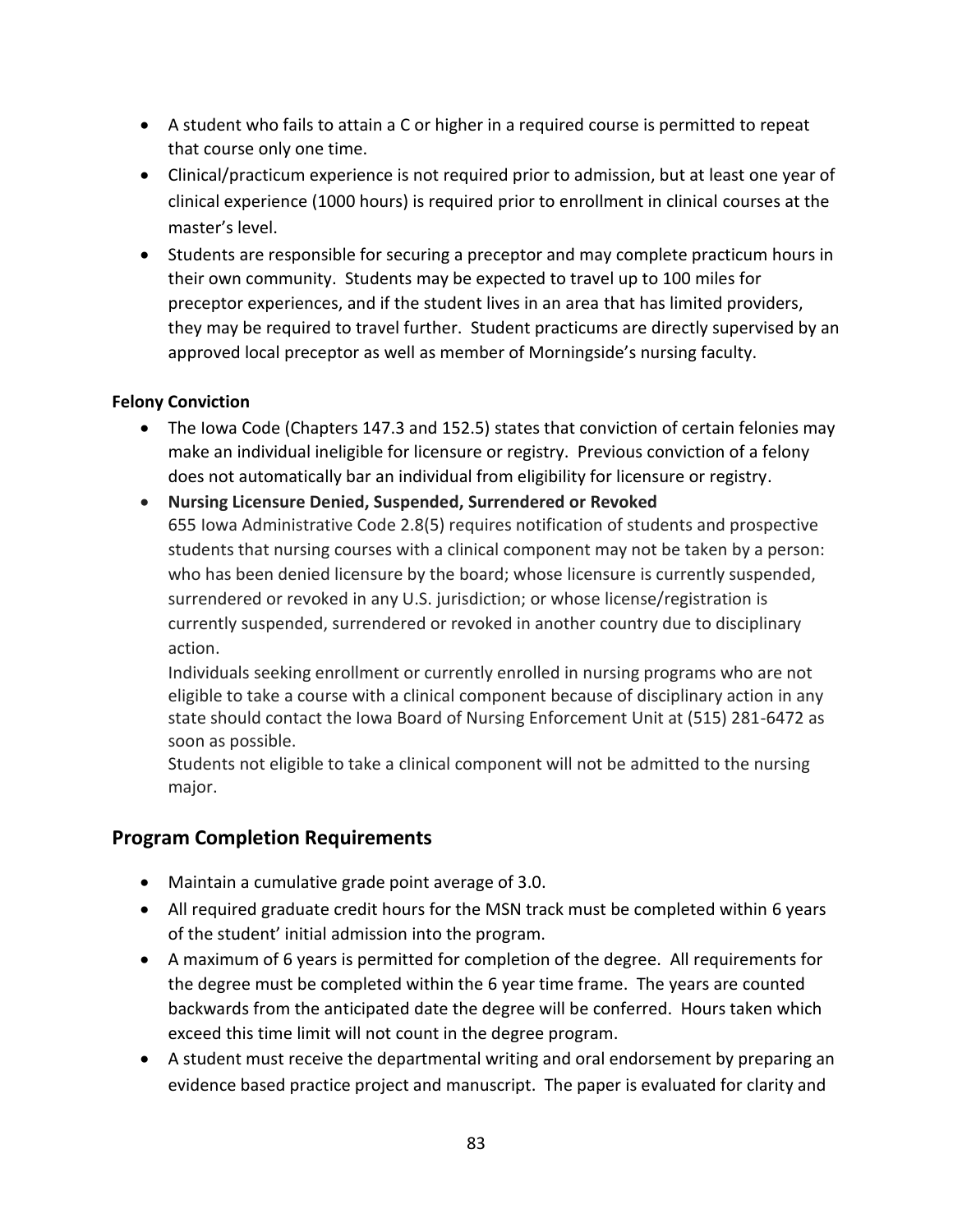organization of ideas, professional style, mechanical proficiency, research process, and synthesis of findings. A student must receive oral endorsement by demonstrating competency in organizations of thought and learning while articulating in a professional manner. The writing and oral endorsements are evaluated in the capstone course for all MSN tracks.

### **Graduate Nursing Curriculum**

#### **Clinical Nurse Leader (MSN-CNL) Specialty**

The Clinical Nurse Leader (CNL) is a master's prepared nurse generalist, assuming leadership roles accountable for care coordination at the microsystem level. The role may vary depending upon the setting and patient population. The CNL is educated with a focus on improving quality of care and patient outcomes. The CNL applies advanced competencies in nursing leadership, communication, lateral integration, coordination of care, risk assessment, implementation of evidence-based practice, and assessment/evaluation of clinical outcomes. The CNL acts in roles such as clinicians, team leaders, patient care coordinators, patient advocates, educators, outcome managers, and systems analyst/risk anticipators.

The Clinical Nurse Leader track MSN degree consists of 38 total credit hours, including 22 credits from master's core classes, 16 CNL specialty course credits and 500 clinical/practicum hours/two onsite residencies. The curriculum prepares graduates to be eligible for national certification as a Clinical Nurse Leader through the Commission on Nurse Certification (CNC).

#### **Family Primary Care Nurse Practitioner (MSN-FNP) Specialty**

Knowledge gained from this degree will enhance understanding of the health care system and help improve quality and safety of patient care. This track prepares a nurse for the role of an Advanced Practice Nurse functioning as a nurse practitioner. These nurses conduct physical exams, diagnose and treat common acute illnesses and injuries, administer treatments, and manage chronic health problems. Nurse Practitioners become leaders within the nursing profession. The FNP specifically focuses on characteristics and issues of individuals across the life-span population. Nurse Practitioners will obtain certification in the specialty prior to entering the practice setting. All direct patient care roles will need to achieve state licensure in the specified role for which they were educated in (Advanced Practice Nurse Practitioner).

The Family Primary Care Nurse Practitioner track MSN degree consist of 47 total credit hours, including 22 credits from master's core classes, 25 FNP specialty course credits and 600 clinical/practicum hours/three onsite residencies. The curriculum prepares graduates to be eligible for national certification as a Family Primary Care Nurse Practitioner through American Nurse Credentialing Center (ANCC) or American Association of Nurse Practitioners (AANP).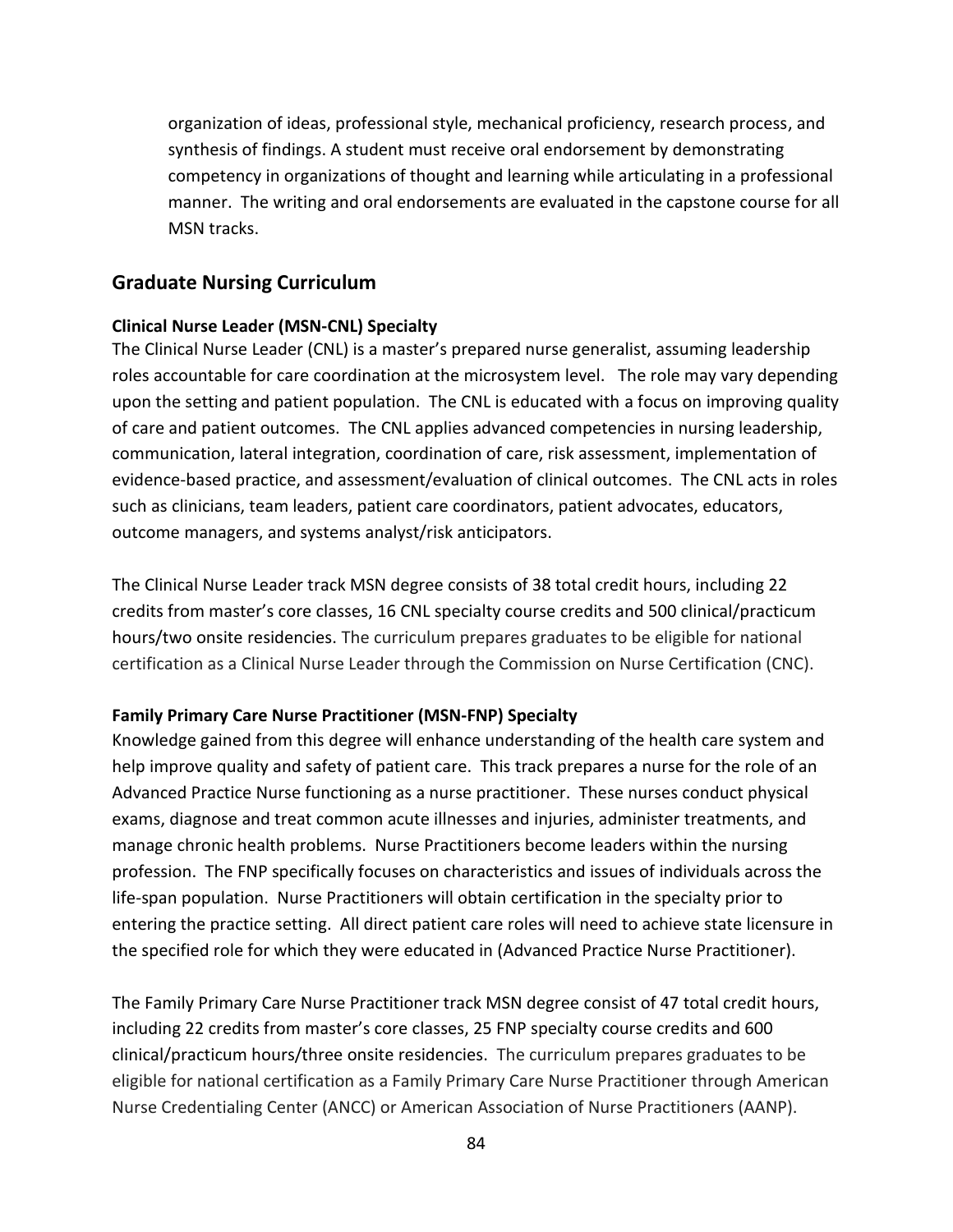#### **Adult Gerontology Primary Care Nurse Practitioner (MSN-AGNP)**

Knowledge gained from this degree will enhance understanding of the health care system and help improve quality and safety of patient care. This track prepares a nurse for the role of an Advanced Practice Nurse functioning as a nurse practitioner. These nurses conduct physical exams, diagnose and treat common acute illnesses and injuries, administer treatments, and manage chronic health problems. Nurse Practitioners become leaders within the nursing profession. The Adult Gerontology Nurse Practitioner specifically focuses on unique characteristics and issues of the aging population. Nurse Practitioners will obtain certification in the specialty prior to entering the practice setting. All direct patient care roles will need to achieve state licensure in the specified role for which they were educated in (Advanced Practice Nurse Practitioner).

The Adult Gerontology Primary Care Nurse Practitioner track MSN degree consist of 46 total credit hours, including 22 credits from master's core classes, 24 AGNP specialty course credits and 600 clinical/practicum hours/three onsite residencies. The curriculum prepares graduates to be eligible for national certification as an Adult Gerontology Primary Care Nurse Practitioner through American Nurse Credentialing Center (ANCC) or American Association of Nurse Practitioners (AANP).

# **Post-Master's Certificates**

### **Clinical Nurse Leader (CNL) Post-Master's Certificate**

The Clinical Nurse Leader Post-Master's certificate is a plan of study for nurses who hold a Master's Degree in nursing but want to expand their scope of practice. The CNL applies advanced competencies in nursing leadership, communication, care environment management, integration and coordination of care, risk assessment, implementation of evidence-based practice, and evaluation of clinical outcomes. The CNL could work in positions such as Clinical Nurse Leader, clinician, team leader, patient care coordinator, outcome manager, educator, client advocate, and systems analyst/risk anticipator.

The Clinical Nurse Leader Post-Master's Certificate consists of 25 total credit hours and 500 clinical/practicum hours/two onsite residencies for those who already have a MSN degree. The curriculum prepares graduates to be eligible for national certification as a Clinical Nurse Leader through the Commission on Nurse Certification (CNC).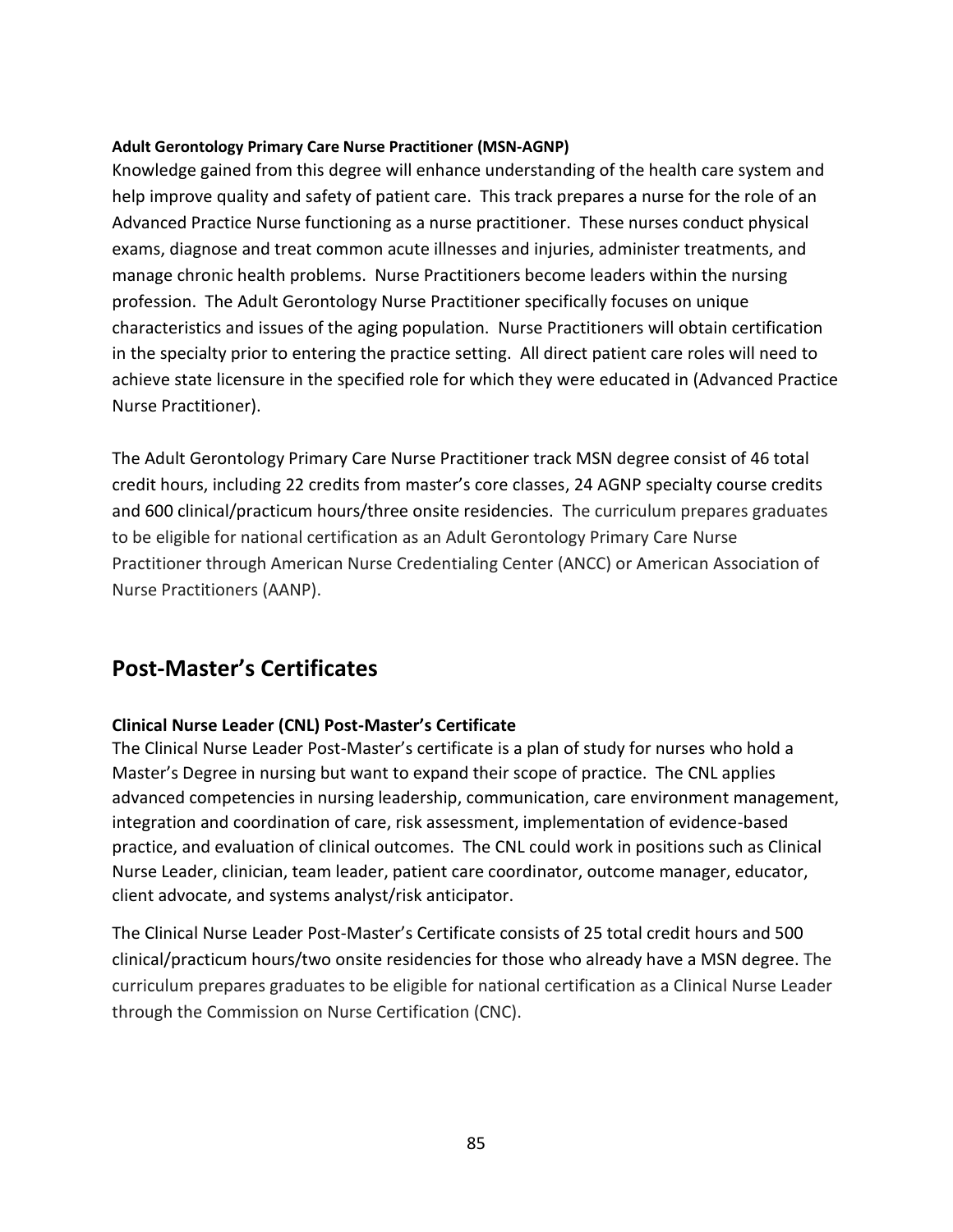#### **Family Primary Care Nurse Practitioner Post-Master's Certificate**

The Family Primary Care Nurse Practitioner Post-Master's certificate is a plan of study for nurses who hold a Master's Degree in nursing but want to expand their scope of practice. The FNP specifically focuses on characteristics and issues of individuals across the life-span population. Nurse Practitioners will obtain certification in the specialty prior to entering the practice setting. All direct patient care roles will need to achieve state licensure in the specified role for which they were educated in (Advanced Practice Nurse Practitioner). The curriculum is designed with didactic and clinical experiences that focus on the primary care needs of patients and families across the life span.

The Family Primary Care Nurse Practitioner Post-Master's Certificate consists of 34 total credit hours and 600 clinical/practicum hours/three onsite residencies for those who already have a MSN degree. The curriculum prepares graduates to be eligible for national certification as a Family Primary Care Nurse Practitioner through American Nurse Credentialing Center (ANCC) or American Association of Nurse Practitioners (AANP).

#### **Adult Gerontology Primary Care Nurse Practitioner Post-Master's Certificate**

The Adult Gerontology Primary Care Post-Master's certificate is a plan of study for nurses who hold a Master's Degree in nursing but want to expand their scope of practice. The Adult Gerontology Nurse Practitioner specifically focuses on unique characteristics and issues of the aging population. Nurse Practitioners will obtain certification in the specialty prior to entering the practice setting. All direct patient care roles will need to achieve state licensure in the specified role for which they were educated in (Advanced Practice Nurse Practitioner).

The Adult Gerontology Primary Care Nurse Practitioner Post-Master's Certificate consists of 33 total credit hours and 600 clinical/practicum hours/three onsite residencies for those who already have a MSN degree. The curriculum prepares graduates to be eligible for national certification as an Adult Gerontology Primary Care Nurse Practitioner through American Nurse Credentialing Center (ANCC) or American Association of Nurse Practitioners (AANP).

# **Post-Bachelor's Certificate**

### **Clinical Outcomes Post-Bachelor's Certificate**

The Clinical Outcome Post-Bachelor's certificate is a plan of study for nurses who hold a Bachelor's Degree in nursing but want to expand their scope of practice. Knowledge gained from this certificate will enhance understanding of the health care system and help improve quality and safety of patient care. This certificate will strengthen knowledge and skills to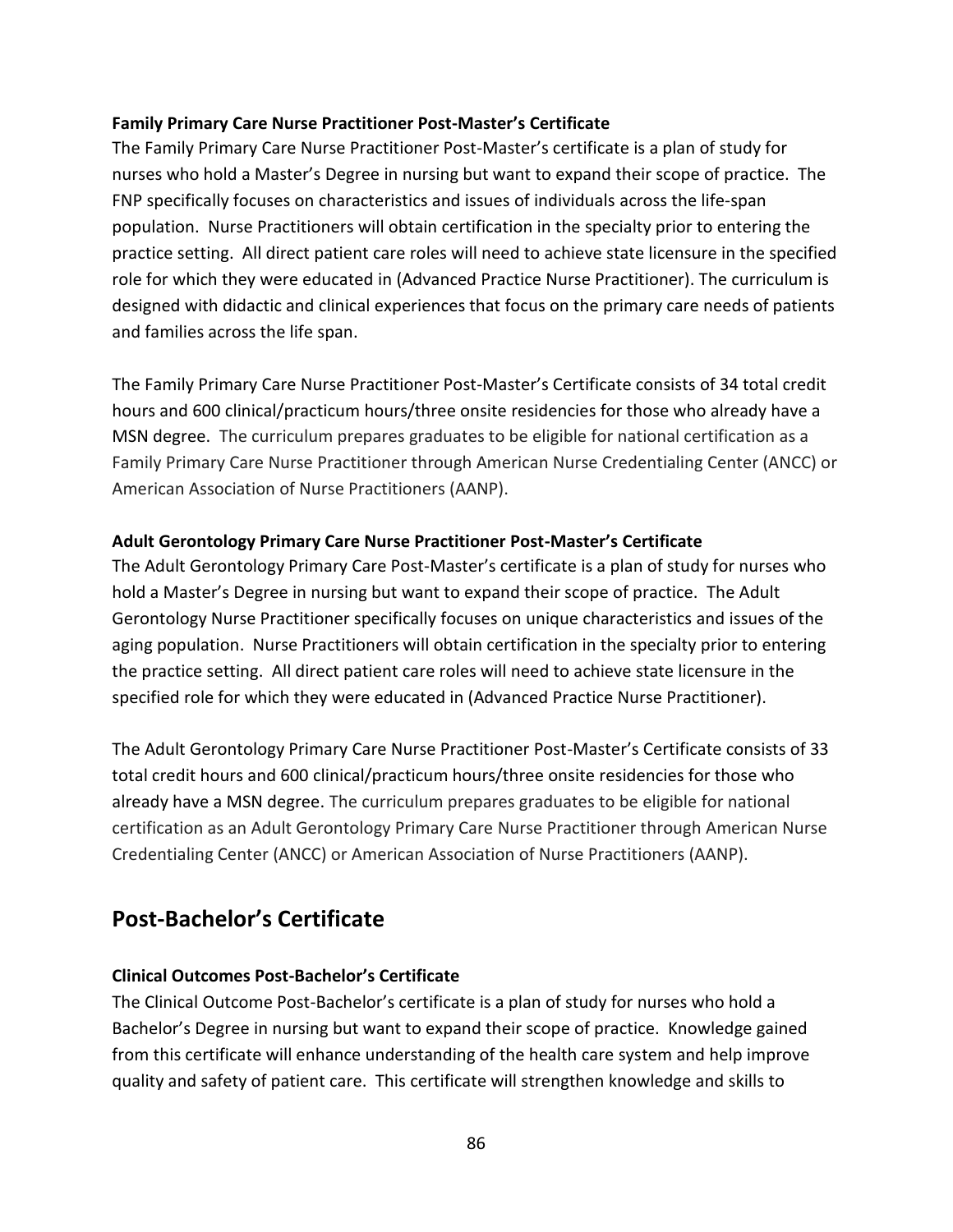deliver care that is safer, more efficient, and cost-effective to meet the demands of patients and providers.

#### **Completion of the certificate requires:**

- 10 credits of required online coursework
- $\bullet$  Cumulative 3.0 GPA

#### **Student Outcomes for Clinical Outcomes Post-Bachelor's Certificate**

Upon completion of certificate, the student will be able to:

- 1. **Advocate**: Effect changes through advocacy for the profession, interdisciplinary health care team and the patient. Communicate effectively to achieve quality patient outcomes and lateral integration of care for a cohort of patients. Intervene at the system level through the policy development process and employ advocacy strategies to influence health and health care.
- 2. **Professional Leadership**: Actively pursue new knowledge and skills while incorporating concepts from sciences and humanities to improve patient care outcomes across diverse settings. Understand that organizational and systems leadership are critical to the promotion of high quality and safe patient care. Demonstrate ethical and critical decision making, effective working relationships and a systems perspective.
- 3. **Informatics Leadership:** Use information systems and technology at the point of care to improve health care outcomes.
- 4. **System/Risk Analyst:** Participate in systems review to critically evaluate and anticipate risks to patient safety to improve quality of patient care delivery. Apply principles in methods, performance measures, and standards related to quality improvement.
- 5. **Educator:** Utilize appropriate teaching/learning principles and strategies as well as current information, materials and technologies to facilitate the learning of patients, groups and other health care professionals.

#### **Plan of Study and Course offerings**

\*Course offerings and rotations may change due to course enrollment.

### **Core Courses required by all specialty tracks: (22 Credits)**

- NURS 509 Healthcare Policy/Economics—3 credits (fall semester)
- NURS 515 Quality, Safety, Informatics—2 credits (fall semester)
- NURS 516 Education in Practice—2 credits (spring semester)
- NURS 517 Advanced Pathophysiology—3 credits (fall semester) (Direct Patient care course)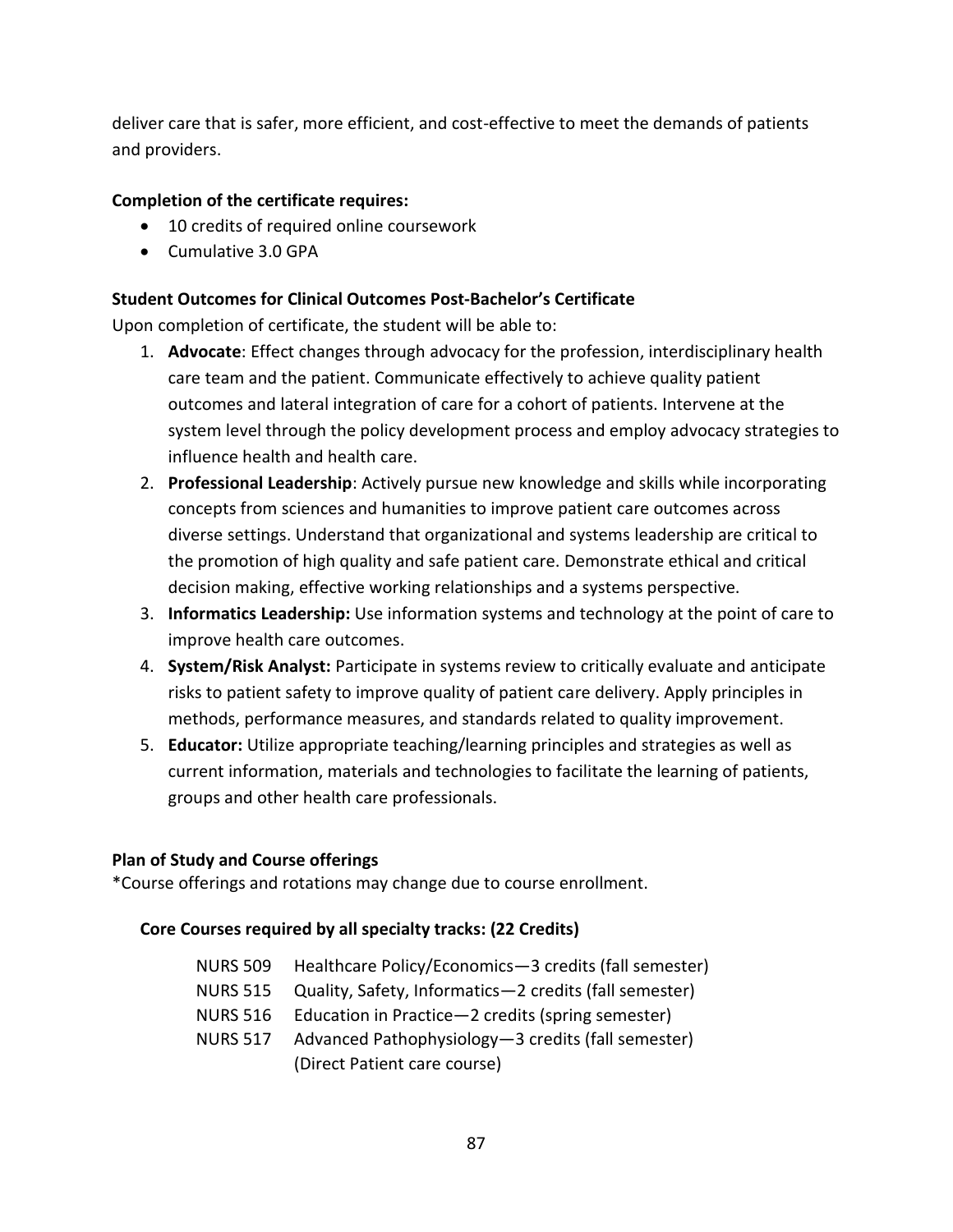| NURS 518 Advanced Pharmacology-3 credits (spring semester) |
|------------------------------------------------------------|
| (Direct Patient care course)                               |

- NURS 522 Advanced Health Assessment—3 credits (1-day onsite lab residency) (spring semester) (Direct Patient care course)
- NURS 530 Statistics in Advanced Practice Nursing—3 credits (summer semester)
- NURS 533 Evidence-Based Research—3 credits (fall semester)

#### **CNL Specialty Courses (16 credits): (500 clinical hours)**

- NURS 510 Management of Care in the Environment—3 credits (spring semester)
- NURS 613 Leadership for Advanced Nursing—3 credits (40 clinical hours) (fall semester)
- NURS 615 Management of Clinical Outcomes—3 credits (fall semester)
- NURS 631 Clinical Nurse Leader Practicum I—1 credits (160 clinical hours) (fall semester)
- NURS 632 Clinical Nurse Leader Practicum II—3 credits (300 clinical hours) (spring semester)
- NURS 646 Clinical Nurse Leader Capstone—3 credits (1-day onsite residency) (Spring semester)

#### **FNP (25 credits)/AGNP (24 credits) Specialty Courses: (600 clinical hours)**

#### **FNP and AGNP core courses**

- NURS 524 Advanced Practice Skills–1 credit (3-day onsite lab residency) (spring semester)
- NURS 651 Advanced Role Development–3 credits (fall semester)
- NURS 654 Nutrition in Disease Management–2 credits (fall semester)
- NURS 655 Adult Primary Care I—3 credits (fall semester; summer)
- NURS 656 Adult Primary Care II—3 credits (spring semester)
- NURS 686 Evidence-Based Capstone—3 credits (1-day onsite residency) (spring semester)

#### **FNP only courses**

| <b>NURS 657</b> | FNP Clinical Practicum I-2 credits (200 clinical hours/1-day onsite |
|-----------------|---------------------------------------------------------------------|
|                 | residencies) (fall semester, may be taken in other semesters)       |
| <b>NURS 658</b> | FNP Clinical Practicum II-2 credits (200 clinical hours)            |
|                 | (fall semester, may be taken in other semesters)                    |
| <b>NURS 660</b> | FNP Clinical Practicum III-2 credits (200 clinical hours)           |
|                 | (spring semester, may be taken in other semesters)                  |
| <b>NURS 661</b> | Pediatric Primary Care I-2 credits (fall semester)                  |
| <b>NURS 662</b> | Pediatric Primary Care II-2 credits (spring semester)               |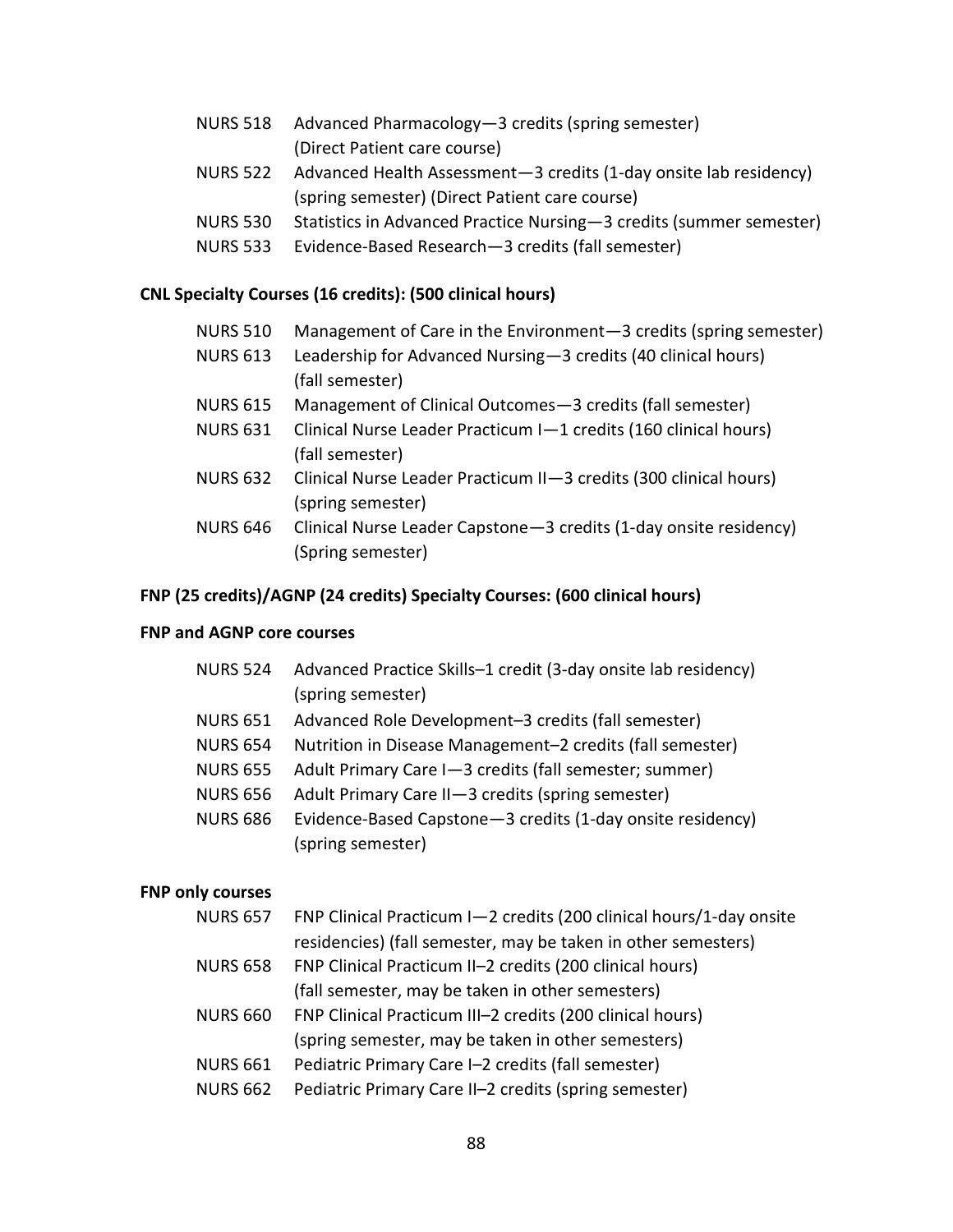#### **AGNP only courses**

|                 | NURS 665 AGNP Clinical Practicum I-2 credits (200 clinical hours/1-day onsite |
|-----------------|-------------------------------------------------------------------------------|
|                 | residencies) (spring semester, may be taken in other semesters)               |
| <b>NURS 668</b> | AGNP Clinical Practicum II-2 credits (200 clinical hours)                     |
|                 | (fall semester, may be taken in other semesters)                              |
| <b>NURS 670</b> | AGNP Clinical Practicum III-2 credits (200 clinical hours)                    |
|                 | (spring semester, may be taken in other semesters)                            |
| <b>NURS 669</b> | Complex Elderly Care - 3 credits (fall semester)                              |

#### **Non-required courses for the major:**

| NURS 691 Nursing Independent Study-1-6 credits (elective for all tracks) |
|--------------------------------------------------------------------------|
| NURS 692 Nursing Independent Study-1-6 credits (elective for all tracks) |

### **Adult-Gerontology Primary Care Nurse Practitioner Post-Master's Certificate (33 credits; 600 clinical hours) for those who already have a MSN**

| <b>NURS 517</b> | Advanced Pathophysiology-3 credits (Direct Patient care course)   |
|-----------------|-------------------------------------------------------------------|
| <b>NURS 518</b> | Advanced Pharmacology-3 credits (Direct Patient care course)      |
| <b>NURS 522</b> | Advanced Health Assessment-3 credits (1-day onsite lab residency) |
|                 | (Direct Patient care course)                                      |
| <b>NURS 524</b> | Advanced Practice Skills-1 credit (3-day onsite lab residency)    |
| <b>NURS 651</b> | Advanced Role Development-3 credits                               |
| <b>NURS 654</b> | Nutrition in Disease Management-2 credits                         |
| <b>NURS 655</b> | Adult Primary Care I-3 credits                                    |
| <b>NURS 656</b> | Adult Primary Care II-3 credits                                   |
| <b>NURS 686</b> | Evidence Based Capstone - 3 credits (1-day onsite residency)      |
| <b>NURS 665</b> | AGNP Clinical Practicum I-2 credits (200 clinical hours/one day   |
|                 | onsite residency)                                                 |
| <b>NURS 668</b> | AGNP Clinical Practicum II-2 credits (200 clinical hours)         |
| <b>NURS 670</b> | AGNP Clinical Practicum III-2 credits (200 clinical hours)        |
| <b>NURS 669</b> | Complex Elderly Care - 3 credits                                  |
|                 |                                                                   |

## **Family Primary Care Nurse Practitioner Post-Master's Certificate (34 credits; 600 clinical hours)**

| NURS 517 Advanced Pathophysiology-3 credits (Direct Patient care course) |  |  |
|--------------------------------------------------------------------------|--|--|
|--------------------------------------------------------------------------|--|--|

- NURS 518 Advanced Pharmacology—3 credits (Direct Patient Care course)
- NURS 522 Advanced Health Assessment—3 credits (1-day onsite lab residency) (Direct Patient care course)
- NURS 524 Advanced Practice Skills–1 credit (3-day onsite lab residency)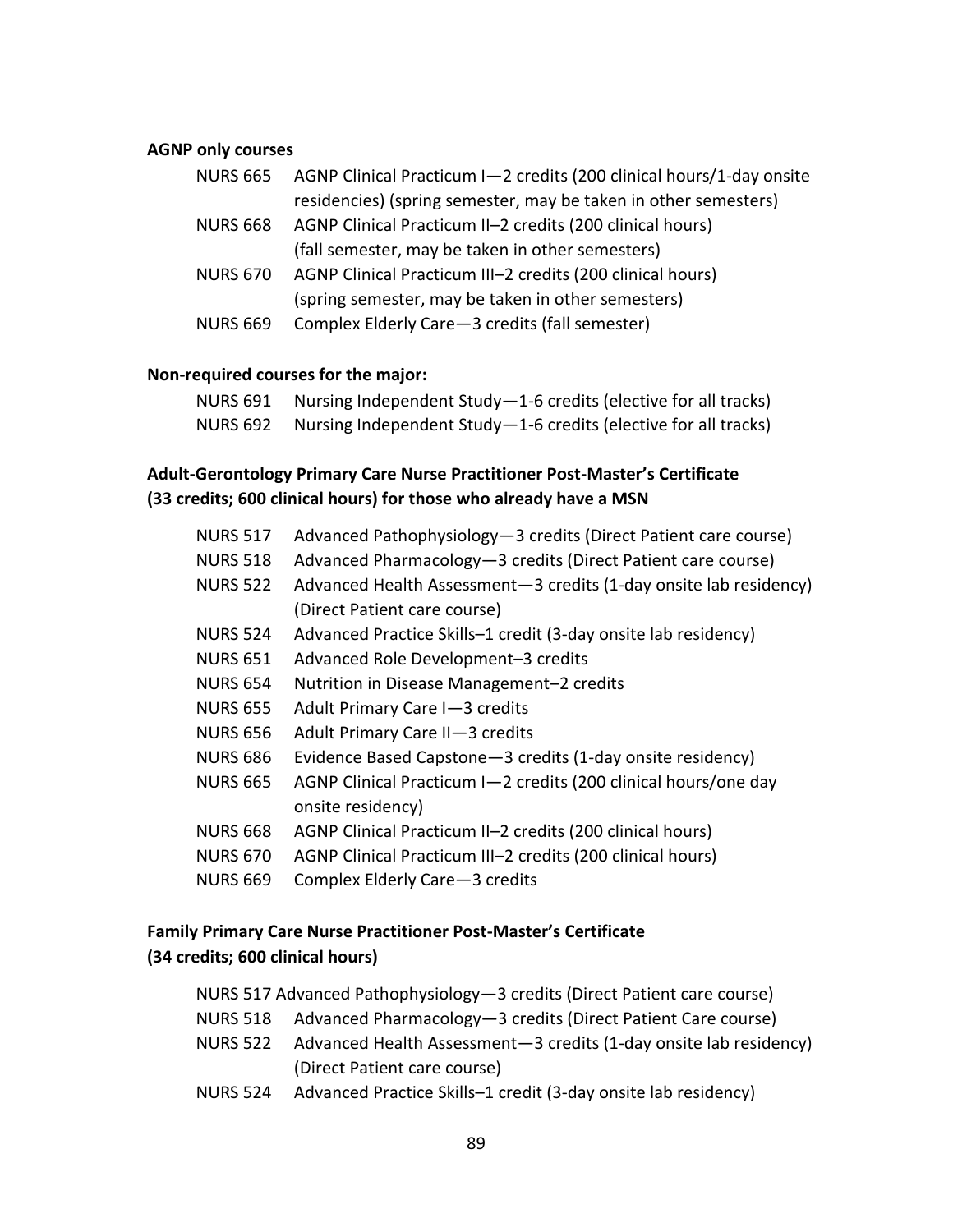- NURS 651 Advanced Role Development–3 credits
- NURS 654 Nutrition in Disease Management–2 credits
- NURS 655 Adult Primary Care I—3 credits
- NURS 656 Adult Primary Care II—3 credits
- NURS 686 Evidence Based Capstone—3 credits (1-day onsite residency)
- NURS 657 FNP Clinical Practicum I—2 credits (200 clinical hours/1-day onsite residency)
- NURS 658 FNP Clinical Practicum II–2 credits (200 clinical hours)
- NURS 660 FNP Clinical Practicum III–2 credits (200 clinical hours)
- NURS 661 Pediatric Primary Care I–2 credits
- NURS 662 Pediatric Primary Care II–2 credits

#### **Clinical Nurse Leader Post-Master's Certificate (25 credits; 500 clinical hours)**

- NURS 517 Advanced Pathophysiology—3 credits (Direct Patient Care Course)
- NURS 518 Advanced Pharmacology—3 credits (Direct Patient Care Course)
- NURS 522 Advanced Health Assessment—3 credits (1-day onsite lab/residency) (Direct Patient care course)
- NURS 510 Management of Care in the Environment—3 credits
- NURS 613 Leadership for Advanced Nursing—3 credits
- NURS 615 Management of Clinical Outcomes—3 credits (40 clinical hours)
- NURS 631 Clinical Nurse Leader Practicum I—1 credits (160 clinical hours)
- NURS 632 Clinical Nurse Leader Practicum II—3 credits (300 clinical hours)
- NURS 646 Clinical Nurse Leader Capstone—3 credits (1-day onsite residency)

#### **Clinical Outcomes Post-Bachelor's Certificate (10 credits)**

NURS 509 Health Care Policy and Economics - 3 credits (fall semester)

- NURS 515 Quality, Safety, and Informatics 2 credits (fall semester)
- NURS 510 Management of Care in the Environment 3 credits (spring semester)

NURS 516 Education in Practice -2 credits (spring semester)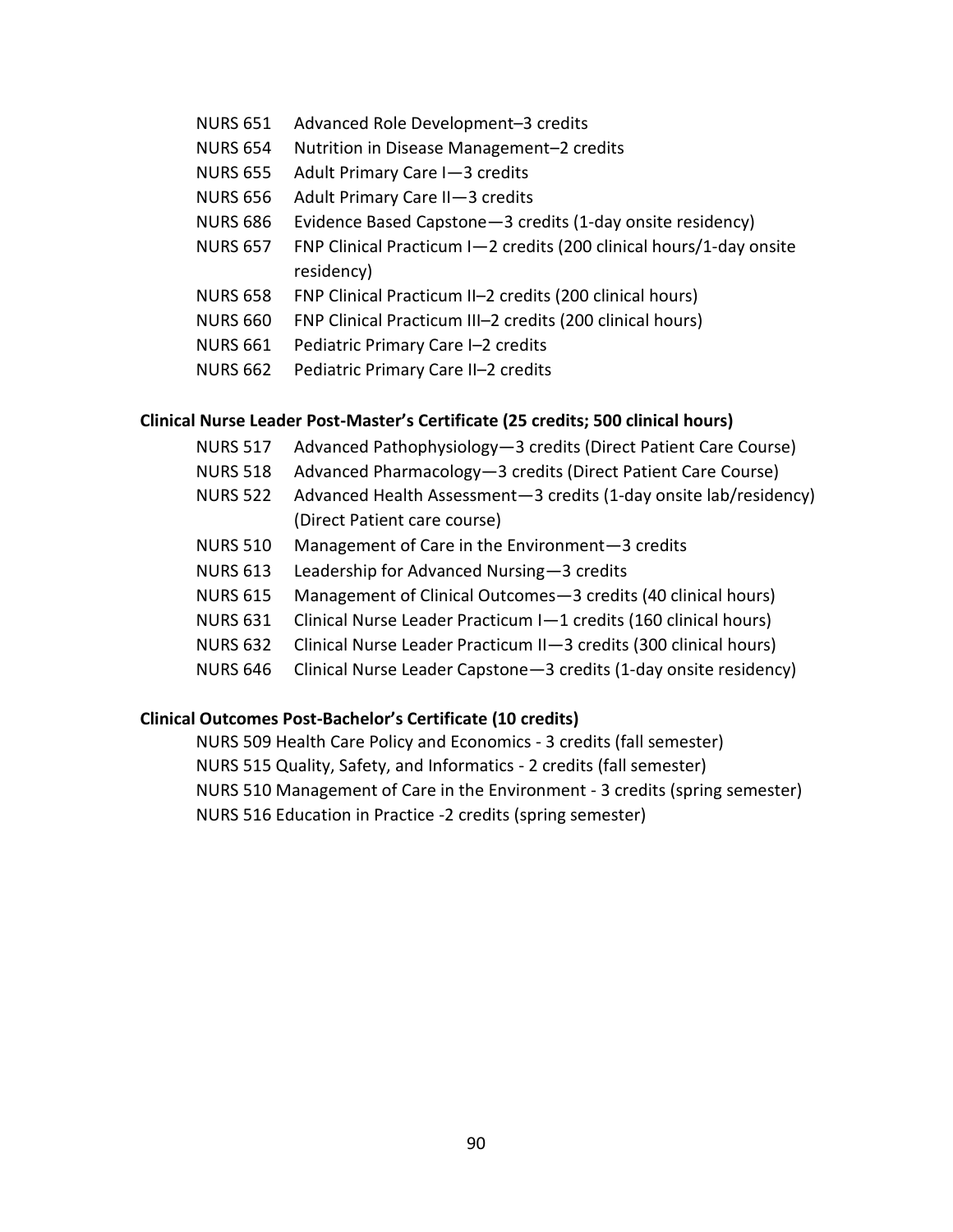#### 91

## **Course Descriptions**

## **Nursing (NURS)**

### **NURS 509 Health Care Policy and Economics 3 credits**

This course will feature an analysis of the United States health care policy and finances. Health care policy initiatives affecting nursing practice, patient outcomes, and the care environment will be scrutinized. Emphasis will be placed on factors affecting cost, access to care, and society norms and how it relates to the implications of health care reform. Current trends and issues in economic management of health care expenses along with its impact on patient care will be investigated.

This course is required for the Clinical Outcomes post-bachelor's certificate and serves as a required core course for the master of science in nursing (MSN) degree.

## **NURS 510 Management of Care in the Environment 3 credits**

This course will focus on clinical leadership by infusing principles of care in the health care environment to enhance patient outcomes. Health care outcomes of individuals and populations are analyzed in context of the overall organizational system. Principles of leadership and management are incorporated into the understanding of the interconnectedness of nursing to the interdisciplinary team. Emphasis is on the role of delegations, negotiation, coordination, and utilization of resources as strategies to promote change in practice.

This course is required for the Clinical Outcomes post-bachelor's certificate and serves as a required core course for the Clinical Nurse Leader track of the Master of Science in Nursing (MSN) degree.

## **NURS 515 Quality, Safety, and Informatics 2 credits**

This course will focus on principles and techniques of quality management in health care. Highreliability concepts that help organizations achieve safety, quality, and efficiency goals will be analyzed. Techniques to measure performance to create high-quality services that result in satisfied patients and cost effective care are investigated. A comprehensive review of bioinformatics, medical and nursing informatics, and public health informatics is incorporated into this course. The dynamic interrelationship among information technology, clinical functions and organizational functions are discussed. Implications of the 2010 health care reform law and other relevant federal mandates will be examined.

This course is required for the Clinical Outcomes post-bachelor's certificate and serves as a required core course for the master of science in nursing (MSN) degree.

## **NURS 516 Education in Practice 2 credits**

This course explores principles of teaching and learning. Foundations for course development, instructional design, learning style assessment, and the evaluation of learning outcomes will be examined. Teaching pedagogies, learning characteristics and the role of nurse as an educator in practice will be examined.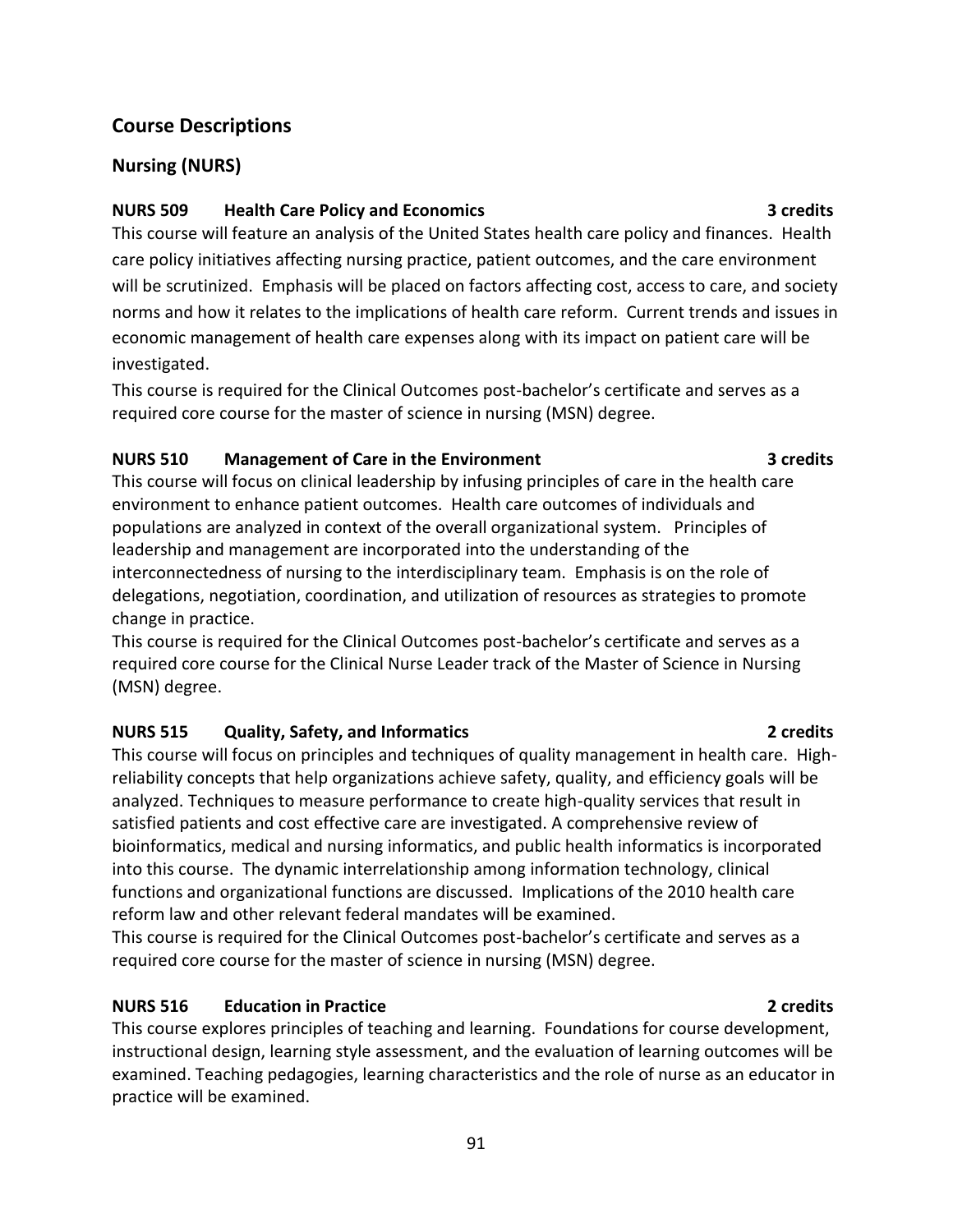This course is required for the Clinical Outcomes post-bachelor's certificate and serves as a required core course for the master of science in nursing (MSN) degree.

## **NURS 517 Advanced Pathophysiology 3 credits**

In this course students will explore the complexity of physiological functions and the pathophysiological response to altered health conditions of individuals across the life span. The impact of disease process is examined at the molecular, cellular, organ, and body system level in relation to how it impacts the process of alteration, adaptation, and regulatory function of the body. Knowledge gained from this course will enhance the advanced practice nurse's clinical reasoning and decision-making for providing care to individuals with health problems.

## **NURS 518 Advanced Pharmacology 3 credits**

This course will expand advanced clinical pharmacological management skills in providing care to patients across the life span and health care settings. Emphasis is placed on principles of drug classifications, pharmacokinetics, pharmacodynamics, pharmacogenomics, and biochemical properties. Knowledge acquired in pathophysiological changes is applied to formulate basis for therapeutic use, side effects, adverse effects, drug interactions, contraindications for use, and nursing implications. Issues of physiologic and psychosocial variables will be addressed in relation to patient education and adherence to drug therapy.

## **NURS 522 Advanced Health Assessment 3 credits**

(Co-requisite 524 for nurse practitioners only)

This course builds knowledge and expertise for acquisition of skills to perform advanced health and physical assessments needed to formulate clinical reasoning and laboratory interpretation. Comprehensive physical, psychosocial, genetics, spiritual, and cultural assessments of individuals across the life span are emphasized. Students will focus on clinical prevention and population health. Attention is on developing skills to critically analyze data for sound diagnostic reasoning and differential diagnosing in order to establish an accurate assessment of health status. This course requires a 2-day onsite lab residency.

## **NURS 524 Advanced Practice Skills 1 credit**

This course features the application of advanced health assessment diagnostic techniques in the skills lab. The students will complete comprehensive health assessment and differential diagnosis of common health problems for diverse populations utilizing case-based patient simulations and standardized patients. In addition, students will integrate health promotion activities into lab assignments. Students will learn principles and techniques to common procedures customary to the primary care setting. The course will focus on building competence and confidence in performing comprehensive assessments and diagnostic procedures while applying the theoretical knowledge gained from the Advanced Health Assessment course. The minimum requirement for this practicum is 40 hours of residency. This course requires a 3-day onsite residency that is schedule with the Health Assessment onsite residency.

92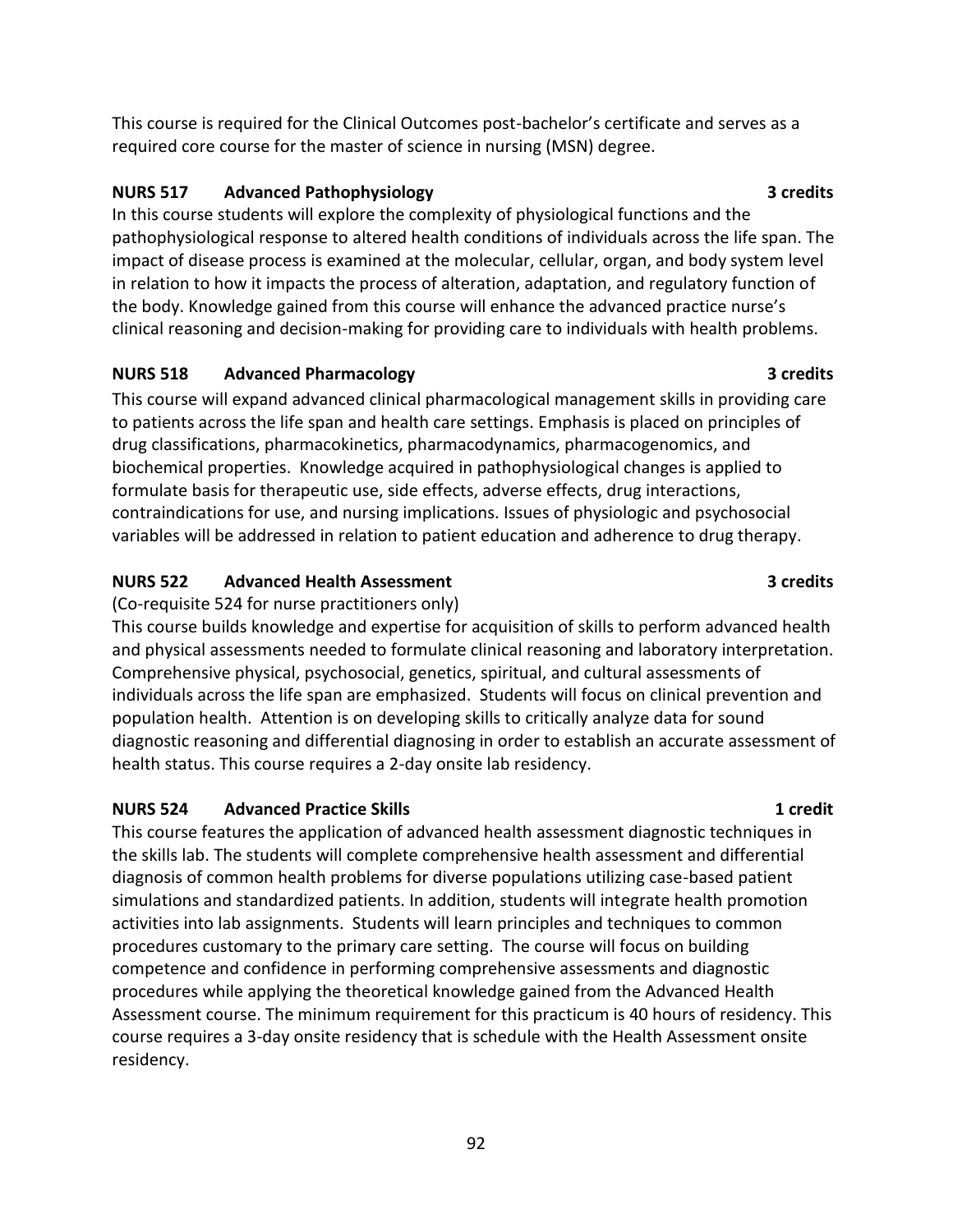#### **NURS 530 Statistics in Advanced Practice Nursing 3 credits 3 credits**

This course will build knowledge and skills to critique research from nursing and health related fields as a basis for the delivery of evidence-based practice. Emphasis is on understanding research methodology in order to evaluate nursing research. Attention will be on utilization and synthesis of research findings in relation to everyday healthcare practice and problems. Course content combines principles of research design, evidence-based practice, and statistics to promote translation of scientific knowledge into advanced nursing practice interventions in order to evaluate health care outcomes.

**NURS 533 Evidence-Based Research** (pre-requisite 530) **3 credit** This course will promote an evidence-based approach for addressing clinical problems by utilizing skills in assessment, planning, implementation, and evaluation of outcomes. The focus of this course will be on evaluating models of evidence-based practice; appraising aspects of quantitative and qualitative research in practice; promoting research utilization; and determining effective means for dissemination of findings. Aspects of leadership with consideration of interprofessional perspectives are incorporated into the clinical decisionmaking process to improve patient, population, and health care outcomes.

**NURS 613 Leadership for Advanced Nursing** (40 practicum hours) **3 credits** This course examines attributes and characteristics essential to the Clinical Nursing Leader (CNL) role. The focus is on strategies that promote effective use of self for enhancing clinical discernment, care coordination, and horizontal leadership. Emphasis is on the role of change agent using lateral integration during direct patient care to achieve better outcomes, improve quality, reduce costs, and mentor other health professionals. Students will complete 40 hours of practicum during which they will examine the CNL role components in relation to clinical problems identified in the microsystem.

#### **NURS 615 Management of Clinical Outcomes 3 credit**

This course emphasizes the incorporation of strategies that promote health and prevent/reduce disease in selected patients and populations across the life span. The focus is on illness and wellness management for patients and aggregates within the framework of the health care environment. Theories of chronic illness are used to manage populations manifesting complex conditions. Principles of epidemiology, biostatistics, and outcome measurements will be incorporated into the risk assessment process.

#### **NURS 631 Clinical Nurse Leader Practicum I 1 2 contract 1 credit 1 credit**

(Pre-requisite 517; 518; 522; 613; 160 practicum hours)

This course is designed to provide a clinical/practicum experience made up of 160 clinical hours. The focus of this clinical experience is to provide opportunities for role development of the Clinical Nurse Leader in care settings where management of clinical systems and patient outcomes can be assessed. Emphasis is placed on integration of theory and research relating to the Clinical Nurse Leader role gained in other courses. The student will design a plan of care for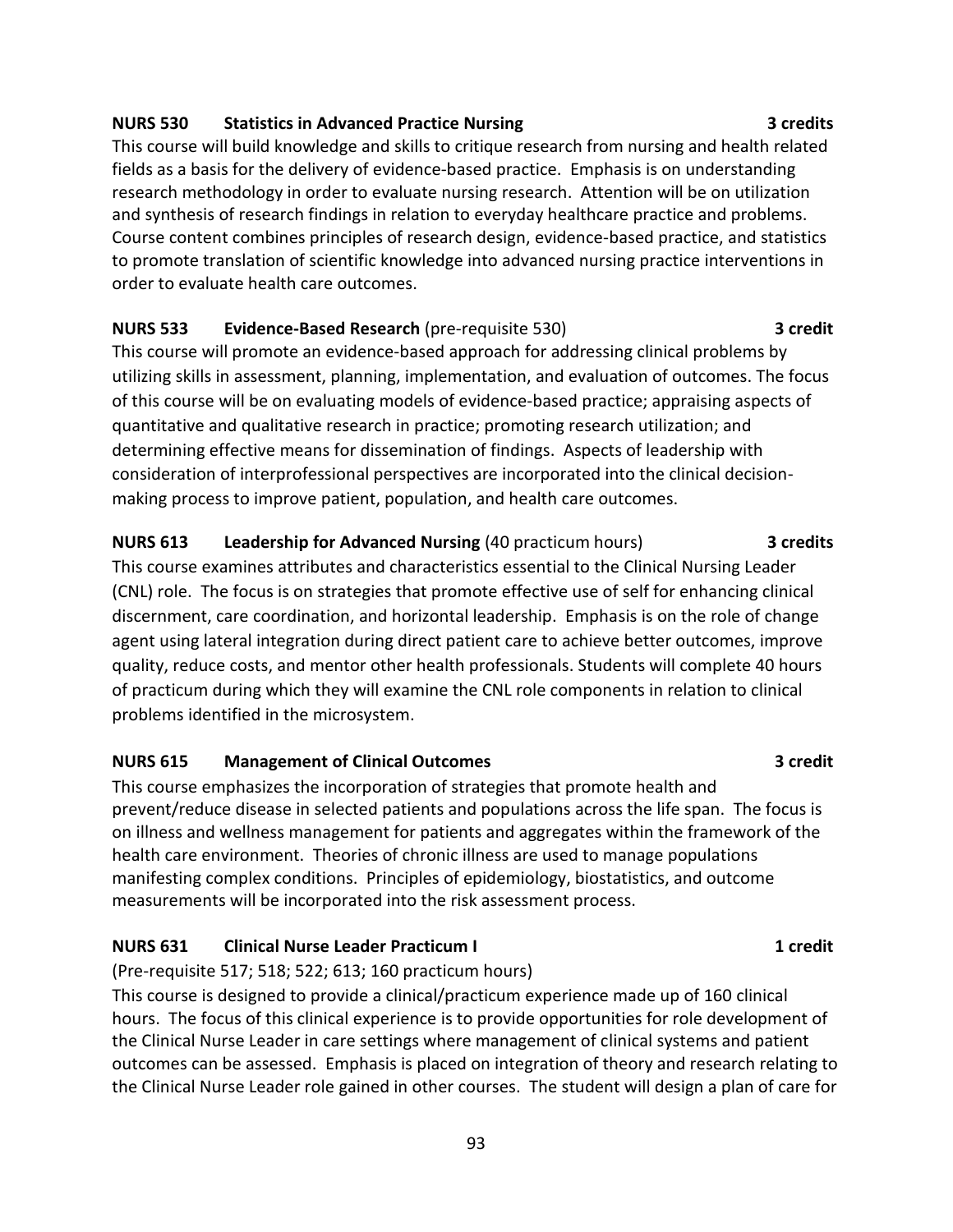a clinical problem that addresses the process for improving patient or population outcomes. Students will implement strategies that improve nursing care, reduce patient risk, prevent disease/illness, and promote health education.

### **NURS 632 Clinical Nurse Leader Practicum II: Immersion 3 credits**

(Pre-requisite 631; 300 practicum hours)

This course is designed to provide a precepted clinical immersion experience made up of 300 clinical hours. The focus of this clinical immersion experience is to allow for full implementation of Clinical Nurse Leader competencies in a chosen care environment(s) mentored by a nurse leader. The emphasis is on the student's ability to lead the design, coordination, and management of health care and systems appropriate to the patient or population. Integration of communication, collaboration, negotiation, delegation, coordination and evaluation skills within the health care setting will be critical to the experience. Group discussions will provide opportunities for students and faculty to discuss issues and assess experiences related to implementation of this role.

## **NURS 646 Clinical Nurse Leader Capstone 3 credits**

(Pre-requisite 533; 613; 615)

This course requires the student to synthesize knowledge, skills, and dispositions acquired in their master's course work in the form of an oral comprehensive examination. The oral comprehensive exam will include an analysis of a focused clinical problem related to their clinical setting appropriate to the Clinical Nurse Leader role. This course will focus on the student's ability to design and implement a clinical scholarly project with the collaboration of a faculty mentor. The project will integrate advanced practice knowledge of nursing care, organizational development, and patient quality and safety improvement principles. The clinical scholarly project will be formulated into a paper following the process for dissemination and publication. This course requires a 1-day onsite residency to present practice project and competency.

## **NURS 651** Advanced Role Development 3 credits

This course features an in-depth understanding of the development of the Advanced Practice Nurse, with specific emphasis on the role of the Nurse Practitioner. Emphasis is on historical, theoretical, political, legal, social and ethical aspects of Advanced Practice Nursing. Leadership responsibilities, scope of practice, and regulation requirements are discussed in relation to the Advanced Practice Nurse. This course examines characteristics essential to the functional roles of the Advanced Practice Nurse, such as, primary health care provider, resource manager, leader, educator, negotiator, consultant, advocator, mentor, and change agent.

## **NURS 654 Nutrition in Disease Management** (Pre-requisite 517) **2 credits**

This course is designed to assist the student in acquiring knowledge and skill in the advanced practice of personalized nutrition assessment, diagnosis, intervention, and monitoring with the goal of promoting optimal health and preventing diet- and lifestyle-related disease. The goal of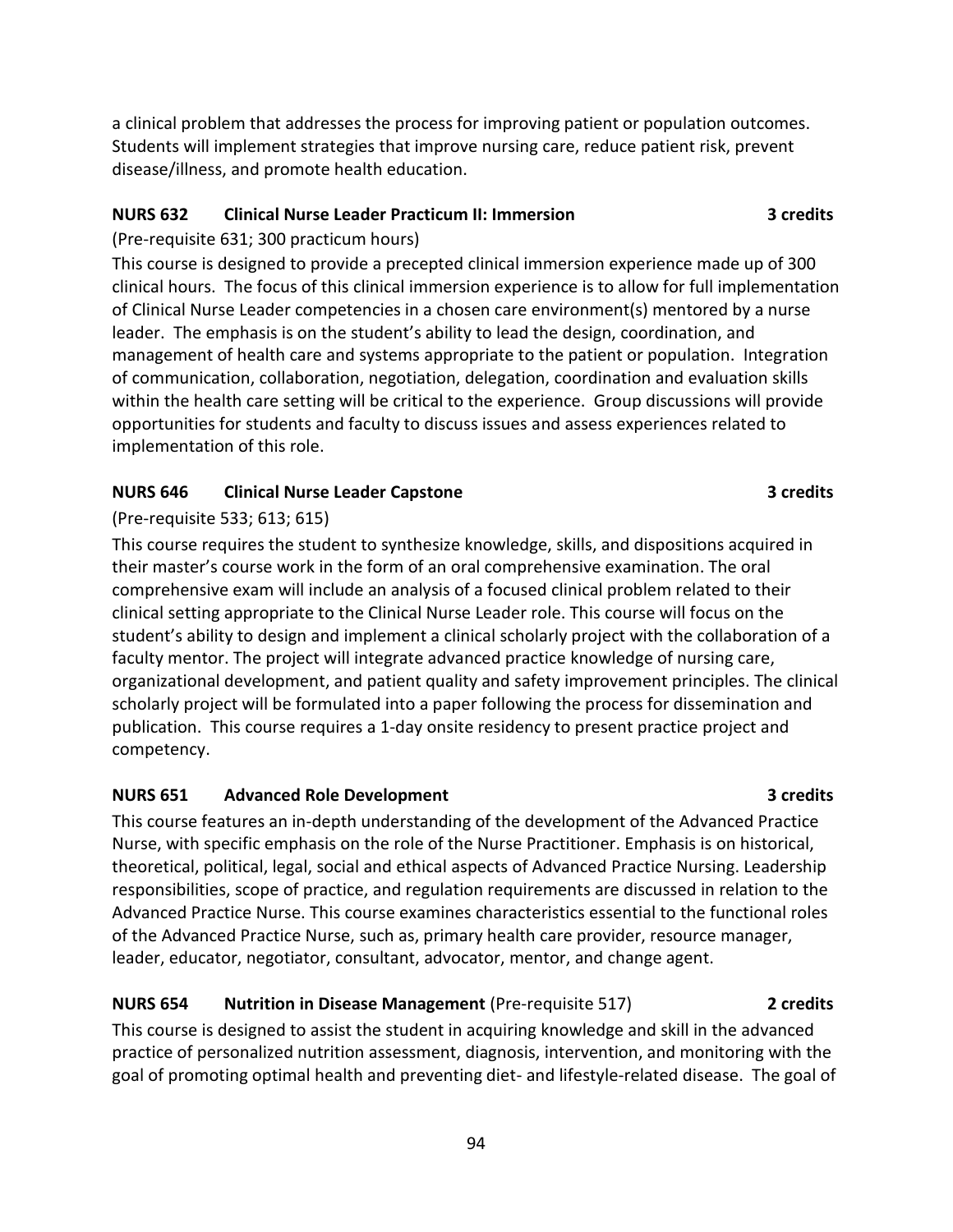this course is to provide practical nutrition assessment and clinical management skills for primary care professionals in order to deliver personalized care for chronic disease.

## **NURS 655 Adult Primary Care I** (Pre-requisite 517; 518; 522; 524) **3 credits** This course is designed to assist the student to acquire knowledge and skill in diagnosing and managing common and uncomplicated acute and chronic health problems of adults across the lifespan in primary care settings. Emphasis is placed on managing these patients through health promotion, assessment, diagnosis, management of acute/chronic illness, and pharmacological agents. Skills developed from the theories and concepts of this course will be validated in subsequent clinical practicum courses.

# **NURS 656 Adult Primary Care II** (pre-requisite 655) **3 credits**

This course is the second of two didactic courses designed to assist the student to acquire knowledge and skill in diagnosing and managing more complex acute and chronic health problems of adults across the lifespan in primary care settings. Emphasis is placed on managing these patients through health promotion, assessment, diagnosis, management of acute/chronic illness, and pharmacological agents. Skills developed from the theories and concepts of this course will be validated in subsequent clinical practicum courses.

## **NURS 657 NP Clinical Practicum I 2 credits**

(pre-requisite 517; 518; 522; 524; practicum hours 200/1-day onsite residency) This practicum is the first preceptor-supervised clinical field experience designed to provide opportunity for students to synthesize and apply advanced skills in assessment, diagnosis, and management of care of individuals across the lifespan with stable, chronic, and acute illness in the primary care setting. Students in the clinical setting will function under the guidance and in collaboration with their clinical preceptor. Students begin to develop knowledge and skills within the nurse practitioner role domains: 1) health promotion, health protection, disease prevention and treatment; 2) nurse practitioner-patient relationship; 3) teaching-coaching; 4) professional role; 5) managing and negotiating health care delivery systems; 6) monitoring and ensuring the quality of health care practice; 7) cultural competence (NONPF, 2013). This course may require a 1 day on-campus competency.

**NURS 658 FNP Clinical Practicum II** (pre-requisite 657; practicum 200 hours) **2 credits** This practicum is the second preceptor-supervised clinical field experience designed to provide opportunity for students to strengthen and apply their advanced skills in assessment, diagnosis, and management of care for individuals across the lifespan with stable, chronic, and acute illness in the primary care setting. Students in the clinical setting will begin to function more independently under preceptor supervision. Students continue to develop knowledge and skills within the nurse practitioner role domains: 1) health promotion, health protection, disease prevention and treatment; 2) nurse practitioner-patient relationship; 3) teaching-coaching; 4) professional role; 5) managing and negotiating health care delivery systems; 6) monitoring and ensuring the quality of health care practice; 7) cultural competence (NONPF, 2013).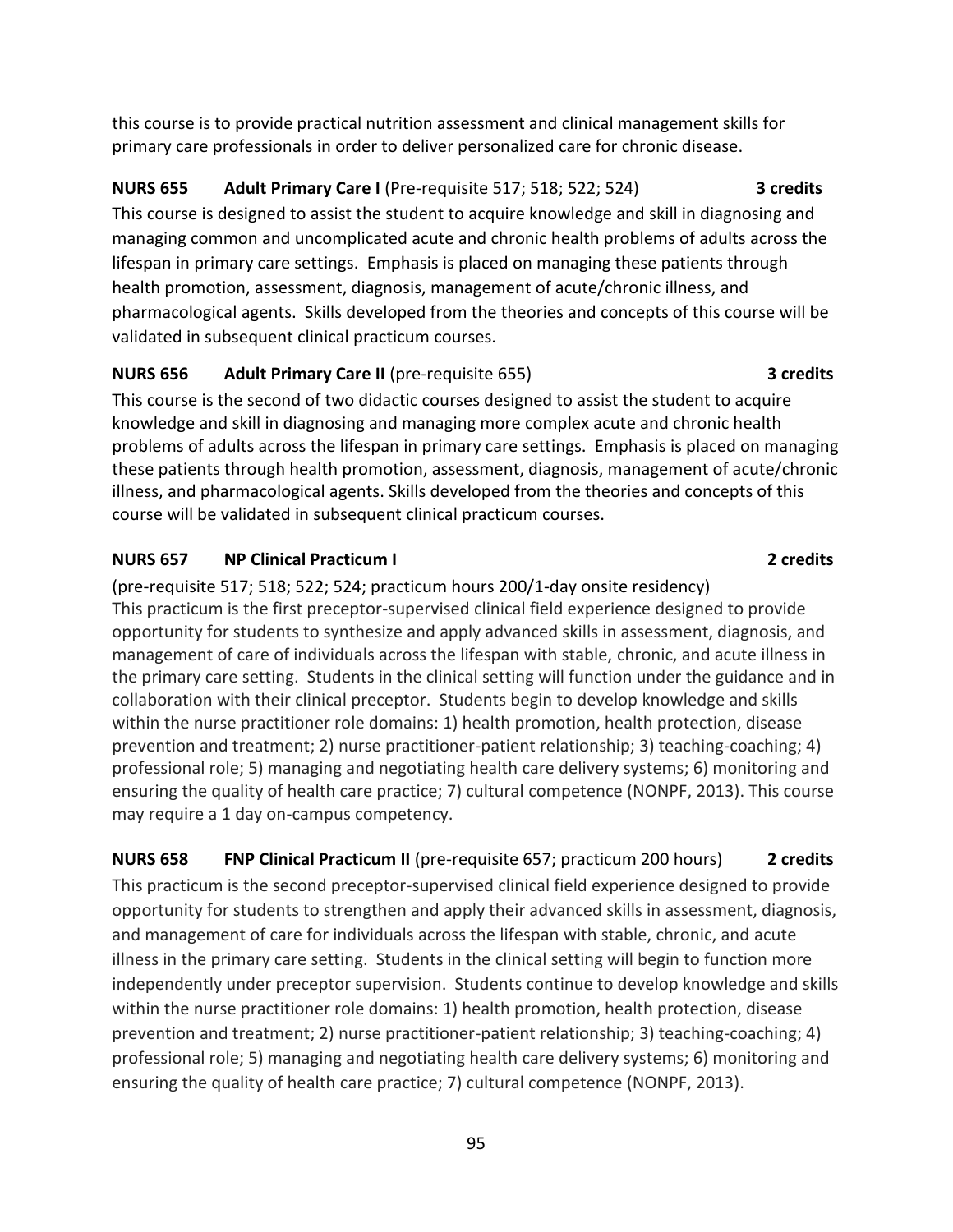**NURS 660 FNP Clinical Practicum III** (pre-requisite 658; practicum hours 200) **2 credits** This practicum is the third preceptor-supervised clinical field experience designed to provide opportunity for students to expand and apply their advanced skills in assessment, diagnosis, and management of care for individuals across the lifespan with stable, chronic, and acute illness in the primary care setting. Students in the clinical setting will function more independently under preceptor supervision. Students demonstrate competence within the nurse practitioner role domains of: 1) health promotion, health protection, disease prevention and treatment; 2) nurse practitioner-patient relationship; 3) teaching-coaching; 4) professional role; 5) managing and negotiating health care delivery systems; 6) monitoring and ensuring the quality of health care practice; 7) cultural competence (NONPF, 2013).

## **NURS 661 Pediatric Primary Care I 2 credits**

(Pre-requisite 517; 518; 522; 524)

This course is designed to assist the student to acquire knowledge and skill in diagnosing and managing normal pregnant women and common complications of pregnancy and postpartum; and diagnosing and managing the well child from birth through adolescence. Emphasis is placed on managing these patients through nursing, medical and pharmacological focuses as well as health promotion and health maintenance. Skills developed from the theories and concepts of this course will be validated in subsequent clinical practicum courses.

## **NURS 662 Pediatric Primary Care II 2 credits**

(Pre-requisite 661)

This course is designed to assist the student to acquire knowledge and skill in diagnosing and managing acute and chronic conditions of the pediatric population. Emphasis is placed on managing these patients through nursing, medical, and pharmacological focuses. Skills developed from the theories and concepts of this course will be validated in subsequent clinical practicum courses.

## **NURS 665 AGNP Clinical Practicum I 2 credits**

(Pre-requisite 517; 518; 522; 524; 200 practicum hours/1-day onsite residency) This practicum is a clinical field experience designed to provide opportunity for students to synthesize, apply, and validate advanced skills in assessment, diagnosis, and management of care for the adult and geriatric population with stable, chronic, and acute illness in the primary care setting. Students in the clinical setting will function under the guidance and in collaboration with their clinical preceptor. This course may require a one day on-campus competency.

## **NURS 668 AGNP Clinical Practicum II 2 credits**

(Pre-requisite 665; 200 practicum hours)

This course is the second practicum clinical field experience designed to provide opportunity for students to strengthen and apply their advanced skills in assessment, diagnosis, and management of care for the adult and geriatric population with stable, chronic, and acute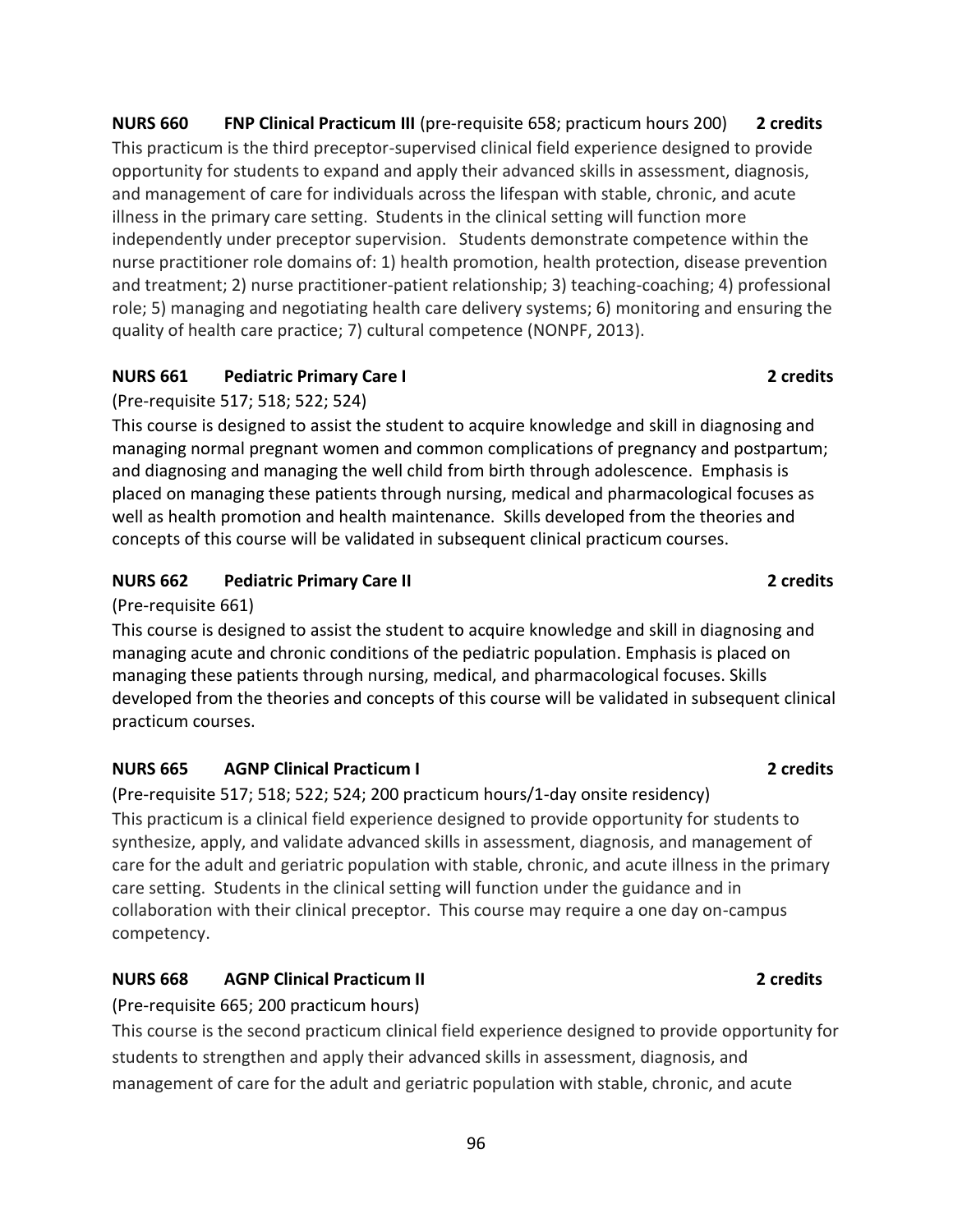illness in the primary care setting. Students in the clinical setting will begin to function more independently under preceptor supervision.

## **NURS 669 Complex Elderly Care** (Pre-requisite 517; 518; 522; 524) **3 credits** This course is designed to assist the student to acquire knowledge and skill in diagnosing and managing the aging population. Pathologies common to the elderly and advanced practice nursing interventions are examined. Common aging changes and issues specific to the gerontological population are explored. Emphasis is placed on managing these patients through health promotion, assessment, diagnosis, management of acute/chronic illness, and pharmacological agents. Skills developed from the theories and concepts of this course will be validated in subsequent clinical practicum courses.

## **NURS 670 AGNP Clinical Practicum III** (Pre-requisite 668, 200 practicum hours) **2 credits**

This course is the third practicum clinical field experience designed to provide opportunity for students to expand and apply their advanced skills in assessment, diagnosis, and management of care for the adult and geriatric population with stable, chronic, and acute illness in the primary care setting. Students in the clinical setting will function more independently under preceptor supervision.

## **NURS 686 Evidence-Based Capstone** (Pre-requisite 533) **3 credits**

This course requires the student to synthesize knowledge, skills, and dispositions acquired in their master's course work in the form of an oral comprehensive examination. The oral comprehensive exam will include an analysis of a focused clinical problem related to their clinical setting appropriate to the advanced practice nurse practitioner role. This course will focus on the student's ability to design and implement an evidence-based capstone project with the collaboration of a faculty mentor. The evidence-based capstone project will be formulated into a paper following the process for dissemination and publication.

## **NURS 691 Nursing Independent Study 1-6 credits**

Course Delivery: Online Prerequisite(s): none Corequisite: none The course allows a student to individually pursue a specific problem or area of study within the healthcare field with faculty guidance.

Supervised graduate-level project of readings, research, mentorship, or additional practicum experiences developed in cooperation with a graduate faculty advisor and approved by the Dean of Graduate Nursing.

This course is an elective for students enrolled in the Masters of Science in nursing (MSN) degree program.

## **NURS 692 Nursing Independent Study 1-6 credits**

Course Delivery: Online Prerequisite(s): none Corequisite: none The course allows a student to individually pursue a specific problem or area of study within the healthcare field with faculty guidance.

### 97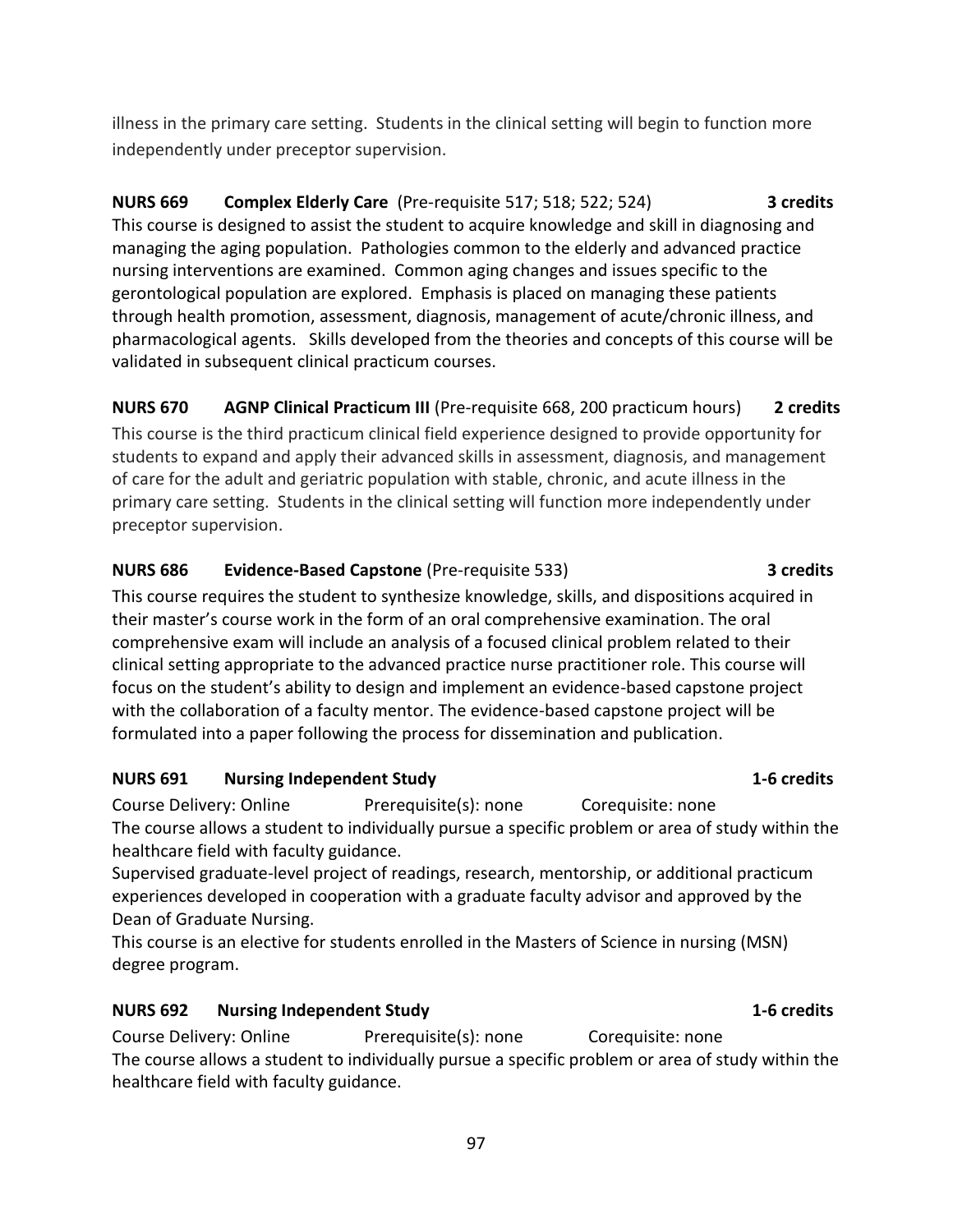Supervised graduate-level project of readings, research, mentorship, or additional practicum experiences developed in cooperation with a graduate faculty advisor and approved by the Dean of Graduate Nursing.

This course is an elective for students enrolled in the Master of Science in nursing (MSN) degree program.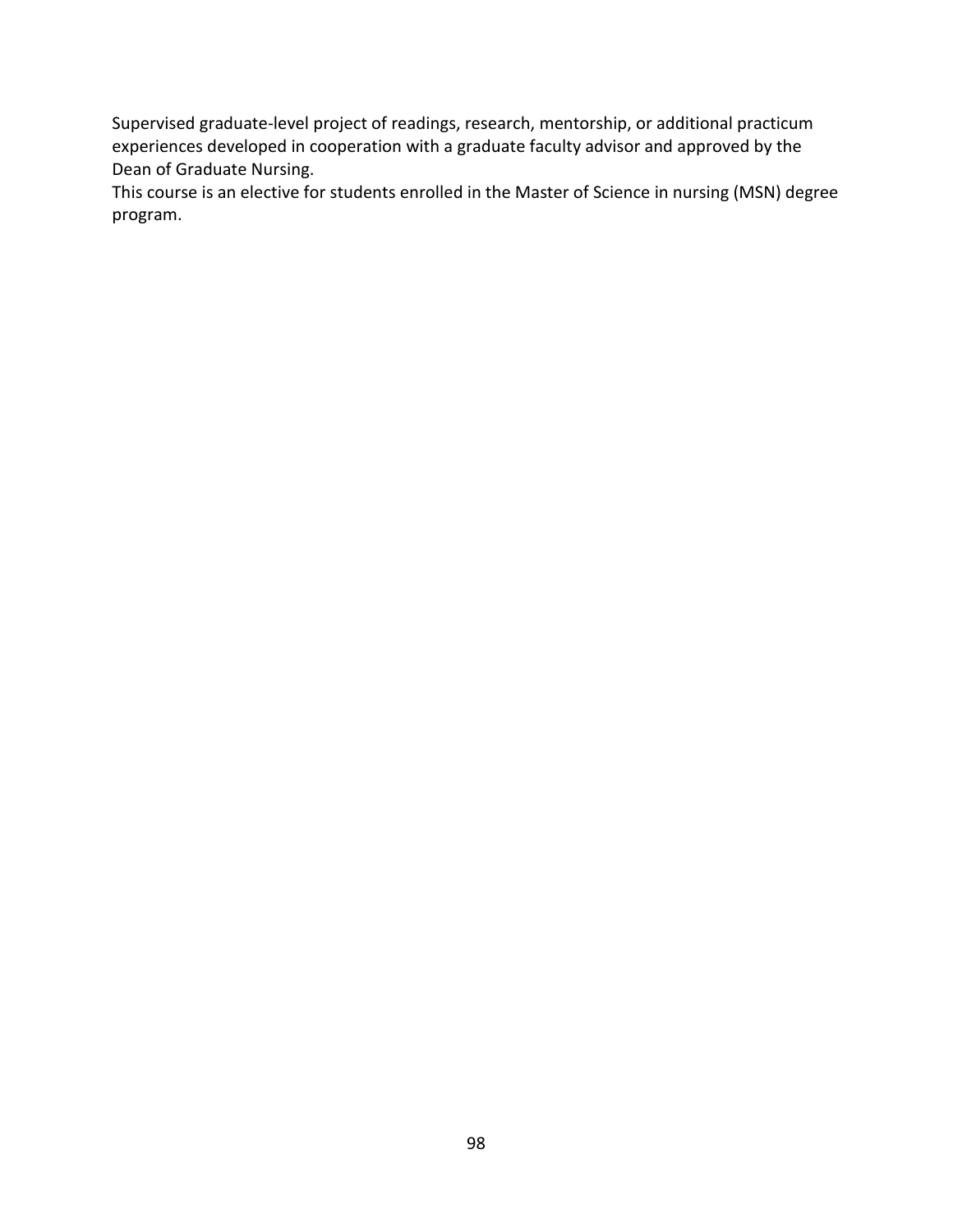# Nylen School of Nursing Graduate Program Academic Calendar 2017-2018

\*Nylen School of Nursing follows the Academic Calendar of Morningside College

### **Fall 2017**

| July 18-Wednesday      | <b>Fall Registration Opens</b>                                                                                                                             |
|------------------------|------------------------------------------------------------------------------------------------------------------------------------------------------------|
| August 22-Tuesday      | Fall Validation & Registration (completed online by<br>advisor)                                                                                            |
| August 23- Wednesday   | <b>Classes Begin</b>                                                                                                                                       |
| August 24-Thursday     | Online Registration ends at 11:59pm                                                                                                                        |
| August 30- Wednesday   | Final Day to Register or Change Course Status<br>(Last day to drop full semester class without it appearing<br>on transcript)                              |
| September 4-Monday     | Labor Day-Campus Offices Closed                                                                                                                            |
| September 13-Wednesday | Financial aid disbursement (All necessary paperwork must<br>be completed and classes are in session)                                                       |
| September 22- Friday   | Deadline for Incomplete Grades from May/Summer School                                                                                                      |
| September 30-Friday    | Tuition due - Pay Online                                                                                                                                   |
| October 13-Friday      | Midterm (7 <sup>th</sup> week of classes)                                                                                                                  |
| October 18-Wednesday   | Midterm Reports Due in Office of Registrar                                                                                                                 |
| November 7-Tuesday     | Final Day to Drop a Course (W will appear on transcript<br>and students will be responsible for tuition, which will be<br>prorated to official drop date.) |
| November 7-Tuesday     | <b>Spring Registration Opens</b>                                                                                                                           |
| November 22-Wednesday  | Thanksgiving Holiday Break Begins Campus Offices Closed                                                                                                    |
| November 27-Monday     | <b>Classes Resume</b>                                                                                                                                      |
| December 8-Friday      | Last Day of Classes                                                                                                                                        |
| December 11-18-Friday  | <b>Grading Window</b>                                                                                                                                      |
| December 13-15 Friday  | <b>Final Exams Begins</b>                                                                                                                                  |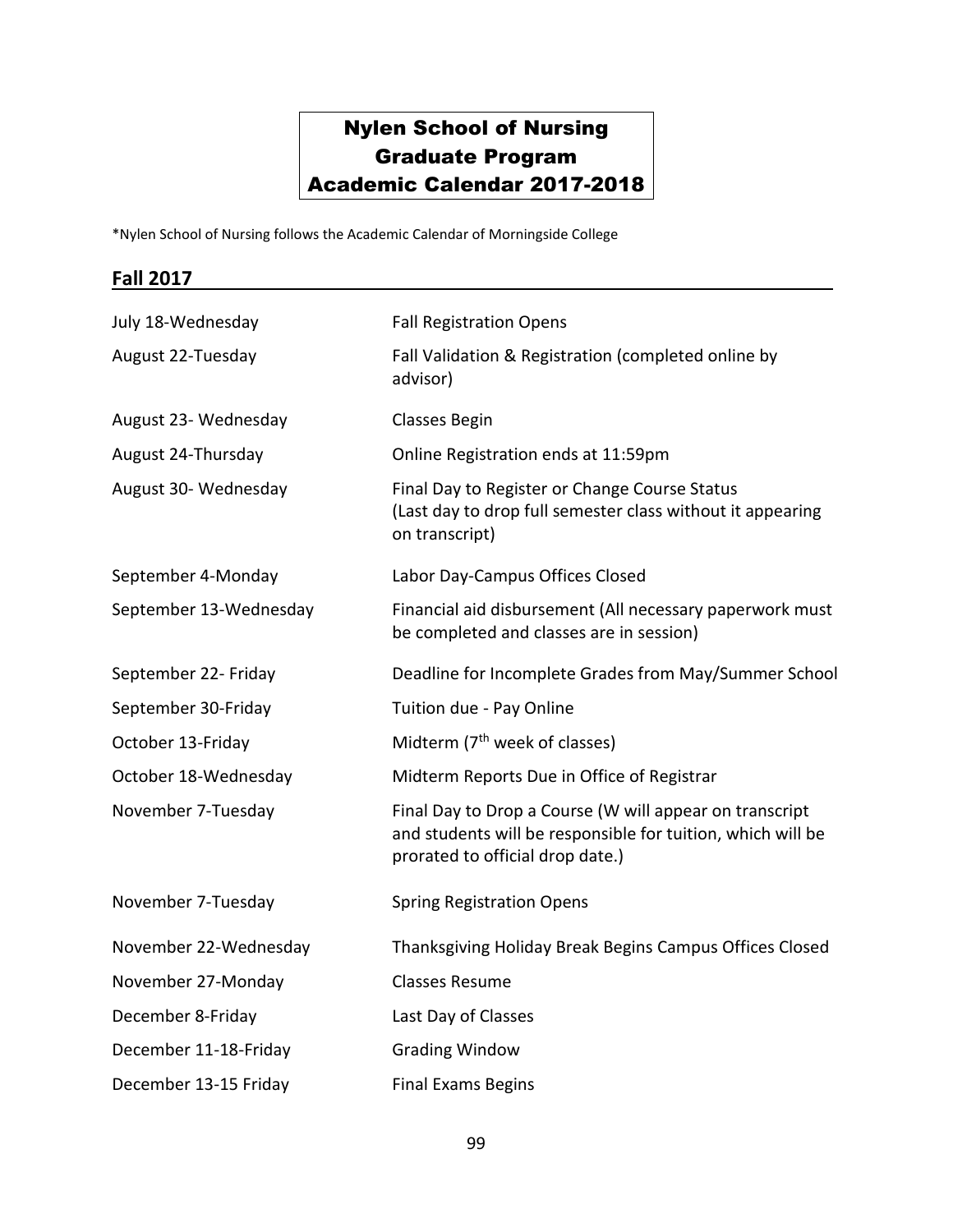| December 15-Friday    | Fall Semester Ends after Last Exam           |
|-----------------------|----------------------------------------------|
| December 18-Friday    | Final Grades Due in Office of Registrar      |
| December 23-January 1 | Christmas Winter Break-Campus Offices Closes |

# **Spring 2018**

| January 9-Tuesday     | Spring Validation & Registration (completed online by<br>advisor)                                                                                          |
|-----------------------|------------------------------------------------------------------------------------------------------------------------------------------------------------|
| January 10-Wednesday  | <b>Classes Begin</b>                                                                                                                                       |
| January 17-Wednesday  | Final Day to Register or Change Course Status (without it<br>appearing on transcript)                                                                      |
| January 24-Wednesday  | Financial Aid Disbursement (All necessary paperwork must<br>be completed and classes are in session). Check with<br>Financial Aid.                         |
| February 9-Friday     | Deadline for Incomplete Grades from Fall Semester                                                                                                          |
| February 15-Thursday  | Tuition due - Pay Online                                                                                                                                   |
| February 28-Wednesday | Midterm (7 <sup>th</sup> Week of Classes)                                                                                                                  |
| March 12-Monday       | Midterm Reports Due in Office of Registrar                                                                                                                 |
| March 20-Tuesday      | <b>Summer Registration Begins</b>                                                                                                                          |
| March 28-Wednesday    | Easter Holiday Break Begins- Campus Offices Closed                                                                                                         |
| April 3-Tuesday       | <b>Classes Resume</b>                                                                                                                                      |
| April 9-Wednesday     | Final Day to Drop a Course (W will appear on transcript<br>and students will be responsible for tuition, which will be<br>prorated to official drop date.) |
| April 11-Wednesday    | Palmer and Maud Adams Research Symposium                                                                                                                   |
| May 1-Tuesday         | Last Day of Classes                                                                                                                                        |
| May 2-Wednesday       | <b>Final Exam Week Begins</b>                                                                                                                              |
| May 3-10 Thursday     | <b>Grading Window</b>                                                                                                                                      |
| May 8-Tuesday         | Spring Semester Ends after Last Exam                                                                                                                       |
| May 10-Thursday       | Final Grades Due in Office of the Registrar                                                                                                                |
| May 28-Monday         | Memorial Day Holiday-Campus Offices Closed                                                                                                                 |